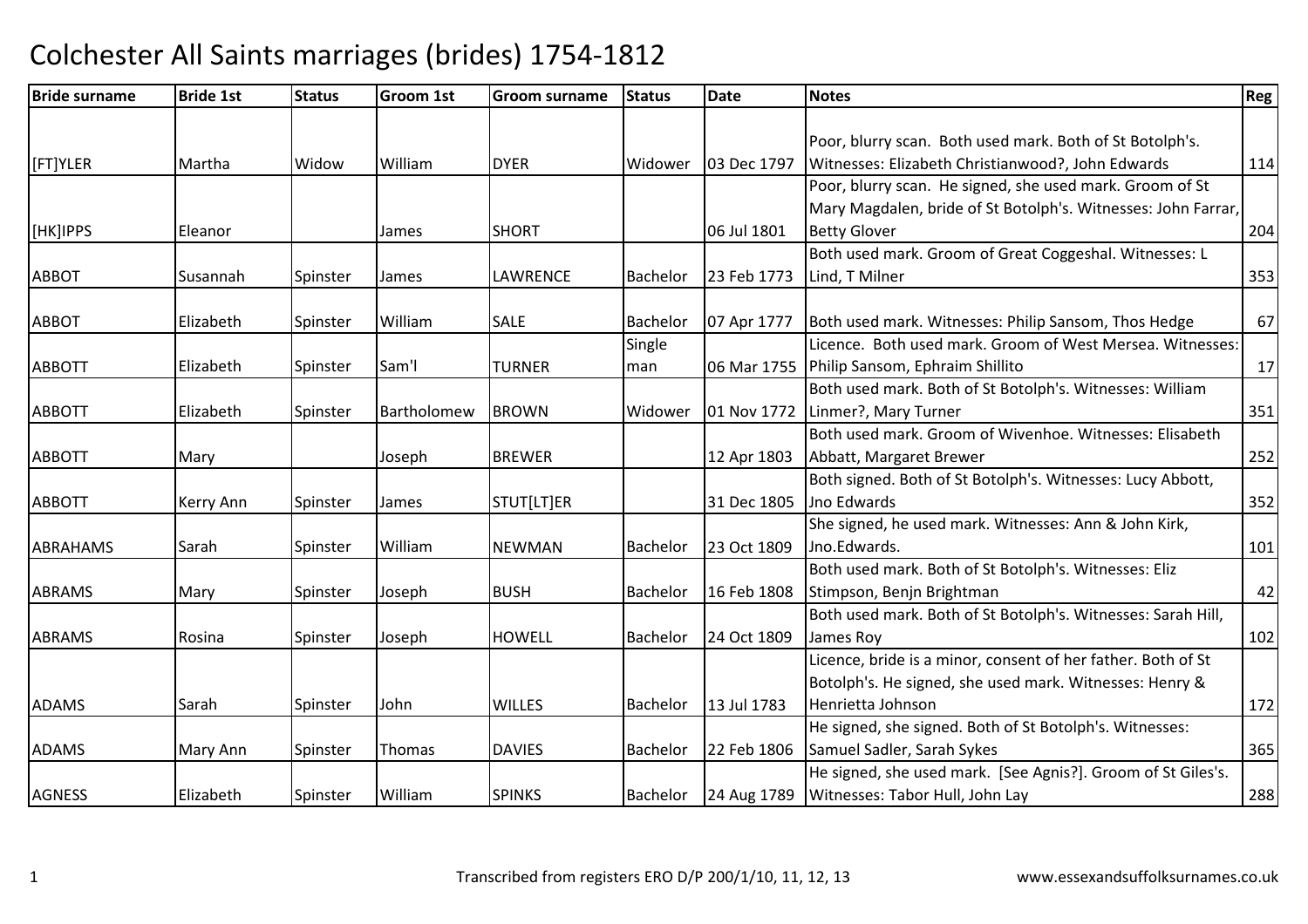#### Bride surnamee Bride 1st Status Groom 1st Groom surname Status Date Notes Region Contract Region Regional Region Region Reg AGNISS **Elizabeth** Spinster Nathaniel PARKER PARKER Bachelor 25 Oct 1785 Both signed. JM,Jun'r. Groom of St Nicholas', bride of St Botolph's. Witnesses: Dorothy Agnis, Jas Mansfield <sup>216</sup> AGNISS Sannah Spinster George JOHNSON JOHNSON Bachelor 22 Dec 1785 Both signed. Groom of St Nicholas'. Witnesses: Ann Agnis,Sarah Johnsonn 221 AGNISS **S** Dorothy Spinster Samuel UTTEN UTTEN | Widower | 15 Sep 1807 Both signed. Both of St Botolph's. Witnesses: S Mansfield, Eliza Daniell, Eliza Heath. 23AIRDD Mary Spinster Samuel SWEENEY Bachelor 27 Nov 1811 Blurry, indistinct scan. Licence. Both signed. Both of St Botolph's. Witnesses: Elizabeth & JW? Birminghamm 170 ALBRAA Sarah Spinster Edward MILES 19 Jul 1808 Licence. Both signed. Groom of St Botolph's, bride of St James'. Witnesses: Sophia & J Chadwick, Jno.Edwards. 53ALDRIDGEE Jane Spinster Henry GUSTERSON GUSTERSON Widower 23 Apr 1769 He signed, she used mark. Groom of St Nicholas'. Witnesses: Charles Bland, Rebecca Crusswell 283ALDRIDGEE Hannah Widow Thomas WEST Widower 11 Aug 1802 Licence. Both signed. Married at St James, All Saints being in a state of repair. Both of St Botolph's. Witnesses: Hannah Pitt, Wm Weatherlyy 230 ALGARR Sarah Spinster John SALMON SALMON Bachelor 11 Apr 1784 He signed, she used mark. Witnesses: Willm Bland, Susannah**Dunnett** t 185 ALLERTONN Mary Spinster John NEWTON Bachelor 04 Sep 1774 Both used mark. Both of St Botolph's. Witnesses: Thomas Haward, John Crispp 16 ALLESTONN Frances Spinster James LEACH Bachelor 26 Jun 1778 He used mark, she signed. Groom of St Botolph's, bride of St Nicholas'. Witnesses: Sarah Henshred?, Wm Edwards <sup>96</sup>ALLISON Susannah Spinster Abrahamm **ORBELL Bachelor 05 May 1808 Thomas Pitcher, Sarah Cheek**<br>The same of the same of the same of the same of the same of the same of the same of the same of the same of the She signed, he used mark. Both of St Botolph's. Witnesses: k 19 ALSTONN Sarah Spinster Andrew Andrew MURRILLS Bachelor 08 Nov 1789 Both signed. Both of St Botolph's. Witnesses: Thos Dyer, Wm **Edwards**  $\sim$  302 AMESS Mary Charles SUMMERS 16 Dec 1803 Licence. He signed, she used mark. Witnesses: John Chapman, John Edwardss 279 ANDREWSS Rebecca Spinster Jabez PURKISS Widower 26 Oct 1767 He signed, she used mark. Groom of St Botolph's. Witness:Elizabeth & John Samss 256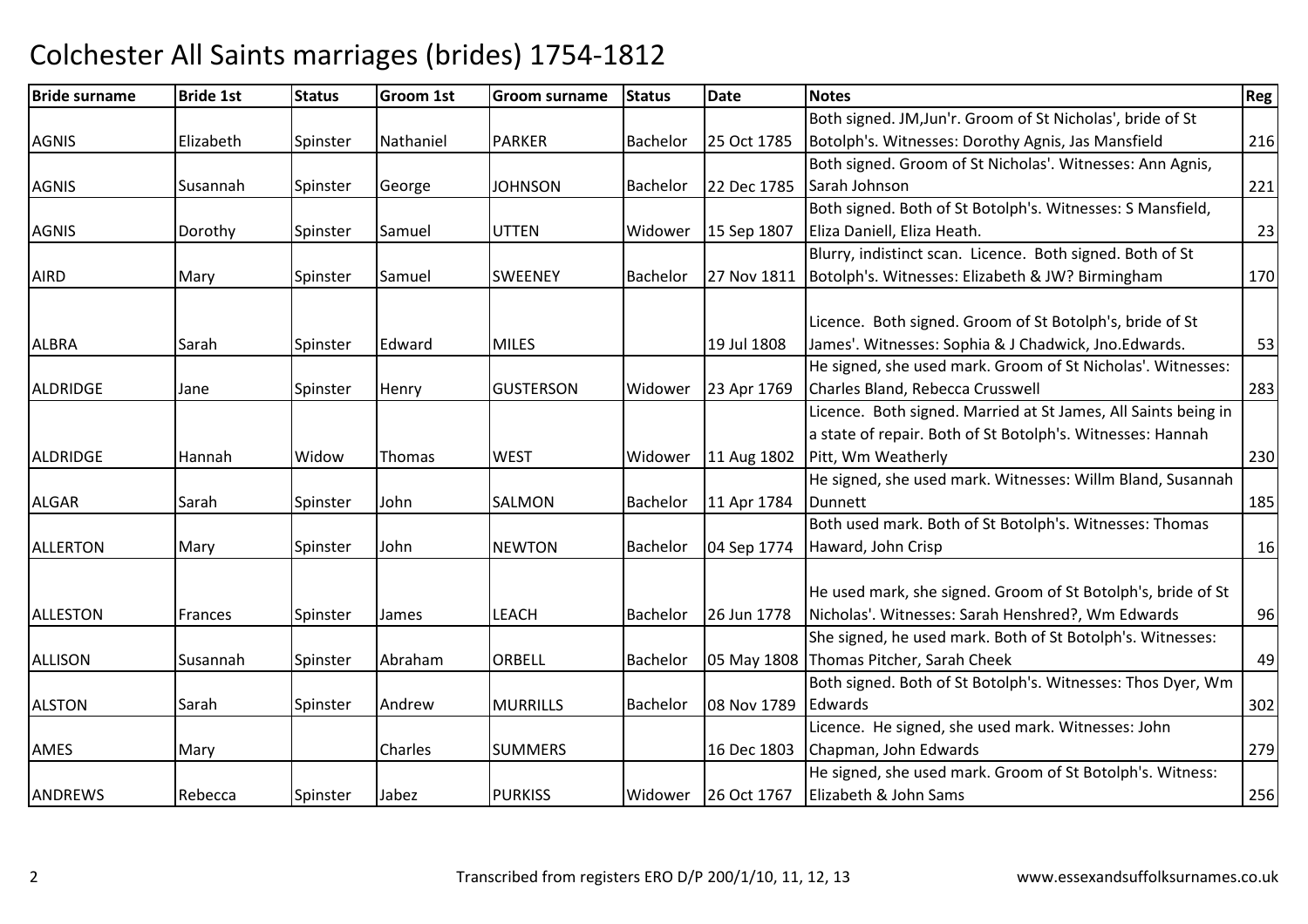#### Bride surnamee Bride 1st Status Groom 1st Groom surname Status Date Notes Region Contract Region Regional Region Region Reg **ANDREWS** Rachel Spinster Edward d WRIGHT Bachelor 21 May 1771 Young He used mark, she signed. Witnesses: Wm Edwards, Martha g 328 ANDREWSSarah Widow Edward (1993) Edward **IFOWLER** Widower 124 Jun 1776 She signed, he used mark. Groom of St Botolph's, bride of St Runwald's. Witnesses: Thos Ardley, John Andrews <sup>58</sup>ANDREWSISarah **Spinster** Edward HARLENBachelor 101 Oct 1782 He signed, she used mark. Witnesses: Joseph Spooner, Mary **Glozier** r 160 ANDREWSS Mary Spinster James WOOD WOOD Widower 125 Feb 1783 Licence. Both signed. Groom of St Leonard's. Witnesses:Thos Summersum, Wm Edwardss and  $\boxed{167}$ ANDREWSS Elisabeth Spinster Thomas FISHER FISHER |Bachelor | 25 Oct 1791 He signed, she used mark. Both of St Botolph's. Witnesses:Sarah King, James Buckingham <sup>347</sup> Both used mark. Both of St Botolph's. Witnesses: John ARCHER Elisabeth Spinster Peter BARTHOLOMEWWidower 04 Jul 1790 Archer, Susan Heardd 312 ARGENTCharlotte Spinster William m LOVEDY Bachelor 24 Mar 1812 Witnesses: John Dixon?, Elizabeth Pepper, Jno.Edwards. 181<br>181 Blurry, indistinct scan. Both signed. Both of St Botolph's. ARMERR MER Hannah Spinster John SADLER Widower 31 Jul 1766 Licence. Both signed. Groom of St Peter's. Witnesses: Thos Lawrence, Ann Syer?<u>236 Parameters</u> ARMERR Sarah Spinster Mark LEPPINGWELL Bachelor 04 Apr 1775 Licence. He signed, she used mark. Witnesses: Tho Watts, Wm Edwardss and  $\sim$  28 ASHWELLMary Elizabeth Spinster Edward<br>Fliz'h Spinster Robert HOLDITCH Widower 07 Oct 1812<br>Widower 13 Dec 1755 Blurry, indistinct scan. Licence. Both signed. Groom of St Nicholas', bride of St Botolph's. Witnesses: Mary Parker, J N? Titmell?<u>2013 - Francisco III (b. 1914)</u><br>1920 - Johann British, politica italian (b. 1915)<br>1920 - Johann British, politica italian (b. 1916)  $\overline{32}$ ASTON Eliz'h Spinster Robert SMITH Widower 13 Dec 1755 Both used mark. Witnesses: John Dave?, John Fisher <sup>32</sup> ATKINSONN Sarah Widow John WILES 29 Nov 1802 Both used mark. Groom of St Nicholas', bride of St Botolph's. Witnesses: John Edwardss 240 AVIS Ann James AYLEY 16 Sep 1800Poor, blurry scan. Both signed. Groom of Ballingdon.Witnesses: Robert Maggs, John Edwards 183 AYLETT Ann Spinster Joseph GREEN Bachelor 15 Oct 1786 He signed, she used mark. Both of St Botolph's. Witness: Sarah Green, Hester Venture Greenn 235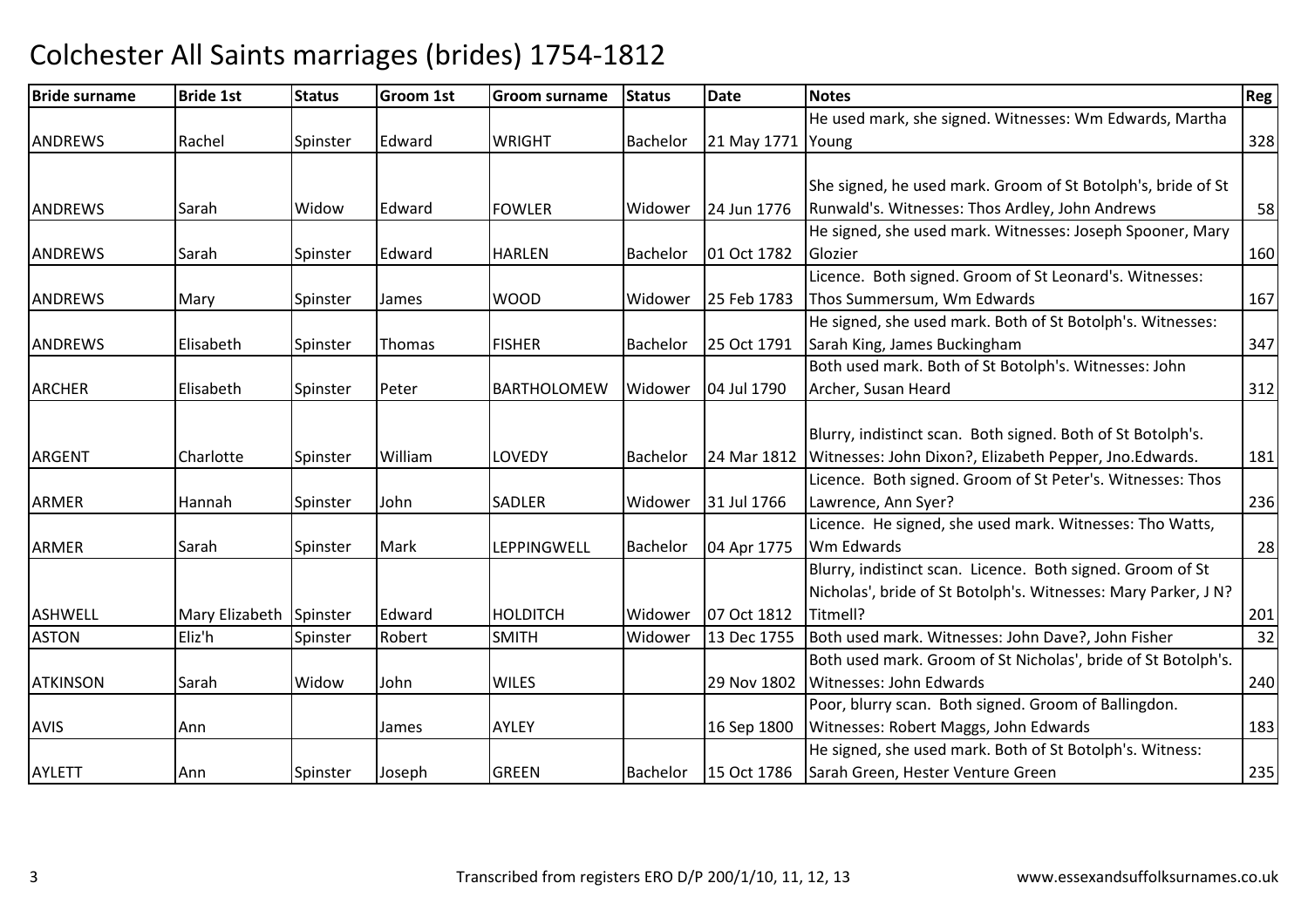| <b>Bride surname</b> | <b>Bride 1st</b> | <b>Status</b> | <b>Groom 1st</b> | Groom surname    | <b>Status</b>   | <b>Date</b> | <b>Notes</b>                                                  | Reg |
|----------------------|------------------|---------------|------------------|------------------|-----------------|-------------|---------------------------------------------------------------|-----|
|                      |                  |               |                  |                  |                 |             |                                                               |     |
|                      |                  |               |                  |                  |                 |             | Poor, blurry scan. He signed, she used mark. Both of St       |     |
| <b>AYTON</b>         | Margaret         |               | Thomas           | <b>HEDGE</b>     |                 | 28 Jul 1801 | Botolph's. Witnesses: Leonard Simon, Elizabeth MacIntosh      | 205 |
|                      |                  |               |                  |                  |                 |             |                                                               |     |
|                      |                  |               |                  |                  |                 |             | He signed, she used mark. Bride's surname is indistinct,      |     |
|                      |                  |               |                  |                  |                 |             | probably Borden. Both of St Botolph's. Witnesses: Alexander   |     |
| B[AO]RDEN            | Mary             | Spinster      | Wm.              | <b>DYER</b>      | Bachelor        | 25 Aug 1791 | Fordyce Sanckster, James Parker                               | 345 |
|                      |                  |               |                  |                  |                 |             |                                                               |     |
|                      |                  |               |                  |                  |                 |             | Blurry scan. He used mark, she signed. Both of St Botolph's.  |     |
| B[EO]DLE             | Sarah            | Spinster      | William          | AFIELD           | Bachelor        | 03 Sep 1806 | Witnesses: Thomas Matting?, Charles Donnelly                  | 380 |
|                      |                  |               |                  |                  |                 |             |                                                               |     |
|                      | Anne Frances     |               |                  |                  |                 |             | Licence. Both signed. Groom of St Giles, Norwich, bride of St |     |
| <b>BACON</b>         | Gilman           | Spinster      | Thomas Page      | <b>BRUNTON</b>   | Bachelor        | 11 Oct 1791 | Botolph's. Witnesses: James Brunton, Mary Chignall            | 346 |
|                      |                  |               |                  |                  |                 |             |                                                               |     |
|                      |                  |               |                  |                  |                 |             | Licence. He signed, she used mark. Bride of Wivenhoe.         |     |
| <b>BACON</b>         | Diana            |               | Andrew           | <b>FORBES</b>    | Bachelor        | 11 Oct 1805 | Witnesses: Wm. Mortimer, Jno. Smiths?, Jon'th Summers.        | 342 |
|                      |                  |               |                  |                  |                 |             | He signed, she used mark. Both of St Botolph's. Witness:      |     |
| <b>BACON</b>         | Alice            | Spinster      | Michael          | <b>URIE</b>      | <b>Bachelor</b> | 26 Mar 1811 | Heneretha Hay                                                 | 150 |
|                      |                  |               |                  |                  |                 |             | Licence. He signed, she used mark. [For Badham ?].            |     |
| <b>BADDEM</b>        | Mary             |               | Stephen          | <b>GARNETT</b>   |                 | 23 Apr 1771 | Witnesses: William Hamilton, Wm Edwards                       | 325 |
|                      |                  |               |                  |                  |                 |             | He signed, she used mark. Both of St Botolph's. Witnesses:    |     |
| <b>BADHAM</b>        | Mary             | Widow         | Stephen          | <b>GARNETT</b>   | Widower         | 15 Sep 1784 | Wm Edwards, Sampson Wire                                      | 192 |
|                      |                  |               |                  |                  |                 |             | Both used mark. Both of St Botolph's. Witnesses: George &     |     |
| <b>BAILEY</b>        | Mary             | Widow         | John             | <b>WOODWARD</b>  | Widower         | 07 Jun 1769 | Daniel Lawrence                                               | 289 |
|                      |                  |               |                  |                  |                 |             |                                                               |     |
|                      |                  |               |                  |                  |                 |             | Licence. He signed, she used mark. Both of St Botolph's.      |     |
| <b>BAINES</b>        | Mary Anne        | Widow         | Robert           | <b>CUNNOLD</b>   | Bachelor        | 18 Jul 1799 | Witnesses: Richd & Ann Elizabeth Golding, Eliza Smith.        | 159 |
|                      |                  | Single        |                  |                  | Single          |             | Both both signed. Reg No should have been 118. Witnesses: ?   |     |
| <b>BAKER</b>         | Marth            | woman         | Jacob            | <b>DUFFIELD</b>  | man             | 28 Aug 1760 | Walker?, Isaac Peacock                                        | 116 |
|                      |                  |               |                  |                  |                 |             | Licence. Both used mark. Both of St Botolph's. Witnesses:     |     |
| <b>BAKER</b>         | Martha           | Spinster      | John             | <b>BLACKWELL</b> | Widower         | 06 Jun 1764 | Wm Smith, Jno King                                            | 183 |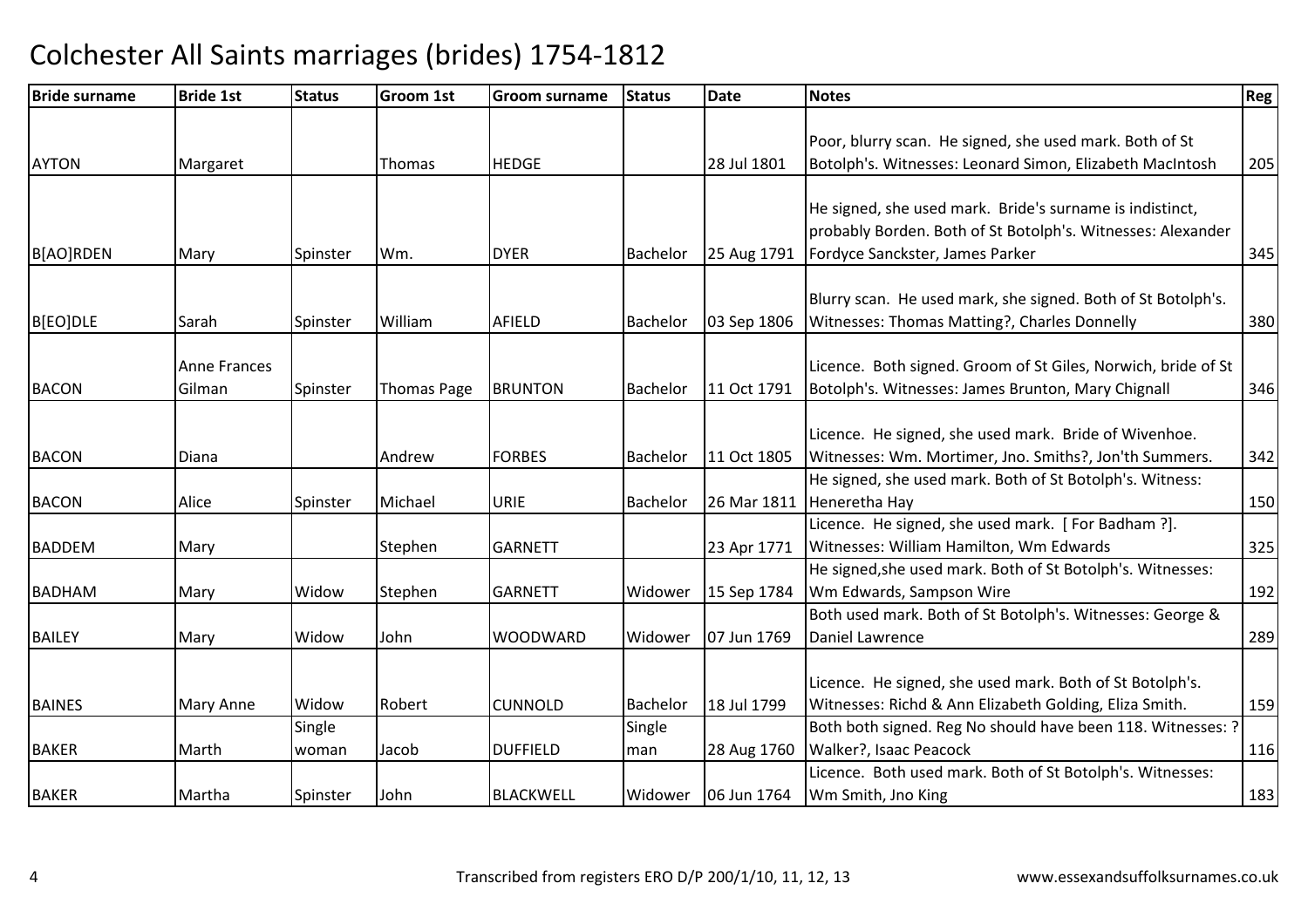#### Bride surnamee Bride 1st Status Groom 1st Groom surname Status Date Notes Region Contract Region Regional Region Region Reg BAKERR MANN Spinster John PULLEN PULLEN Bachelor 12 Jun 1764 Both used mark. Both of St Botolph's. Witnesses: R Sharp, John Hacksell185 BAKER Hannah **Single** woman William LAWRENCE Single man 03 Mar 1767 Both used mark. Both of St Botolph's. Witnesses: Daniel Lawrence, James Martinn 251 BAKERR MANN Spinster John SUTTON N Bachelor 27 May 1773 Witnesses: Sarah & John Stanes Both signed. Groom of St Runwald's, bride of St Botolph's. s 356 BAKER Elizabeth Spinster WilliamNEWTON Widower 104 Sep 1774 Both used mark. Both of St Botolph's. Witnesses: John & Ann Pullenn 17 BAKERR Mary Spinster Humphry BROOKER Bachelor 15 Jul 1779 Licence. He used mark, she signed. Witnesses: Mary Sanckster, James Brooke[rs]| 112 BAKERlElizabeth **Spinster** Robert **Harrison** n GODFREY Bachelor 12 May 1782 William Taylor, Wm Edwards Both signed. Mr WT. Groom of Holy Trinity. Witnesses: s 149 BAKERR Mary Widow Thomas OLDFIELD OLDFIELD Bachelor 28 Oct 1806 Both used mark. Both of St Botolph's. Witnesses: ? Hedgbury?, John Roberts $\sim$  386 BAKERR Maria Spinster Andrew w HEALD Bachelor 12 May 1812 | Witnesses: Lydia & John Waller, Mary Ann Beckwith. 188 Both signed. Groom of St Botolph's, bride of Holy Trinity. BALAAM Ann Widow Francis CULHAM Bachelor 07 Apr 1794 He signed, she used mark. [ For Balham ?]. Groom of St James', bride of St Botolph's. Witnesses: John ?, Jno Edwards <sup>34</sup>BALEYY Margaret Isaac HETHERINGTON 02 Oct 1800 Poor, blurry scan. He signed, she used mark. Both of St Botolph's. Witnesses: Eleanor Prafrier?, John Edwards <sup>186</sup>BALLSS 1798 Mary Spinster George PLATFOOT Bachelor 28 Sep 1798 He signed, she used mark. Groom of Great Clacton, bride of 28 Sep 1798 St Botolph's. Witnesses: Joseph & Lydia Ashby <sup>138</sup>BALLS Rosetta Widow JohnJohn **GRIGGS** Widower 26 Jul 1808 He signed, she used mark. Both of St Botolph's. Witnesses:Elizabeth Chitham, Jonas? Hawkins $\sim$  54 BANES Rachel **Single** woman John CLARK**Single** man 06 Jun 1759 Banns and certificate. He signed, she used mark. Groom of St Nicholas'. Witnesses: Thomas Robinson, John Rhodes<sup>97</sup>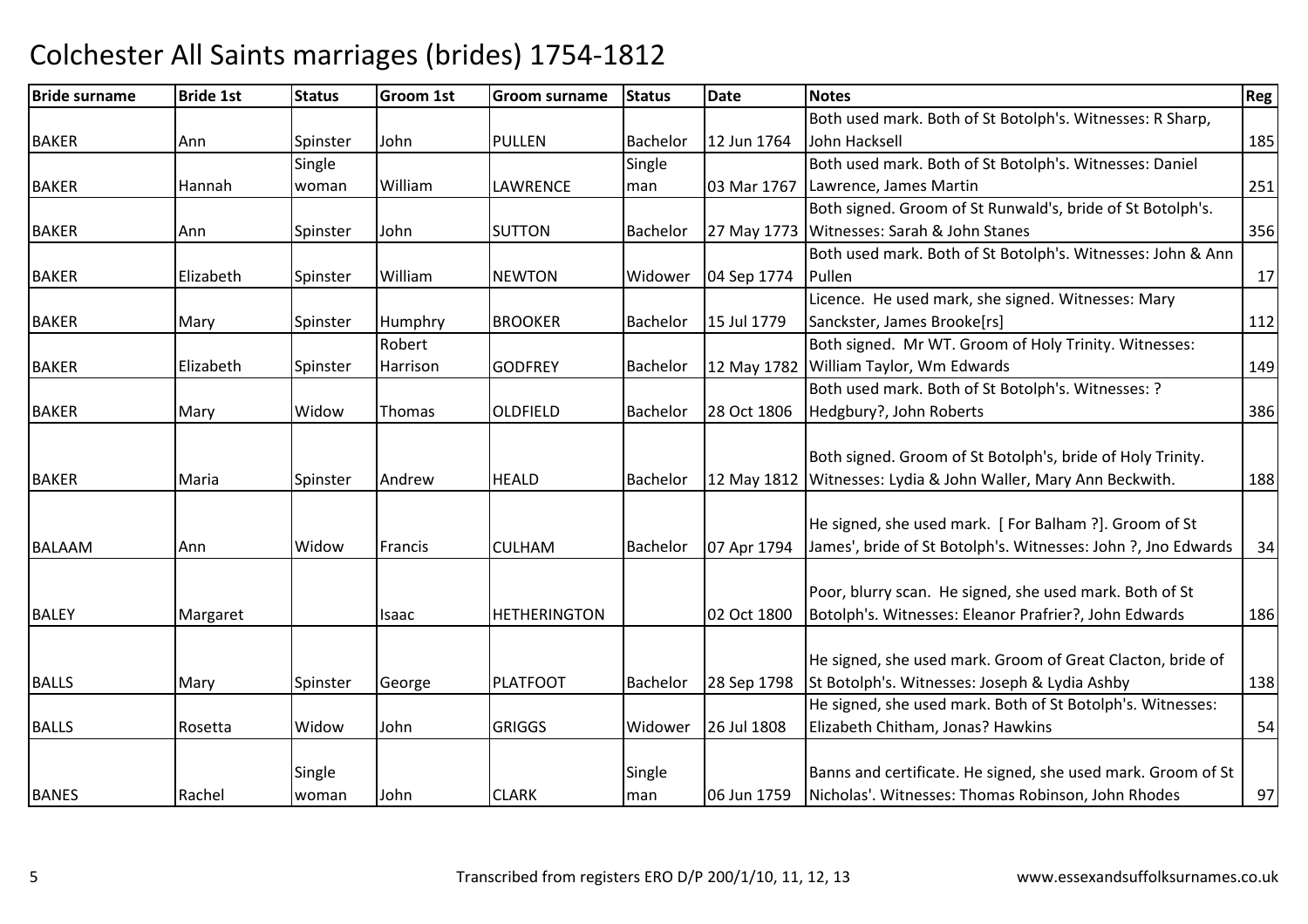#### Bride surnamee Bride 1st Status Groom 1st Groom surname Status Date Notes Region Contract Region Regional Region Region Reg BANES Elizabeth Spinster Richard BOSTONBachelor | 07 Apr 1778 He signed, she used mark. Groom of St Botolph's. Witnesses: George Smith, Martin Fordham <sup>90</sup> He signed, she used mark. Both of St Botolph's. Witnesses:BANSTEADD Ann Widow Richard BIDDLE Bachelor 01 Apr 1807 J[ao]s Sutten, Barbara Byress and  $\vert$  10 BARBERR Caliza Spinster James GODFREY Bachelor 04 Sep 1807 Both signed. Both of St Botolph's. Witnesses: Hannah Barber, Charles Gagee 22 BARKERR Pen Widow Thomas SHAW SHAW Widower 29 Aug 1786 Licence. He signed, she used mark. Groom of St James'.Witnesses: Tho Watts, John Harriss 230 BARKER Mary Spinster John ANGIER Bachelor 08 Jun 1802 Both signed. Both of St Botolph's. Witnesses: G & E Hewett <sup>227</sup> BARNES Ann Spinster John JENKINS 12 Mar 1758 Botolph's. Witnesses: John Blyth, James ?He signed, she used mark. Groom of Wivenhoe, bride of St <u>?</u> 68 BARNESS 1991 Lucy Spinster Ambrose CHALLIS Bachelor 31 Oct 1791 He signed, she used mark. Groom of St Martin's, bride of St Botolph's. Witnesses: Samuel Pain, Henry Gusterson <sup>348</sup> **BARNES** S Hannah Widow Wm. TAYLOR TAYLOR | Widower | 05 Dec 1803 He signed, she used mark. Both of St Botolph's. Witnesses:Jemima Fisher, John Edwardss 276 BARNES Ruth Widow WilliamWilliam **FRISBY** Widower 11 Jul 1811 Licence. Both signed. Groom of St Botolph's, bride of St Peter's. Witnesses: Mary Bulling, Daniel Hill 157**BARNEY**  Philadelphia **Single** woman Isaac **IPEGRAM** Single man18 May 1758 Both signed. Witnesses: [WM] Gibson, Mary Edwards | 71 BARONN Mary Spinster Matthew Matthew | PRIEST | Bachelor | 04 Apr 1809 Licence. He signed, she used mark. Both of St Botolph's. Witnesses: John Hardy, Anthony Brinerr 78 BARRATTRebecca **I** Benjamin BROWN | 05 Sep 1794 Both used mark. Both of St Botolph's. Witnesses: Edward Appelby, Jno Edwardss and  $41$ BARRELLL Sarah Spinster William William RENACALL Bachelor 05 Feb 1770 Both used mark. [ For Runacles or similar ?]. Bride of Abberton. Witnesses: James Ives, William Tiffin <sup>305</sup> BARRELL Lydia John VERLANDER 16 Jun 1801 Poor, blurry scan. Both signed. Groom of St Giles', bride of St Botolph's. Witnesses: Mary Barrett, Jonathan Buckingham <sup>201</sup> BARRELLL Mary | Daniel |STOLLERY |Bachelor |11 Oct 1803 Both used mark. Groom of St Botolph's. Witnesses: EdwardSmith, Mary Bashamm 271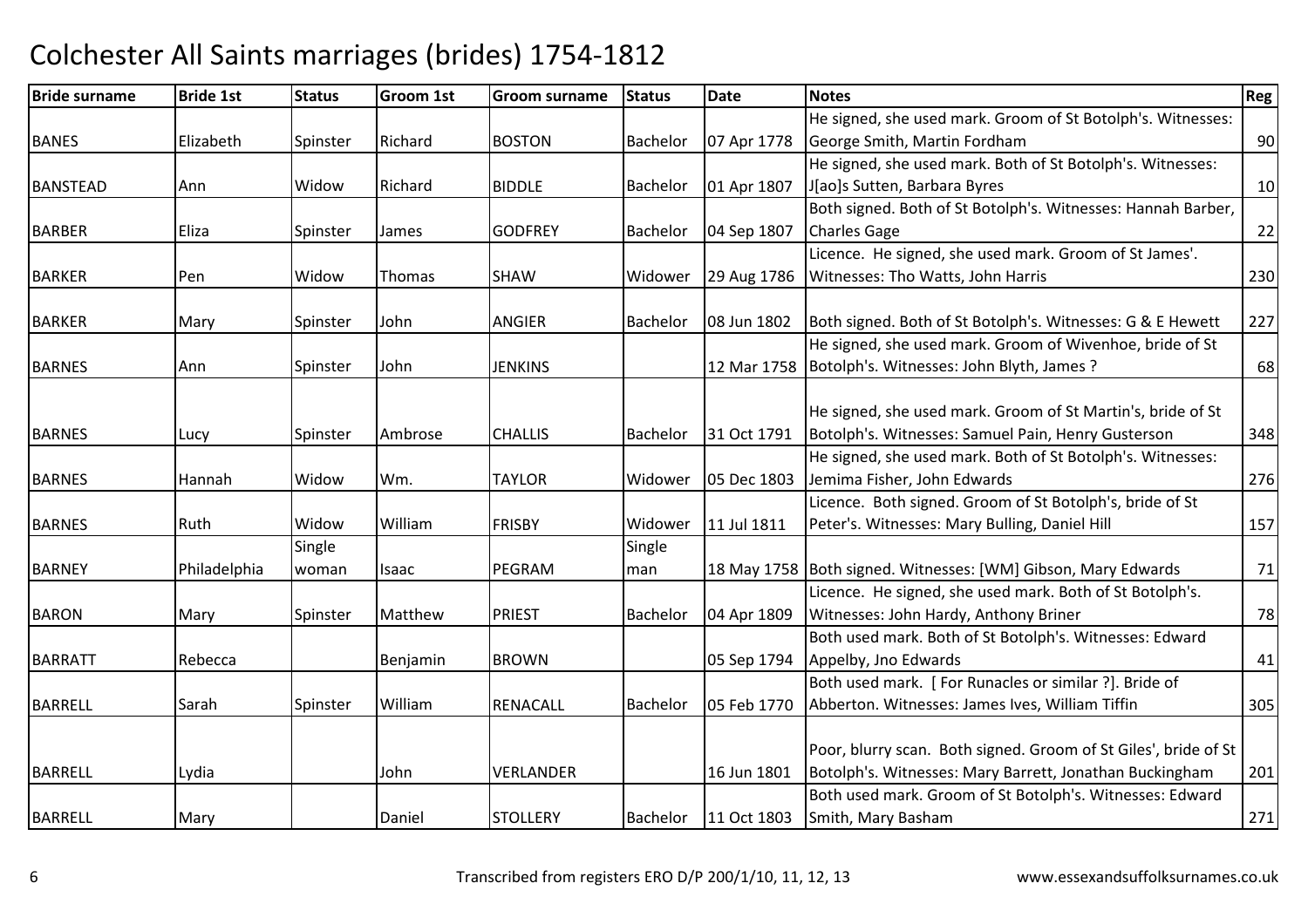| <b>Bride surname</b> | <b>Bride 1st</b>         | <b>Status</b> | <b>Groom 1st</b>      | Groom surname  | <b>Status</b> | Date        | <b>Notes</b>                                                       | Reg            |
|----------------------|--------------------------|---------------|-----------------------|----------------|---------------|-------------|--------------------------------------------------------------------|----------------|
|                      |                          | Single        |                       |                | Single        |             | He signed, she used mark. Groom of Kelvedon. Witnesses:            |                |
| <b>BARRETT</b>       | Mary                     | woman         | Nehemiah              | <b>OSBORN</b>  | man           | 24 Sep 1765 | Wm Edwards, John Petit                                             | 221            |
|                      |                          |               |                       |                |               |             | He signed, she used mark. Both of St Botolph's. Witnesses:         |                |
| <b>BARRETT</b>       | Fanny                    | Spinster      | Wm.                   | <b>MOORE</b>   | Bachelor      | 10 Jan 1793 | William Moore Sen'r, James Carter                                  | 8 <sup>1</sup> |
|                      |                          |               |                       |                |               |             | Poor, blurry scan. Both used mark. Both of St Botolph's.           |                |
| <b>BARRETT</b>       | Ann                      |               | James                 | <b>COOTE</b>   |               | 18 May 1802 | Witnesses: Willm Clark, Sarah Motlen?                              | 225            |
|                      |                          |               |                       |                |               |             | Licence. Both signed. Groom of Seelhurst, Sussex [For              |                |
|                      |                          |               |                       |                |               |             | Selhurst ?], bride of St Botolph's. Witnesses: Mary Keep,          |                |
| <b>BARRON</b>        | Sarah                    |               | George                | <b>SHAW</b>    |               | 09 May 1805 | <b>Isaack Phillip?</b>                                             | 331            |
|                      |                          |               |                       |                |               |             |                                                                    |                |
|                      |                          |               |                       |                |               |             | Licence. Both signed. Both of St Botolph's. Witnesses: Eliza       |                |
| <b>BARRON</b>        | Adeliza                  | Spinster      | Olding                | <b>BUTLER</b>  | Bachelor      | 22 Mar 1806 | Hill, Ann Banks, John Kemp, Izaak Ab*.                             | 367            |
|                      |                          | Single        |                       |                | Single        |             | He signed, she used mark. Groom is a soldier, of St Nicholas'.     |                |
| <b>BARROW</b>        | Tabutha                  | woman         | William               | <b>DAVIS</b>   | man           | 01 Mar 1756 | Witnesses: Joseph May, John Blyth                                  | 41             |
|                      |                          |               |                       |                |               |             | He signed, she used mark. Groom is a 'plummer' and glazier.        |                |
|                      |                          |               |                       |                |               |             | Both of St Botolph's. Witnesses: Willm. Paxman, Edward             |                |
| <b>BARTON</b>        | Mary                     | Spinster      | Henry                 | <b>JOHNSON</b> | Bachelor      | 06 Jul 1806 | Gadd                                                               | 374            |
|                      |                          |               |                       |                |               |             | Both signed. Both of St Botolph's. Witnesses: Sarah Trayleer,      |                |
| <b>BARTON</b>        | Sarah                    | Spinster      | William               | <b>BARNES</b>  | Bachelor      | 15 Nov 1808 | Sarah Madder, John Barton.                                         | 64             |
|                      |                          |               |                       |                |               |             |                                                                    |                |
|                      |                          |               |                       |                |               |             | Blurry, indistinct scan. Both signed (hers Burton?). Groom of      |                |
|                      |                          |               |                       |                |               |             | Weedon Beck, Northamptonshire, bride of St Botolph's.              |                |
| <b>BARTON</b>        | Elizabeth                | Spinster      | Robert                | <b>MANN</b>    | Bachelor      | 01 Apr 1812 | Witnesses: Susan Baxter, Mary Spencer?, Thos. Golls?               | 183            |
|                      |                          |               |                       |                |               |             |                                                                    |                |
|                      |                          |               |                       |                |               |             | Licence. Both signed. Groom of St Mary Magdalen, bride of          |                |
| <b>BAWTREE</b>       | Elizabeth Sarah Spinster |               | <b>Baltoh Willett</b> | <b>ADYE</b>    | Bachelor      | 06 Jul 1799 | St Botolph's. Witnesses: John & Sam. Bawtree, E.H. Vivion.         | 157            |
|                      |                          |               |                       |                |               |             | He signed, she used mark. Both of St Botolph's. Witnesses:         |                |
| <b>BAXTER</b>        | Ann                      |               | George                | <b>MAYES</b>   |               | 20 Jan 1804 | John Moore, Sarah Baxter                                           | 284            |
|                      |                          |               |                       |                |               |             | Licence. Both signed. Groom of St Mary Magdalen, bride of          |                |
|                      |                          |               |                       |                |               |             |                                                                    |                |
| <b>BAYLES</b>        | Hortensia                |               | William               | LEWES          |               |             | 14 Nov 1799 St Botolph's. Witnesses: Susanna Hutchinson, Saml Carr | 166            |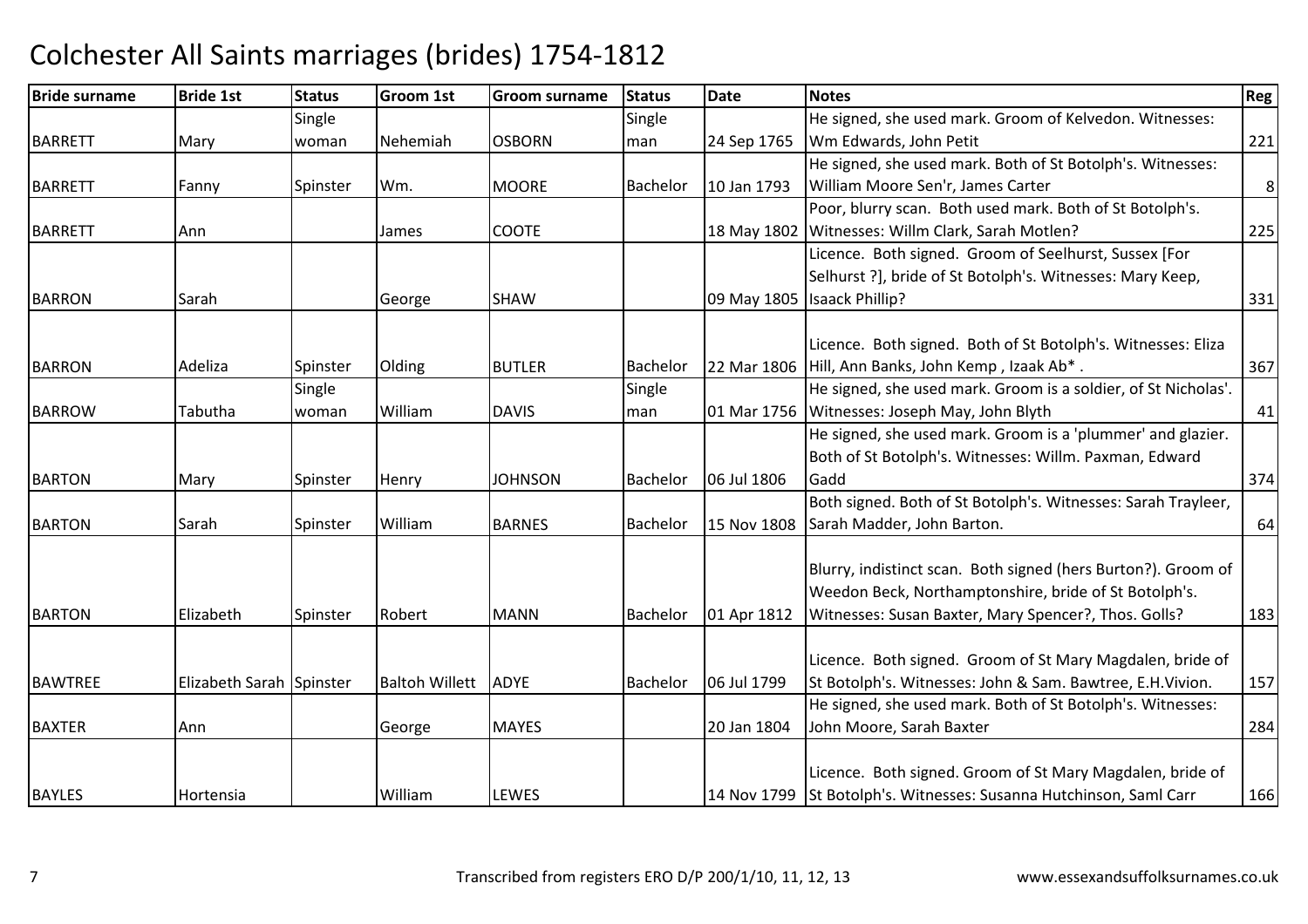| <b>Bride surname</b> | <b>Bride 1st</b> | <b>Status</b> | <b>Groom 1st</b> | Groom surname   | <b>Status</b>   | <b>Date</b>           | <b>Notes</b>                                                     | Reg !          |
|----------------------|------------------|---------------|------------------|-----------------|-----------------|-----------------------|------------------------------------------------------------------|----------------|
|                      |                  |               |                  |                 |                 |                       |                                                                  |                |
|                      |                  |               |                  |                 |                 |                       | Both used mark. Bride's name is small and blurry on scan.        |                |
| BE[UV]ERS?           | Hannah           | Spinster      | John             | <b>KNOWLES</b>  | Bachelor        | 26 Aug 1792           | Both of St Botolph's. Witnesses: Jas Martin, Edward Spurgeon 360 |                |
|                      |                  |               |                  |                 |                 |                       | Both signed. Both of St Botolph's. Witnesses: Thos Ellis, Wm     |                |
| <b>BEAUCHAMP</b>     | Grace            | Spinster      | Edward           | <b>ELLIS</b>    | Bachelor        | 09 Feb 1766           | Edwards                                                          | 227            |
|                      |                  |               |                  |                 |                 |                       | Both used mark. Both of St Botolph's. Witnesses: J? Halls,       |                |
| <b>BEAUMONT</b>      | Eliz.            | Spinster      | Francis          | <b>WYBROW</b>   | Widower         | 19 Oct 1788           | Wm Edwards                                                       | 268            |
|                      |                  |               |                  |                 |                 |                       | Poor scan and writing. He signed, she used mark. His             |                |
|                      |                  |               |                  |                 |                 |                       | signature does not look like Jary, but is unclear. Witnesses:    |                |
| <b>BELL</b>          | Ann              | Spinster      | Jonathan         | JARY?           | Bachelor        | 22 Jan 1793           | Thos Bell, Jno Edwards                                           | 10             |
|                      |                  |               |                  |                 |                 |                       | Both signed. Both of St Botolph's. Witnesses: Thos Barker,       |                |
| <b>BENNELL</b>       | Mary             | Spinster      | John             | <b>MUNSON</b>   | Bachelor        | 07 Dec 1784           | Susannah Annis                                                   | 202            |
|                      |                  |               |                  |                 |                 |                       | He signed, she used mark. Both of St Botolph's. Witnesses:       |                |
| <b>BENNELL</b>       | Anne             | Spinster      | Willm.           | <b>CLARK</b>    | Bachelor        | 09 Feb 1790           | Richd Coleman, Joseph Turner                                     | 307            |
|                      |                  |               |                  |                 |                 |                       | He signed, she used mark. Both of St Botolph's. Witnesses:       |                |
| <b>BENNELL</b>       | Sarah            | Spinster      | Joseph           | <b>TURNER</b>   | Bachelor        | 08 Jan 1793           | John Bennell, John Byford                                        | $7\overline{}$ |
|                      |                  |               |                  |                 |                 |                       | Poor, blurry scan. Both used mark. Both of St Botolph's.         |                |
| <b>BENNET</b>        | Mary             |               | Peter            | <b>CUPID</b>    |                 | 18 May 1801           | Witnesses: Mary Ranger?, Jno Edwards                             | 199            |
|                      |                  |               |                  |                 |                 |                       | Both used mark. Groom of St Botolph's. Witnesses: Evan           |                |
| <b>BENNETT</b>       | Mary             | Spinster      | William          | <b>DAVIS</b>    | Bachelor        | 25 Nov 1806           | Williams, Hannah Johnson                                         | 391            |
|                      |                  |               |                  |                 |                 |                       | Licence. Both signed. Groom of Ballingdon. Witnesses: Eliz       |                |
| <b>BENTALL</b>       | Elizabeth        | Spinster      | Thomas           | <b>MENDHAM</b>  | Bachelor        | 24 Feb 1764           | Bentall, R.K.? Pollett                                           | 178            |
|                      |                  |               |                  |                 |                 |                       | He signed, she used mark. Both of St Botolph's. Witnesses:       |                |
| <b>BENTING</b>       | Elizabeth        | Spinster      | Isaac            | <b>NORTH</b>    | Bachelor        | 06 Nov 1807           | Mary Benting, Jno Edwards                                        | 30             |
|                      |                  |               |                  |                 |                 |                       | He signed, she used mark. Both of St Botolph's. Witnesses:       |                |
| <b>BESANSON</b>      | Esther           | Widow         | Edward           | <b>ARCHER</b>   | Bachelor        | 18 Feb 1766           | Wm Edwards, Elizabeth Wall                                       | 229            |
|                      |                  |               |                  |                 |                 |                       |                                                                  |                |
|                      |                  |               |                  |                 |                 |                       | Poor, blurry scan. Both used mark. [For Beeston?]. Both of       |                |
| <b>BESTON</b>        | Maria            | Spinster      | John             | <b>CLAVELIN</b> | <b>Bachelor</b> | 22 Jan 1797           | St Botolph's. Witnesses: Saml Stow, Susanna Beston               | 88             |
|                      |                  |               |                  |                 |                 |                       | He signed, she used mark. Groom of Lexden. Witnesses:            |                |
| <b>BETTS</b>         | Anne             | Spinster      | Benjamin         | <b>PARKER</b>   |                 | Widower   13 Jul 1774 | Jacob Parker, James Trussell                                     | 10             |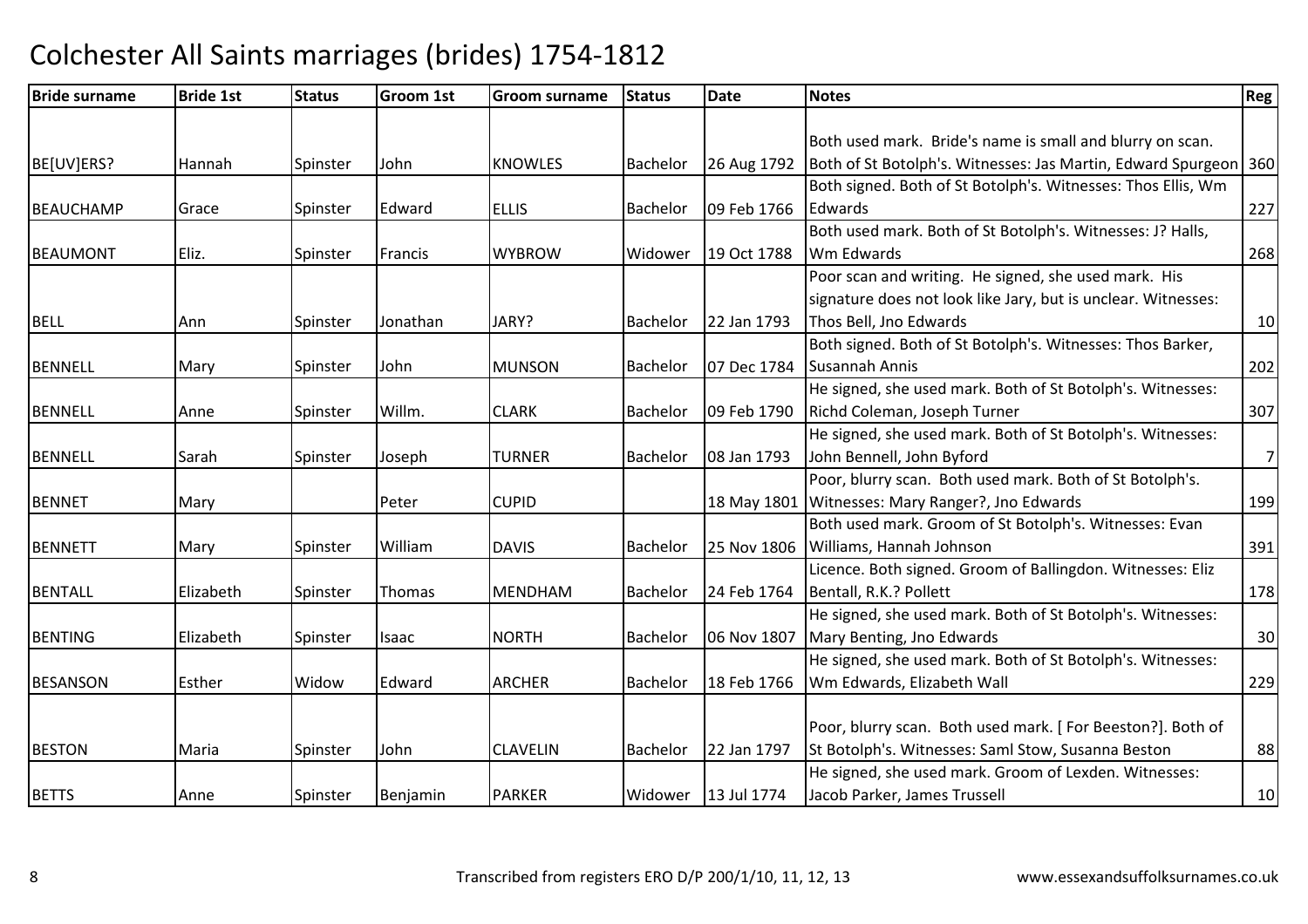#### Bride surnamee Bride 1st Status Groom 1st Groom surname Status Date Notes Region Contract Region Regional Region Region Reg BIBBYY Mary Spinster James CATCHPOLE Widower 28 Jun 1763 Both used mark. Groom of St Peter's. Witnesses: Mary Balley, Wm Edwardss and  $\sim$  162 BILTONN Ann Spinster William GREYSTICK Widower 13 Jun 1785 He signed, she used mark. Witness WE, Jun'r. Groom of St Leonard's, bride of St Botolph's. Witnesses: James Wood, Willm Edwardss 205 BIRD Susanna Single woman Thomas SMITH Single man 02 Jan 1759 He signed, she used mark. Both of St Botolph's. Witnesses:John King, Isaac Peacockk 79 **BISCOE** E Sarah Thomas ADAMS 16 May 1758 Both signed. Both of St Botolph's. Witnesses: Robert Lufkin, 16 May 1758 Michael Biscoe, Sarah Hollsey. 70 BISCOEE Sarah Widow Samuel NOOTH NOOTH Widower 10 Feb 1767 Both used mark. Both of St Botolph's. Witnesses: Wm Edwards, Rumhead Shedd 250 BISHOPP Mary Widow Samuel STEEL Widower 26 Nov 1769 He signed, she used mark. Groom of St Botolph's, bride of St 26 Nov 1769 Mary's. Witnesses: Robert Mayhew, Wm Edwards <sup>300</sup>BLACKWELLL Sarah Charles DEANE 10 Feb 1794 He signed, she used mark. Witnesses: William Miller, Ann Rittinghill $\begin{array}{|c|c|c|c|c|c|c|c|c|}\n\hline\n\text{27} & \text{27} \end{array}$ BLACKWELLL Lydia Henry BARRET 17 Jan 1803 Both used mark. Groom of Greenstead, bride of St Botolph's. Witnesses: Thos Garrard, Sarah Barret 245BLANDD Elizabeth Spinster James GRIFFITH GRIFFITH Widower 25 Apr 1779 She signed, he used mark. Both of St Botolph's. Witnesses: W Dickinson, Susanna? Moore?<u>2</u> 107 BLAND Sarah Nicholas HAYS 22 Feb 1805 He signed, she used mark. Both of St Botolph's. Witnesses:Edward Gadd, Elizabeth Franciss 325 BLISHEN?P The Eliz. Spinster Wm. DEMMEN? Bachelor 21 Nov 1791 Both used mark. Both of St Botolph's. Witnesses: Edward 21 Nov 1791 Appelby, John Hanson n 350 BLOIS Elisabeth Williamm BENNETT Bachelor 17 Aug 1791 Jeffries, James Cant Both used mark. Bride of Manningtree. Witnesses: Willm.t  $\sim$  344 BLOMFIELDD Sarah Spinster Benjamin BROMLEY Bachelor 14 May 1765 Licence. Both signed. Groom of St James', bride of St Botolph's. Witnesses: Mary Blomfield, Mary Rootsey, Ann 14 May 1765 | Maples. 213 BLOMFIELDD Elizabeth Spinster Philip SANSOM SANSOM Bachelor 09 Jul 1768 Licence. Both signed. Groom of St Olave, Southwark, Surrey, bride of St Botolph's. Witnesses: Mary Sanson, Mary Blomfieldd 267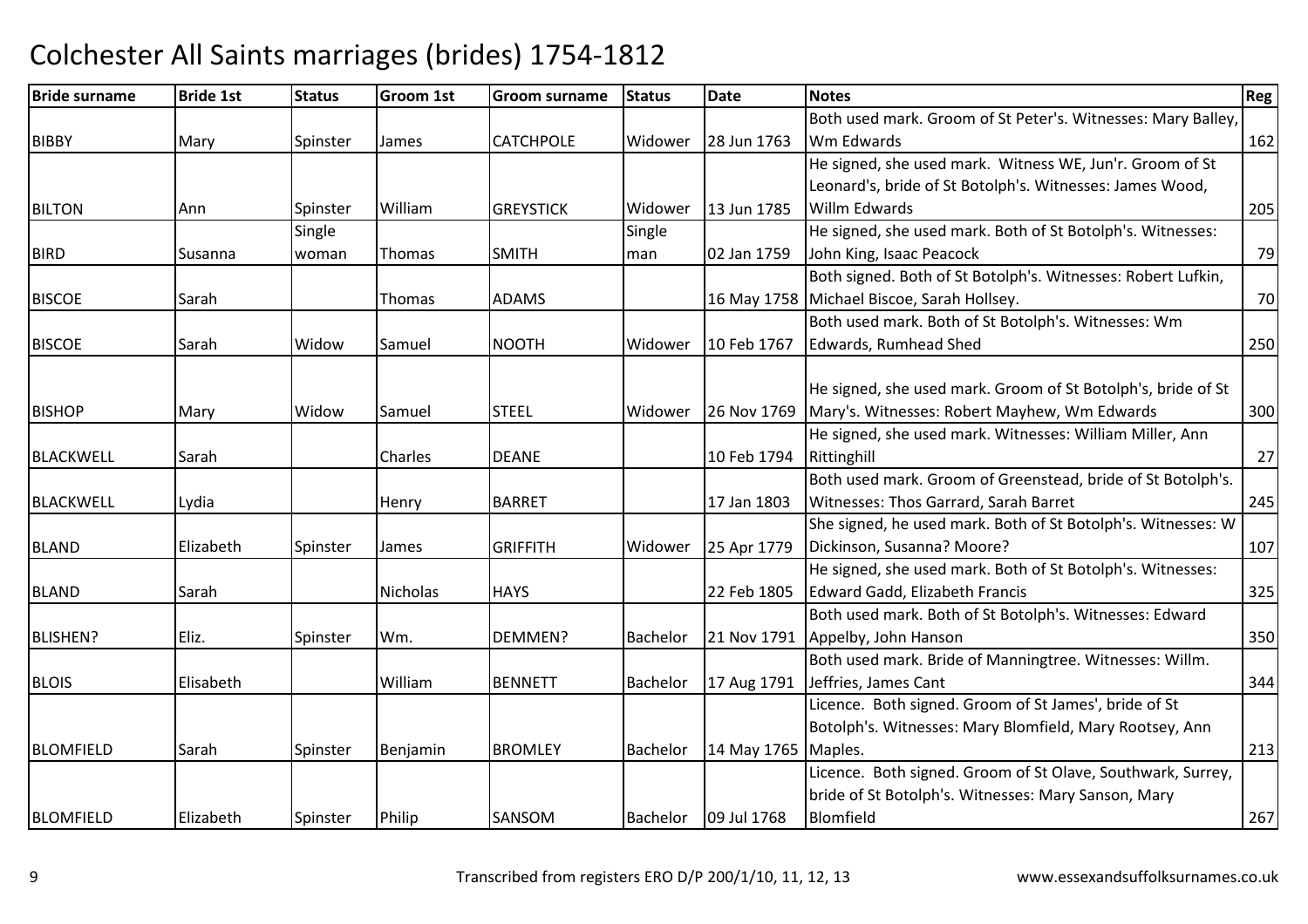#### Bride surnamee Bride 1st Status Groom 1st Groom surname Status Date Notes Region Contract Region Regional Region Region Reg BLOMFIELDD Mary Spinster John ELLINGFORD Bachelor 25 Dec 1775 She signed, he used mark. Groom of St Nicholas'. Witnesses: Wm Edwards, Sarah Blomfieldd 47 BLOMFIELDMary Spinster William STAMMERS Bachelor 21 Jan 1783 Licence. Both signed. Both of St Botolph's. Witnesses: Saml & Elizabeth Blomfield, Mary Newton, Ann Blomfield. 165BLOOMFIELD Esther Single woman Thomas IBRABEE **Single** man 29 Jul 1764 He signed, she used mark. Both of St Botolph's. Witnesses:Joseph Mitchell, Wm Edwardss 189 BLOOMFIELD|Mary Caly? | Spinster | Thomas | NEWTON Bachelor 03 Jan 1770 Licence. Both signed. [Blurry, could be read as Mary Only Bloomfield]. Groom of St James', bride of St Botolph's. Witnesses: B\* Bloomfield, Susan Newtonn 302 BLOOMFIELDD Sarah Spinster Thomas WILLBEE Bachelor 21 Mar 1775 Licence. Both signed. Groom of East Mersea, bride of St 21 Mar 1775 | Botolph's. Witnesses: [HM] Banks, E Maples, James Walford. 26BLOOMFIELDD Fanny James CHAMBERS 29 Aug 1797 Both used mark. Both of St Botolph's. Witnesses: Wm & Mary **Tallentire** e 104 BLOOMLEYAnn Spinster Edmund MILLS Bachelor 04 Mar 1804 Devall, John EdwardsBoth used mark. Both of St Botolph's. Witnesses: Peter s 288 BLOWERS Rebecca Spinster Robert GRIMWOOD Bachelor 12 Jun 1810 Both signed. Groom of Woolpit, Suffolk, bride of StBotolph's. Witnesses: John & James Grimwood, Ann Boutell 126BLOYCEE Mary Spinster James COOK COOK |Bachelor |04 Apr 1809 Both signed. Groom of St Botolph's. Witnesses: Samuel Bloyce, Rebeccah Bloyce, Sarah Houllner?. 77BLYTHH Elizabeth Spinster James WAYNMAN WAYNMAN |Bachelor | 11 Feb 1777 Licence. Both signed. Groom of St Botolph's, bride of Elmstead. Witnesses: Danl & Marg't Blyth, Jno. Oathwaite. 66BLYTHH Sarah Widow Robert MAGGES Widower 27 Dec 1796 Poor, blurry scan. Both used mark. Groom of St Martin's, bride of St Botolph's. Witnesses: Wm Miller, Jno Edwards <sup>85</sup>BLYTHH Elizabeth Spinster Abraham Abraham | BARRELL | Bachelor | 05 Jun 1804 Both used mark. Both of St Botolph's. Witnesses: Rachel Sadler, Amos Houghtonn 301 BLYTHH Mary Widow Barnby BAKER Widower 01 Dec 1812 He signed, she used mark. Both of St Botolph's. Witness: William Peacee 207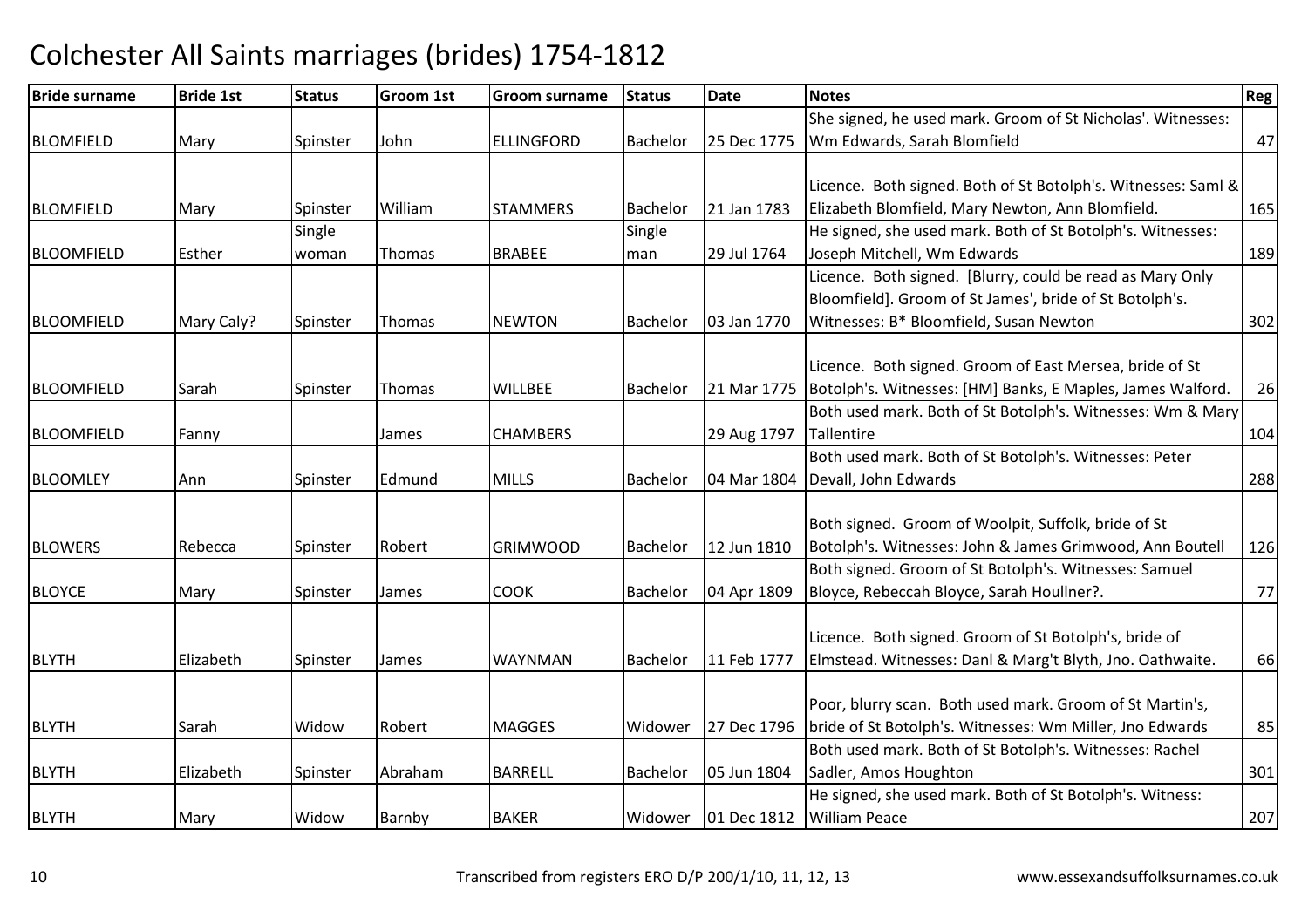#### Bride surnamee Bride 1st Status Groom 1st Groom surname Status Date Notes Region Contract Region Regional Region Region Reg BOASTT Ann Widow Richard Richard MORGAN Widower 17 Feb 1766 Both used mark. Both of St Botolph's. Witnesses: AbrahamBuckle, Wm Edwards $\sim$  228 BOCKING Sarah Spinster Daniel LUNGLEY Bachelor 27 Jul 1779 Licence. Both used mark. Groom of St Nicholas'. Witnesses: Jno Gibson, P Sansomm 113 BOGGIS Sarah**Single** woman John FRANCIS **Single** man 04 Nov 1759 Banns only, date is of 3rd Banns. Groom is a soldier. <sup>107</sup> BOLTONN Sarah Widow William William BARNES Widower 25 Dec 1807 He signed, she used mark. Both of St Botolph's. Witnesses:Richard & Mary Harvey, Jno.Edwards. 26 and 2012 136 **BONES** S Mary Spinster William William (GRIGS Bachelor 10 Jan 1775 Licence. Both used mark. Both of St Botolph's. Witnesses: Wm Edwards, Mary Hedgethornn 21 BOONSSarah Sarah Spinster Thomas GEEP GEEP |Bachelor |22 Oct 1769 Both used mark. Both of St Botolph's. Witnesses: John & Ann Greenn 297 BOOTHH Susannah Spinster Benjamin OLIVER Bachelor 26 Dec 1784 Both used mark. Witness B.O. Sen'r. Groom of St Giles', bride of St Botolph's. Witnesses: Benjamin Oliver, Abraham Hum He signed, she used mark. Both of St Botolph's. Witnesses: <sup>203</sup> **BORROWDFLL** L Sarah | Widow | Thomas | WEBSTER R **Widower | 07 Nov 1774 | James Stow, Sarah Robson** n 19 BOUTELLL Mann Spinster James LEDGE Bachelor 01 Nov 1810 Both used mark. Both of St Botolph's. Witnesses: Susan 01 Nov 1810 Welham, Peter Ledge e 142 BOYDD Sarah Spinster Francis RYLEY Bachelor 17 Jan 1797 Poor, blurry scan. Both used mark. Both of St Botolph's. Witnesses: Henry Windrow, John Edwardss 87 BOYDENN Sarah Spinster Thomas CANDLER Bachelor 14 Dec 1788 Both used mark. Both of St Botolph's. Witnesses: Ann Kerby, Wm Edwardss 271 BOYLES Elizabeth Spinster JohnDOWSETT Bachelor 05 Aug 1807 He used mark, she signed. Both of St Botolph's. Witnesses:William Reed, Mary Boyless and  $\vert$  19 BOYLESMary Spinster James LEGERWOOD Bachelor 22 Sep 1809 Both signed. Both of St Botolph's. Witnesses: George Easton, Susan Ladbrookee 98 BOYLS Abigail **Single** woman George LAWRENCE Single man 05 Jun 1759 He signed, she used mark. Both of St Botolph's. Witnesses:William & George Lawrencee 96 BOYSMartha Spinster Vernon BLACKWELL Widower 04 Jan 1809 He signed, she used mark. Both of St Botolph's. Witnesses:Mary Blackwell, Martha Boyss 67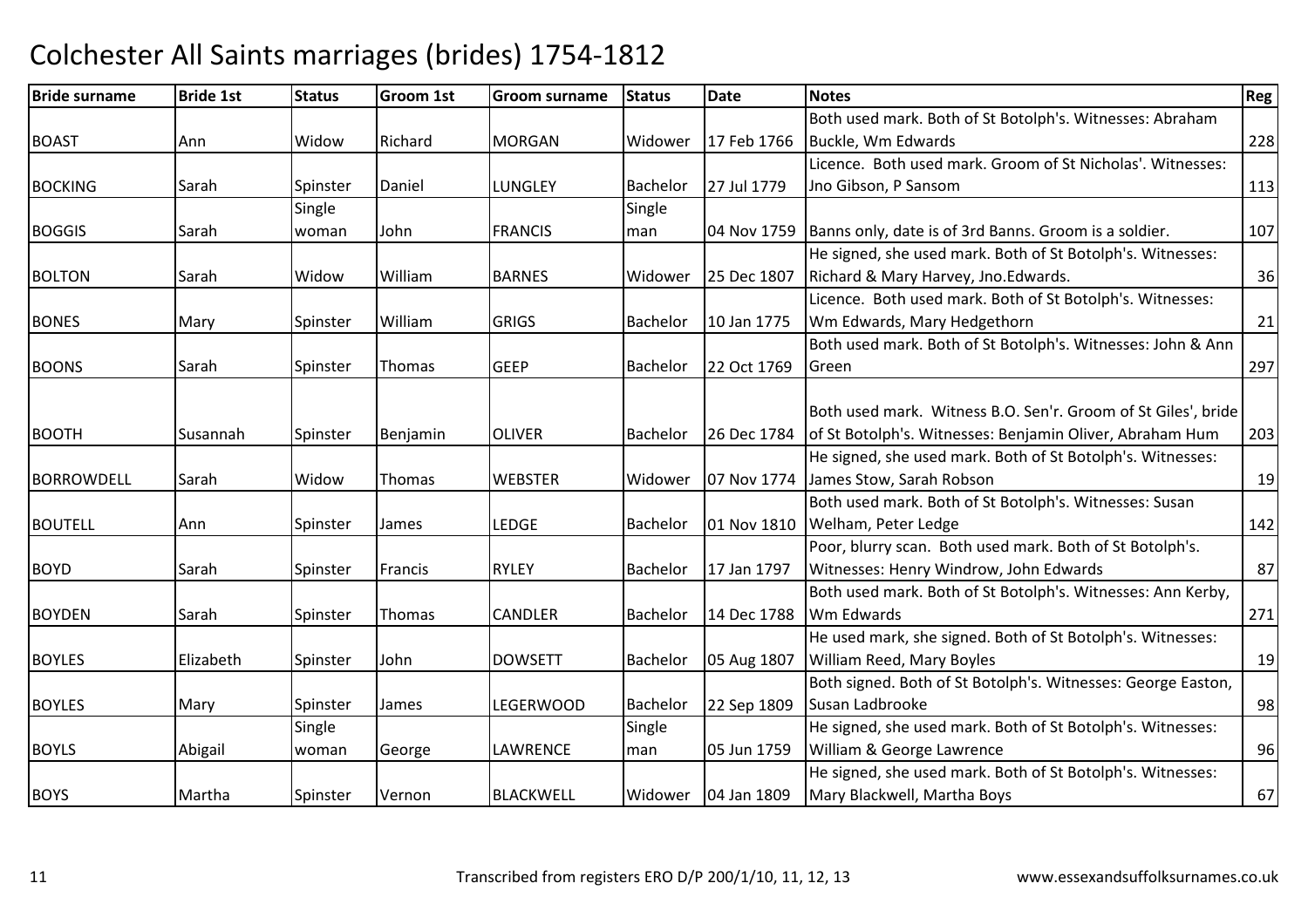| <b>Bride surname</b> | <b>Bride 1st</b> | <b>Status</b> | <b>Groom 1st</b> | <b>Groom surname</b> | <b>Status</b>   | <b>Date</b> | <b>Notes</b>                                                    | <b>Reg</b> |
|----------------------|------------------|---------------|------------------|----------------------|-----------------|-------------|-----------------------------------------------------------------|------------|
|                      |                  |               |                  |                      |                 |             |                                                                 |            |
|                      |                  |               |                  |                      |                 |             | He signed, she used mark. Groom of St Botolph's, bride of St    |            |
| <b>BRADDY</b>        | Susanna          | Spinster      | John             | <b>RAYNER</b>        | Bachelor        |             | 31 May 1791 Peter's. Witnesses: Mary Carter, Edwd Gusterson     | 339        |
|                      |                  |               |                  |                      |                 |             |                                                                 |            |
|                      |                  |               |                  |                      |                 |             | Both used mark. Out of order? Or should be October? Both        |            |
| <b>BRADEY</b>        | Susannah         | Spinster      | John             | <b>ROBSON</b>        | Bachelor        | 02 Aug 1797 | of St Botolph's. Witnesses: George Wall, Jno Edwards            | 110        |
|                      |                  |               |                  |                      |                 |             | Both used mark. Both of St Botolph's. Witnesses: Agnis          |            |
| <b>BRAY</b>          | Charlotte        | Spinster      | Frederic         | <b>CLARK</b>         | Bachelor        | 01 Oct 1797 | Tompson, Jno Edwards                                            | 108        |
| <b>BRAY</b>          | Mary             | Spinster      | James            | <b>FINCH</b>         | Bachelor        | 07 Jun 1808 | Both signed. Both of St Botolph's. No witnesses?                | 51         |
|                      |                  |               |                  |                      |                 |             | He used mark, she signed. Witnesses: Saml Shorey, Elisbeth      |            |
| <b>BRETT</b>         | Elizabeth        | Widow         | Matthew          | <b>MIDDLETON</b>     | Widower         | 04 Jan 1778 | Cooper                                                          | 87         |
|                      |                  |               |                  |                      |                 |             | Licence. Both signed. Witnesses: Henry Johnson, Wm              |            |
| <b>BRIDGES</b>       | Sarah            | Spinster      | Jacob            | <b>HEDGE</b>         | Bachelor        | 17 Aug 1789 | Edwards                                                         | 286        |
|                      |                  |               |                  |                      |                 |             | He signed, she used mark. Witnesses: James Le Feare, Susan      |            |
| <b>BRIDGES</b>       | Elizabeth        |               | John             | <b>MANN</b>          | <b>Bachelor</b> | 28 Oct 1806 | Griggs, James Hawkins.                                          | 385        |
|                      |                  |               |                  |                      |                 |             |                                                                 |            |
|                      |                  |               |                  |                      |                 |             | Both used mark. Groom of St Mary Magdalen, bride of St          |            |
| <b>BRIGHT</b>        | Elizabeth        | Spinster      | John             | <b>COBBS</b>         | Widower         | 22 Jan 1764 | Botolph's. Witnesses: Solomon Polley, James Carter              | 177        |
|                      |                  |               |                  |                      |                 |             | He signed, she used mark. His signature is indistinct but looks |            |
|                      |                  |               |                  |                      |                 |             | more like Beakers. Both of St Botolph's. Witnesses: Elizabeth   |            |
| <b>BRIGHTWELL</b>    | Lydia            | Spinster      | Charles          | <b>BICKERS</b>       | Bachelor        | 15 Jun 1809 | Humphry, Jno Edwards                                            | 86         |
|                      |                  |               |                  |                      |                 |             | Both used mark. Groom of St Giles', bride of St Botolph's.      |            |
| <b>BRIGHTY</b>       | Martha           | Spinster      | Peter            | <b>GIBSON</b>        | Widower         | 09 Dec 1765 | Witnesses: Jno King, Wm Smith                                   | 225        |
|                      |                  |               |                  |                      |                 |             | Both used mark. Both of St Botolph's. Witnesses: Richard        |            |
| <b>BRINSTELL</b>     | Elizabeth        | Spinster      | William          | <b>LIPTHORP</b>      | Bachelor        | 21 Dec 1808 | Han*, Sarah Broomhedge?                                         | 65         |
|                      |                  |               |                  |                      |                 |             | Both signed. Groom of East Donyland. Witnesses: Joseph          |            |
|                      |                  |               |                  |                      |                 |             | Norfolk, Elizabeth Smoothy, Sarah Groom?, Mary Smith,           |            |
| <b>BRITEE</b>        | Mary             | Spinster      | John             | <b>SUTHERWOOD</b>    | Bachelor        | 15 Sep 1810 | Joseph Everett.                                                 | 134        |
|                      |                  |               |                  |                      |                 |             | Both used mark. Groom of St Giles', bride of St Botolph's.      |            |
| <b>BROMLEY</b>       | Mary             | Widow         | John             | <b>ORRIN</b>         | Widower         | 29 Apr 1787 | Witnesses: Saml Bedford, Wm Edwards                             | 243        |
|                      |                  |               |                  |                      |                 |             | He signed (as Fordam), she used mark. Both of St Botolph's.     |            |
| <b>BROMLY</b>        | Eliz.            | Spinster      | Jonathan         | <b>FEEDAM</b>        | Bachelor        | 03 Jun 1756 | Witnesses: Joseph Farnham, John Blyth                           | 46         |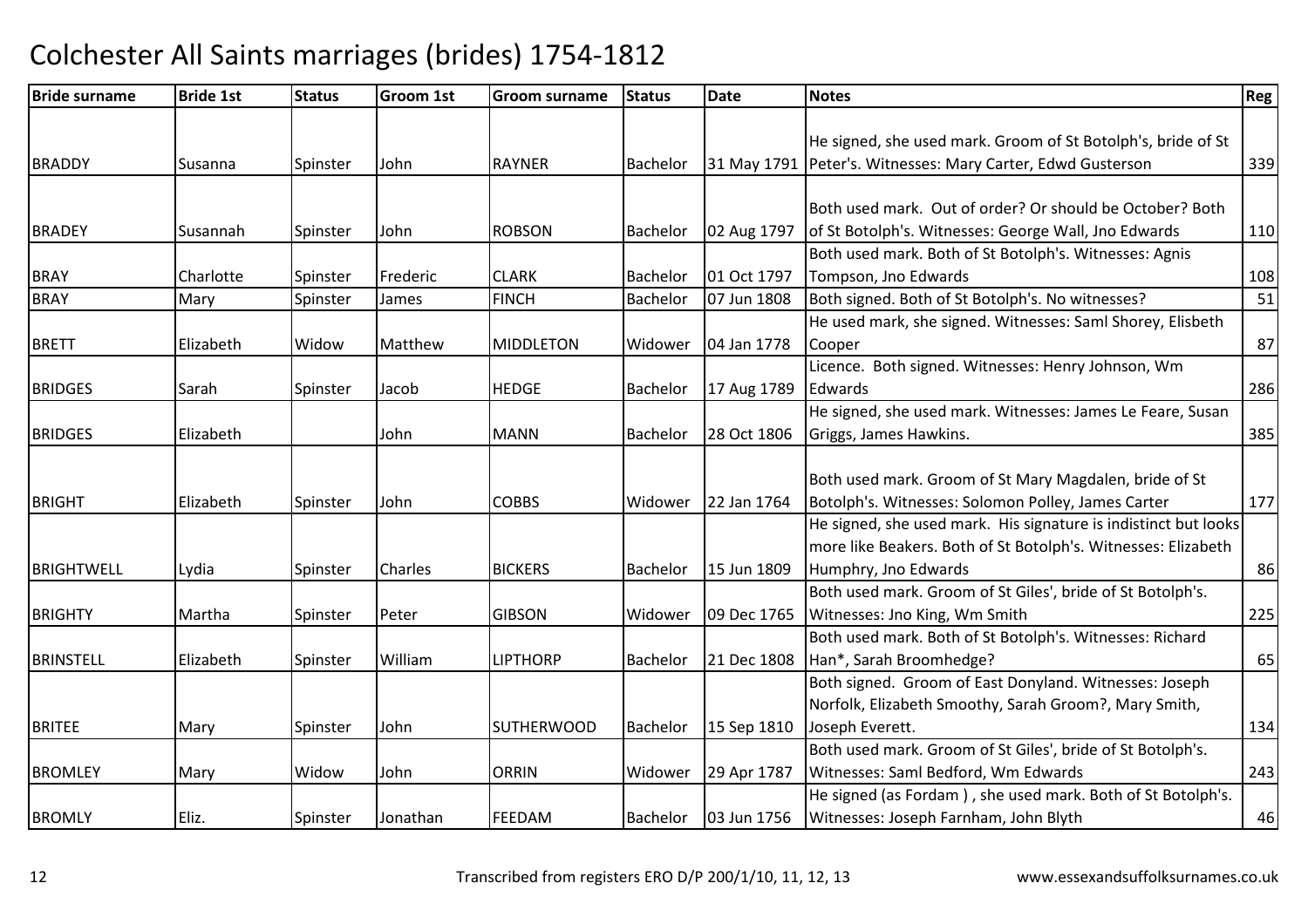#### Bride surnamee Bride 1st Status Groom 1st Groom surname Status Date Notes Region Contract Region Regional Region Region Reg BROOKE[RS]] Mary Spinster James SUMNER SUMNER Bachelor 15 Apr 1811 Both signed. Both of St Botolph's. Witnesses: Sarah Garrat, Noah Derry, Elizabeth Brooke[rs]. 152 BROOKERR Mary Spinster Robert LAWRENCE Bachelor 13 Feb 1787 Both signed. Both of St Botolph's. Witnesses: James & Sarah Brookerr 1241 BROOKERR Elisabeth Spinster Jacob BRUNNING BRUNNING Bachelor 18 Sep 1792 Both signed. Both of St Botolph's. Witnesses: Thoms Sewell, Martha Brooker<u>r</u> 362 **BROOKER** R Martha Spinster Benjamin FOXWELL Bachelor 26 Sep 1796 Poor, blurry scan. Both signed. Both of St Botolph's.Witnesses: Henry Foxwell, Eliz Brunningg 77 **BROOKS**  Susan Widow WilliamWilliam THORP |Bachelor |06 Aug 1764 Licence. He signed, she used mark. Both of St Botolph's. Witnesses: Wm Edwards, John Biscoee 194 **BROOKS**  Elizabeth Brien M'MAHN 03 Dec 1797 Both used mark. Groom of St Mary Magdalen,. Witnesses: Sharra? Haner? <sup>115</sup>BROOMM Blizabeth Spinster Thomas B[AO]TTOM Widower 01 Aug 1779 Both used mark. Bride of St Giles'. Witnesses: Ann Palmer, Thos Summersum <sup>114</sup> Both used mark. Both of St Botolph's. Witnesses: Henry BROWNN Sarah Widow Philip VERHORSLET **Single** man 07 Dec 1758 Burgess, John Blythh 77 BROWNN Rachel Widow Daniel HARVEY Widower 18 Aug 1767 Both signed. Groom of St Leonard's, bride of St Botolph's. Witnesses: Thos Frost?, Wm Edwardss 254 BROWNN MANN Ann Spinster Robert HUTTON Bachelor 21 Jul 1771 He signed, she used mark. Both of St Botolph's. Witnesses:Abgal Lwrence [Abigail Lawrence ?], Henry Lawrence. 331BROWNN Rachel Spinster William William | HAWKINS | Bachelor | 22 Apr 1777 He used mark, she signed. Both of St Botolph's. Witnesses:Martha Pain, Sarah Verhorslett 69 BROWNN Sarah Spinster John CARTER Bachelor 07 Sep 1789 Both used mark. Both of St Botolph's. Witnesses: Wm Dyer, Wm Edwardss 291 BROWNN Jane Henry LAMBERT 26 Oct 1794 Both used mark. Groom of Lexden, bride of St Botolph's. Witnesses: Lucy Buckingham, John Smithh 44 BROWNN Sarah Spinster Benjamin FENLOW FENLOW Bachelor 10 Apr 1798 Both used mark. Groom of St Botolph's, bride of St Giles'. Witnesses: Jno Edwards, Edward Gaddd 122 BROWN Sarah Widow Edward COLLINS Bachelor 30 Sep 1801 Poor, blurry scan. He signed, she used mark. Both of St Botolph's. Witness: ? Elingfordd 209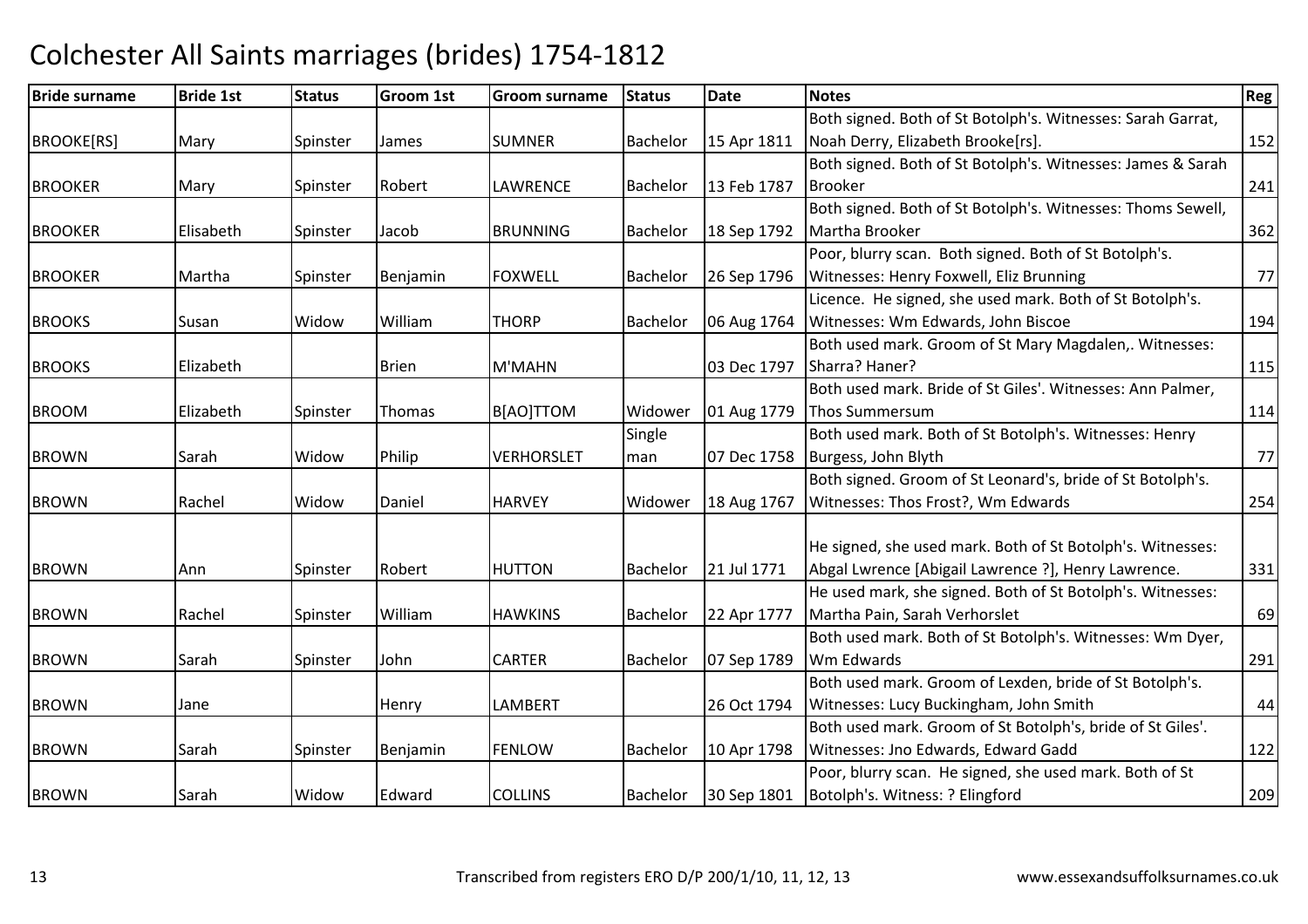| <b>Bride surname</b> | <b>Bride 1st</b> | <b>Status</b> | <b>Groom 1st</b> | Groom surname   | <b>Status</b> | <b>Date</b> | <b>Notes</b>                                                    | Reg            |
|----------------------|------------------|---------------|------------------|-----------------|---------------|-------------|-----------------------------------------------------------------|----------------|
|                      |                  |               |                  |                 |               |             | He signed, she used mark. Groom of St Botolph's. Witnesses:     |                |
| <b>BROWN</b>         | Elizabeth        |               | Joseph           | <b>HOLDER</b>   |               | 23 Aug 1803 | Robert Offord, Phoebe Auston                                    | 262            |
|                      |                  |               |                  |                 |               |             | He signed, she used mark. Reg No should have been 366.          |                |
|                      |                  |               |                  |                 |               |             | Both of St Botolph's. Witnesses: James Mayebwood?, Francis      |                |
| <b>BROWN</b>         | Mary             | Widow         | Robert           | <b>ROE</b>      |               | 12 Mar 1806 | <b>Barber</b>                                                   | 365            |
|                      |                  |               |                  |                 |               |             | Both used mark. (Reg No 377 omitted.) Groom of St               |                |
| <b>BROWN</b>         | Elizabeth        | Widow         | John             | SOWMAN          | Widower       | 17 Aug 1806 | Botolph's. Witnesses: Jno Edwards, William Disley?              | 378            |
|                      |                  |               |                  |                 |               |             | Both signed. Bride of St Botolph's. Witnesses: Jno Bumstead,    |                |
| <b>BROWNSMITH</b>    | Susannah         |               | William          | <b>MOODY</b>    |               | 18 Dec 1757 | <b>Isaac Peacock</b>                                            | 63             |
|                      |                  |               |                  |                 |               |             | Both used mark. [With Brough ?]. Both of St Botolph's.          |                |
| <b>BRUFF</b>         | Sarah            | Widow         | James            | <b>BASHAW</b>   | Widower       | 21 May 1798 | Witnesses: John Davis, Jno Edwards                              | 128            |
|                      |                  |               |                  |                 |               |             | Both used mark. Both of St Botolph's. Witnesses: Wm             |                |
| <b>BRUTY</b>         | Sarah            |               | William          | <b>COOK</b>     |               | 17 Jul 1774 | <b>Edwards, Thomas Mills</b>                                    | 11             |
|                      |                  |               |                  |                 |               |             | He signed, she used mark. Groom is a weaver. Both of St         |                |
| <b>BUCKINGHAM</b>    | Susan            |               | Jacob            | <b>WATSON</b>   |               | 25 Jul 1754 | Botolph's. Witnesses: John Blyth, Isaac Peacock                 | $\overline{a}$ |
|                      |                  |               |                  |                 |               |             | Both used mark. Both of St Botolph's. Witnesses: John           |                |
| <b>BUCKINGHAM</b>    | Mary             | Spinster      | Robert           | <b>TRACEY</b>   | Bachelor      | 02 Dec 1783 | Messlin, Hannah Walker                                          | 177            |
|                      |                  |               |                  |                 |               |             | Both used mark. Both of St Botolph's. Witnesses: Jno            |                |
| <b>BUCKINGHAM</b>    | Sarah            | Spinster      | James            | <b>NEWSON</b>   | Bachelor      | 27 Nov 1792 | Emmans, James Carter                                            | $\overline{2}$ |
|                      |                  |               |                  |                 |               |             |                                                                 |                |
|                      |                  |               |                  |                 |               |             | Blurry, indistinct scan. Both signed. Both of St Botolph's.     |                |
| <b>BUCKINGHAM</b>    | Elizabeth        | Spinster      | John             | <b>NICKELS</b>  | Bachelor      | 04 Nov 1811 | Witnesses: Charlotte Nickels, Maria Buckingham                  | 166            |
|                      |                  | Single        |                  |                 |               |             | He signed, she used mark. Witnesses: Robert Mayhew,             |                |
| <b>BUGG</b>          | Sarah            | woman         | William          | <b>HELLEKER</b> | Widower       | 15 Oct 1759 | Samuel Bullock                                                  | 101            |
|                      |                  |               |                  |                 |               |             |                                                                 |                |
|                      |                  |               |                  |                 |               |             | Licence. He signed, she used mark. Groom of Brightlingsea,      |                |
| <b>BULLOCK</b>       | Elizabeth        | Spinster      | John             | BAR[BK]ER       | Widower       | 12 Jul 1780 | bride of St Botolph's. Witnesses: Peter Tayspill, Agnis Bullock | 126            |
|                      |                  |               |                  |                 |               |             | Both signed. Both of St Botolph's. Witnesses: Wm Scutchey,      |                |
| <b>BUMSTEAD</b>      | Mary             | Spinster      | James            | <b>DUNN</b>     | Bachelor      | 22 Oct 1810 | Susan Death, Edward Dunn.                                       | 140            |
|                      |                  |               |                  |                 |               |             |                                                                 |                |
|                      |                  |               |                  |                 |               |             | Both signed. Groom was Jun'r. Groom of Holy Trinity, bride      |                |
| <b>BUMSTED</b>       | Martha           | Spinster      | Benjamin         | <b>STILES</b>   | Bachelor      | 10 Sep 1775 | of St Botolph's. Witnesses: Samuel Swan, Wm Edwards             | 41             |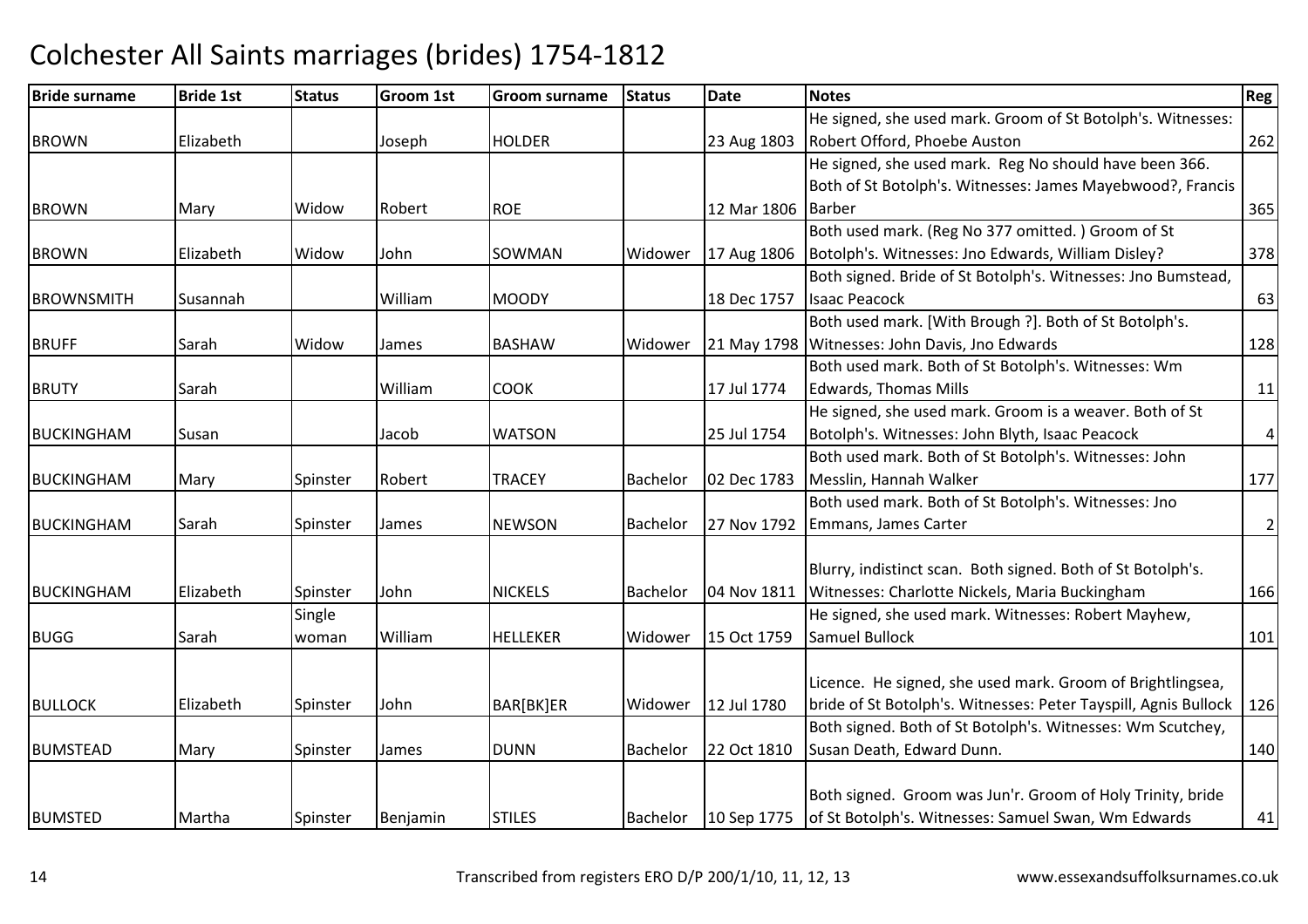#### Bride surnamee Bride 1st Status Groom 1st Groom surname Status Date Notes Region Contract Region Regional Region Region Reg BUMSTED Elizabeth Widow John WHITLEY Widower 10 Oct 1780 Licence. Both signed. Both of St Botolph's. Witnesses: Matthew Lane, Wm Edwards, Elizabeth Hedge. 131 BUNTONN Elizabeth Widow Daniel BOYLES Bachelor 04 May 1783 He signed, she used mark. Both of St Botolph's. Witnesses:04 May 1783 Jeremiah & Martha Boyles s 170 BURDONN Lucy Spinster Thomas NORTH Bachelor 05 Nov 1798 He signed, she used mark. Both of St Botolph's. Witnesses:Thomas Walker, Jno Edwardss 141 BURGESSS 1993 Hannah Spinster Lambert TETTERELL Bachelor 23 Oct 1787 Licence. Both signed (she very poorly). Groom of St Botolph's, bride of St Peter's. Witnesses: Charles & Mary Cater <sup>257</sup>BURGESSS Sarah Spinster James PARKER PARKER Bachelor 28 Jun 1789 He signed, she used mark. Both of St Botolph's. Witnesses:Peter Daroin, Wm Edwards $\sim$  284 **BURGESS** S Susannah Susannah Samuel CULLINGFORD 21 Mar 1803 Both signed. Both of St Botolph's. Witnesses: Joshua 21 Mar 1803 Ladbrook, Jno Edwards  $\sim$  249 BURLEYY 1988 | Ann 1988 | Widow | Thomas | WEBSTER WEBSTER | Widower | 04 Feb 1811 He signed, she used mark. Both of St Botolph's. Witnesses:Rachel Goodlad, Chas Franciss 147 BURNHAMM Esther Spinster John MANNING Bachelor 21 Sep 1766 Both signed. Groom of St Peter's, bride of St Botolph's. 21 Sep 1766 | WitnessesL Wm Manning, Thos Burnham <sup>240</sup> Both used mark. Bride of St Nicholas'. Witnesses: James BURR Hannah **Single** woman Thomas KIDBEY Single man 19 May 1803 Brown, Judith Ponder<u>and 256</u> **BURROWS**  Ann Spinster John PRINTERBachelor 17 Feb 1807 Both used mark. Both of St Botolph's. Witnesses: John Coveney, Edward Gadd Poor, blurry scan. Licence. She signed, he used mark. Reg 6BURTONN Mary Robert CROSS 28 Jan 1800 number should have been 172. Witnesses: Robt Pitt, Jno **Edwards** s and the contract of the contract of the contract of the contract of the contract of the contract of the contract of the contract of the contract of the contract of the contract of the contract of the contract of the cont BURTONN Elizabeth Spinster Grange HEARD Widower 13 Dec 1807 Licence. Both signed. Witnesses: Robert Cross, ElizabethWarner, Eliz.Argent. 35BUSBRIDGEE Mary Spinster Samuel STIFFORD STIFFORD | Bachelor | 01 Sep 1772 Both used mark. Both of St Botolph's. Witnesses: Samuel Clay, William Colleir?<u>347 (a)</u> BUTTERWORTHH |Hannah | George |ECCLES | 22 Apr 1801 Poor, blurry scan. Both used mark. Both of St Botolph's. Witnesses: William Butterworth, Jno Edwards<sup>197</sup>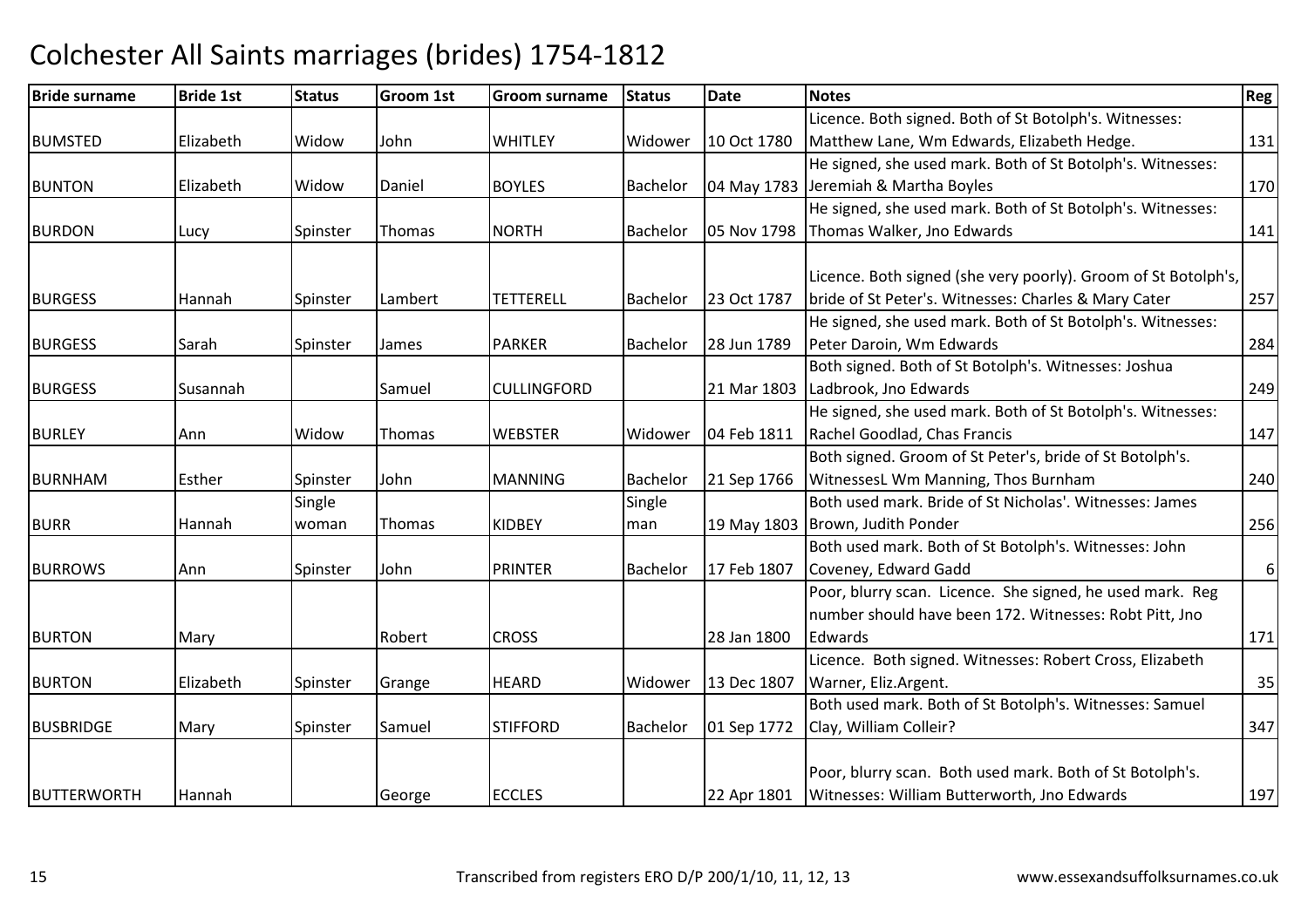| <b>Bride surname</b> | <b>Bride 1st</b> | <b>Status</b> | <b>Groom 1st</b>   | <b>Groom surname</b> | <b>Status</b>   | <b>Date</b>              | <b>Notes</b>                                                       | Reg <sup>1</sup> |
|----------------------|------------------|---------------|--------------------|----------------------|-----------------|--------------------------|--------------------------------------------------------------------|------------------|
|                      |                  |               |                    |                      |                 |                          |                                                                    |                  |
|                      |                  |               |                    |                      |                 |                          | Both signed. Curate has used Nynn. Witnesses: Both of St           |                  |
| <b>BUXTON</b>        | Elisabeth        | Widow         | <b>Walter Ninn</b> | <b>ELLIOTT</b>       | <b>Bachelor</b> | 30 Jul 1792              | Botolph's. Witnesses: John Cowley, Parnell Elliott                 | 359              |
|                      |                  |               |                    |                      |                 |                          |                                                                    |                  |
|                      |                  |               |                    |                      |                 |                          | Both signed. Groom of Melford. Witnesses: Robt Edwards,            |                  |
| <b>CADGE</b>         | Maria            | Spinster      | <b>Isaac</b>       | <b>EDWARDS</b>       | <b>Bachelor</b> | 04 Jun 1811              | Rebeccah Edwards, Sarah Plumb, Joseph Choore.                      | 154              |
|                      |                  |               |                    |                      |                 |                          | Both signed. Curate wrote Cakebrett. Groom of M.                   |                  |
|                      |                  |               |                    |                      |                 |                          | Magdalen, bride of St Botolph's. Witnesses: B Walker, Jno          |                  |
| <b>CAKEBREAD</b>     | Mary             | Spinster      | John               | <b>PATTERSON</b>     | Bachelor        | 11 Sep 1797              | Edwards                                                            | 105              |
|                      |                  |               |                    |                      |                 |                          | Both used mark. Both of St Botolph's. Witnesses: William           |                  |
| <b>CALVESBAG</b>     | Mary             | Spinster      | William            | <b>BOLTON</b>        | <b>Bachelor</b> | 18 Jun 1811              | West, Jno Edwards                                                  | 155              |
|                      |                  |               |                    |                      |                 |                          | Both used mark. Both of St Botolph's. Witnesses: Willm             |                  |
| <b>CALVESBERG</b>    | Ann              | Spinster      | William            | <b>UPCHER</b>        | Bachelor        | 01 Jul 1806              | Clarey, Edward Gadd                                                | 373              |
|                      |                  |               |                    |                      |                 |                          | Poor, blurry scan. Licence. Both signed. Curate had Camplin        |                  |
|                      |                  |               |                    |                      |                 |                          | Groom of St James'. Witnesses: Catherine Smythies,                 |                  |
| <b>CAMPLING</b>      | Sarah            |               | <b>Thomas</b>      | <b>DIXON</b>         |                 | 10 May 1802 Henrietta? ? |                                                                    | 222              |
|                      |                  |               |                    |                      |                 |                          |                                                                    |                  |
|                      |                  |               |                    |                      |                 |                          | Licence. Both signed. Groom of St Marylebone. Witnesses:           |                  |
| <b>CAMPLING</b>      | Harriet          | Spinster      | Thomas             | <b>COURTNEY</b>      | Bachelor        | 07 Apr 1807              | Jane Gertrude Dixon, Thomas Dixon, R.Hoblyn.                       | 11               |
|                      |                  |               |                    |                      |                 |                          | Both signed. Both of St Botolph's. Witnesses: Debora               |                  |
| <b>CANHAM</b>        | Sarah            | Spinster      | Jonathan           | <b>MURRELL</b>       | Bachelor        | 13 Jan 1806              | Newman, James Calver Jno. Edwards.                                 | 355              |
|                      |                  |               |                    |                      |                 |                          | Both used mark. Both of St Botolph's. Witnesses: Thomas &          |                  |
| <b>CANNON</b>        | Elizabeth        | Spinster      | James              | <b>BARKER</b>        | Bachelor        | 04 Nov 1784              | Sarah Hines                                                        | 199              |
|                      |                  | Single        |                    |                      | Single          |                          | Both signed. Groom is a soldier. Both of St Botolph's.             |                  |
| <b>CANT</b>          | Martha           | woman         | John               | GOULD                | man             | 17 Dec 1759              | witnesses: Thomas Cant, John Blyth                                 | 109              |
|                      |                  |               |                    |                      | Single          |                          | He signed, she used mark. Groom is a weaver. Both of St            |                  |
| <b>CANT</b>          | Ruth             | Spinster      | Abraham            | <b>LUFKIN</b>        | man             | 09 Apr 1776              | Botolph's. Witnesses: William & Sarah Lufkin                       | 51               |
|                      |                  |               |                    |                      |                 |                          | Both used mark. Both of St Botolph's. Witnesses: John              |                  |
| <b>CANT</b>          | Rebecca          |               | Ephraim            | <b>BAYLEY</b>        |                 | 09 Sep 1776              | Woodward, Wm Edwards                                               | 59               |
|                      |                  |               |                    |                      |                 |                          |                                                                    |                  |
|                      |                  |               |                    |                      |                 |                          | Both used mark. [Hudson with d missing?]. Both of St               |                  |
| <b>CANT</b>          | Rose             | Spinster      | Thomas             | <b>BALLS</b>         | Bachelor        |                          | 26 Dec 1783   Botolph's. Witnesses: Daniel Lawrence, Thomas Huson? | 180              |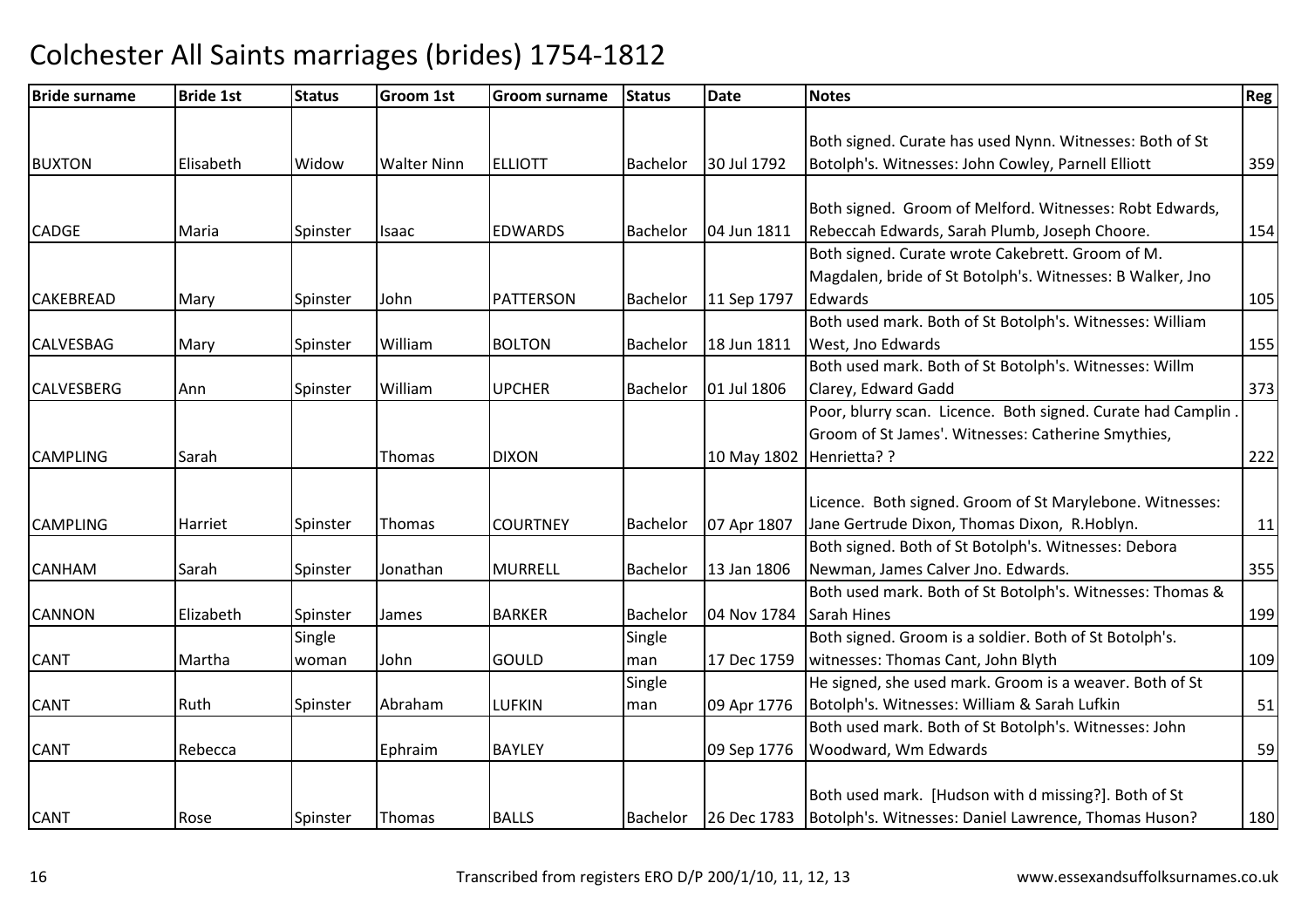| <b>Bride surname</b> | <b>Bride 1st</b> | <b>Status</b> | <b>Groom 1st</b> | <b>Groom surname</b> | <b>Status</b> | <b>Date</b> | <b>Notes</b>                                                   | Reg |
|----------------------|------------------|---------------|------------------|----------------------|---------------|-------------|----------------------------------------------------------------|-----|
|                      |                  |               |                  |                      |               |             | Licence. Both signed. Groom of West Mersea, bride of St        |     |
|                      |                  |               |                  |                      |               |             | Botolph's. Witnesses: William Samuel Cant, Rebecca Cant,       |     |
| <b>CANT</b>          | Eliz.            |               | James            | <b>BALLS</b>         | Bachelor      | 05 Mar 1805 | Jno.Edwards.                                                   | 326 |
|                      |                  |               |                  |                      |               |             | Both used mark. Groom of Holy Trinity. Witnesses: Susan        |     |
| <b>CARD</b>          | Ann              | Spinster      | Daniel           | <b>ROOD</b>          |               | 28 Mar 1809 | Horrex, Samuel Howard                                          | 76  |
|                      |                  |               |                  |                      |               |             | He signed, she used mark. Both of St Botolph's. Witnesses:     |     |
| <b>CAREY</b>         | Ann              | Spinster      | Johnson          | <b>FORSTER</b>       | Bachelor      | 20 Aug 1781 | Samuel & Elizabeth Hartley                                     | 142 |
|                      |                  |               |                  |                      |               |             | He signed, she used mark. Both of St Botolph's. Witnesses:     |     |
| <b>CARLICK</b>       | Sarah            | Spinster      | William          | <b>ORMES</b>         | Bachelor      | 25 Dec 1808 | Thomas Hawes, Jno Edwards                                      | 66  |
|                      |                  |               |                  |                      |               |             | Both used mark. Both of St Botolph's. Witnesses: Edwd Cook,    |     |
| <b>CARRINGTON</b>    | Mary             |               | Cornelius        | <b>THURSTON</b>      |               | 24 Sep 1806 | John Mortimer, John Diswall?                                   | 383 |
|                      |                  | Single        |                  |                      | Single        |             | Both used mark. Both of St Botolph's. Witnesses: James         |     |
| <b>CARTER</b>        | Sarah            | woman         | John             | LAFLEN               | man           | 27 Dec 1756 | Carter, John Blyth                                             | 52  |
|                      |                  |               |                  |                      |               |             | He signed, she used mark. Groom of St Botolph's. Witnesses:    |     |
| <b>CARTER</b>        | Sarah            | Spinster      | William          | <b>BURRIDGE</b>      | Bachelor      |             | 03 May 1778 Jno Dennis, Susannah Edwards                       | 92  |
|                      |                  | Single        |                  |                      | Single        |             | He signed, she used mark. Both of St Botolph's. Witnesses:     |     |
| <b>CARTER</b>        | Mary             | woman         | William          | <b>BUZZARD</b>       | man           | 14 Mar 1799 | Lawrence Stocks, Jno Edwards                                   | 150 |
|                      |                  |               |                  |                      |               |             | He signed, she used mark. Both of St Botolph's. Witnesses:     |     |
| <b>CASEDY</b>        | Rosetta          | Spinster      | Henry            | <b>FULLER</b>        | Bachelor      | 18 Sep 1806 | Elizabeth Wright, Thomas Clay                                  | 381 |
|                      |                  |               |                  |                      |               |             | Both used mark. Both of St Botolph's. Witnesses: Isaac         |     |
| <b>CASKETTER</b>     | Sarah            | Spinster      | William          | <b>ROW</b>           | Widower       | 16 Nov 1755 | Peacock, Sam Stow                                              | 31  |
|                      |                  |               |                  |                      |               |             |                                                                |     |
|                      |                  |               |                  |                      |               |             | Poor, blurry scan. He signed, she used mark. Both of St        |     |
| <b>CATER</b>         | Fanny            | Spinster      | Thomas           | <b>HARPLEY</b>       | Bachelor      | 23 May 1797 | Botolph's. Witnesses: Nathl Swinburn, Susannah Chapman         | 94  |
|                      |                  | Single        |                  |                      | Single        |             | Record is unfinished, date is of 3rd Banns. Both of St         |     |
| <b>CATOR</b>         | Elizabeth        | woman         | John             | <b>LESTER</b>        | man           | 26 Jan 1755 | Botolph's                                                      | 18  |
|                      |                  |               |                  |                      |               |             | He used mark, she signed. [For Bacon ?]. Both of St            |     |
| <b>CHALLANS</b>      | Hipshebel        |               | James            | <b>BAKEN</b>         |               | 26 Jun 1804 | Botolph's. Witnesses: Edward Gadd, Rachel Cole                 | 302 |
|                      |                  |               |                  |                      |               |             | He signed, she used mark. [For Challis]. Both of St Botolph's. |     |
| <b>CHALLICE</b>      | Mary             | Spinster      | John             | <b>FILER</b>         | Widower       | 08 Oct 1771 | Witnesses: Wm Edwards, John Challice                           | 334 |
|                      |                  |               |                  |                      |               |             | Poor, blurry scan. Both signed. Groom of St Peter's.           |     |
| <b>CHAMBERLAIN</b>   | Priscilla        |               | Thomas           | <b>APPLEBY</b>       |               | 24 Feb 1801 | Witnesses: Jno Robinson, Susan Chamberlain                     | 191 |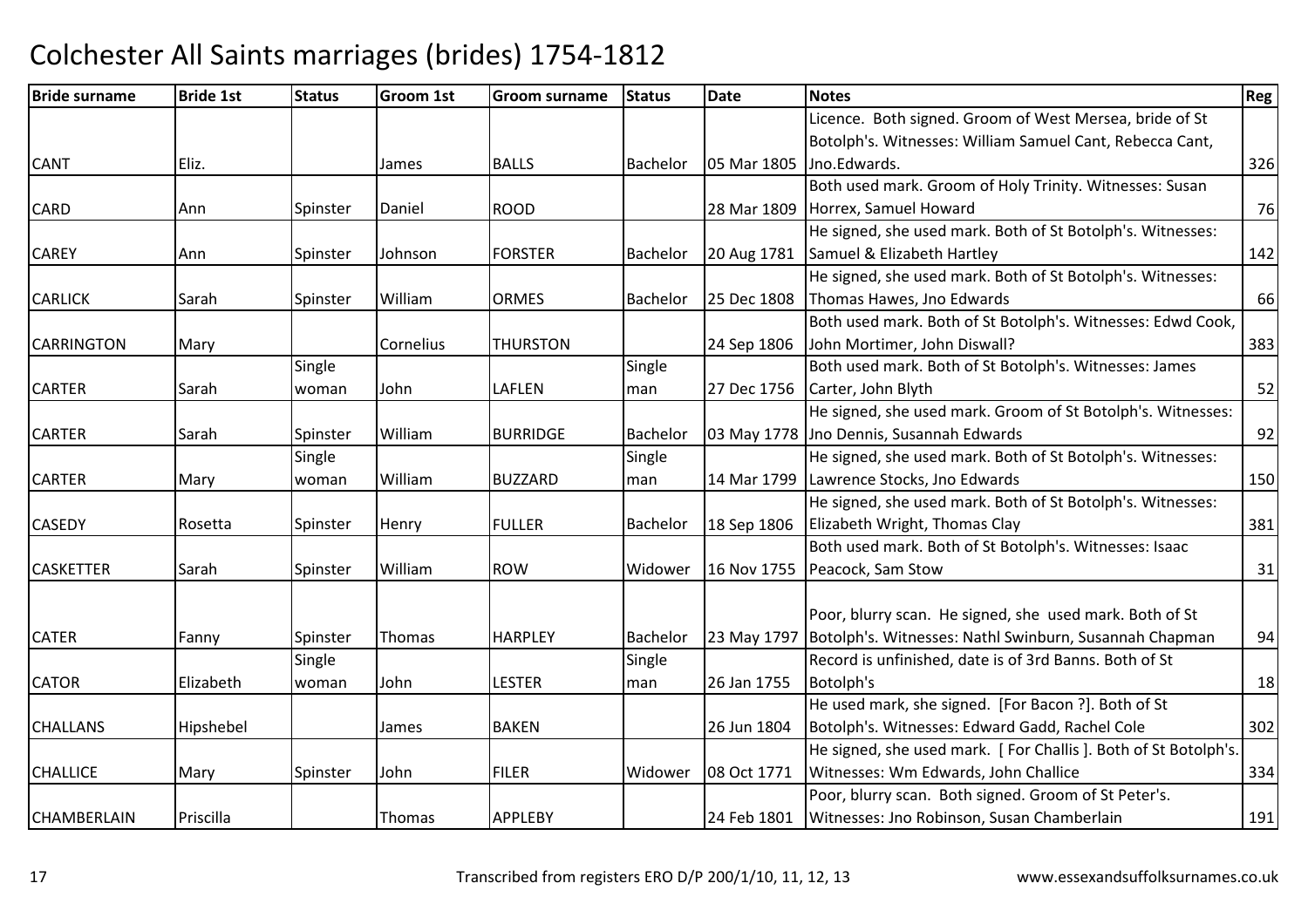| <b>Bride surname</b> | <b>Bride 1st</b> | <b>Status</b> | <b>Groom 1st</b> | <b>Groom surname</b> | <b>Status</b>   | Date        | <b>Notes</b>                                                  | Reg |
|----------------------|------------------|---------------|------------------|----------------------|-----------------|-------------|---------------------------------------------------------------|-----|
|                      |                  |               |                  |                      |                 |             | Both signed. Groom of West Bergholt. Witnesses: Ann &         |     |
| <b>CHAMBERLAIN</b>   | Susannah         | Spinster      | Daniel           | <b>MUNSON</b>        | Bachelor        | 02 Apr 1811 | <b>Henry Munson</b>                                           | 151 |
|                      |                  |               |                  |                      |                 |             | Both signed (he as Hazell). Groom of Elmstead. Witnesses:     |     |
| <b>CHANDLER</b>      | Ann              |               | William          | <b>HASELL</b>        |                 | 15 Dec 1767 | John Carter, Eliz. Hasell                                     | 259 |
|                      |                  | Single        |                  |                      | Single          |             | Licence. Both signed. JB, Jun'r. Groom of St Runwald's.       |     |
| <b>CHAPLIN</b>       | Mary             | woman         | Timothy          | <b>WALKER</b>        | man             | 29 May 1759 | Witnesses: Robert Mayhew, John Blyth                          | 95  |
|                      |                  |               |                  |                      |                 |             | Both used mark. Bride was changed from Chapman in each        |     |
|                      |                  |               |                  |                      |                 |             | occurence. Both of St Botolph's. Witnesses: Wm Edwards,       |     |
| <b>CHAPLIN</b>       | Martha           | Spinster      | Joseph           | <b>RUDKIN</b>        | Bachelor        | 24 May 1774 | John Chaplin                                                  | 8   |
|                      |                  | Single        |                  |                      | Single          |             | Both signed. Both of St Botolph's. Witnesses: Matthew         |     |
| <b>CHAPLYN</b>       | Anne             | woman         | Samuel           | <b>BRADDY</b>        | man             | 06 Jun 1803 | Brunton, Catharine Smith                                      | 259 |
|                      |                  |               |                  |                      |                 |             | Both used mark. Both of St Botolph's. Witnesses: Elizabeth    |     |
| <b>CHARLTON</b>      | Elizabeth        | Widow         | James            | <b>HALLS</b>         | Widower         | 14 Feb 1804 | Sallowe?, Edward Gadd                                         | 286 |
|                      |                  |               |                  |                      |                 |             |                                                               |     |
|                      |                  |               |                  |                      |                 |             | He signed, she used mark. Groom is a cordwainer. Bride of St  |     |
| <b>CHEVETON</b>      | Elizabeth        | Widow         | Jonathan         | <b>CLARKE</b>        | Widower         | 07 Apr 1776 | Botolph's. Witnesses: Samuel Stow, James Davis                | 50  |
|                      |                  |               |                  |                      |                 |             | Licence. Both signed. Both of St Botolph's. Witnesses: Wm     |     |
| <b>CHIGNELL</b>      | Mary             | Widow         | William          | <b>COLE</b>          | Widower         | 01 Sep 1802 | Blomfield, Mary Cole                                          | 232 |
|                      |                  |               |                  |                      |                 |             |                                                               |     |
|                      |                  |               |                  |                      |                 |             | Blurry, indistinct scan. He signed, she used mark. Both of St |     |
| <b>CHIGNELL</b>      | Mary             | Spinster      | Philip           | <b>CASSON</b>        | <b>Bachelor</b> | 18 Oct 1812 | Botolph's. Witnesses: Ann Casson, Jno Edwards                 | 203 |
|                      |                  |               |                  |                      |                 |             | Both used mark. Groom of St Botolph's. Witnesses: John        |     |
| <b>CHIPPINGTON</b>   | Susannah         | Spinster      | Benjamin         | <b>CROSS</b>         | Widower         | 17 Jun 1770 | Manning, Amey Garling                                         | 308 |
|                      |                  |               |                  |                      |                 |             | Licence. Both signed. Curate had Chessal for bride's surname  |     |
|                      |                  |               |                  |                      |                 |             | but she signed Chissell. Bride of Manningtree. Witnesses:     |     |
| <b>CHISSELL</b>      | Lucy             |               | Thomas           | <b>BASTERFIELD</b>   | Bachelor        | 14 Nov 1794 | John Box, James Cant                                          | 45  |
|                      |                  |               |                  |                      |                 |             | Both used mark. Both of St Botolph's. Witnesses: John         |     |
| <b>CHITHAM</b>       | Sarah            | Spinster      | Robert           | SAWARD               | Bachelor        | 02 Apr 1775 | Chitham, Sarah Boydon                                         | 27  |
|                      |                  | Single        |                  |                      | Single          |             | Both used mark. Both of St Botolph's. Witnesses: John Eagle,  |     |
| <b>CHOPPIN</b>       | Mary             | woman         | Henry            | <b>OSMOND</b>        | man             | 26 Mar 1764 | <b>Peter Nevill</b>                                           | 181 |
|                      |                  |               |                  |                      |                 |             | Both used mark. Both of St Botolph's. Witnesses: John &       |     |
| <b>CHURCH</b>        | Ann              | Spinster      | Thomas           | <b>FRANKS</b>        | Bachelor        | 17 Jul 1786 | Lydia Blackwell                                               | 226 |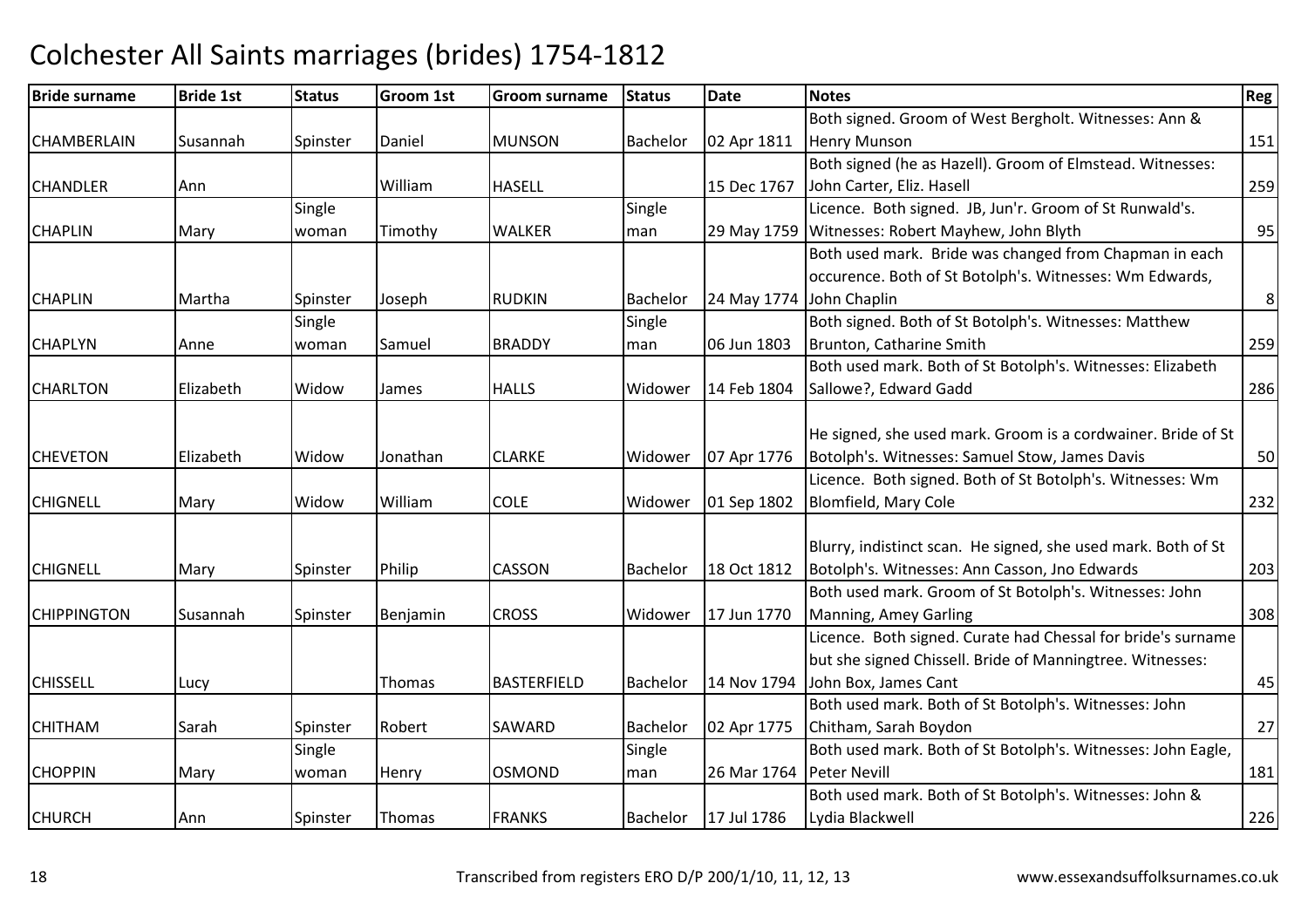| <b>Bride surname</b> | <b>Bride 1st</b> | <b>Status</b> | <b>Groom 1st</b> | Groom surname   | <b>Status</b>   | <b>Date</b> | <b>Notes</b>                                                 | Reg            |
|----------------------|------------------|---------------|------------------|-----------------|-----------------|-------------|--------------------------------------------------------------|----------------|
|                      |                  |               |                  |                 |                 |             |                                                              |                |
|                      |                  |               |                  |                 |                 |             | He signed, she used mark. [Should be Clayden?]. Both of St   |                |
| <b>CLAGDEN</b>       | Mary             | Spinster      | <b>Thomas</b>    | <b>WEBSTER</b>  | Widower         | 23 Sep 1764 | Botolph's. Witnesses: Wm Edwards, John Dennis                | 198            |
|                      |                  |               |                  |                 |                 |             | Both signed (she as Sarah P. Clarke). Both of St Botolph's.  |                |
| <b>CLARK</b>         | Sarah            | Spinster      | Adam             | <b>POLLEY</b>   | Bachelor        |             | 04 May 1755 Witnesses: Edwd Hill, Isaac Peacock              | 23             |
|                      |                  | Single        |                  |                 | Single          |             | He signed (Beesly), she used mark. Both of St Botolph's.     |                |
| <b>CLARK</b>         | Eliz'h           | woman         | John             | <b>BEASLEY</b>  | man             |             | 20 Mar 1756 Witnesses: Thos Dolby, John Blyth                | 42             |
|                      |                  |               |                  |                 |                 |             | Both used mark. Both of St Botolph's. Witnesses: John Blyth, |                |
| <b>CLARK</b>         | Mary             | Widow         | Thomas           | <b>THOMPSON</b> | Widower         | 23 Jul 1757 | <b>Richard Watts</b>                                         | 59             |
|                      |                  |               |                  |                 |                 |             | Both used mark. Both of St Botolph's. Witnesses: William     |                |
| <b>CLARK</b>         | Mary             | Spinster      | John             | <b>FELL</b>     | <b>Bachelor</b> | 03 Jun 1776 | Clark, Wm Edwards                                            | 55             |
|                      |                  |               |                  |                 |                 |             | Both signed. Groomof St Leonard's. Witnesses: Margaret       |                |
| <b>CLARK</b>         | Mary             | Spinster      | Scrivener        | <b>ELLIS</b>    | Bachelor        | 05 Jan 1783 | Shearcroft, Wm Edwards                                       | 164            |
|                      |                  |               |                  |                 |                 |             | She signed, he used mark. Both of St Botolph's. Witnesses:   |                |
| <b>CLARK</b>         | Mary             | Spinster      | James            | <b>PEPPER</b>   | Bachelor        | 26 Feb 1788 | John Richerson Emery, William Clark                          | 262            |
|                      |                  |               |                  |                 |                 |             | Poor, blurry scan. Both used mark. Both of St Botolph's.     |                |
| <b>CLARK</b>         | Susannah         | Spinster      | Thomas           | <b>HARDY</b>    | <b>Bachelor</b> | 11 Apr 1796 | Witnesses: Joseph Spalding, John Edwards                     | 67             |
|                      |                  |               |                  |                 |                 |             |                                                              |                |
|                      |                  |               |                  |                 |                 |             | Licence. He used mark, she signed. Groom of East Donyland,   |                |
| <b>CLARK</b>         | Elizbeth         |               | Joseph           | <b>WILLET</b>   |                 | 13 Jan 1803 | bride of St Botolph's. Witnesses: Henry Clark, Jno Edwards   | 243            |
|                      |                  |               |                  |                 |                 |             |                                                              |                |
|                      |                  | Single        |                  |                 | Single          |             | He used mark, she signed. Both of St Botolph's. Witnesses:   |                |
| <b>CLARK</b>         | Susan            | woman         | Thomas           | SAUNDERS        | man             |             | 16 May 1803 Nathaniel Wenlock, Ellen Carr Eliz'th Bishop.    | 255            |
|                      |                  |               |                  |                 |                 |             | He signed, she used mark. Both of St Botolph's. Witnesses:   |                |
| <b>CLARK</b>         | Martha           | Spinster      | Edward           | <b>EDWARDS</b>  | <b>Bachelor</b> | 26 Feb 1807 | John Sainsbury, John Edwards                                 | $\overline{7}$ |
|                      |                  |               |                  |                 |                 |             | Both used mark. Both of St Botolph's. Witnesses: Wm          |                |
| <b>CLARKE</b>        | Mary             | Spinster      | Lucas            | <b>BROMLEY</b>  | Bachelor        | 10 Dec 1773 | Edwards, Thomas Bromley                                      | 370            |
|                      |                  |               |                  |                 |                 |             | Both used mark. Groom of St Giles'. Witnesses: John ?, Wm    |                |
| <b>CLARKE</b>        | Elizabeth        | Widow         | Francis          | APPLEBY         | Widower         | 09 Aug 1785 | Edwards                                                      | 210            |
|                      |                  |               |                  |                 |                 |             | Licence. Poor, blurry scan. Both used mark. Groom of         |                |
|                      |                  |               |                  |                 |                 |             | Brightlingsea, bride of St Botolph's. Witnesses: Wm          |                |
| <b>CLARKE</b>        | Sarah            |               | Richard          | <b>MINTER</b>   |                 |             | 12 Nov 1795 Chedwick?, John Annis?                           | 53             |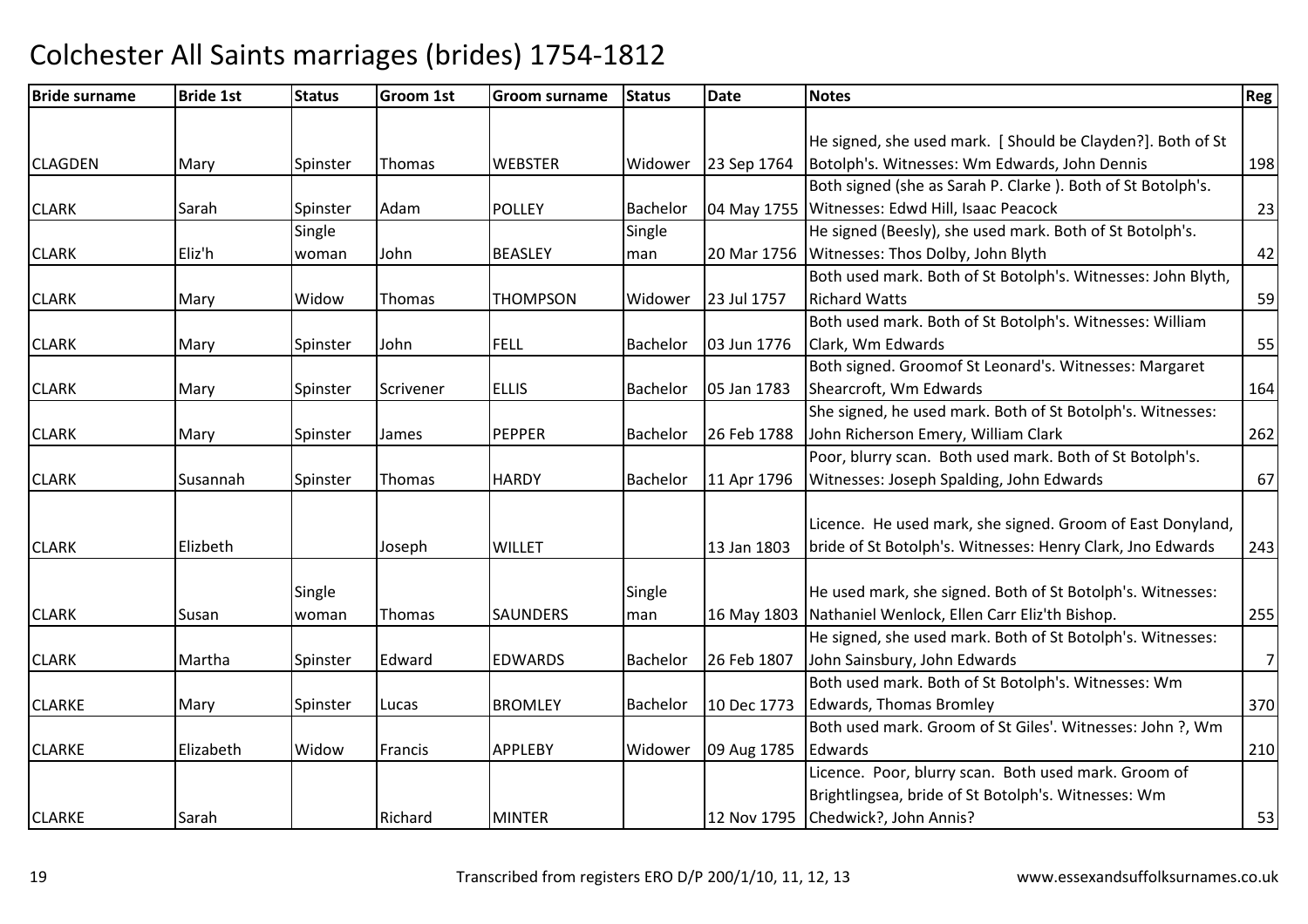| <b>Bride surname</b> | <b>Bride 1st</b> | <b>Status</b> | <b>Groom 1st</b> | <b>Groom surname</b> | <b>Status</b>   | Date        | <b>Notes</b>                                                           | Reg |
|----------------------|------------------|---------------|------------------|----------------------|-----------------|-------------|------------------------------------------------------------------------|-----|
|                      |                  |               |                  |                      |                 |             | Poor, blurry scan. Licence. Both signed. Groom of Little               |     |
|                      |                  |               |                  |                      |                 |             | Birch, bride of St Botolph's. Witnesses: Hannah Clay, Hester           |     |
| <b>CLAY</b>          | Mary             |               | James            | <b>CARTER</b>        | Bachelor        | 06 Jan 1796 | Carter                                                                 | 58  |
|                      |                  |               |                  |                      |                 |             | Licence. Both signed. Groom is Jun'r. Groom of Little                  |     |
|                      |                  | Single        |                  |                      | Single          |             | Bromley, bride of St Botolph's. Witnesses: Charles & Edward            |     |
| <b>CLAY</b>          | Sarah            | woman         | James            | <b>EAGLE</b>         | man             | 08 Nov 1798 | Clay, Mary Wallis, Sarah Eagle, Hannah Clay.                           | 142 |
|                      |                  |               |                  |                      |                 |             | Licence. Both signed. Groom of Cressing, bride of St                   |     |
| <b>CLAY</b>          | Hannah           |               | John             | <b>BRETTON</b>       |                 | 11 Oct 1803 | Botolph's. Witnesses: Hannah Rolle?, Charles Clay                      | 272 |
|                      |                  |               |                  |                      |                 |             | Licence. Both signed. Groom of Weeley, bride of St                     |     |
|                      |                  |               |                  |                      |                 |             | Botolph's. Witnesses: Hannah Rolle, Martha Dennis, James               |     |
| <b>CLAY</b>          | Elizabeth        | Spinster      | William          | <b>DENNIS</b>        | Bachelor        | 27 Feb 1810 | Carter, Edward Clay.                                                   | 113 |
|                      |                  |               |                  |                      |                 |             | Licence. Both signed. Both of St Botolph's. Witnesses: Sarah           |     |
| <b>CLAY</b>          | Mary             | Widow         | William          | <b>DUDLEY</b>        | Bachelor        | 03 Jul 1810 | Dudley, B North?                                                       | 127 |
|                      |                  |               |                  |                      |                 |             | Licence. Both used mark. Groom of St Botolph's, bride of               |     |
| <b>CLAYDON</b>       | Susannah         |               | Luke             | <b>GARDINER</b>      | Bachelor        | 17 Feb 1811 | Stanway. Witnesses: Samuel King, Wm. Hurd                              | 149 |
|                      |                  |               |                  |                      |                 |             | Both signed. Groom of Dovercourt, Harwich, bride of St                 |     |
| <b>CLEMENT</b>       | Susan            | Spinster      | John             | <b>BEAUMONT</b>      | Bachelor        | 07 Sep 1809 | Botolph's. Witnesses: Robt A Derwood, Wm Tuder                         | 97  |
|                      |                  |               |                  |                      |                 |             | Both used mark. Both of St Botolph's. Witnesses: Thomas                |     |
| <b>CLIFT</b>         | Elizabeth        | Widow         | Cornelius        | <b>ONION</b>         | Widower         | 16 Nov 1763 | Harod, Wm Edwards                                                      | 170 |
|                      |                  |               |                  |                      |                 |             | Both used mark. Both of St Botolph's. Witnesses: Jno                   |     |
| <b>COBBLE</b>        | Elisabeth        | Widow         | Thomas           | <b>JEFFERYS</b>      | Bachelor        | 20 Oct 1789 | Tenant?, Wm Edwards                                                    | 297 |
|                      |                  |               |                  |                      |                 |             |                                                                        |     |
|                      |                  |               |                  |                      |                 |             | He signed, she used mark. Groom of St Botolph's, bride of St           |     |
| <b>COBBOLD</b>       | Ann              | Widow         | Robert           | ALEXANDER            | Widower         | 21 Feb 1798 | Leonard's. Witnesses: Jno Edward, Mary Sharplen                        | 118 |
|                      |                  | Single        |                  |                      | Single          |             | He signed, she used mark. Both of St Botolph's. Witnesses:             |     |
| <b>COBBS</b>         | Rachel           | woman         | William          | <b>PARR</b>          | man             | 11 Dec 1768 | John Cobbs, Wm Edwards                                                 | 272 |
|                      |                  |               |                  |                      | Single          |             | He used mark, she signed. Witnesses: Benjn Langton, Samuel             |     |
| <b>COBELL</b>        | Sarah            | Widow         | William          | <b>WEBB</b>          | man             | 10 Feb 1760 | <b>Bullock</b>                                                         | 110 |
|                      | Elizabeth        |               |                  |                      |                 |             | Licence. Both signed. Both of St Botolph's. Witnesses: John &          |     |
| <b>COCK</b>          | Frances          | Spinster      | William          | <b>KING</b>          | <b>Bachelor</b> | 02 Apr 1782 | <b>Mary Robinson</b>                                                   | 148 |
|                      |                  |               |                  |                      |                 |             |                                                                        |     |
| <b>COCK</b>          | Harriett         | Spinster      | William          | <b>DAY</b>           | Bachelor        |             | 30 May 1803 Licence. Both signed. Witnesses: Mary Perkins, James Round | 257 |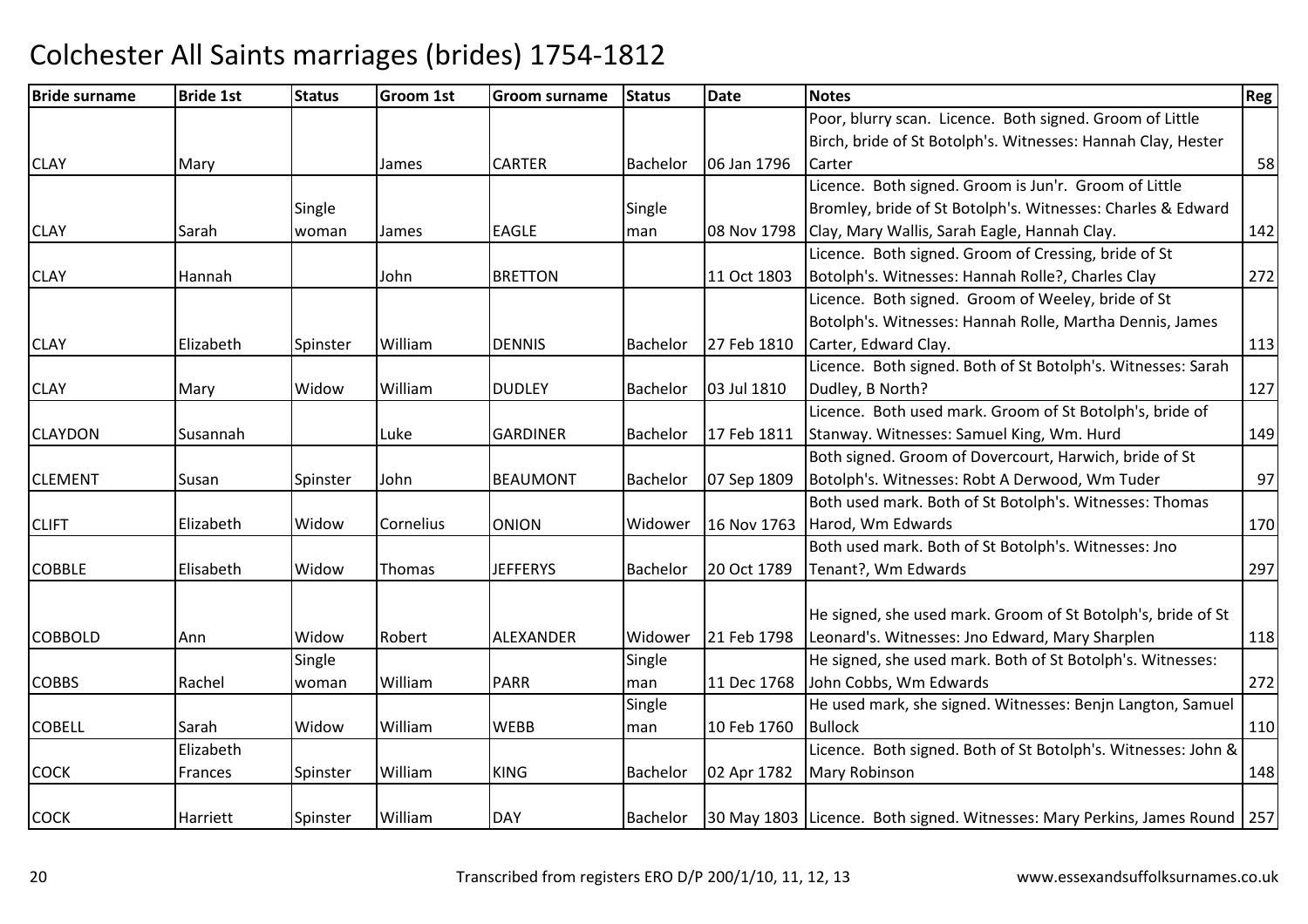#### Bride surnamee Bride 1st Status Groom 1st Groom surname Status Date Notes Region Contract Region Regional Region Region Reg **COCKRILL** L Susannah Widow Wm. SMITH SMITH Widower 22 Oct 1789 Both signed. Both of St Botolph's. Witnesses: Wm & Susan **Wootton** n 298 **COE** Eliz. Spinster Robert | LEATHERBARROW Bachelor 23 Jan 1793 He signed, she used mark. Both of St Botolph's. Witnesses:Samuel Hewes, Jno Edwardss and  $\vert$  11 COLEMary Spinster William FINCH 24 Mar 1801 Poor, blurry scan. He signed, she used mark. Both of St Botolph's. Witnesses: Sarah Candler, Andrew Ross <sup>193</sup>COLEE Mary Spinster William SIMPSON Bachelor 20 Jan 1806 Both signed. Both of St Botolph's. Witnesses: Wm Cole, Robt Simpsonn 356 COLE Martha Spinster Thomas Nash PRIORBachelor 24 Sep 1810 He signed, she used mark. Both of St Botolph's. Witnesses:John Prior, Jeremiah Boyles, Olave Butcher. 137COLECatherine Spinster Edward SNELLINGBachelor | 06 Mar 1812 Blurry, indistinct scan. Both used mark. Both of St Botolph's. Witnesses: Elizabeth Cole, Sarah Peasee 178 COLE Elizabeth Spinster David**CRAIG**  Bachelor 17 Nov 1812 Mary Swan, John McEwanHe signed, she used mark. Both of St Botolph's. Witnesses:n 206 COLEMANN Susannah Spinster Robert COLEMAN Bachelor 30 Jan 1812 Blurry, indistinct scan. Licence. Both signed. Groom of St Dunstan in the East, Middlesex. Witnesses: Sarah Coleman, E Willmott, Eliza Coleman, W.Coleman, Richard Coleman. 176COLEMANN Sarah Spinster Robert SALMON Bachelor 11 Feb 1812 Blurry, indistinct scan. Licence. Both signed. Groom of Rochford, Essex. Witnesses: Eliza & Jas. Coleman, R.Coleman (two different), W.Coleman, Jos'h Smith. 177COLLINSRebecca Spinster John POLLARDBachelor | 04 Jul 1765 Licence. Both used mark. Groom of St Peter's, bride of St Botolph's. Witnesses: W Smith, Jas Walfordd 218 COLPETSarah Spinster Benjamin BLABERBachelor 28 Jun 1809 He signed, she used mark. Both of St Botolph's. Witnesses:John Pass?, Jno Edwardss and  $91$ **COLWERS** S Since Susanna Spinster James COLE Bachelor 30 Mar 1807 Both used mark. Groom of St Mary Magdalen, bride of St Botolph's. Witnesses: Charles Barnes, Elizabeth Munro9**CONEY**  Mary Widow Thos. MANNINGMANNING Widower 10 Sep 1754 He signed, she used mark. Groom is a tallow chandler. Both of St Botolph's. Witnesses: Thos. Blyth, Sam. Stow6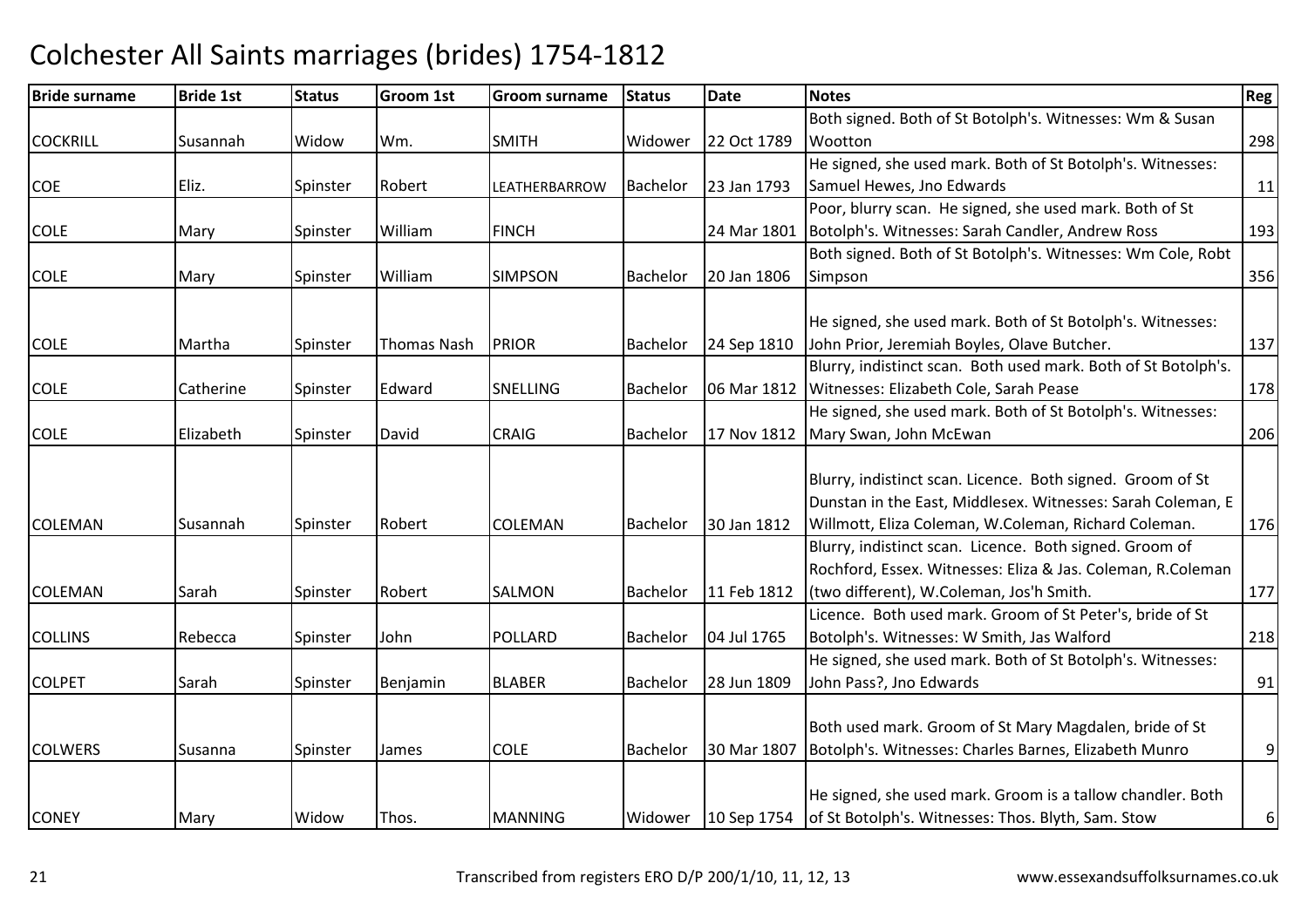| <b>Bride surname</b> | <b>Bride 1st</b> | <b>Status</b> | <b>Groom 1st</b> | Groom surname     | <b>Status</b>   | Date                | <b>Notes</b>                                                                                                       | Reg            |
|----------------------|------------------|---------------|------------------|-------------------|-----------------|---------------------|--------------------------------------------------------------------------------------------------------------------|----------------|
|                      |                  |               | John             |                   |                 |                     | He signed, she used mark. Both of St Botolph's. Witnesses:                                                         |                |
| <b>COOK</b>          | Jane             | Widow         | Underwood        | <b>WACHETT</b>    | Widower         | 08 Jan 1772         | George Nuttman, Wm Edwards                                                                                         | 337            |
|                      |                  |               |                  |                   |                 |                     | He signed, she used mark. Bride of St Botolph's. Witnesses:                                                        |                |
| <b>COOK</b>          | Elizabeth        |               | Solomon          | <b>MILLS</b>      |                 | 04 Aug 1772         | Willm Parr, Wm Edwards                                                                                             | 346            |
|                      |                  |               |                  |                   |                 |                     | Both signed. Both of St Botolph's. Witnesses: Mic'l Cook, Wm                                                       |                |
| <b>COOK</b>          | Sarah            | Spinster      | James            | <b>BRIGHTWELL</b> | Bachelor        | 03 May 1774 Edwards |                                                                                                                    | $\overline{7}$ |
|                      |                  |               |                  |                   |                 |                     | Both signed. Groom of Brightlingsea, bride of St Botolph's.                                                        |                |
| <b>COOK</b>          | Ann              | Spinster      | Clement          | <b>STOW</b>       | <b>Bachelor</b> | 06 Feb 1781         | Witnesses: Mic'l Cook, James Brightwell                                                                            | 134            |
|                      |                  |               | William          |                   |                 |                     | He signed, she used mark. Curate wrote Sansoms, but groom<br>clearly wrote Samson. Groom of St Mary's, bride of St | 228            |
| <b>COOK</b>          | Anne             | Spinster      |                  | SAMSON            | Bachelor        | 05 Aug 1786         | Botolph's. Witnesses: Wm Edwards, Eliz Hills                                                                       |                |
| <b>COOK</b>          | Rachel           |               |                  | <b>FOXWELL</b>    | Bachelor        | 24 Jul 1791         | He signed, she used mark. Both of St Botolph's. Witnesses:<br>James Brightwell, Elizabeth Cook                     | 343            |
|                      |                  | Spinster      | Henry            |                   |                 |                     | Both signed. Curate has used Kelham. Both of St Botolph's.                                                         |                |
| <b>COOK</b>          | Hannah           | Spinster      | James            | <b>KILHAM</b>     | Bachelor        | 17 Jun 1792         | Witnesses: Robert Lovekin, Wm Edwards                                                                              | 357            |
|                      |                  |               |                  |                   |                 |                     | He used mark, she signed. Witnesses: John Wells, Sarah                                                             |                |
| <b>COOK</b>          | Elizabeth        | Spinster      | William          | <b>FISHER</b>     | Bachelor        | 15 Nov 1802         | Fisher                                                                                                             | 239            |
|                      |                  |               |                  |                   |                 |                     | Both signed. Groom of St Giles', bride of St Botolph's.                                                            |                |
| <b>COOK</b>          | Elizabeth        | Spinster      | Ralph            | <b>BULLOCK</b>    | Bachelor        | 05 Jul 1804         | Witnesses: Ob'h White, Jno Edwards                                                                                 | 304            |
|                      |                  |               |                  |                   |                 |                     | Both signed. Both of St Botolph's. Witnesses: James                                                                |                |
| <b>COOKE</b>         | Elisabeth        | Spinster      | John             | <b>BROOKER</b>    | Bachelor        | 09 Apr 1794         | Brightwell, William Brooker                                                                                        | 35             |
|                      |                  |               |                  |                   |                 |                     | He signed, she used mark. Witnesses: Root? Saward, John                                                            |                |
| <b>COOPER</b>        | Ann              | Spinster      | <b>Charles</b>   | <b>RUSSELL</b>    | Bachelor        | 16 Jan 1804         | Edwards                                                                                                            | 283            |
|                      |                  |               |                  |                   |                 |                     | He signed, she used mark. Both of St Botolph's. Witnesses:                                                         |                |
| <b>COOPER</b>        | Hannah           | Widow         | John             | <b>NORTH</b>      | Widower         | 22 Jul 1806         | W? Bown, Elizabeth Tagner                                                                                          | 375            |
|                      |                  |               |                  |                   |                 |                     |                                                                                                                    |                |
|                      |                  |               |                  |                   |                 |                     | He signed, she used mark. Both of St Botolph's. Witnesses:                                                         |                |
| <b>COOTE</b>         | Charlotte        | Spinster      | James            | <b>ROY</b>        | <b>Bachelor</b> | 10 Sep 1811         | Elizabeth Parmitter?, James Secret, Jno.Edwards.                                                                   | 162            |
|                      |                  |               |                  |                   |                 |                     | He signed, she used mark. Witnesses: John Butler, Sarah                                                            |                |
| <b>COPEMAN</b>       | Rose             | Spinster      | Richard          | <b>COLLIER</b>    | Bachelor        | 24 Apr 1775         | Burgis                                                                                                             | 29             |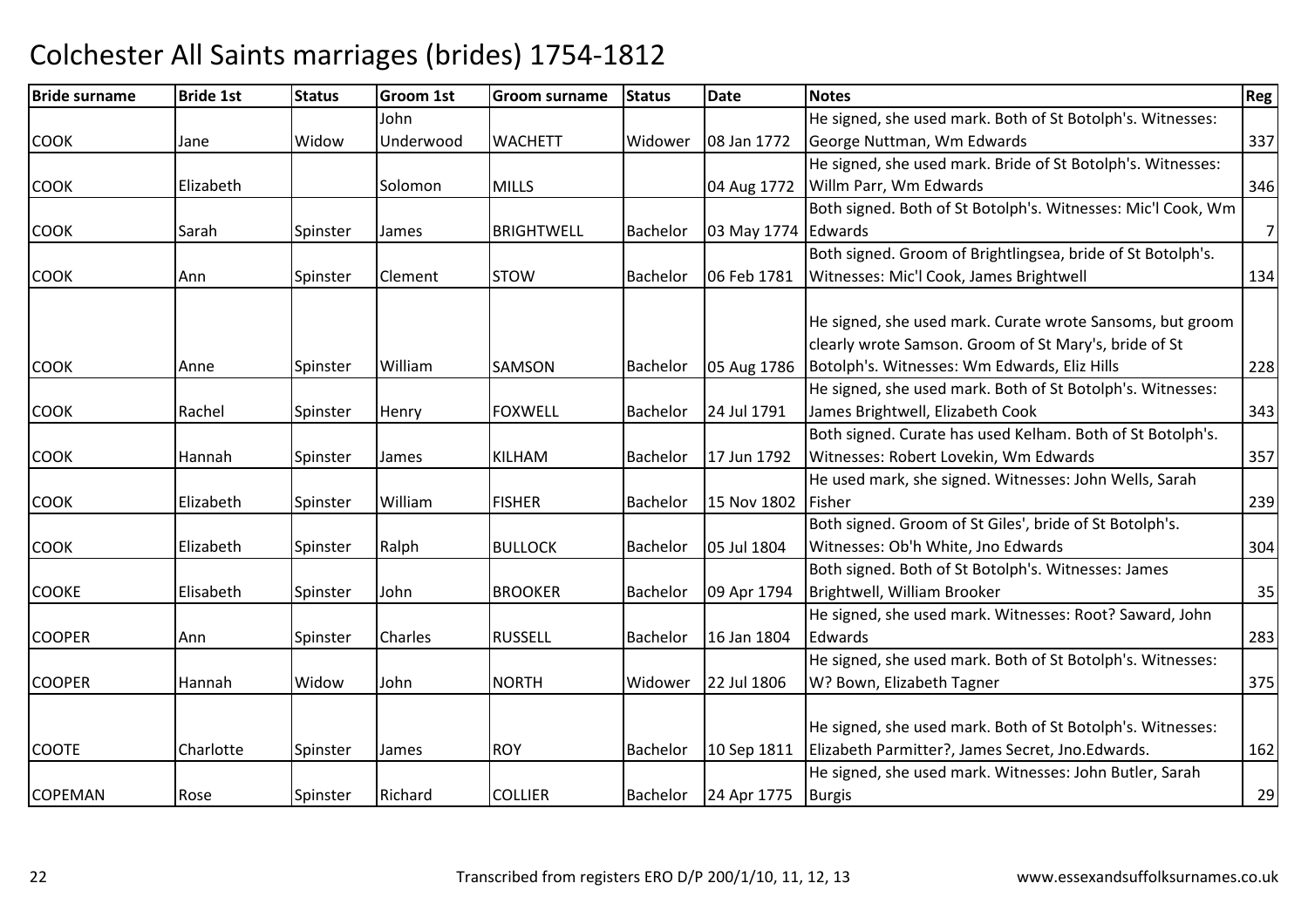| <b>Bride surname</b> | <b>Bride 1st</b> | <b>Status</b> | <b>Groom 1st</b> | <b>Groom surname</b> | <b>Status</b> | Date        | <b>Notes</b>                                                                                    | Reg |
|----------------------|------------------|---------------|------------------|----------------------|---------------|-------------|-------------------------------------------------------------------------------------------------|-----|
|                      |                  |               |                  |                      |               |             |                                                                                                 |     |
|                      |                  |               |                  |                      |               |             | Licence. Both signed. Groom of East Thorpe, bride of St                                         |     |
| <b>COPPEN</b>        | Hannah           | Spinster      | John             | <b>POWELL</b>        | Widower       | 12 Jul 1810 | Botolph's. Witnesses: Elizabeth Eagle, Robert Durnell?                                          | 128 |
|                      |                  | Single        |                  |                      |               |             | Both used mark. Both of St Botolph's. Witnesses: John Wallet,                                   |     |
| <b>COPPIN</b>        | Sarah            | woman         | Michael          | <b>LIGHT</b>         | Widower       | 16 Oct 1759 | John Blyth                                                                                      | 102 |
|                      |                  |               |                  |                      |               |             | He signed, she used mark. Witnesses: Thos Hammond, Wm                                           |     |
| <b>COPPING</b>       | Elizabeth        | Widow         | George           | <b>HIBBLE</b>        | Widower       | 28 Jan 1779 | Edwards                                                                                         | 106 |
|                      |                  |               |                  |                      | Single        |             |                                                                                                 |     |
| <b>COSTON</b>        | Priscilla        | Spinster      | Henry            | <b>BRADY</b>         | man           |             | 04 May 1760 Both used mark. Witnesses: John Shead, John Blyth                                   | 115 |
|                      |                  |               |                  |                      |               |             |                                                                                                 |     |
|                      |                  |               |                  |                      |               |             | He signed, she used mark. Groom is a weaver, of St Giles'.                                      |     |
| <b>COVENEY</b>       | Mary             |               | John             | <b>CHURCH</b>        |               | 24 Dec 1754 | Bride of St Botolph's. Witnesses: John Blyth, James Coveney                                     | 9   |
|                      |                  |               |                  |                      |               |             | He signed, she used mark. Groom of Holy Trinity, bride of St                                    |     |
|                      |                  |               |                  | <b>MEANES</b>        | Bachelor      | 12 Oct 1775 | Botolph's. Witnesses: Richard Hathaway, Wm Edwards                                              |     |
| <b>COVENEY</b>       | Susannah         | Spinster      | James            |                      |               |             | He signed, she used mark. Both of St Botolph's. Witnesses:                                      | 44  |
| <b>COVENEY</b>       | Elisabeth        | Widow         |                  | <b>MOORE</b>         | Widower       |             |                                                                                                 |     |
|                      |                  |               | Joseph           |                      |               | 06 Sep 1790 | John & Sarah Manning<br>Poor, blurry scan. Both used mark. Both of St Botolph's.                | 315 |
|                      | Ruth             |               |                  |                      |               |             |                                                                                                 |     |
| <b>COVENEY</b>       |                  |               | John             | <b>SEARL</b>         |               | 16 Nov 1795 | Witnesses: Sarah Hachlet?, Jno Edwards<br>Both used mark. Both of St Botolph's. Witnesses: Mary | 54  |
|                      |                  |               |                  |                      |               |             |                                                                                                 |     |
| <b>COVENEY</b>       | Sarah            | Spinster      | William          | <b>PRESCOT</b>       | Bachelor      | 25 Dec 1810 | Nelson, James?                                                                                  | 145 |
|                      |                  |               |                  |                      |               |             | Both used mark. Both of St Botolph's. Witnesses: William                                        |     |
| <b>COWELL</b>        | Sarah            | Spinster      | Samuel           | MIDDLEDITCH          | Bachelor      |             | 17 May 1798 Heany, Eleanor Heiny                                                                | 127 |
|                      |                  | Single        |                  |                      | Single        |             | Both used mark. Both of St Botolph's. Witnesses: Jospeh                                         |     |
| <b>CRADOCK</b>       | Anne             | woman         | William          | <b>SMITH</b>         | man           |             | 31 May 1803 Brooker, Elizabeth Cradock                                                          | 258 |
|                      |                  |               |                  |                      |               |             | Both used mark. Bride of Layer de la Haye. Witnesses: John                                      |     |
| <b>CRANFIELD</b>     | Sarah            | Spinster      | Francis          | <b>CROSBY</b>        | Bachelor      | 03 Nov 1783 | Cater, John Wells                                                                               | 175 |
|                      |                  |               |                  |                      |               |             | Both used mark. Both of St Botolph's. Witnesses: Ann                                            |     |
| <b>CRAWFORD</b>      | Maria            |               | John             | <b>COLEBRACK</b>     | Bachelor      | 27 Jun 1804 | Champney, Jeremiah Rolle                                                                        | 303 |
|                      |                  |               |                  |                      |               |             | He signed, she used mark. Witnesses: Borradell Dines, Mary                                      |     |
| <b>CREEK</b>         | Mary             | Spinster      | <b>James</b>     | <b>DINES</b>         | Bachelor      | 15 Mar 1773 | Lay                                                                                             | 354 |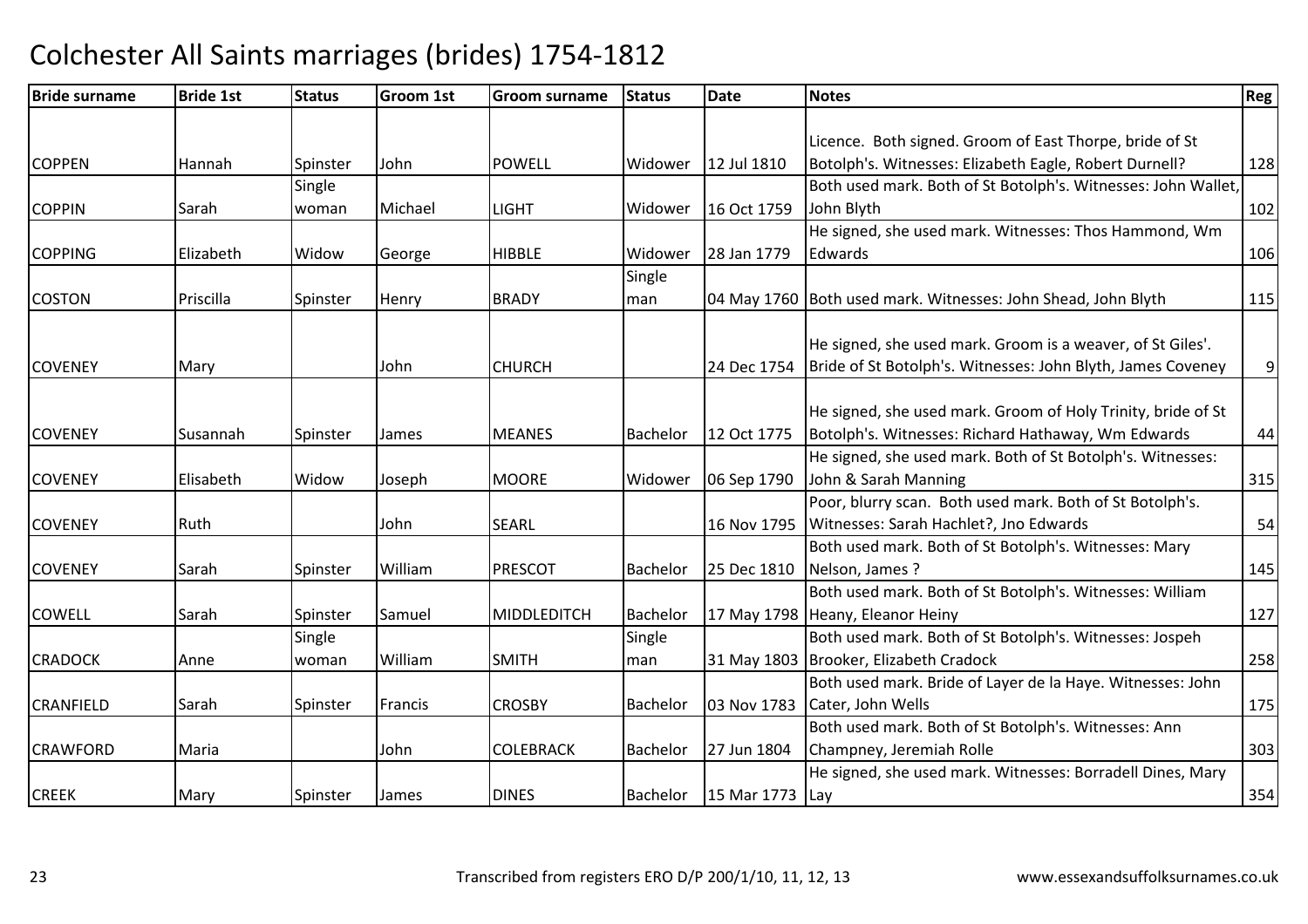#### Bride surnamee Bride 1st Status Groom 1st Groom surname Status Date Notes Region Contract Region Regional Region Region Reg CRESSENWOODD Susan Spinster Thomas CHITTAM Bachelor 12 Oct 1788 He signed, she used mark. Both of St Botolph's. Witnesses:John ?, Wm Edwards $\sim$  267 **CRESWELL** L |Martha |Widow |Robert |HOUGHTON HOUGHTON Bachelor 26 Jan 1809 Licence. He signed, she used mark. Both of St Botolph's. Witnesses: Harriet MacCoy?, John Chambertss 69 CRICKET Ann Spinster Jonah WOODS **Single** man 01 Feb 1762 He used mark, she signed (Crickett). Both of St Botolph's. Witnesses: Peter Cuttler?, John Blythh 138 **CRICKETT**  JaneSingle woman Martin**TOMPSON** Single man 19 Feb 1799 He used mark, she signed. Both of St Botolph's. Witnesses:Wm & Susanna Jephss and the contract of the contract of the contract of the contract of the contract of the contract of the contract of the contract of the contract of the contract of the contract of the contract of the contract of the cont **CROOKS** S Mary Ann Spinster George DOWNING DOWNING Bachelor 17 Oct 1809 Both used mark. Both of St Botolph's. Witnesses: Thomas Craig, Jno Edwardss and the set of  $\sim$  100 CROSS Ann JohnJohn WARRING Single man 10 Sep 1758 Licence. He signed (Waring), she used mark. Groom of St Botolph's, bride of St Giles's. Witnesses: Henry Johnson, Edward Brownn 73 **CROSS**  Sarah**Single** woman James BEFELL Widower 29 Nov 1761 of St Botolph's Banns only, date is of 3rd Banns. Groom of St Martin's, bride **CROSS** S Ann Ann Samuel PAYNE 28 Oct 1793 He signed (as Pain), she used mark. Groom of St Botolph's, bride of St Martin's. Witnesses: John & Robert Alden <sup>20</sup> **CRUMPLIN** N Frances Spinster Abraham Abraham ISHEARCROFT IBachelor 107 Dec 1778 Both used mark. Bride of Holy Trinity. Witnesses: Wm Edwards, Sarah Blatchh 103 **CRUSWELL** L Susannah Spinster Samuel FENNING Bachelor 07 Jan 1776 Both signed. Groom of St Runwald's, bride of St Botolph's. Witnesses: William Glandfield, Elizabeth Cruswell 48CRUSWELLMary Spinster William HUNT Bachelor 19 Sep 1784 Both signed. Groom of St Runwald's, bride of St Botolph's. Witnesses: Stephen Candler, Phillip Cruswell 193**CRUSWELL**  Phillis Spinster John PITCHERBachelor | 02 Dec 1788 Both signed. Both of St Botolph's. Witnesses: Elizabeth Cruswell, Wm Edwardss 269 CRUSWELLL Elizabeth Samuel TAYLOR Bachelor 09 Oct 1793 Licence. He used mark, she signed. Groom of Hadleigh,Suffolk, bride of St Botoloph's. Witnesses: John Pitcher, Susannah Fenningg 17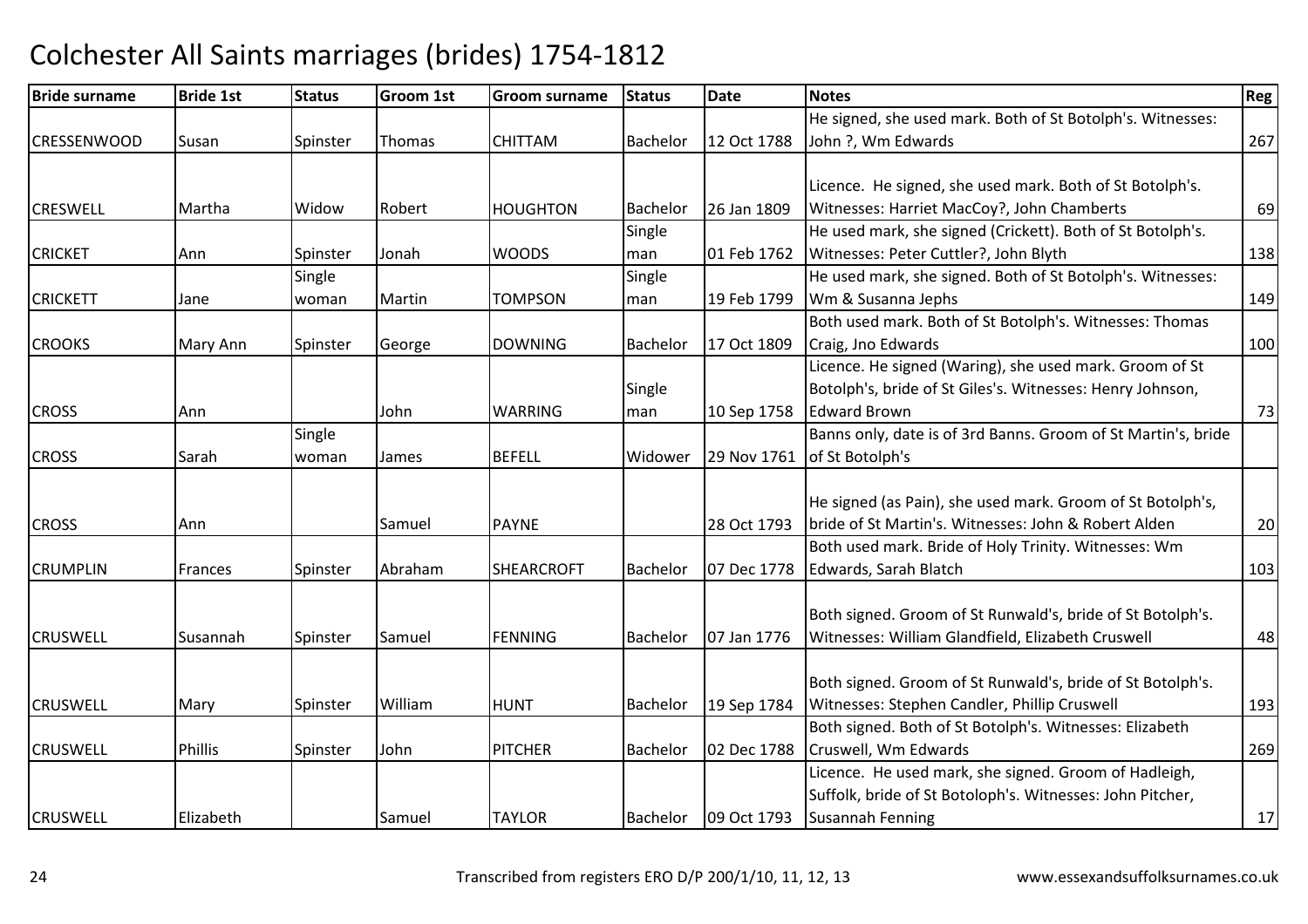| <b>Bride surname</b> | <b>Bride 1st</b> | <b>Status</b> | <b>Groom 1st</b> | Groom surname   | <b>Status</b> | <b>Date</b>               | <b>Notes</b>                                                      | Reg |
|----------------------|------------------|---------------|------------------|-----------------|---------------|---------------------------|-------------------------------------------------------------------|-----|
|                      |                  |               |                  |                 |               |                           |                                                                   |     |
|                      |                  |               |                  |                 |               |                           | Both signed (she used Else). Both of St Botolph's. Witnesses:     |     |
| <b>CUTLER</b>        | Alice            | Spinster      | Stephen          | <b>TILLS</b>    | Widower       | 20 Aug 1770               | Wm Edwards, James Meares, Ann Fletcher.                           | 309 |
|                      |                  |               |                  |                 |               |                           | Licence. He signed, she used mark. Groom of St Nicholas'.         |     |
| <b>CUTTLER</b>       | Eliz.            |               | Ric'd            | <b>FRENCH</b>   |               | 17 Sep 1755               | Witnesses: Robt. Mayhew, Jno. Blyth                               | 27  |
|                      |                  |               |                  |                 |               |                           |                                                                   |     |
|                      |                  |               |                  |                 |               |                           | Both used mark. Groom of Ardleigh, bride of St Botolph's.         |     |
| <b>DALE</b>          | Elizabeth        | Spinster      | Francis          | <b>MILES</b>    | Widower       | 28 Sep 1777               | Witnesses: Mary Abbott, Bartholomew Browne                        | 79  |
|                      |                  |               |                  |                 |               |                           | Licence. Both signed. Bride of St Peter's. Witnesses: ? &         |     |
| <b>DANIELL</b>       | Susannah         | Spinster      | Robert           | <b>TABOR</b>    | Widower       | 19 May 1763 Peter Daniell |                                                                   | 159 |
|                      |                  |               |                  |                 |               |                           |                                                                   |     |
|                      |                  | Single        |                  |                 | Single        |                           | Licence. Both signed. Groom of St Mary's, bride of St             |     |
| DANIELL              | Elizabeth        | woman         | Timothy          | <b>WALFORD</b>  | man           | 08 Oct 1776               | Botolph's. Witnesses: Mary Rachel Pollett, Pet? Daniell           | 61  |
|                      |                  |               |                  |                 |               |                           |                                                                   |     |
|                      |                  |               |                  |                 |               |                           | Licence. Both signed. Groom of St Bottlesdale, Suffolk            |     |
| <b>DARE</b>          | Hannah           | Spinster      | John             | <b>DAINES</b>   | Bachelor      |                           | 28 May 1782 [Botesdale ?]. Witnesses: Mary Barker, Byatt Walker   | 150 |
|                      |                  |               |                  |                 |               |                           | Poor, blurry scan. He signed, she used mark. Both of St           |     |
| <b>DAVEY</b>         | Eliz.            |               | Thomas           | <b>CUTLER</b>   |               |                           | 06 May 1800 Botolph's. Witnesses: George & Elizth Sarah Cutler    | 176 |
|                      |                  |               |                  |                 |               |                           | Both used mark. Both of St Botolph's. Witnesses: Zechariah        |     |
| <b>DAVEY</b>         | Elizabeth        | Spinster      | Willaim          | <b>VINCENT</b>  | Bachelor      | 01 Oct 1810               | Teach, Hannah Cansley                                             | 138 |
|                      |                  |               |                  |                 |               |                           | He signed, she used mark. Both of St Botolph's. Witnesses:        |     |
| <b>DAVEYS</b>        | Martha           | Spinster      | Joseph           | <b>BARNSLEY</b> | Bachelor      | 23 Apr 1810               | Elizabeth Daveys, John Bentley                                    | 118 |
|                      |                  |               |                  |                 |               |                           | Both used mark. Both of St Botolph's. Witnesses: Joseph           |     |
| <b>DAVY</b>          | Mary             | Widow         | Zechariah        | <b>TEACH</b>    | Bachelor      | 03 Dec 1810               | Barnsley, Jno Edwards                                             | 144 |
|                      |                  |               |                  |                 |               |                           | He signed, she used mark. Curate also seems to have written       |     |
|                      |                  |               |                  |                 |               |                           | Sawell . Both of St Botolph's. Witnesses: Ann & Allen             |     |
| <b>DAWELL</b>        | Mary Ann         | Widow         | Thomas           | <b>MILNER</b>   | Bachelor      | 10 Apr 1808               | Cumming                                                           | 45  |
|                      |                  |               |                  |                 |               |                           | He signed, she used mark. Both of St Botolph's. Witnesses:        |     |
| <b>DAWKINS</b>       | Mary             | Spinster      | James            | <b>SMITH</b>    | Bachelor      | 08 Jun 1775               | Samuel Stow, Robt Williams                                        | 33  |
|                      |                  |               |                  |                 |               |                           |                                                                   |     |
|                      |                  |               |                  |                 |               |                           | Both signed. Curate wrote Fearies. Groom of St Mary's, bride      |     |
| <b>DAWKINS</b>       | Mary             | Spinster      | James            | <b>FEARIS</b>   | Bachelor      |                           | 18 Aug 1789 of St Botolph's. Witnesses: Sarah Dawkins, Wm Edwards | 287 |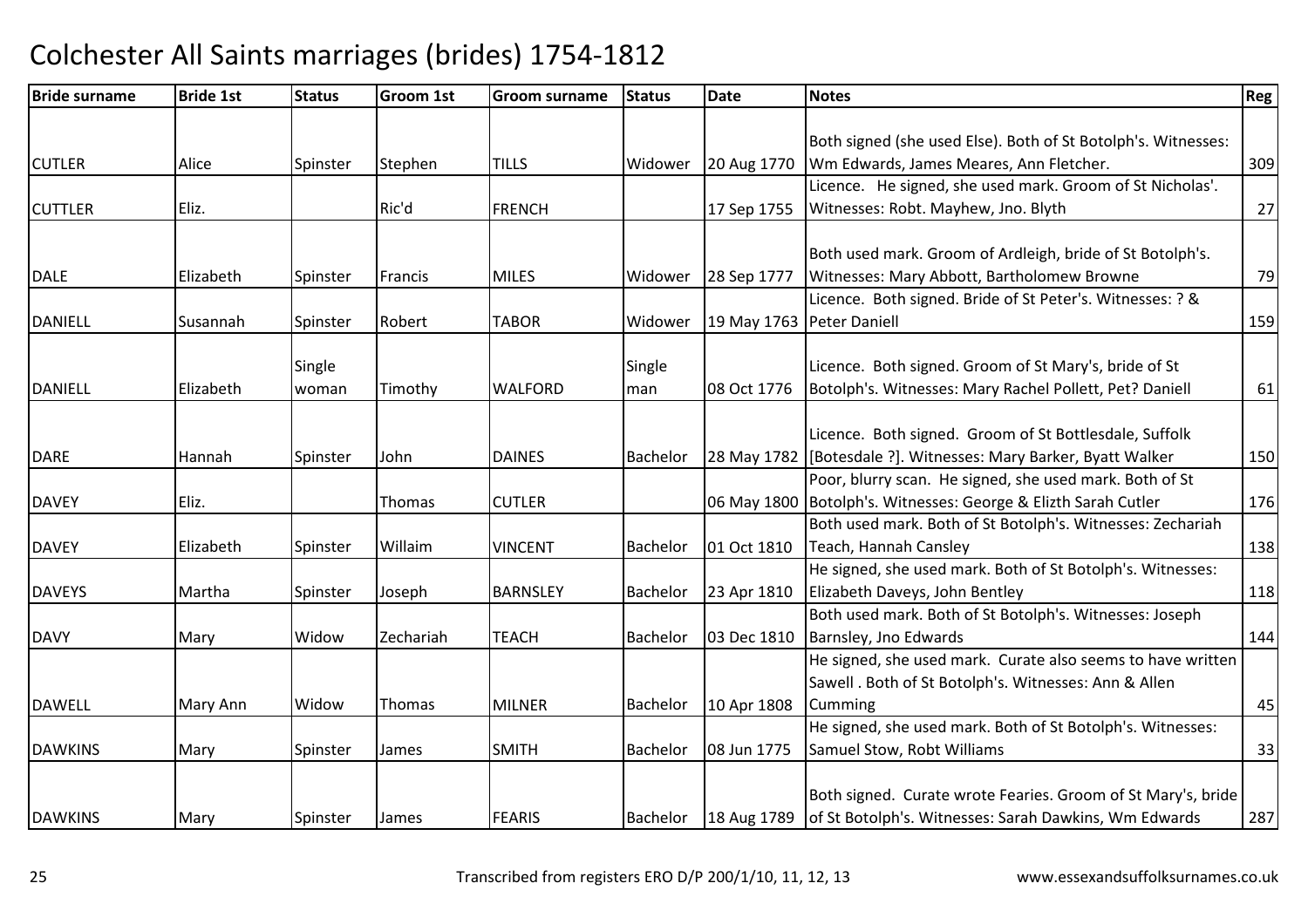#### Bride surnamee Bride 1st Status Groom 1st Groom surname Status Date Notes Region Contract Region Regional Region Region Reg DAY Susanna **Single** woman Johnn MURRILS Widower | 09 Nov 1762 | Witnesses: Thos Clemants, Wm Edwards Both signed. Groom of St Martin's, bride of St Botolph's. s 148 DAYY Sarah Spinster Daniel CHAPMAN CHAPMAN Bachelor 07 Aug 1774 He signed, she used mark. Groom of St James', bride of St Botolph's. Witnesses: Rebecker Day, Elsyabeth Collin <sup>12</sup> DAY**Mary** Micklefield Spinster James HUNNOCKS Bachelor 25 Jan 1780 Licence. Both signed. Groom of St James', bride of St Botolph's. Witnesses: Ruth Blyth, Thomas Bacon <sup>119</sup> DAYY Mary Spinster Thos. SEAKRET Bachelor 31 Jul 1788 He signed, she used mark. Both of St Botolph's. Witnesses:George Sansom, Thomas Secrett 266 DAYSarah Spinster John INSTANCE Bachelor 18 Jan 1791 Both signed. Both of St Botolph's. Witnesses: Isaac Day, Wm **Edwards**  $\sim$  325 DAYY 1991 Rachel Spinster William Henry LEWIS 1975 Widower 107 Jan 1805 Both signed. Both of St Botolph's. Witnesses: Wm Lewis?, ? Dodgson, W.?.Day. 322 DE HAILESS Jane William William SIMPER | 07 Apr 1803 Both used mark. Both of St Botolph's. Witnesses: Ann Barker, Thos Roott 251 **DEARSFLEY** Y Sarah Widow William William PEAK Widower 24 Jan 1802 Poor, blurry scan. Both used mark. Both of St Botolph's. Witnesses: Susan Vince, John Edwardss  $\vert$  214 DEARSLEY Elizabeth John PILGRIMWidower 102 Jan 1759 Licence. Both signed. Groom of St Botolph's. Witnesses: Saml Dearsley, Isaac Peacockk 80 DEATHH Elizabeth Allen PIPE (03 Nov 1805 Licence. Both signed. Both of St Botolph's. Witnesses: Robert Death, Jno Edwards $\sim$  348 DEENN Mary Spinster Daniel BOYLES Widower 09 Jan 1791 He signed, she used mark. Both of St Botolph's. Witnesses:Ann Boyles, Wm Edwardss  $\vert$  324 DENCHH Ann John BATES? 07 Feb 1794 Both used mark. [ Could be Batts / Betts ]. Both of St Botolph's. Witnesses: Rbt Lambert?, Jno Edwards <sup>26</sup>DENNISS 10 Mary Spinster Thomas BAYLES Widower 10 Jan 1771 Licence. Both signed. Groom of Holy Trinity, bride of St Botolph's. Witnesses: W Smythies, E Dennis <sup>317</sup>DENNISS 1991 Elizabeth Spinster James SMYTHIES Bachelor 11 Apr 1771 Licence. Both signed. Groom of St Mary's, bride of St Botolph's. Witnesses: A Dennis, C Smythiess 324 DENNIS Sarah Spinster Isaac YOUNGYOUNG Bachelor 30 Sep 1789 Both used mark. Both of St Botolph's. Witnesses: John Manning, Wm Edwardss 293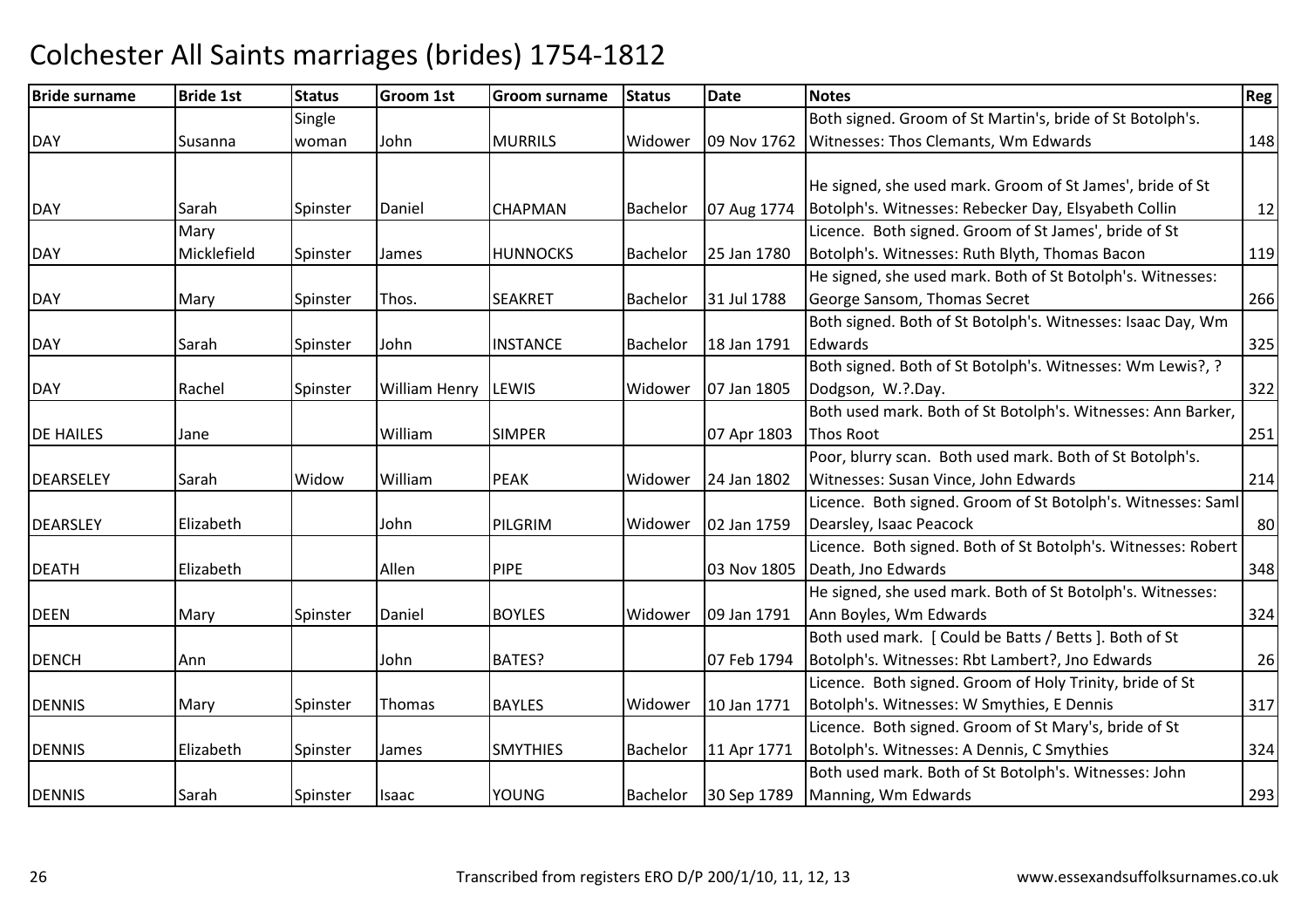| <b>Bride surname</b> | <b>Bride 1st</b> | <b>Status</b> | <b>Groom 1st</b> | Groom surname     | <b>Status</b>   | Date        | <b>Notes</b>                                                    | Reg |
|----------------------|------------------|---------------|------------------|-------------------|-----------------|-------------|-----------------------------------------------------------------|-----|
|                      |                  |               |                  |                   |                 |             | Licence. Both signed. Groom of Elmsted. Witnesses: Mary         |     |
| <b>DEVALL</b>        | Elizabeth        |               | Thomas           | <b>POWELL</b>     | Bachelor        | 05 Oct 1797 | Powell, Peter Devall                                            | 111 |
|                      |                  |               |                  |                   |                 |             | Licence. Both used mark. Groom of Lexden, bride of St           |     |
| <b>DEWELL</b>        | Sarah            | Spinster      | James            | <b>ENGLISH</b>    | Bachelor        | 11 Mar 1798 | Botolph's. Witnesses: John Reeve, John Williams                 | 120 |
|                      |                  |               |                  |                   |                 |             | Both used mark. Bride of St Botolph's. Witness: Willm           |     |
|                      |                  |               |                  |                   |                 |             | Hockley, Martha Sallow, Jno. Edwards. Reg No should have        |     |
| <b>DIMSEY</b>        | Mary             | Spinster      | William          | LAMB              | Bachelor        | 04 Jun 1805 | been 334.                                                       | 333 |
|                      |                  |               |                  |                   |                 |             | Poor, blurry scan. Both signed. Both of St Botolph's.           |     |
| <b>DIZNEY</b>        | Eliz.            |               | Benjamin         | PITT              |                 | 12 May 1801 | Witnesses: Francis Dizney, Ann Young                            | 198 |
|                      |                  |               |                  |                   |                 |             | Licence. Both signed. Groom of Melford, Suffolk. Witnesses:     |     |
| DO[UW]NTON           | Mary             | Spinster      | James            | <b>SUMMERSETT</b> | Bachelor        | 17 Jan 1765 | Edwd Snell, Tho Unwin                                           | 205 |
|                      |                  |               |                  |                   |                 |             | Both signed. Groom of St Giles', bride of St Botolph's.         |     |
| <b>DOBSON</b>        | Elizabeth        |               | Thomas           | <b>BROMLEY</b>    |                 | 25 Jan 1803 | Witnesses: James & Mary Dobson, John Edwards.                   | 246 |
|                      |                  |               |                  |                   |                 |             |                                                                 |     |
|                      |                  |               |                  |                   |                 |             | Licence, bride is a minor, with consent of parents. Both of St  |     |
| <b>DOBSON</b>        | Ann              | Spinster      | John             | <b>HASWELL</b>    | Bachelor        | 21 Apr 1806 | Botolph's. Both signed. Witnesses: James & Lucy Dobson          | 368 |
|                      |                  |               |                  |                   |                 |             | Both signed. Both of St Botolph's. Witnesses: James & Lucy      |     |
| <b>DOBSON</b>        | Mary             | Spinster      | Joseph           | <b>COLE</b>       | Bachelor        | 29 Jul 1806 | Dobson, Mary Bromley.                                           | 376 |
|                      |                  |               |                  |                   |                 |             | He used mark, she signed. Both of St Botolph's. Witnesses:      |     |
| <b>DOE</b>           | Christian        | Spinster      | John             | <b>DENNIS</b>     | <b>Bachelor</b> | 03 Aug 1786 | George Doe, Mary Sergeant                                       | 227 |
|                      |                  |               |                  |                   |                 |             | He used mark, she signed. Both of St Botolph's. Witnesses:      |     |
| <b>DORLEY</b>        | Mary             |               | Jacob            | <b>FOAKS</b>      |                 | 03 Jan 1803 | John Crowe, Jno Edwards                                         | 242 |
|                      |                  |               |                  |                   | Single          |             | He signed, she used mark. Both of St Botolph's. Witnesses:      |     |
| <b>DORMAN</b>        | Anne             | Spinster      | Joseph           | <b>HAWKSWORTH</b> | man             | 28 Oct 1755 | Walter Canarly?, John Blyth                                     | 30  |
|                      |                  |               |                  |                   |                 |             | Both signed. Both of St Botolph's. Witnesses: Susanna Haxell,   |     |
| <b>DOUGHTY</b>       | Mary             | Spinster      | John             | <b>BROCK</b>      | Bachelor        | 24 Jul 1804 | John Edwards                                                    | 308 |
|                      |                  |               |                  |                   |                 |             | He signed, she used mark. Married at St James, All Saints       |     |
|                      |                  |               |                  |                   |                 |             | being in a state of repair. Groom of St Peter's. Witnesses: Jas |     |
| <b>DOVE</b>          | Mary             |               | George           | WEATHERLY         |                 | 09 Aug 1802 | Eustace, Samuel Braddy                                          | 229 |
|                      |                  |               |                  |                   |                 |             | Both used mark. [ Should be Weir ?]. Both of St Botolph's.      |     |
| <b>DRANE</b>         | Susannah         | Widow         | Sampson          | <b>WIER</b>       | Widower         | 22 Oct 1760 | Witnesses: Wm Littlbury, John Blyth                             | 123 |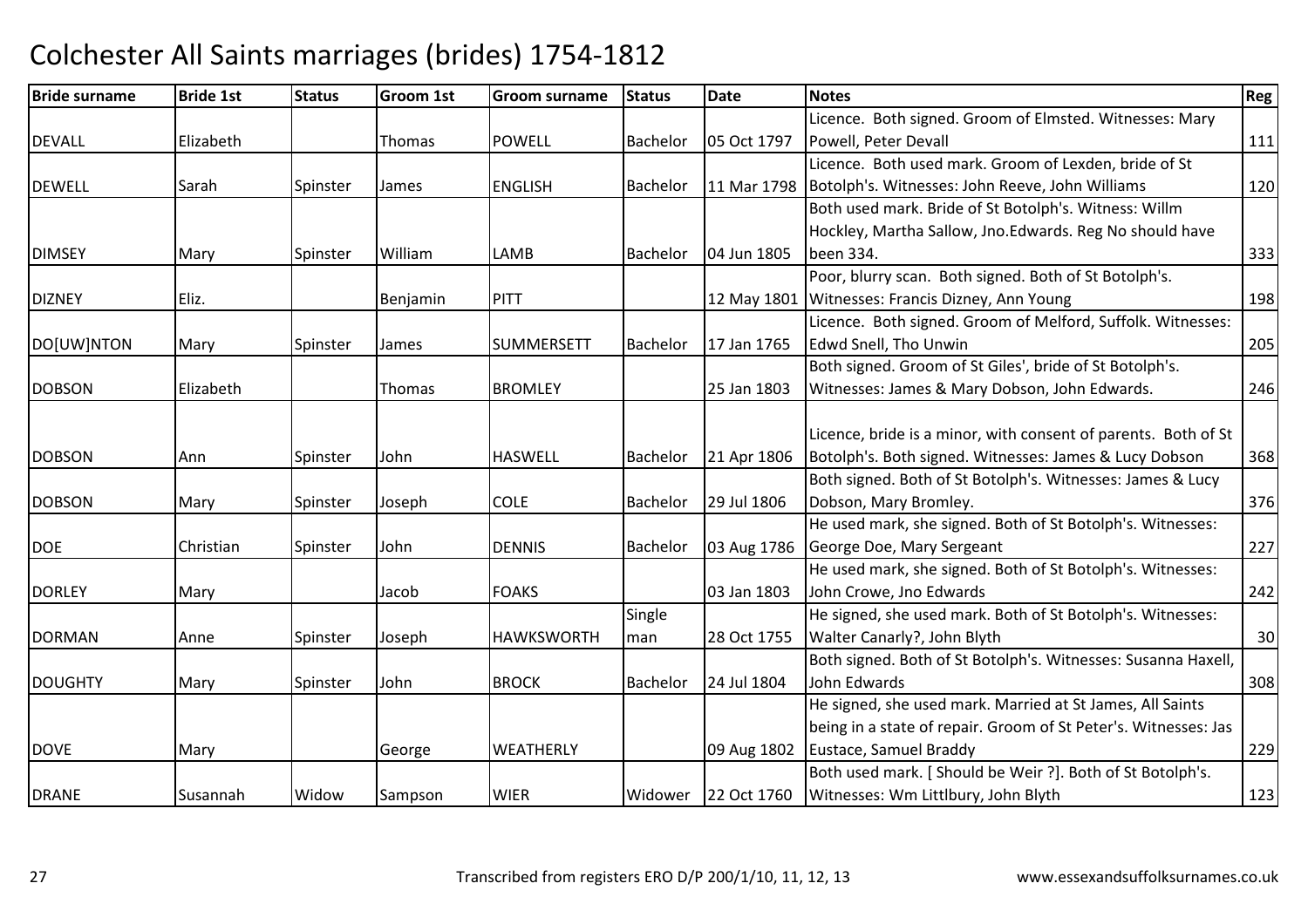| <b>Bride surname</b> | <b>Bride 1st</b>    | <b>Status</b> | <b>Groom 1st</b> | <b>Groom surname</b> | <b>Status</b> | Date        | <b>Notes</b>                                                   | Reg |
|----------------------|---------------------|---------------|------------------|----------------------|---------------|-------------|----------------------------------------------------------------|-----|
|                      |                     | Single        |                  |                      |               |             | He signed, she used mark. Both of St Botolph's. Witnesses:     |     |
| <b>DRAUGHT</b>       | Elizabeth           | woman         | William          | <b>HUNT</b>          |               | 19 Oct 1799 | Nicholass Liten?, Tho Brittan                                  | 164 |
|                      |                     |               |                  |                      |               |             |                                                                |     |
|                      |                     |               |                  |                      |               |             | Licence. Both signed. Could be Booth, and presumably           |     |
|                      |                     |               |                  |                      |               |             | Hucknall. Groom Hucknald, Derby, bride of St Botolph's.        |     |
| <b>DUDLEY</b>        | <b>Martha Crews</b> | Spinster      | Benjamin         | <b>ROOTH</b>         | Bachelor      | 14 Jun 1809 | Witnesses: A.S? Dean?, William Dudley                          | 85  |
|                      |                     |               |                  |                      |               |             | He signed, she used mark. Both of St Botolph's. Witnesses:     |     |
| <b>DURRANT</b>       | Martha              | Widow         | Edward           | <b>GADD</b>          | Widower       | 22 Jul 1773 | Robt Williams, Sarah Couling                                   | 359 |
|                      |                     |               |                  |                      |               |             | Licence. He signed, she used mark. Groom of St Mary            |     |
|                      |                     |               |                  |                      |               |             | Magdalen, bride of St Botolph's. Witnesses: Philip Smith, John |     |
| <b>DURRENT</b>       | Sarah               |               | Benjamin         | <b>FOX</b>           |               | 22 Dec 1803 | <b>Jennings</b>                                                | 280 |
|                      |                     | Single        |                  |                      | Single        |             | He signed, she used mark. Both of St Botolph's. Witnesses:     |     |
| <b>DYER</b>          | Sarah               | woman         | Thomas           | <b>INMAN</b>         | man           | 29 Aug 1762 | Robt Lorkin?, John Blyth                                       | 143 |
|                      |                     | Single        |                  |                      | Single        |             | Both used mark. Both of St Botolph's. Witnesses: John Blyth,   |     |
| <b>DYER</b>          | Elizabeth           | woman         | John             | <b>GARLAND</b>       | man           | 04 Oct 1762 | Robt Lorkin?                                                   | 146 |
|                      |                     |               |                  |                      |               |             | He signed, she used mark. Both of St Botolph's. Witnesses:     |     |
| <b>DYER</b>          | Elizabeth           | Widow         | Robert           | <b>MOSS</b>          | Bachelor      |             | 19 May 1766 Thos Sarls, Katherine Elwood                       | 233 |
|                      |                     |               |                  |                      |               |             | Both signed. Groom of St Peter, Maldon. Witnesses: Joseph      |     |
| <b>DYER</b>          | Jerusha             | Spinster      | <b>Batley</b>    | <b>ADAMS</b>         | Bachelor      | 26 Oct 1773 | Smyth, Susan Everett                                           | 363 |
|                      |                     | Single        |                  |                      | Single        |             | Both used mark. JB, Jun'r. Both of St Botolph's. Witnesses:    |     |
| <b>EAGLE</b>         | Rebecca             | woman         | Abraham          | WELLAM               | man           | 02 May 1757 | Jno Blyth, John Eagle                                          | 56  |
|                      |                     |               |                  |                      |               |             |                                                                |     |
|                      |                     |               |                  |                      |               |             | Licence. Both used mark. Groom of St Botolph's, bride of       |     |
| <b>EAGLE</b>         | Elizabeth           | Widow         | Robert           | <b>HUTTON</b>        | Widower       | 18 Sep 1770 | Little Bromley. Witnesses: Robt. Agnis, Abigail Lawrence       | 311 |
|                      |                     |               |                  |                      |               |             | Both used mark. [Also seen as Rumhead]. Both of St             |     |
| <b>EAGLE</b>         | Sarah               | Widow         | Rummed           | <b>SHEDD</b>         | Widower       | 16 Dec 1770 | Botolph's. Witnesses: Mary Shedd, Elizabeth Eagle              | 316 |
|                      |                     |               |                  |                      |               |             | Both used mark. Both of St Botolph's. Witnesses: Robert        |     |
| <b>EAGLE</b>         | Sarah               | Spinster      | James            | <b>MARTIN</b>        | Bachelor      | 28 Feb 1775 | Toms, Elizabeth Martin                                         | 25  |
|                      |                     |               |                  |                      |               |             | Licence. Both used mark. Both of St Botolph's. Witnesses:      |     |
| <b>EASTERSON</b>     | Mary                |               | John             | <b>JARVIS</b>        |               | 28 Dec 1762 | John Sanders, Simon Whiting                                    | 150 |
|                      |                     |               |                  |                      |               |             | Both used mark. Both of St Botolph's. Witnesses: Daniel Lilly, |     |
| <b>EASTERSON</b>     | Elizabeth           | Widow         | Richard          | <b>PITCHER</b>       |               |             | Widower   15 May 1769   Rebecca Bartholomew                    | 286 |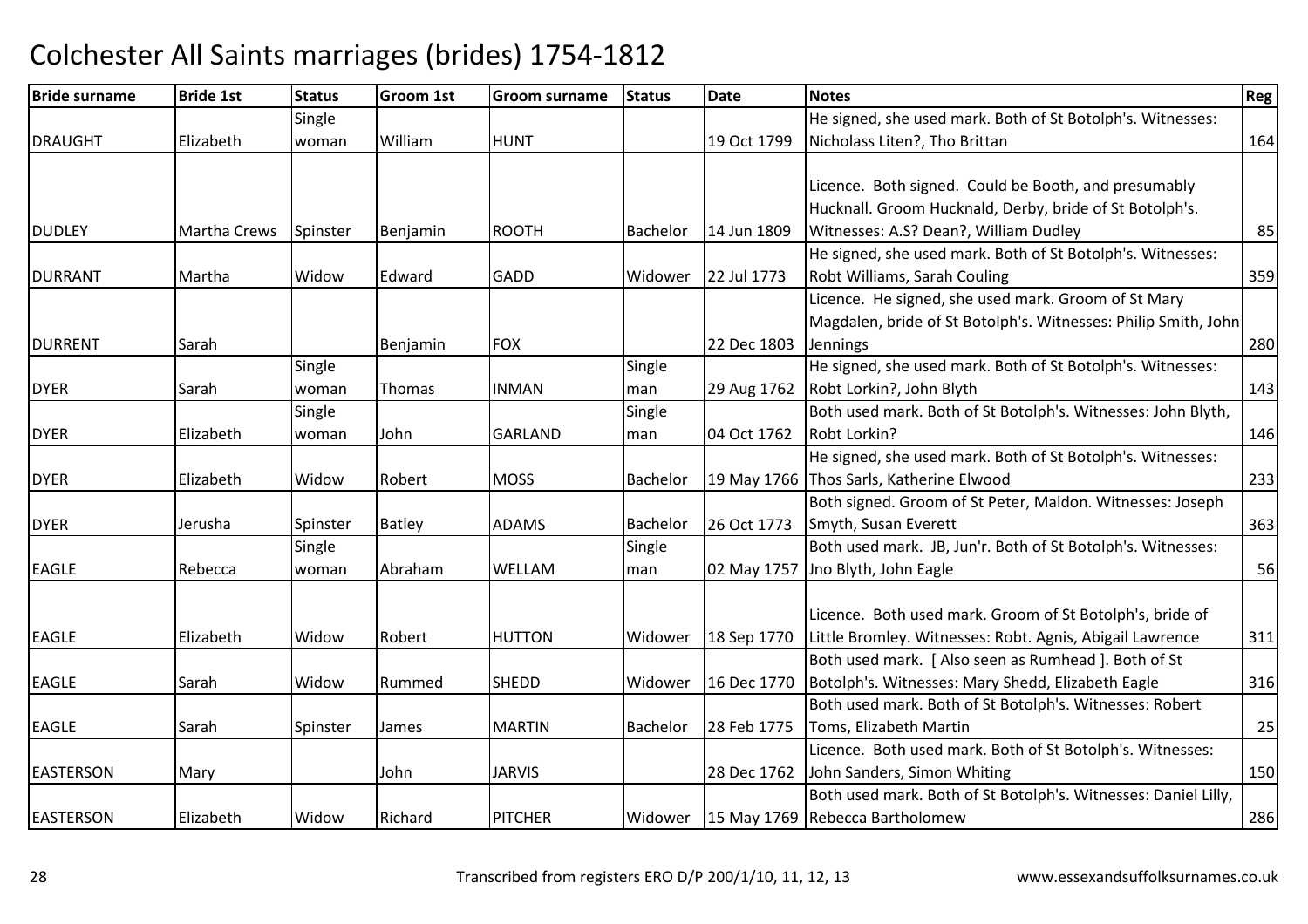| <b>Bride surname</b> | <b>Bride 1st</b> | <b>Status</b> | <b>Groom 1st</b> | <b>Groom surname</b> | <b>Status</b>   | <b>Date</b> | <b>Notes</b>                                                       | <b>Reg</b> |
|----------------------|------------------|---------------|------------------|----------------------|-----------------|-------------|--------------------------------------------------------------------|------------|
|                      |                  |               |                  |                      |                 |             | He signed, she used mark. Both of St Botolph's. Witnesses:         |            |
| EBERHARDT            | Sarah            | Widow         | William          | <b>GREGG</b>         | <b>Bachelor</b> | 23 Apr 1810 | Susan Balls, Sarah Baker, Joseph Turner.                           | 117        |
|                      |                  |               |                  |                      |                 |             | Both signed. Both of St Botolph's. Witnesses: John Box, John       |            |
| <b>EDGAR</b>         | Esther           | Spinster      | Benjamin         | <b>SMITH</b>         | Bachelor        | 29 Apr 1805 | Edgar                                                              | 329        |
|                      |                  |               |                  |                      |                 |             |                                                                    |            |
|                      |                  |               |                  |                      |                 |             | Licence. Both signed. Groom of St George, Hanover Square,          |            |
| <b>EDWARDS</b>       | Mary             | Spinster      | Walter           | <b>BUCKMASTER</b>    | <b>Bachelor</b> | 21 Jun 1777 | Middlesex. Witnesses: Cornelius Woodhouse, Mary Bridges            | 72         |
|                      |                  |               |                  |                      |                 |             |                                                                    |            |
|                      |                  |               |                  |                      |                 |             | He signed, she used mark. Groom of Wake's Colne, bride of          |            |
| <b>EDWARDS</b>       | Ann              | Spinster      | Samuel           | <b>RUFFELL</b>       | Bachelor        | 30 Sep 1784 | St Botolph's. Witnesses: Mary Emery?, Susannah Edwards             | 195        |
|                      |                  |               |                  |                      |                 |             | Both used mark. Both of St Botolph's. Witnesses: Wm                |            |
| <b>EDWARDS</b>       | Susannah         | Spinster      | Thomas           | <b>TALBOTT</b>       | <b>Bachelor</b> |             | 03 May 1785   Maples, Mary Edwards                                 | 204        |
|                      |                  |               |                  |                      |                 |             | Both signed. Both of St Botolph's. Witnesses: Sarah Edwards,       |            |
| <b>EDWARDS</b>       | Mary             |               | Richard          | <b>EDWARDS</b>       |                 | 26 Oct 1794 | John Mott                                                          | 43         |
|                      |                  |               |                  |                      |                 |             | Both used mark. Both of St Botolph's. Witnesses: Elizabeth &       |            |
| <b>EDWARDS</b>       | Mary             | Spinster      | Abraham          | <b>BOCKING</b>       | <b>Bachelor</b> | 18 Feb 1805 | Jno Edwards                                                        | 324        |
|                      |                  |               |                  |                      |                 |             | Both signed. Both of St Botolph's. Witnesses: Henry Atkinson,      |            |
| ELINGFORD            | Elizabeth        | Spinster      | John             | <b>HAMSON</b>        | Bachelor        | 02 Jul 1797 | <b>Jno Edwards</b>                                                 | 98         |
|                      |                  |               |                  |                      |                 |             | He signed, she used mark. Witnesses: William Leaper?,              |            |
| <b>ELLAMS</b>        | Susannah         | Spinster      | James            | WELHAM               | <b>Bachelor</b> | 21 Feb 1804 | Joseph Welham, Ann Hamond, E.Nickels.                              | 287        |
|                      |                  |               |                  |                      |                 |             | He signed, she used mark. Both of St Botolph's. Witnesses:         |            |
| ELLINGFORD           | Mary             | Spinster      | John             | <b>BUCKINGHAM</b>    | Bachelor        | 04 Oct 1780 | Wm Edwards, Rachael Ellingford                                     | 129        |
|                      |                  |               |                  |                      |                 |             | Both used mark. Both of St Botolph's. Witnesses: John              |            |
| ELLINGFORD           | Sarah            |               | Richard          | SAVAGE               |                 | 29 Oct 1799 | Edwards, Robert Francis                                            | 165        |
|                      |                  |               |                  |                      |                 |             | Both used mark. Both of St Botolph's. Witnesses: Sarah             |            |
| ELLINGFORD           | Sarah            |               | William          | <b>HOWELL</b>        | Widower         | 26 Nov 1804 | Freeman, Thomas Brand                                              | 320        |
|                      |                  |               |                  |                      |                 |             |                                                                    |            |
| ELLINGFORD           | Sarah            | Spinster      | Robert           | <b>PRIOR</b>         | Widower         |             | 14 May 1809 Both used mark. Witnesses: Sarah Duxsett?, James Coker | 82         |
|                      |                  |               |                  |                      |                 |             | Both signed. Both of St Botolph's. Witnesses: Mary Madden,         |            |
| <b>ELLIOTT</b>       | Parnell          | Spinster      | Thomas           | <b>STAINES</b>       | Widower         | 05 Oct 1809 | C. Jo. Diss                                                        | 99         |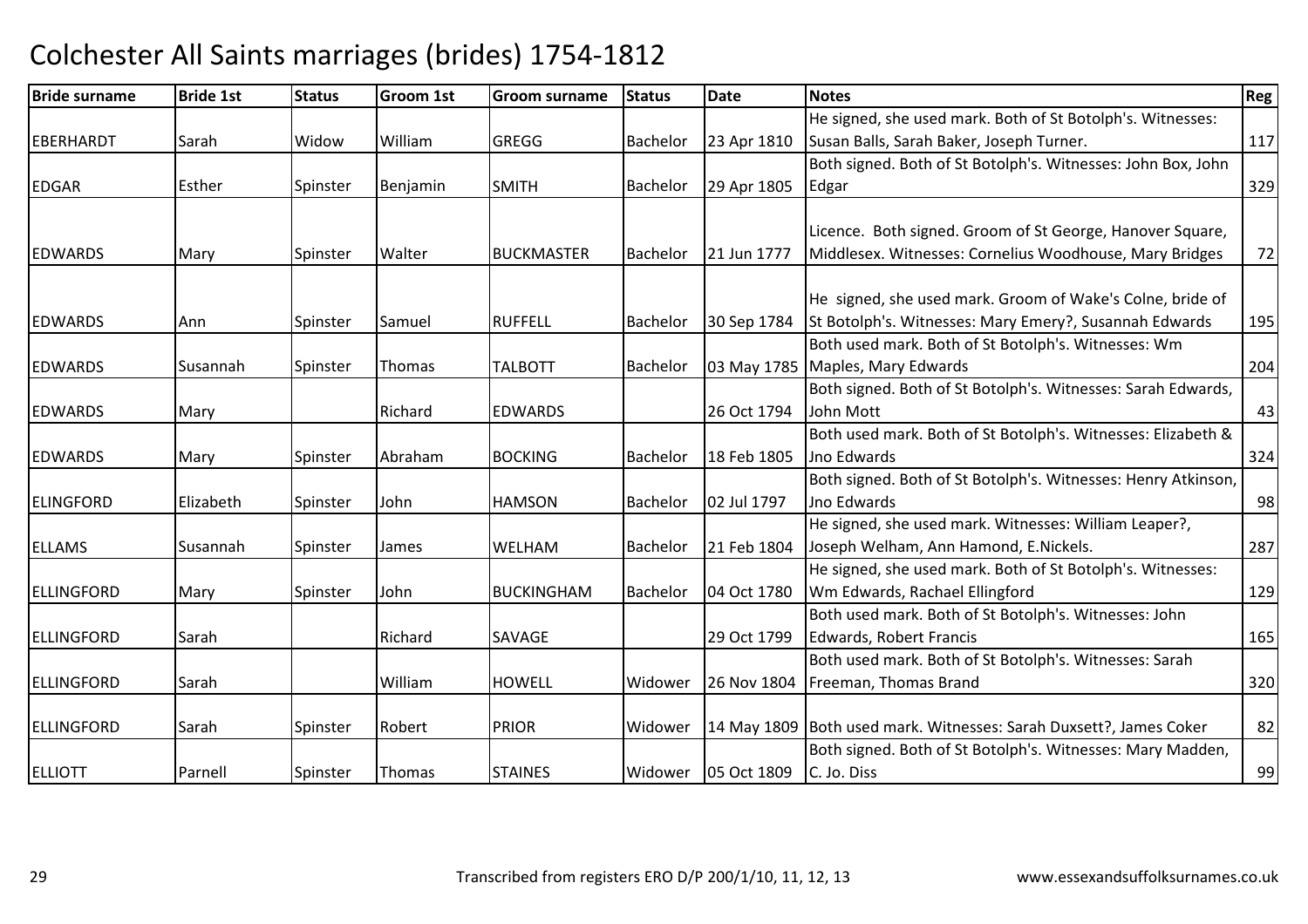| <b>Bride surname</b> | <b>Bride 1st</b> | <b>Status</b> | <b>Groom 1st</b> | <b>Groom surname</b> | <b>Status</b>   | <b>Date</b> | <b>Notes</b>                                                 | Reg |
|----------------------|------------------|---------------|------------------|----------------------|-----------------|-------------|--------------------------------------------------------------|-----|
|                      |                  |               |                  |                      |                 |             |                                                              |     |
|                      |                  |               |                  |                      |                 |             | Licence. Both signed. Groom of St Martin, Ludgate, London,   |     |
| <b>ELLIS</b>         | Elizabeth        | Spinster      | Edward           | <b>ROGERS</b>        | Widower         | 29 Jul 1771 | bride of St Botolph's. Witnesses: Tho. & S. Ellis            | 332 |
|                      |                  |               |                  |                      |                 |             | Both signed. Groom of St Nicholas', bride of St Botolph's.   |     |
| <b>ELLIS</b>         | Lydia            | Spinster      | Thomas           | <b>STRUTT</b>        | Bachelor        | 10 Nov 1782 | Witnesses: Robert Pitt, Wm Edwards                           | 161 |
|                      |                  |               | Richard          |                      |                 |             | Licence. Both signed. Groom of St Ann Westminster, bride of  |     |
| <b>ELLIS</b>         | Eliz'th          |               |                  | <b>WARD</b>          | Bachelor        | 14 Jul 1812 | St Botolph's. Witnesses: John Ward, Mittey Ellis             | 193 |
|                      |                  | Spinster      | George           |                      |                 |             | He signed, she used mark. Groom of Earls Colne, bride of St  |     |
|                      |                  |               |                  |                      |                 |             |                                                              |     |
| <b>ELLWOOD</b>       | Catharine        | Widow         | Abraham          | <b>DUGARD</b>        | Widower         | 12 Aug 1766 | Botolph's. Witnesses: Thomas Ellis, Mary Porter              | 237 |
|                      |                  | Single        |                  |                      | Single          |             | He signed, she used mark. Both of St Botolph's. Witnesses:   |     |
| <b>ELSDEN</b>        | Elizabeth        | woman         | James            | <b>DRAPER</b>        | man             | 21 Oct 1766 | Samuel & Martha Mallard                                      | 243 |
|                      |                  |               |                  |                      |                 |             |                                                              |     |
|                      |                  |               |                  |                      |                 |             | Both used mark. Blurry scan, both surnames tricky. Both of   |     |
| <b>ELSIEGOOD?</b>    | Mary             | Spinster      | William          | <b>BURRELL?</b>      | Bachelor        | 10 Jul 1809 | St Botolph's. Witnesses: William Sarker?, Jno Edwards        | 94  |
|                      |                  |               |                  |                      |                 |             | Licence. Both signed. Bride of Mark's Tey. Witnesses: Mary & |     |
| <b>ENGLISH</b>       | Hannah           | Spinster      | John             | <b>EDWARDS</b>       | Bachelor        | 15 Oct 1766 | Wm. Edwards                                                  | 241 |
|                      |                  |               | Thomas           |                      |                 |             | Licence. Both signed. Groom of Dovercourt. Witnesses: Mary   |     |
| <b>ENGLISH</b>       | Ann              | Spinster      | William          | <b>MAYBEY</b>        | Bachelor        |             | 02 May 1809 Ann & Wm Glandfield                              | 80  |
|                      |                  |               |                  |                      |                 |             | Both used mark. Both ofSt Botolph's. Witnesses: John & Mary  |     |
| <b>ENNEW</b>         | Elizabeth        | Spinster      | William          | <b>ROW</b>           | <b>Bachelor</b> | 28 Sep 1784 | Sharplin                                                     | 194 |
|                      |                  |               |                  |                      |                 |             |                                                              |     |
|                      |                  |               |                  |                      |                 |             | He signed, she used mark. Groom of St Giles', bride of St    |     |
| <b>ENNEW</b>         | Martha           | Spinster      | <b>Charles</b>   | <b>WHITE</b>         | Widower         | 09 Oct 1786 | Botolph's. Witnesses: Edward Duce, Susannah Lufkin           | 233 |
|                      |                  |               |                  |                      |                 |             | He signed, she used mark. Both of St Botolph's. Witnesses:   |     |
| <b>EUSTACE</b>       | Mary             | Spinster      | John             | <b>BEADLE</b>        | Bachelor        | 02 Feb 1791 | Mary Lawrence, Wm Edwards                                    | 326 |
|                      |                  |               |                  |                      |                 |             | He signed, she used mark. Both of St Botolph's. Witnesses:   |     |
| <b>EVANS</b>         | Mary             | Widow         | John             | <b>HARWOOD</b>       | Widower         | 02 Jun 1789 | Wm Hibble, Sarah Day                                         | 283 |
|                      |                  |               |                  |                      |                 |             | Both used mark. Both of St Botolph's. Witnesses: John        |     |
| <b>EVERET</b>        | Mary             | Spinster      | Hugh             | <b>MITCHELL</b>      | Bachelor        | 27 Sep 1808 | Jenners?, Jno Edwards                                        | 58  |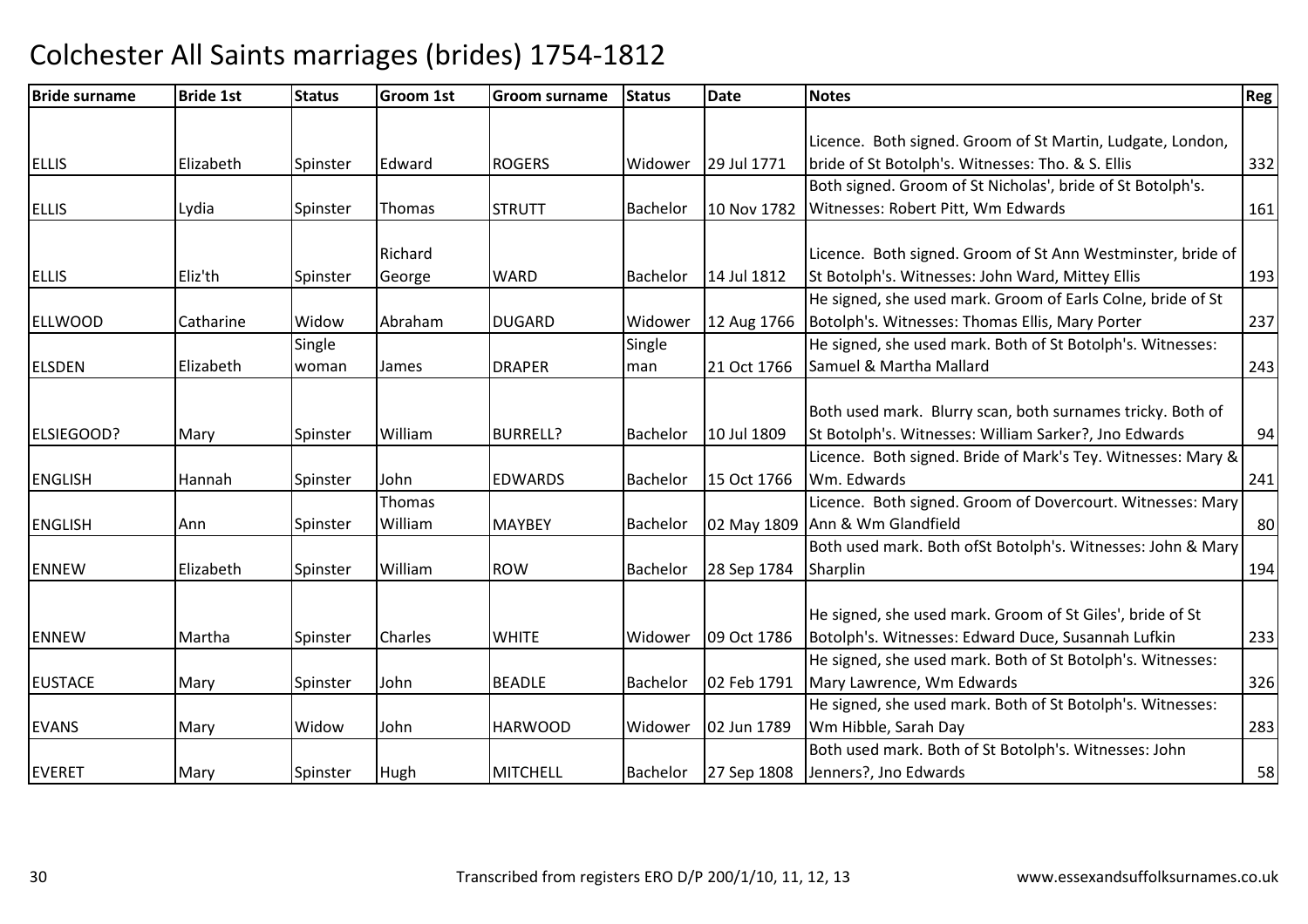| <b>Bride surname</b> | <b>Bride 1st</b> | <b>Status</b> | <b>Groom 1st</b> | <b>Groom surname</b> | <b>Status</b> | Date        | <b>Notes</b>                                                       | Reg                     |
|----------------------|------------------|---------------|------------------|----------------------|---------------|-------------|--------------------------------------------------------------------|-------------------------|
|                      |                  |               |                  |                      |               |             |                                                                    |                         |
|                      |                  |               |                  |                      |               |             | Both used mark. Groom of St Mary Magdalen, bride of St             |                         |
| <b>EVERETT</b>       | Esther           | Spinster      | Thomas           | <b>BOYLES</b>        | Bachelor      |             | 19 May 1771   Botolph's. Witnesses: George Lawrence, Martha Harrad | 327                     |
|                      |                  |               |                  |                      |               |             | He signed, she used mark. Groom of St Mary at the Walls.           |                         |
| <b>EVERETT</b>       | Elizabeth        |               | <b>Henry</b>     | <b>STARNS</b>        |               | 30 Oct 1806 | Witnesses: Thomas Bond, Sarah Everett                              | 387                     |
|                      |                  | Single        |                  |                      | Single        |             | Both used mark. Both of St Botolph's. Witnesses: Joseph            |                         |
| <b>EVERITT</b>       | Mary             | woman         | Isaac            | <b>DAY</b>           | man           | 09 Sep 1762 | Mitchell, John Blyth                                               | 144                     |
|                      |                  |               |                  |                      |               |             | Both signed. Groom of St Mary at the Walls. Witnesses: Ann         |                         |
| <b>EVERITT</b>       | Hannah           |               | James            | <b>COLE</b>          |               | 03 Dec 1793 | Everitt, John Cole                                                 | 22                      |
|                      |                  |               |                  |                      |               |             | He signed, she used mark. Both of St Botolph's. Witnesses:         |                         |
|                      |                  |               |                  |                      |               |             | Mary Lewis, Jno Edwards, John Willard. Reg No should have          |                         |
| <b>EVES</b>          | Elizabeth        | Spinster      | Lewis            | <b>VENDING</b>       | Bachelor      | 17 May 1810 | been 123.                                                          | 122                     |
|                      |                  |               |                  |                      |               |             |                                                                    |                         |
|                      |                  |               |                  |                      |               |             | He signed, she used mark (if at all). Both of St Botolph's.        |                         |
| <b>FARBANK</b>       | Elizabeth        |               | Cornelius        | <b>RYAN</b>          |               | 27 Jan 1808 | Witnesses: Ann Leach, Ann & Robt.Leech, Ann Lees.                  | 40                      |
|                      |                  |               |                  |                      |               |             | Licence. Both signed. Groom of Wix, Essex. Witnesses: R            |                         |
| FEEDAM               | Ann              | Spinster      | James Allen      | <b>BULL</b>          | Bachelor      |             | 18 May 1812 Stanes, J Walker, R.Crawfurd.                          | 189                     |
|                      |                  |               |                  |                      |               |             | Both signed. Groom is a weaver. Witnesses: John Dennis, Jno.       |                         |
| <b>FENN</b>          | Mary             |               | Thos.            | <b>MORTON</b>        |               | 06 Aug 1754 | Blyth                                                              | $\overline{\mathbf{5}}$ |
|                      |                  |               |                  |                      |               |             | Both signed. Both of St Botolph's. Witnesses: Thos Sarls, Alice    |                         |
| <b>FENN</b>          | Mary             | Spinster      | Samuel           | <b>BURTON</b>        | Bachelor      | 27 Aug 1771 | Elingford                                                          | 333                     |
|                      |                  |               |                  |                      |               |             | She signed, he used mark. Both of St Botolph's. Witnesses:         |                         |
| FENN                 | Mary             | Spinster      | John             | <b>MARTIN</b>        | Bachelor      | 01 Jan 1793 | Henry Vincent, James Haxell                                        | $\mathsf S$             |
|                      |                  |               |                  |                      |               |             |                                                                    |                         |
|                      |                  |               |                  |                      | Single        |             | Licence. He signed, she used mark. Groom of Walton, bride          |                         |
| <b>FENTON</b>        | Mary             | Spinster      | Francis          | <b>MORTIER</b>       | man           | 07 Oct 1756 | of St Botolph's. Witnesses: Thos. Thorp, John Blyth                | 50                      |
|                      |                  |               |                  |                      |               |             | He signed, she used mark. Both of St Botolph's. Witnesses:         |                         |
| <b>FENTON</b>        | Hannah           | Spinster      | William          | <b>THORP</b>         | Bachelor      | 06 Feb 1810 | Wm Fenton, George Noon?                                            | 110                     |
|                      |                  |               |                  |                      |               |             | Both used mark. Groom of St Mary Magdalen, bride of St             |                         |
| <b>FERRIS</b>        | Susanna          |               | James            | <b>MILLS</b>         |               |             | 03 May 1803   Botolph's. Witnesses: Thomas Finn?, Sarah Mills      | 253                     |
|                      |                  |               |                  |                      |               |             | He used mark, she signed. Both of St Botolph's. Witnesses:         |                         |
| <b>FIELD</b>         | Anne             | Widow         | Jonas            | <b>WOOD</b>          | Bachelor      |             | 11 Nov 1792 Amy Manning, Wm Edwards                                | 367                     |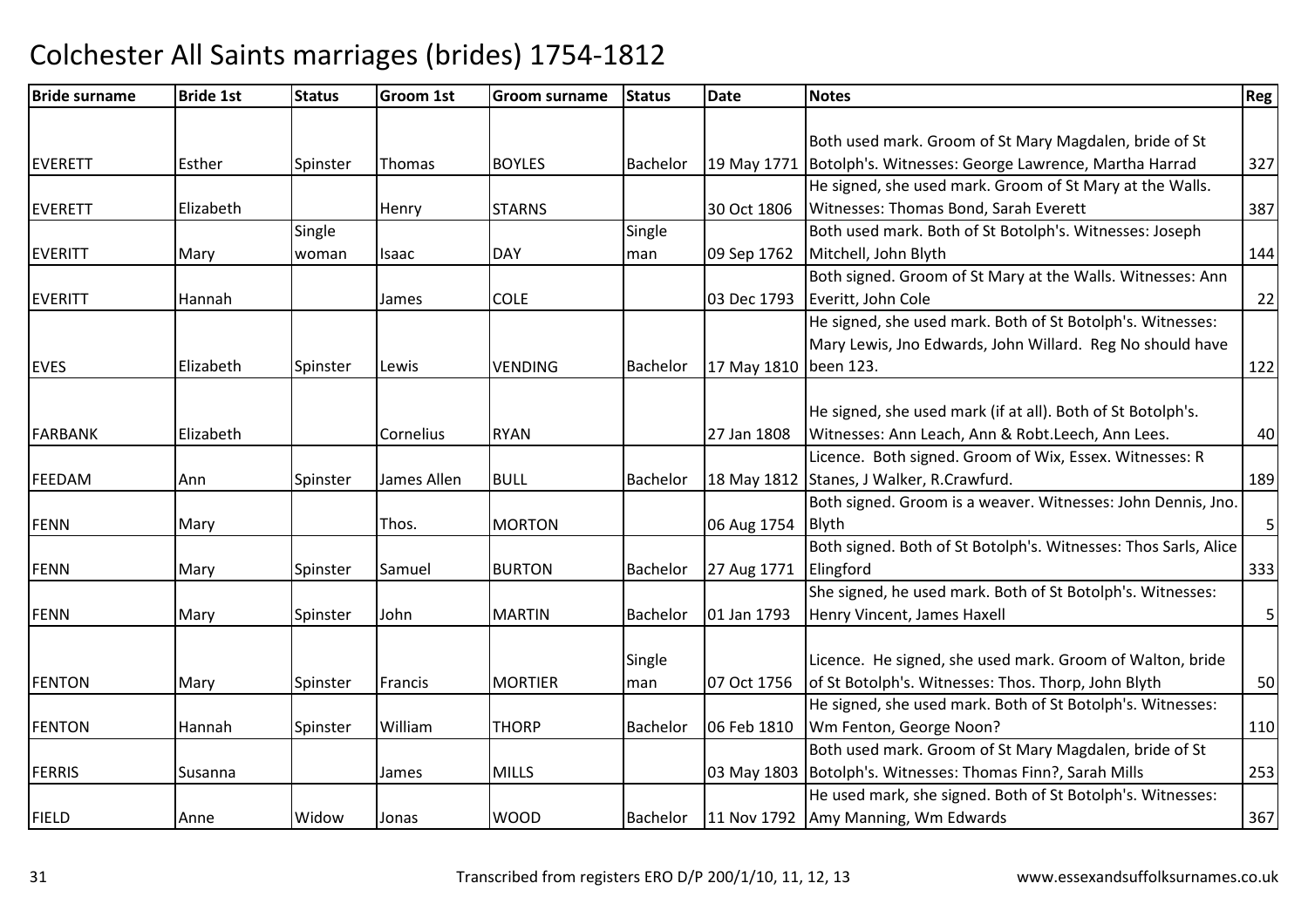| <b>Bride surname</b> | <b>Bride 1st</b> | <b>Status</b> | <b>Groom 1st</b> | Groom surname   | <b>Status</b> | <b>Date</b> | <b>Notes</b>                                                         | <b>Reg</b>     |
|----------------------|------------------|---------------|------------------|-----------------|---------------|-------------|----------------------------------------------------------------------|----------------|
|                      |                  |               |                  |                 |               |             | He signed, she used mark. Both of St Botolph's. Witnesses: J*        |                |
| <b>FINCH</b>         | Sarah            |               | William          | <b>CANDLER</b>  |               | 26 Jan 1794 | Downing, Wm Finch                                                    | 25             |
|                      |                  |               |                  |                 |               |             | Both signed. Curate used Latitia. Groom of St Botolph's.             |                |
| <b>FIRMAN</b>        | Lettitia         |               | Charles          | <b>RAYNER</b>   |               | 17 Oct 1793 | Witnesses: Robt Pitt, Jno Edwards                                    | 18             |
|                      |                  |               |                  |                 |               |             | He signed, she used mark. Groom of St James'. Witnesses:             |                |
| <b>FISHER</b>        | Roseman          | Spinster      | John             | <b>FORSTER</b>  | Bachelor      | 18 Feb 1783 | Philip Knop, Susannah Hibble                                         | 166            |
|                      |                  |               |                  |                 | Single        |             |                                                                      |                |
| <b>FITCH</b>         | Susanna          | Widow         | John             | <b>SAYERS</b>   | man           |             | 28 Mar 1762 Banns only, date is of 3rd Banns. Bride of St Botolph's. |                |
|                      |                  |               |                  |                 |               |             | He signed, she used mark. Both of St Botolph's. Witnesses:           |                |
| <b>FITCH</b>         | Jane             | Spinster      | William          | <b>WASP</b>     | Bachelor      | 26 Oct 1772 | Joseph Shepheard, Wm Smyth                                           | 350            |
|                      |                  |               |                  |                 |               |             | She signed, he used mark. Both of St Botolph's. Witnesses:           |                |
| <b>FITCH</b>         | Mary             | Spinster      | James            | <b>ELLIS</b>    | Bachelor      | 17 Jun 1773 | Sarah Walls, Joseph Lane                                             | 357            |
|                      |                  |               |                  |                 |               |             |                                                                      |                |
| <b>FITCH</b>         | Rachel           | Spinster      | James            | <b>VINCE</b>    | Bachelor      | 29 Sep 1778 | Licence. Both signed. Witnesses: James Fitch, Wm Edwards             | 99             |
|                      |                  |               |                  |                 |               |             | Both used mark. Both of St Botolph's. Witnesses: William             |                |
| <b>FITCH</b>         | Sarah            | Spinster      | John             | <b>HALLS</b>    | Bachelor      | 29 Sep 1783 | Halls, Susannah Halls                                                | 173            |
|                      |                  |               |                  |                 |               |             | Both used mark. Both of St Botolph's. Witnesses: Jonathen            |                |
| <b>FITCH</b>         | Mary             | Spinster      | Thomas           | <b>EMERY</b>    | Bachelor      | 18 Oct 1784 | Richerson Emery, Sarah Fitch                                         | 198            |
|                      |                  |               |                  |                 |               |             | Both used mark. Both of St Botolph's. Witnesses: Robt ?, Wm          |                |
| <b>FITCH</b>         | Elisabeth        | Widow         | Wm.              | PLEASANT        | Bachelor      | 12 Dec 1790 | Edwards                                                              | 322            |
|                      |                  |               |                  |                 |               |             | He used mark, she signed (Faalks). [For Faulks/Faux/Fookes           |                |
|                      |                  |               |                  |                 |               |             | ?]. Groom of St Leonard's, bride of St Botolph's. Witnesses:         |                |
| <b>FOALKS</b>        | Susanna          | Spinster      | Edward           | <b>MORGAN</b>   | Bachelor      | 10 Apr 1766 | Mary Rootsey, Ann Pa*le                                              | 231            |
|                      |                  |               |                  |                 |               |             | He signed, she used mark. Both of St Botolph's. Witnesses:           |                |
| <b>FOLKES</b>        | Susannah         | Spinster      | Thomas           | <b>HAWARD</b>   | Widower       | 20 Mar 1774 | Wm Edwards, John Crisp                                               | $\overline{3}$ |
|                      |                  |               |                  |                 |               |             | He signed, she used mark. Both of St Botolph's. Witnesses:           |                |
| <b>FORD</b>          | Martha           | Widow         | James            | <b>PHILLIPS</b> | Widower       | 28 Aug 1774 | Wm Edwards, Elizabeth Butcher                                        | 14             |
|                      |                  |               |                  |                 |               |             | Both used mark. Groom of St Peter's, bride of St Botolph's.          |                |
| <b>FORDHAM</b>       | Mary             | Spinster      | Samuel           | VERLANDER       | Bachelor      | 17 Oct 1763 | Witnesses: Edward Brown, Wm Edwards                                  | 165            |
|                      |                  |               |                  |                 |               |             | He signed, she used mark. Both of St Botolph's. Witnesses:           |                |
| FORDHAM              | Mary             | Spinster      | Wm.              | <b>MORLEY</b>   | Bachelor      | 06 Sep 1792 | Wm Morley Sen'r, James Carter.                                       | 361            |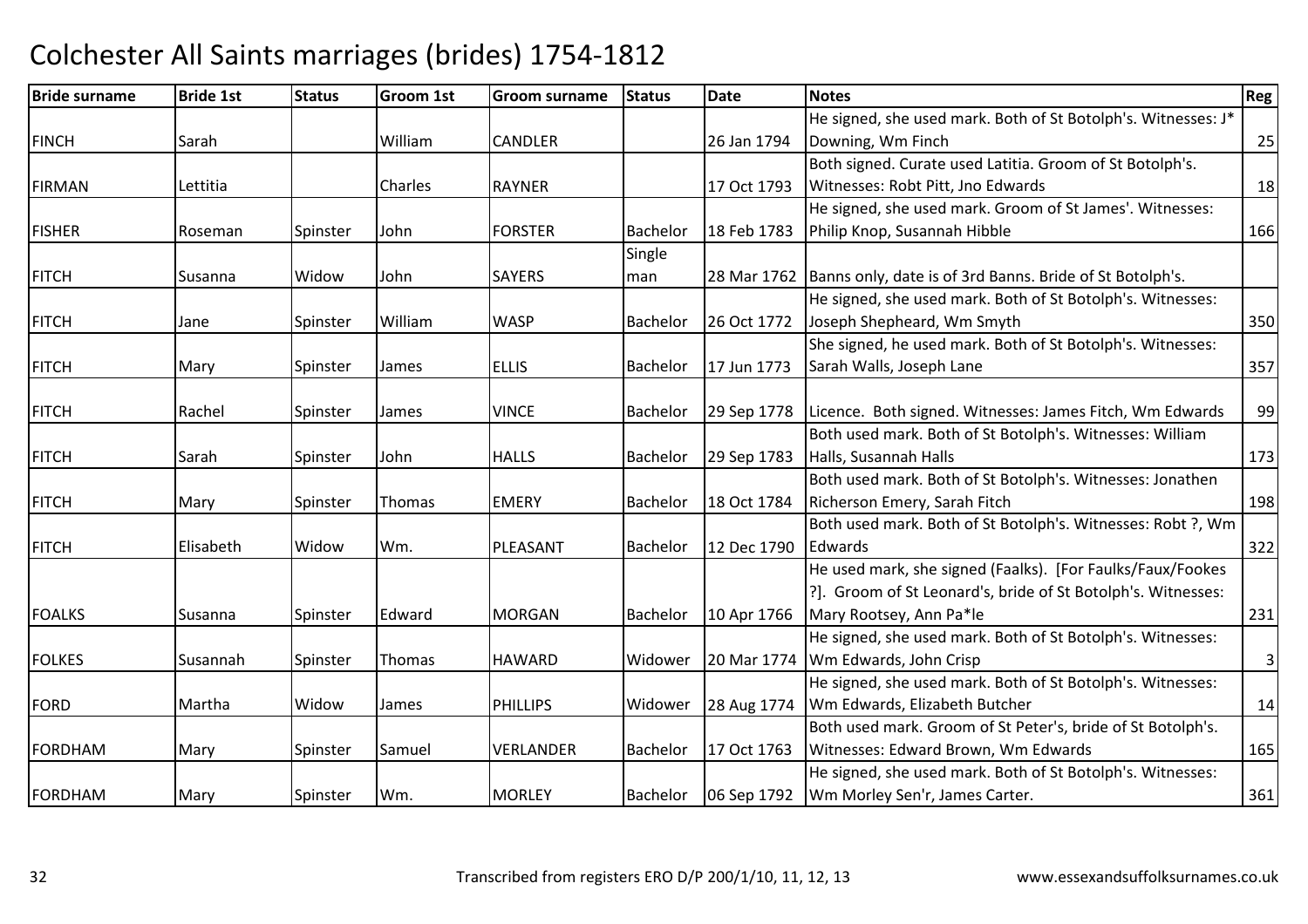#### Bride surnamee Bride 1st Status Groom 1st Groom surname Status Date Notes Region Contract Region Regional Region Region Reg FORSTERR Mary Widow Thomas GEWEL Bachelor 03 Jan 1765 Both used mark. Both of St Botolph's. Witnesses: Wm Edwards, Samuel Mallardd 203 FOSTER Sarah **Single** woman | Matthew BURGIS **Single** man 29 Sep 1762 Both used mark. Both of St Botolph's. Witnesses: ? Flower?, Mary Birchel1<sup>145</sup> FOWLERR Mary Spinster Robert SEARLES Bachelor 29 Sep 1807 He signed, she used mark. Bride of St Nicholas'. Witnesses: Thos & Sarah Fowler $r \hspace{2.5cm} 26$ FRANCIS Hannah WidowRobert Partridge**SCHOFIELD** Bachelor 124 Jan 1763 Licence. He signed, she used mark. Groom of St Botolph's, bride of Arlesford. Witnesses: Mary Balley, Mary Schofield <sup>151</sup> FRANKLINN Ann Boundary Edward MOORE 24 Nov 1793 He signed, she used mark. Both of St Botolph's. Witnesses:24 Nov 1793 Jno Franklin, Elizabeth Chamblin n 21 FREEMANN Elizabeth Widow Thomas MALLARD Widower 03 Apr 1755 Both used mark. Both of St Botolph's. Witnesses: John Willes, John Blythh 21 FREEMANN Mary Widow Hugh HARRIS Widower 21 Mar 1769 He used mark, she signed. Groom of St Leonard's, bride of St 21 Mar 1769 Botolph's. Witnesses: J Clarke, Wm Edwards <sup>279</sup>FRENCH Elizabeth Spinster Thomas WEBB Bachelor 18 May 1787 Licence. Both used mark. Groom of St Botolph's, bride of Gt 18 May 1787 Coggeshall. Witnesses: Arthur Eustace, Wm. Edwards <sup>245</sup>FROST Elizabeth Spinster John SMITHBachelor 19 Dec 1779 He signed, she used mark. Groom of St James'. Witnesses: Wm & Eliz Smithh 117 FROSTElizabeth Rebecca Widow John OAKLEY Widower 09 May 1799 Mary OakleyBoth signed. Both of St Botolph's. Witnesses: William Byham, y 152 FROST Martha John DOWNS 08 Oct 1804 Both used mark. Both of St Botolph's. Witnesses: Joseph Frost, Mary Blandd 315 FULCHER Anne **Single** woman James BROWN Single man 14 Jun 1803 He used mark, she signed. Groom of Grinsted. Witnesses: Ja's Orrin, Sarah Fairheadd 260 FULLER Rachel Widow Jeremiah MARKR[AE]M Widower 05 Nov 1758 Pitcher, John BlythBoth used mark. Both of St Botolph's. Witnesses: John h 76 FULLER Elizabeth Spinster Joseph M[AE]RLINM[AE]RLIN Widower 09 Aug 1797 Licence. Both used mark. Groom of St Mary Magdalen, bride of St Botolph's. Witnesses: John Fuller, Thos Loveney<sup>102</sup>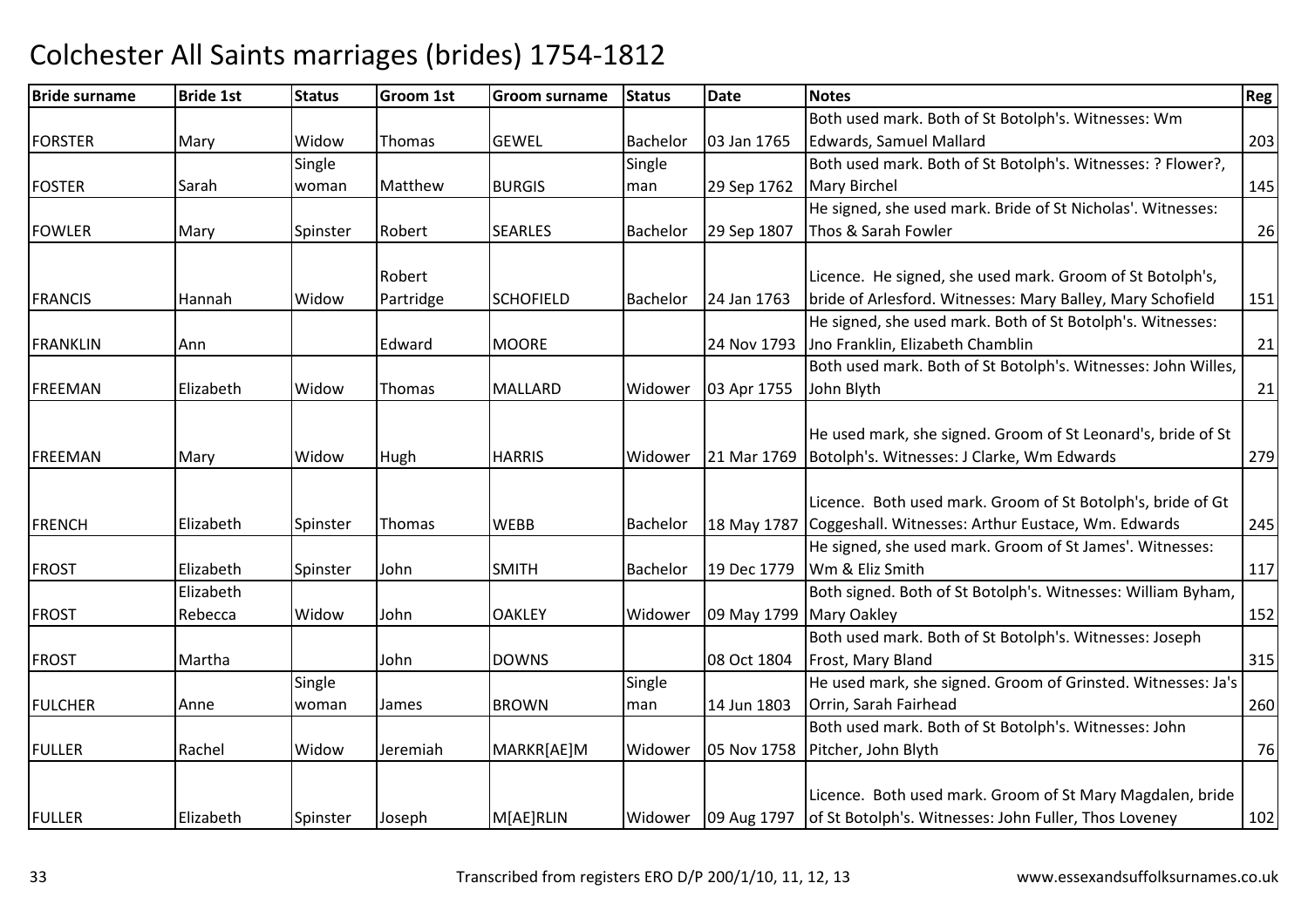| <b>Bride surname</b> | <b>Bride 1st</b> | <b>Status</b> | <b>Groom 1st</b> | <b>Groom surname</b> | <b>Status</b> | Date        | <b>Notes</b>                                                  | Reg |
|----------------------|------------------|---------------|------------------|----------------------|---------------|-------------|---------------------------------------------------------------|-----|
|                      |                  |               |                  |                      |               |             | Both used mark (curate made error with Groom). [Should        |     |
|                      |                  | Single        |                  |                      | Single        |             | this be Futcher ?]. Both of St Botolph's. Witnesses: Thos     |     |
| <b>FULSHER</b>       | Mary             | woman         | Thomas           | <b>WALKER</b>        | man           | 26 Nov 1798 | North, Jno Edwards                                            | 143 |
|                      |                  |               |                  |                      |               |             | Both signed. Both of St Botolph's. Witnesses: John Fyler,     |     |
| <b>FYLER</b>         | Sarah            |               | Christopher      | <b>TALBOTT</b>       |               | 15 Jul 1804 | Sarah Munsay, John Edwards.                                   | 306 |
|                      |                  |               |                  |                      |               |             | Blurry, indistinct scan. He signed, she used mark. Both of St |     |
|                      |                  |               |                  |                      |               |             | Botolph's. Witnesses: Rebeccah Hawksin, George Eastwood,      |     |
| G[AU]RNHAM           | Elizabeth        | Spinster      | Abraham          | <b>DEWHIRST</b>      | Bachelor      | 07 Sep 1812 | John Schofield.                                               | 195 |
|                      |                  |               |                  |                      |               |             | Both used mark. [See Calvesbag and other varieties]. Both of  |     |
| <b>GAGE</b>          | Charlotte        | Spinster      | Robert           | <b>CALVESBERT</b>    | Bachelor      | 06 Feb 1811 | St Botolph's. Witnesses: John Box, Mary Calvesbert            | 148 |
|                      |                  |               |                  |                      |               |             | Both used mark. Both of St Botolph's. Witnesses: Mary         |     |
| <b>GALLOPHINT</b>    | Mary             | Spinster      | Joseph           | <b>BROWN</b>         | Bachelor      | 11 Nov 1810 | Mitchel, John Gallophint                                      | 143 |
|                      |                  |               |                  |                      |               |             | He used mark, she signed. Curate seems to have Grant.         |     |
|                      |                  |               |                  |                      |               |             | Groom of St Botolph's. Witnesses: Jno Edwards, Mary           |     |
| <b>GANT</b>          | Charlotte        | Spinster      | Edward           | <b>LAYTON</b>        | Widower       | 11 Dec 1806 | Verhorslet                                                    | 394 |
|                      |                  |               |                  |                      |               |             | Licence. He signed, she used mark. Both of St Botolph's.      |     |
| <b>GARDINER</b>      | Ann              | Spinster      | John             | LARGE                | Widower       | 27 Feb 1769 | Witnesses: John Marsden, Mathew McCall                        | 277 |
|                      |                  |               |                  |                      |               |             | Both used mark. Both of St Botolph's. Witnesses: Wm           |     |
| <b>GARGAN</b>        | Mary             | Spinster      | John             | <b>FIELDING</b>      | Bachelor      | 13 Jul 1775 | Edwards, Esther Crisp                                         | 34  |
|                      |                  |               |                  |                      |               |             | Both used mark. Both of St Botolph's. Witnesses: Diania? &    |     |
| <b>GARLAND</b>       | Sarah            | Spinster      | Joseph           | <b>DARSLEY</b>       | Bachelor      | 02 Nov 1769 | <b>Benjamin Were</b>                                          | 298 |
|                      |                  |               |                  |                      |               |             | Both used mark. Both of St Botolph's. Witnesses: John         |     |
| <b>GARLAND</b>       | Elizabeth        | Spinster      | Thomas           | <b>ENNEW</b>         | Bachelor      | 06 May 1775 | Garland, Rachel Barton                                        | 30  |
|                      |                  |               |                  |                      |               |             | Both used mark. Both of St Botolph's. Witnesses: John         |     |
| <b>GARLAND</b>       | Elizabeth        | Spinster      | John             | <b>GREEN</b>         | Widower       | 12 Feb 1787 | Garland, Ann Green                                            | 240 |
|                      |                  |               |                  |                      |               |             | Both used mark. Both of St Botolph's. Witnesses: John Green,  |     |
| <b>GARLAND</b>       | Elizabeth        | Spinster      | <b>Thomas</b>    | <b>HALLS</b>         | Bachelor      | 20 Jan 1789 | Wm Edwards                                                    | 274 |
|                      |                  |               |                  |                      |               |             | Poor, blurry scan. Both used mark. Both of St Botolph's.      |     |
| <b>GARLAND</b>       | Anne             |               | <b>Thomas</b>    | <b>HALLS</b>         |               | 07 Dec 1795 | Witnesses: Jn? Culhen?, George Stock                          | 55  |
|                      |                  | Single        |                  |                      | Single        |             | Poor, blurry scan. Both used mark. Groom of St Botolph's.     |     |
| <b>GARLAND</b>       | Sarah            | woman         | John             | <b>HOUGH</b>         | man           | 04 Jul 1800 | Witnesses: Wm Taylor, Susannah Ireland                        | 182 |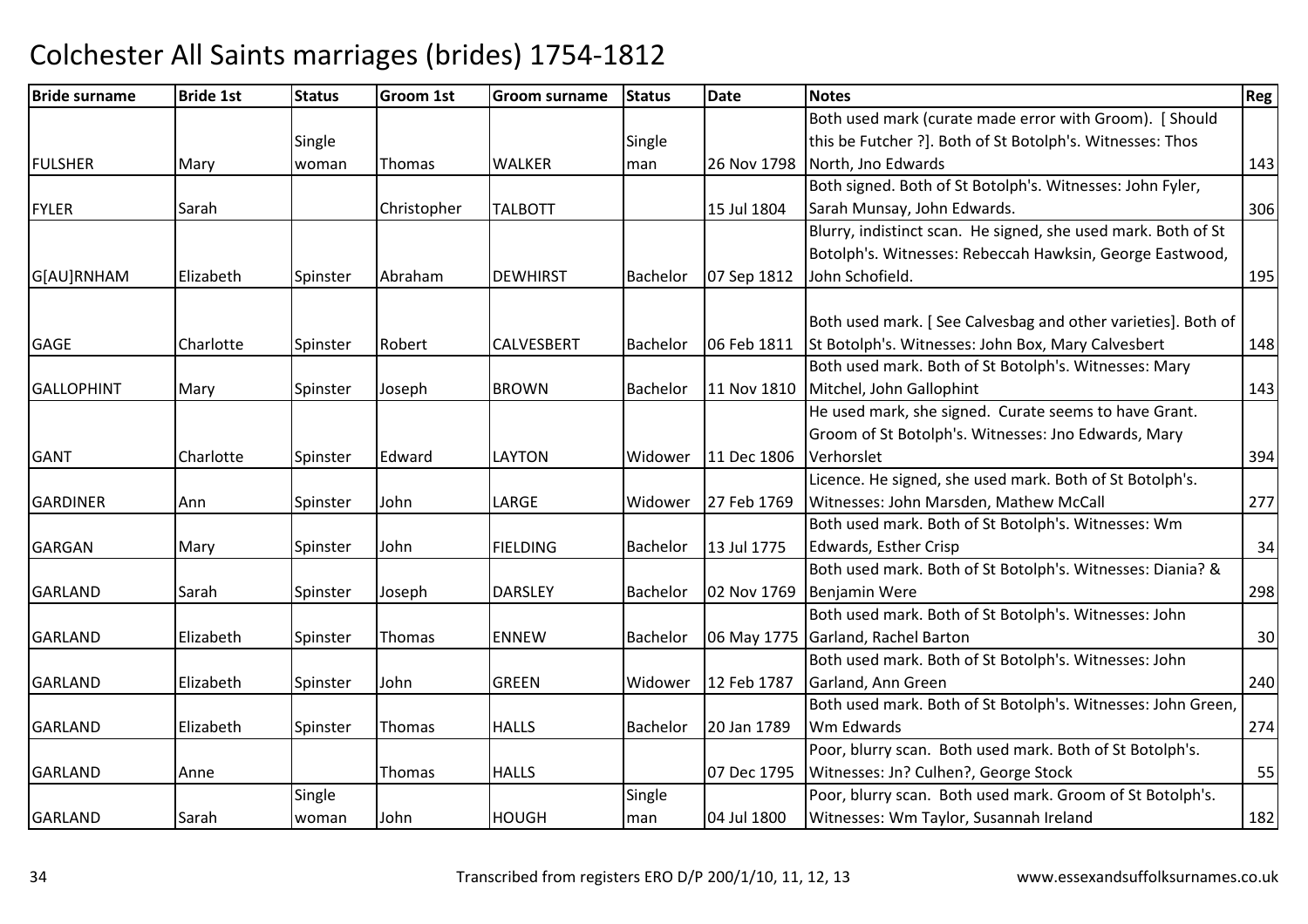| <b>Bride surname</b> | <b>Bride 1st</b> | <b>Status</b> | <b>Groom 1st</b> | <b>Groom surname</b> | <b>Status</b>   | <b>Date</b> | <b>Notes</b>                                                          | Reg |
|----------------------|------------------|---------------|------------------|----------------------|-----------------|-------------|-----------------------------------------------------------------------|-----|
|                      |                  |               |                  |                      |                 |             | He signed, she used mark. Both of St Botolph's. Witnesses:            |     |
| <b>GARLAND</b>       | Mary             | Spinster      | Thomas           | <b>DOWSETT</b>       | Bachelor        | 12 Feb 1806 | John Dowsett, Jno Edwards                                             | 363 |
|                      |                  |               |                  |                      |                 |             | Both signed. Both of St Botolph's. Witnesses: John Nunn?,             |     |
| <b>GARLING</b>       | Ursula           | Spinster      | John             | <b>GARDENER</b>      | Bachelor        | 11 Oct 1807 | <b>Edward Gadd</b>                                                    | 27  |
|                      |                  |               |                  |                      |                 |             |                                                                       |     |
|                      |                  |               |                  |                      |                 |             | Blurry, indistinct scan. She signed, he used mark. Both of St         |     |
| <b>GARNHAM</b>       | Lydia            | Widow         | Robert           | SAXSAGE              | <b>Bachelor</b> | 20 Sep 1812 | Botolph's. Witnesses: Elizabeth Dewhirst, James Farthing              | 196 |
|                      |                  |               |                  |                      |                 |             |                                                                       |     |
|                      |                  |               |                  |                      |                 |             | Both used mark. [For Betts ?]. Groom of St Mary Magdalen,             |     |
| <b>GAY</b>           | Dinah            |               | John             | <b>BEATS</b>         |                 | 27 Mar 1804 | bride of St Botolph's. Witnesses: Edward Gadd                         | 292 |
|                      |                  |               |                  |                      |                 |             | He signed, she used mark. Both of St Botolph's. Witnesses:            |     |
| <b>GENNERY</b>       | Eliz.            | Widow         | Geo.             | LAWRENCE             | Widower         | 18 Dec 1787 | William Pitt, Wm Edwards                                              | 260 |
|                      |                  |               |                  |                      |                 |             | Licence. He signed, she used mark. Both of St Botolph's.              |     |
| <b>GEORGE</b>        | Catherine        | Widow         | John             | <b>NESBITT</b>       | Bachelor        | 29 Apr 1810 | Witnesses: John Shorten?, Jno Edwards                                 | 120 |
|                      |                  |               |                  |                      |                 |             |                                                                       |     |
|                      |                  |               |                  |                      |                 |             | He signed, she used mark. Groom of St Mary Magdalen, bride            |     |
| <b>GERMAN</b>        | Elizabeth        |               | Michael          | <b>COSGROVE</b>      |                 | 15 Jan 1803 | of St Botolph's. Witnesses: William Bishop, Jno Edwards               | 244 |
|                      |                  | Single        |                  |                      |                 |             | He signed, she used mark. Both of St Botolph's. Witnesses:            |     |
| <b>GIBSON</b>        | Mary             | woman         | Thomas           | <b>UPSHER</b>        | Widower         | 29 Jun 1760 | John Blyth, Isaac Peacock                                             | 116 |
|                      |                  |               |                  |                      |                 |             | Licence. Both signed. Bride of St Nicholas. Witnesses: Thos           |     |
| <b>GIBSON</b>        | Martha           |               | Nathaniel        | <b>HEDGE</b>         | Bachelor        | 17 Feb 1765 | Gibson, Jno. Hedge                                                    | 209 |
|                      |                  |               |                  |                      |                 |             | Both used mark. Bride of St Botolph's. Witnesses: John Blyth,         |     |
| <b>GILBERT</b>       | Eliz'h           | Widow         | John             | <b>COBBS</b>         | Widower         | 21 Oct 1755 | John Lay                                                              | 28  |
|                      |                  |               |                  |                      |                 |             | Licence. Both signed. Groom of St Leonard's. Witnesses:               |     |
| <b>GILSON</b>        | Mary             | Spinster      | George           | <b>RUSHER</b>        | Widower         | 12 Sep 1782 | Benjn & Wm? Gilson                                                    | 159 |
|                      |                  |               |                  |                      |                 |             | Licence. Both signed. Both of St Botolph's. Witnesses: Chas           |     |
| <b>GILSON</b>        | Ann              | Spinster      | Michael          | LAVALLIN             | Bachelor        | 24 Mar 1795 | Jaggard, Sarah Taylor, Eliz'th Crook?                                 | 49  |
|                      |                  |               |                  |                      |                 |             | Poor, blurry scan. He signed, she used mark. Both of St               |     |
| GL[AU]TTON           | Frances          | Spinster      | Edward           | <b>GUEST</b>         | <b>Bachelor</b> | 10 Oct 1796 | Botolph's. Witnesses: Abel Hamilton, Jno Edwards                      | 79  |
|                      |                  |               |                  |                      |                 |             |                                                                       |     |
|                      |                  |               |                  |                      |                 |             | He signed, she used mark. Both of St Botolph's. Witnesses:            |     |
| <b>GLANDFIELD</b>    | Sarah            | Spinster      | <b>James</b>     | <b>RAYNER</b>        |                 |             | Widower   15 May 1805   Samuel Rayner, Mary Glandfield, Jno. Edwards. | 333 |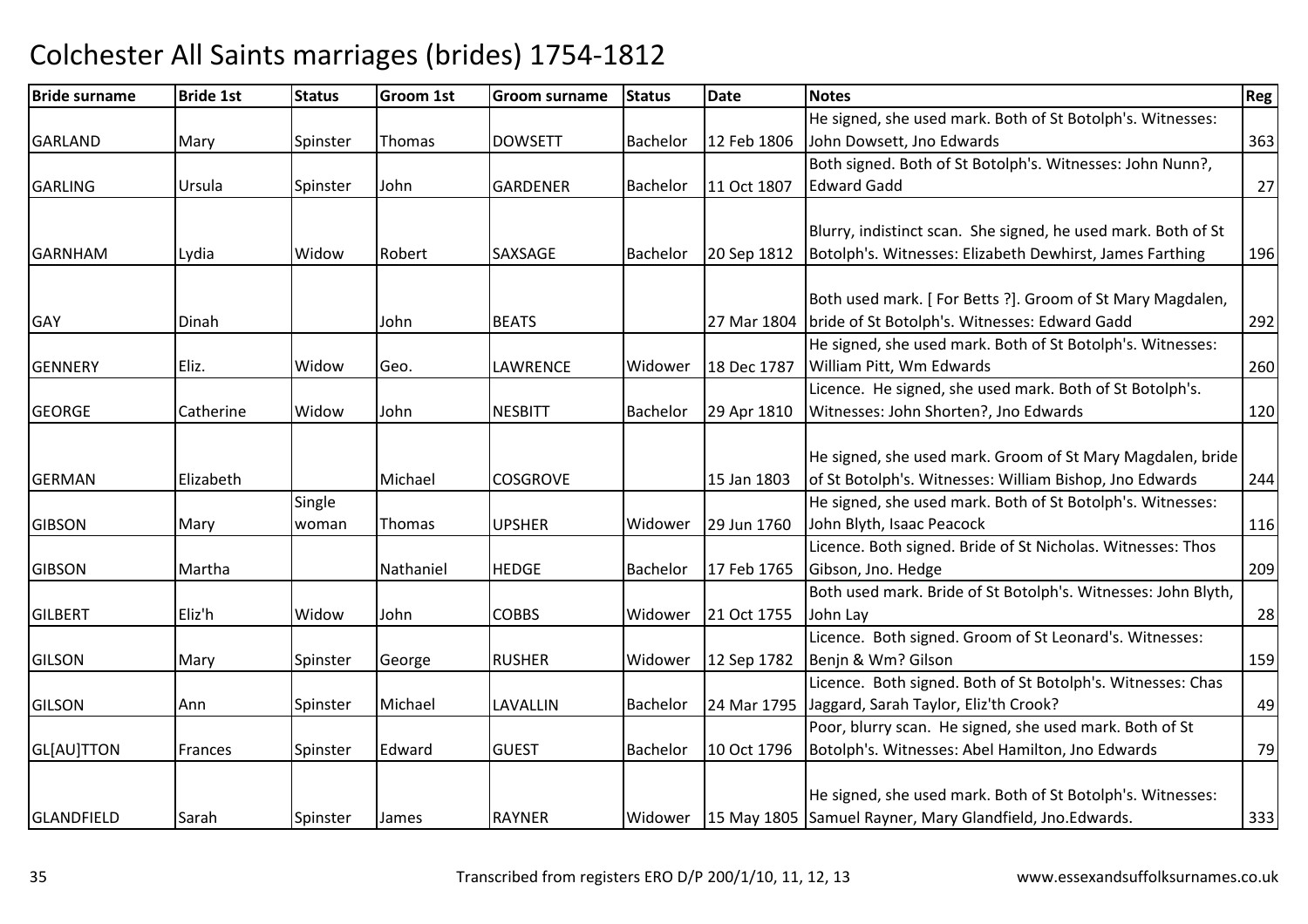| <b>Bride surname</b> | <b>Bride 1st</b> | <b>Status</b> | <b>Groom 1st</b> | Groom surname   | <b>Status</b>   | <b>Date</b> | <b>Notes</b>                                                             | Reg      |
|----------------------|------------------|---------------|------------------|-----------------|-----------------|-------------|--------------------------------------------------------------------------|----------|
|                      |                  |               |                  |                 |                 |             |                                                                          |          |
|                      |                  |               |                  |                 |                 |             | He signed, she used mark. Groom of St Botolph's, bride of St             |          |
| <b>GODFREY</b>       | Hannah           | Spinster      | Henry            | <b>OSMOND</b>   | <b>Bachelor</b> | 02 Aug 1790 | Peter's. Witnesses: Wm Osmond, Wm Edwards                                | 314      |
|                      |                  |               |                  |                 |                 |             | Both used mark. Both of St Botolph's. Witnesses: James                   |          |
| <b>GODFREY</b>       | Hananh           |               | William          | <b>BAZELL</b>   |                 | 21 Oct 1793 | Martin, Jane Palmer                                                      | 19       |
|                      |                  |               |                  |                 |                 |             | Both signed. Groom of St Rumwalds, bride of St Botolph's.                |          |
| <b>GODFREY</b>       | Sarah            |               | William          | <b>JONES</b>    | Bachelor        | 11 Jun 1805 | Witnesses: Elizabeth Britee, Jno Edwards                                 | 335      |
|                      |                  |               |                  |                 |                 |             | Poor, blurry scan. He signed, she used mark. Groom of St                 |          |
|                      |                  |               |                  |                 |                 |             | Mary's, bride of St Botolph's. Witnesses: James Godsell, John            |          |
| <b>GODSELL</b>       | Anne             |               | George           | <b>TYLER</b>    |                 | 13 Dec 1795 | Edwards                                                                  | 56       |
|                      |                  |               |                  |                 |                 |             | Poor, blurry scan. He signed, she used mark. Bride of St                 |          |
| <b>GODSELL</b>       | Sarah            | Spinster      | John Burton      | <b>TYLER</b>    | <b>Bachelor</b> | 24 Jul 1796 | Botolph's. Witnesses: John Edwards, Sarah Tyler                          | 70       |
|                      |                  |               |                  |                 |                 |             | He signed, she used mark. Both of St Botolph's. Witnesses:               |          |
| <b>GODSELL</b>       | Amelia           |               | Samuel           | <b>TYLER</b>    |                 | 17 Nov 1799 | John Tyler, Jno Edwards                                                  | 167      |
|                      |                  |               |                  |                 |                 |             | Both used mark. Both of St Botolph's. Witnesses: Wm Field,               |          |
| <b>GOLDEN</b>        | Hannah           | Spinster      | Thomas           | <b>SHERWOOD</b> | Bachelor        | 26 Apr 1774 | Wm Edwards                                                               | $6 \mid$ |
|                      |                  |               |                  |                 |                 |             | Licence. He signed, she used mark. Groom of West Bergholt.               |          |
| <b>GOODCHILD</b>     | Mary             | Spinster      | Lawson           | <b>ALLSTON</b>  | Bachelor        | 02 Jan 1810 | Witnesses: Eleanor Wale, John Goodchild                                  | 106      |
|                      |                  |               |                  |                 |                 |             | Both signed. Groom of St Botolph's. Witnesses: Phil & Mary               |          |
| <b>GOODWIN</b>       | Sarah            | Spinster      | Robert           | <b>EVERETT</b>  | Bachelor        | 28 Jul 1763 | Goodwin                                                                  | 164      |
|                      |                  |               |                  |                 |                 |             |                                                                          |          |
|                      |                  | Single        |                  |                 |                 |             | Licence. Both signed (she as Gorbold) [which is more likely].            |          |
| <b>GORBILL?</b>      | Susanna          | woman         | Thomas           | <b>WHITE</b>    | <b>Bachelor</b> |             | 04 May 1759   Both of St Botolph's. Witnesses: William Blake, John Blyth | 90       |
|                      |                  |               |                  |                 |                 |             | Both used mark. Both of St Botolph's. Witnesses: Edward                  |          |
| <b>GORNER</b>        | Sarah            | Spinster      | Samuel           | <b>EMMANS</b>   | Bachelor        | 26 Sep 1774 | Boggis, Thomas Chittam                                                   | 18       |
|                      |                  |               |                  |                 |                 |             | Licence. Both signed. Bride of St Botolph's. Witnesses: John             |          |
| <b>GOSLIN</b>        | Ann              | Spinster      | John             | <b>HEDGE</b>    | Bachelor        | 20 Jan 1771 | Goslin, Thos Hedge                                                       | 319      |
|                      |                  |               |                  |                 |                 |             |                                                                          |          |
|                      |                  |               |                  |                 |                 |             | Both signed. Both of St Botolph's. Witnesses: John Gosnall,              |          |
| <b>GOSNELL</b>       | Sarah            | Spinster      | William          | <b>MOORE</b>    | Bachelor        | 16 Jan 1787 | John Ward, Susanna & John Cole, Stephen Chamberlane.                     | 239      |
|                      |                  |               |                  |                 |                 |             | Poor, blurry scan. Both used mark. Both of St Botolph's.                 |          |
| <b>GOSSARD</b>       | Mary             | Widow         | Edward           | LEE             | Widower         |             | 17 May 1802 Witnesses: Eliz Deeks, John Edwards                          | 224      |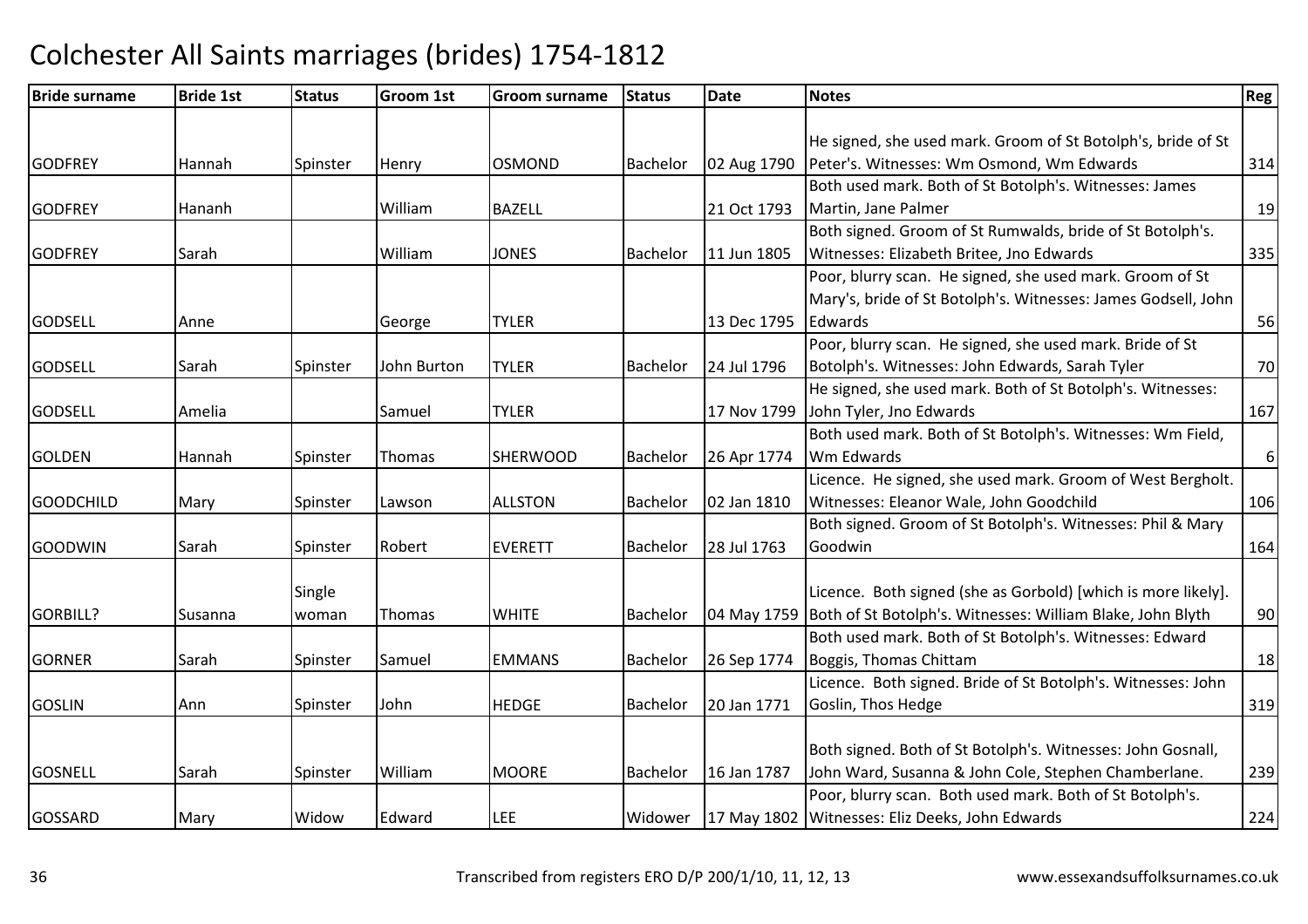| <b>Bride surname</b> | <b>Bride 1st</b> | <b>Status</b> | <b>Groom 1st</b> | <b>Groom surname</b> | <b>Status</b>   | <b>Date</b> | <b>Notes</b>                                                  | Reg |
|----------------------|------------------|---------------|------------------|----------------------|-----------------|-------------|---------------------------------------------------------------|-----|
|                      |                  |               |                  |                      |                 |             |                                                               |     |
|                      |                  | Single        |                  |                      | Single          |             | Both used mark. Groom of St James's, bride of St Botolph's.   |     |
| <b>GOSSLIN</b>       | Anne             | woman         | Hugh             | TURNER               | man             | 29 Apr 1759 | Witnesses: James Brockwell, Thomas Maskell?                   | 88  |
|                      |                  |               |                  |                      |                 |             |                                                               |     |
| <b>GOULDSTONE</b>    | Ann              | Spinster      | William          | <b>CRANMER</b>       | Bachelor        | 30 Apr 1783 | Both signed. Witnesses: Matthew & Elizabeth Middleton         | 169 |
|                      |                  |               |                  |                      |                 |             |                                                               |     |
|                      |                  |               |                  |                      |                 |             | He signed, she used mark. Groom of St Runwald's, bride of St  |     |
| <b>GOULSON</b>       | Mary             | Spinster      | Abraham          | <b>DEVALL</b>        | Bachelor        | 14 Sep 1780 | Botolph's. Witnesses: Charles Barker, Mary Sanckster          | 128 |
|                      |                  |               |                  |                      |                 |             | Poor, blurry scan. He signed, she used mark. Both of St       |     |
| <b>GOULTY</b>        | Sarah            | Spinster      | John             | <b>WILSON</b>        | Bachelor        |             | 02 May 1797 Botolph's. Witness: Robt Wenham                   | 93  |
|                      |                  |               |                  |                      |                 |             | Both used mark. Groom of St Nicholas'. Witnesses: Sarah       |     |
| <b>GOWERS</b>        | Lydia            | Spinster      | George           | <b>ROW</b>           | <b>Bachelor</b> | 05 Jan 1806 | Aclett, Jno Edwards                                           | 354 |
|                      |                  |               |                  |                      |                 |             |                                                               |     |
|                      |                  |               |                  |                      |                 |             | Blurry, indistinct scan. He signed, she used mark. Both of St |     |
| GOWT                 | Sarah            | Spinster      | Thomas           | <b>CARTER</b>        | Bachelor        |             | 20 Mar 1812   Botolph's. Witnesses: Philip Carter, Mary Moore | 180 |
|                      |                  |               |                  |                      |                 |             |                                                               |     |
|                      |                  |               |                  |                      | Single          |             | Consent of parents. JB, Jun'r. He signed, she used mark. Both |     |
| <b>GOZARD</b>        | Eliz.            | Spinster      | Stephen          | <b>POLLARD</b>       | man             | 05 Sep 1757 | of St Botolph's. Witnesses: John Blyth, Giles Nunn            | 61  |
|                      |                  |               |                  |                      |                 |             | He signed, she used mark. Both of St Botolph's. Witnesses:    |     |
| <b>GOZZARD</b>       | Sarah            | Spinster      | Thomas           | <b>CANDLER</b>       | Bachelor        | 30 Aug 1768 | Elizabeth & Stephen Pollard                                   | 269 |
|                      |                  |               |                  |                      |                 |             | He signed, she used mark. Both of St Botolph's. Witnesses:    |     |
| <b>GOZZARD</b>       | Anne             | Spinster      | William          | <b>PRYKE</b>         | Widower         | 28 Oct 1787 | Nath? Wale?, Wm Edwards                                       | 258 |
|                      |                  |               |                  |                      |                 |             | Both used mark. Both of St Botolph's. Witnesses: Thomas       |     |
| <b>GRAINGER</b>      | Sarah            | Spinster      | John             | <b>KNOWLES</b>       | Bachelor        | 06 Jun 1786 | Barker, Wm Edwards                                            | 223 |
|                      |                  |               |                  |                      |                 |             | Both signed. Both of St Botolph's. Witnesses: John Bull, Jno  |     |
| <b>GRANT</b>         | Fanny            |               | Thomas           | <b>SMITH</b>         |                 | 04 Jun 1805 | Edwards                                                       | 334 |
|                      |                  |               |                  |                      |                 |             | Both used mark. Groom of St Nicholas', bride of St Botolph's. |     |
| <b>GRAVES</b>        | Sarah            | Widow         | John             | <b>SMITH</b>         | Widower         | 16 Aug 1785 | Witnesses: W & Mary Field                                     | 211 |
|                      |                  |               |                  |                      |                 |             | He signed, she used mark. Both of St Botolph's. Witness: John |     |
| <b>GREEN</b>         | Sarah            | Spinster      | James            | <b>LAWRENCE</b>      |                 | 04 Feb 1755 | Blyth, Peter Tayspell                                         | 16  |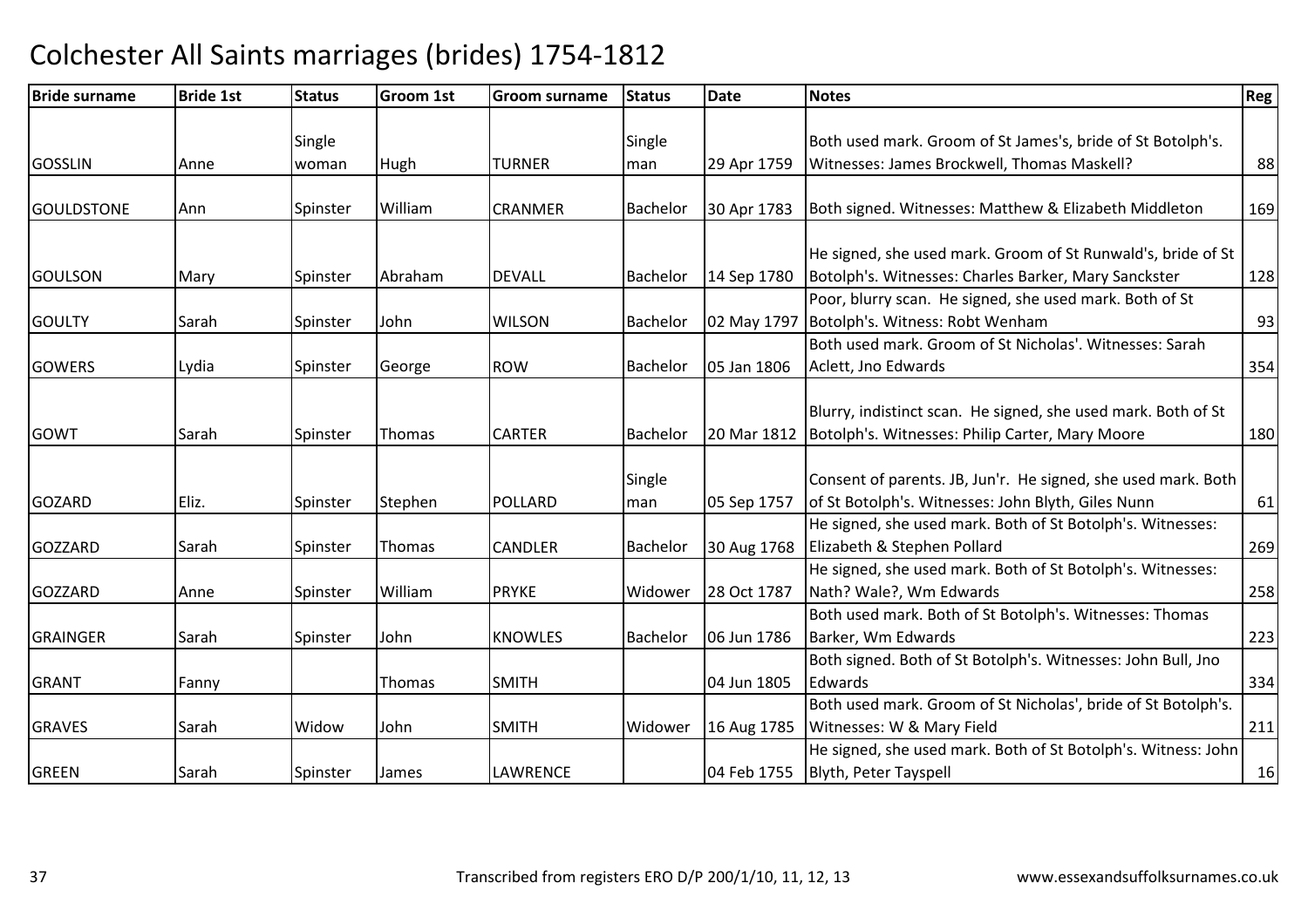| <b>Bride surname</b> | <b>Bride 1st</b> | <b>Status</b> | <b>Groom 1st</b> | <b>Groom surname</b> | <b>Status</b> | <b>Date</b> | <b>Notes</b>                                                       | Reg! |
|----------------------|------------------|---------------|------------------|----------------------|---------------|-------------|--------------------------------------------------------------------|------|
|                      |                  |               |                  |                      |               |             | He signed, she used mark. Groom is a bricklayer of Holy            |      |
|                      |                  |               |                  |                      |               |             | Trinity, bride is of St Bottolph's. Witnesses: Isaac Peacock,      |      |
| <b>GREEN</b>         | Martha           | Widow         | James            | <b>FORDHAM</b>       | Widower       | 13 Apr 1755 | John Blyth                                                         | 19   |
|                      |                  |               |                  |                      |               |             | Both used mark. Both of St Botolph's. Witnesses: James             |      |
| <b>GREEN</b>         | Elizabeth        |               | Thomas           | <b>STEARNS</b>       |               | 23 Mar 1758 | Lawrence, John Blyth                                               | 69   |
|                      |                  |               |                  |                      |               |             | Both signed. Both of St Botolph's. Witnesses: Elizabeth Payne,     |      |
| <b>GREEN</b>         | Susannah         | Widow         | Spilman          | <b>BURNHAM</b>       | Widower       | 03 Mar 1778 | Wm Edwards                                                         | 88   |
|                      |                  |               |                  |                      |               |             | Both signed. Groom of Holy Trinity. Witnesses: Sarah Green,        |      |
| <b>GREEN</b>         | Hannah           | Spinster      | John             | <b>BROWN</b>         | Widower       | 17 Apr 1778 | Wm Edwards                                                         | 91   |
|                      |                  |               |                  |                      |               |             | He used mark, she signed. Groom is a mariner. Both of St           |      |
| <b>GREEN</b>         | Anne             | Spinster      | Wm.              | <b>FIELD</b>         |               | 23 Feb 1791 | Botolph's. Witnesses: John Green, Wm. Edwards                      | 327  |
|                      |                  |               |                  |                      |               |             | He signed, she used mark. Both of St Botolph's. Witnesses:         |      |
| <b>GREENLEAF</b>     | Jane             | Spinster      | William          | <b>BERRY</b>         | Bachelor      | 11 Jan 1787 | Samuel Hedge Dethorne, Wm Edwards                                  | 238  |
|                      |                  |               |                  |                      |               |             | Licence. He signed, she used mark. Groom of St Botolph's,          |      |
|                      |                  |               |                  |                      |               |             | bride of St Giles's. Witnesses: Robt West, John Greenleaf,         |      |
| <b>GREENLEAF</b>     | Hannah           | Spinster      | Thomas           | <b>FOX</b>           | Bachelor      | 23 Sep 1807 | Thos.Philips.                                                      | 25   |
|                      |                  |               |                  |                      |               |             |                                                                    |      |
|                      |                  |               |                  |                      |               |             | Licence. Both signed. Groom of St Botolph, Algate, London          |      |
| <b>GRIFFIN</b>       | Elizabeth        | Spinster      | William          | <b>BARRETT</b>       | Bachelor      | 02 Oct 1770 | [Aldgate]. Witnesses: Ann Sansom, James Bream                      | 312  |
|                      |                  |               |                  |                      |               |             | Licence. Both used mark. Groom of St James'. Witnesses:            |      |
| <b>GRIFFIN</b>       | Ann              | Spinster      | William          | <b>BORROWS</b>       | Bachelor      | 16 Nov 1784 | Wm & Ann Woodcock                                                  | 201  |
|                      |                  |               |                  |                      |               |             | Poor, blurry scan. Both used mark. Both of St Botolph's.           |      |
| <b>GRIFFIN</b>       | Ann              | Spinster      | William          | <b>LIVERSTON</b>     | Bachelor      | 21 Nov 1796 | Witnesses: Elizabeth & Wm Gleave                                   | 81   |
|                      |                  |               |                  |                      |               |             | Poor, blurry scan. He signed, she used mark. Both of St            |      |
| <b>GRIFFITH</b>      | Elizabeth        |               | Edmund           | <b>CROSS</b>         |               | 16 Feb 1802 | Botolph's. Witnesses: Edmund & Jane Cross                          | 216  |
|                      |                  | Single        |                  |                      | Single        |             |                                                                    |      |
| <b>GRIGGS</b>        | Susanna          | woman         | William          | <b>HAWES</b>         | man           | 21 Feb 1762 | Banns only, date is of 3rd Banns. Both of St Botolph's.            |      |
|                      |                  |               |                  |                      |               |             | He signed, she used mark. Both of St Botolph's. Witnesses:         |      |
| <b>GRIGGS</b>        | Mary             | Widow         | Robert           | <b>FREEMAN</b>       | Widower       | 23 Jul 1769 | John Cater, Hannah Masset                                          | 294  |
|                      |                  |               |                  |                      |               |             |                                                                    |      |
|                      |                  |               |                  |                      |               |             | Both used mark. Bride of St Botolph's. Witnesses: Elizabeth        |      |
| <b>GRIGGS</b>        | Susannah         | Spinster      | James            | <b>COCK</b>          | Bachelor      |             | 03 Sep 1810   Linnett, Richard Faezakerley, John Brett, Wm.Davies. | 133  |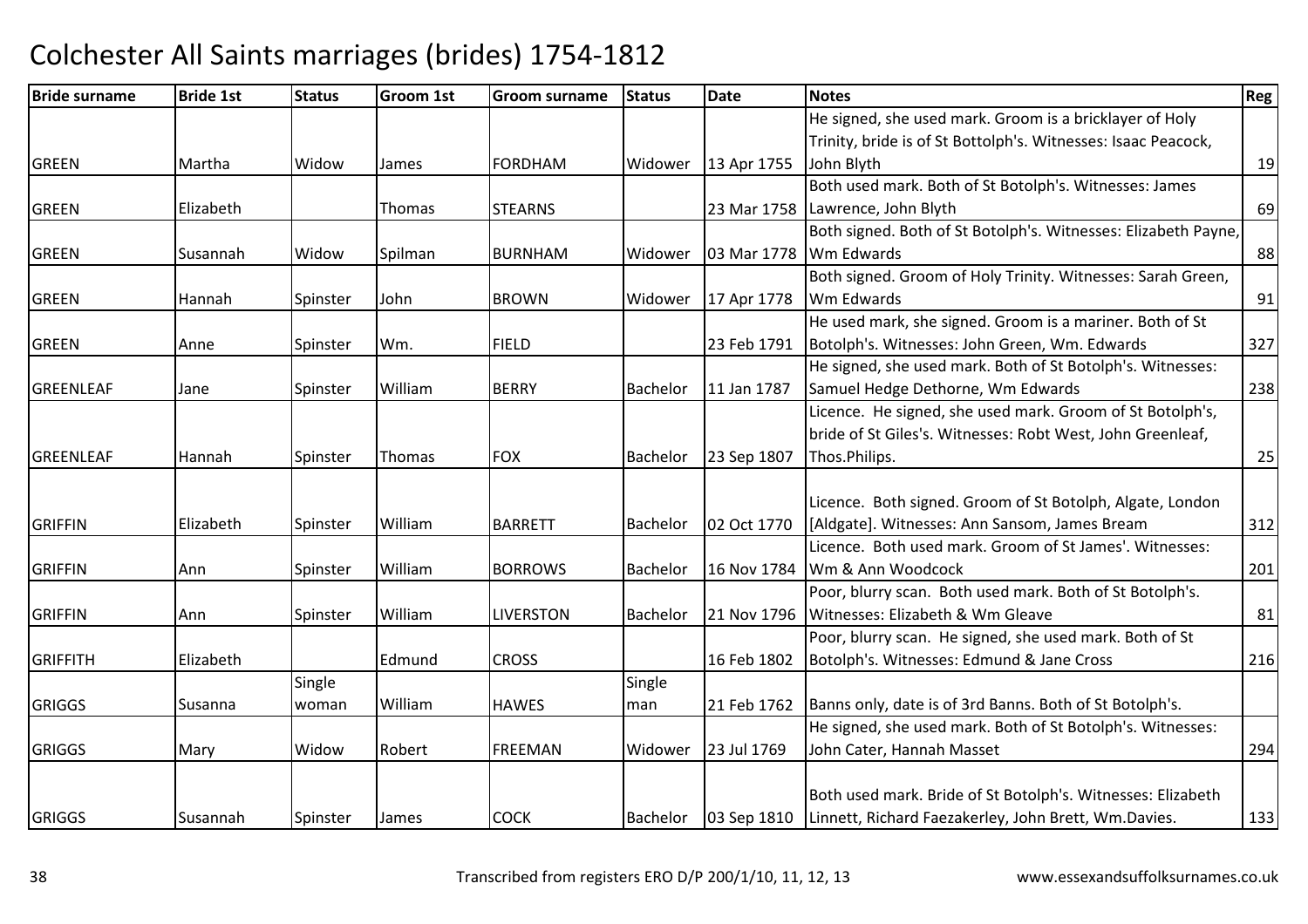| <b>Bride surname</b> | <b>Bride 1st</b> | <b>Status</b> | <b>Groom 1st</b> | Groom surname  | <b>Status</b> | <b>Date</b> | <b>Notes</b>                                                    | Reg |
|----------------------|------------------|---------------|------------------|----------------|---------------|-------------|-----------------------------------------------------------------|-----|
|                      |                  |               |                  |                |               |             | Licence. Both used mark. Both of St Botolph's. Witnesses:       |     |
| <b>GRIST</b>         | Sarah            |               | Samuel           | <b>WRIGHT</b>  | Bachelor      | 22 Oct 1803 | Wm Baker, John Edwards                                          | 273 |
|                      |                  |               |                  |                |               |             | Both signed. Both of St Botolph's. Witnesses: Elizabeth &       |     |
| <b>GULL</b>          | Elizabeth        | Spinster      | William          | <b>OAKES</b>   | Bachelor      | 01 Aug 1808 | Thomas Inman, Jno.Edwards.                                      | 56  |
|                      |                  |               |                  |                |               |             |                                                                 |     |
|                      |                  |               |                  |                |               |             | He signed, she used mark. Groom of St Martin's, bride of St     |     |
| <b>GURNEY</b>        | Mary             | Widow         | David            | <b>DUNHAM</b>  | Widower       | 28 Jul 1778 | Botolph's. Witnesses: John Matthews, Wm Edwards                 | 97  |
|                      |                  | Single        |                  |                | Single        |             |                                                                 |     |
| <b>IGUSTERSON</b>    | Elizabeth        | woman         | William          | <b>KINGS</b>   | man           | 12 Sep 1762 | Banns only, date is of 3rd Banns. Groom of St Nicholas's.       |     |
|                      |                  |               |                  |                |               |             | He signed, she used mark. Both of St Botolph's. Witness:        |     |
| HA[XZ]LEBERRY        | Susan            | Spinster      | Samuel           | <b>HEWES</b>   | Bachelor      | 23 Jan 1793 | Robert Leatherbarrow, Jno. Edwards                              | 12  |
|                      |                  |               |                  |                |               |             | Poor, blurry scan. Both used mark. Both of St Botolph's.        |     |
| <b>HACKLE</b>        | Sarah            | Widow         | William          | <b>DYER</b>    | Widower       | 10 Jan 1802 | Witnesses: Jno Edwards, John Coveney                            | 213 |
|                      |                  | Single        |                  |                | Single        |             | Both used mark. Both of St Botolph's. Witnesses: Thomas         |     |
| <b>HACKLETT</b>      | Sarah            | woman         | Thomas           | <b>TYLER</b>   | man           | 30 Jun 1806 | Jones, Elizabeth Clary                                          | 372 |
|                      |                  |               |                  |                |               |             |                                                                 |     |
|                      |                  |               |                  |                |               |             | Licence. Both used mark. Groom of St Giles', bride of St        |     |
| <b>HACKSEL</b>       | Mary             | Spinster      | John             | <b>DOUGHTY</b> | Widower       | 30 Apr 1781 | Botolph's. Witnesses: John Brooker, Andrew Murrills             | 137 |
|                      |                  |               |                  |                |               |             | Poor, blurry scan. He signed, she used mark. Both of St         |     |
| <b>HAILES</b>        | Mary             |               | George           | PRESLAND       |               | 15 Feb 1796 | Botolph's. Witnesses: Saml Knopp, Jane Hailes                   | 62  |
|                      |                  |               |                  |                |               |             |                                                                 |     |
|                      |                  |               |                  |                |               |             | Poor, blurry scan. Both signed. Could be read as Harle and      |     |
|                      |                  |               |                  |                |               |             | signature looks like Halls. Groom of St Giles, Cambridge, bride |     |
| HAILS?               | Elizabeth        |               | William          | <b>GOODWIN</b> |               | 08 Apr 1802 | of St Botolphs. Witnesses: William Roberson, Sarah Skipper      | 220 |
|                      |                  | Single        |                  |                | Single        |             | He signed she used mark. Groom of West Mersea. Witnesses:       |     |
| <b>HALE</b>          | Hannah           | woman         | Charles          | <b>BLEWITT</b> | man           | 31 Oct 1762 | John & Wm. Edwards                                              | 147 |
|                      |                  | Single        |                  |                | Single        |             | Both signed. Groom of St Mary Magdalen, bride of St             |     |
| <b>HALE</b>          | Mary             | woman         | John             | <b>CLARK</b>   | man           | 20 Dec 1805 | Botolph's. Witnesses: John Nun?, Jno Edwards                    | 351 |
|                      |                  | Single        |                  |                | Single        |             | Both signed. Both of St Botolph's. Witnesses: Andrew            |     |
| <b>HALL</b>          | Elizabeth        | woman         | Edward           | <b>GREEN</b>   | man           | 16 Aug 1764 | Murrills, John Green                                            | 190 |
|                      |                  |               |                  |                |               |             | He signed, she used mark. Both of St Botolph's. Witnesses:      |     |
| <b>HALL</b>          | Mary             | Widow         | Thomas           | <b>NASON</b>   |               |             | Widower   29 Mar 1771   Wm Edwards, Michael Blomfield           | 322 |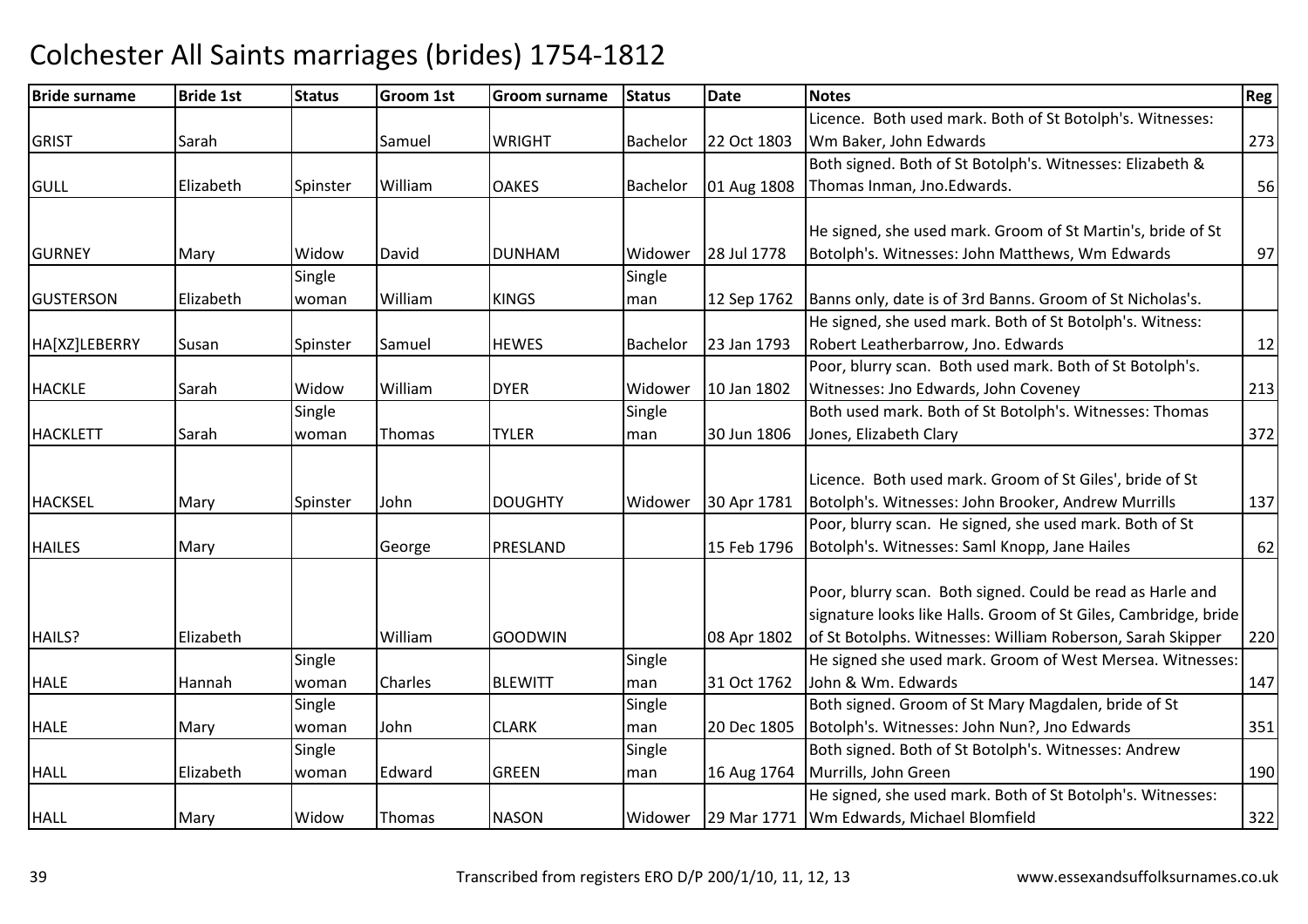### Bride surnamee Bride 1st Status Groom 1st Groom surname Status Date Notes Region Contract Region Regional Region Region Reg HALLL Mary Narth William William MILLS 107 Dec 1794 Licence. Both signed. Both St Botolph's. Witnesses: Hannah Hall, Samuel Finchh 46 HALL Elizabeth Spinster WilliamFOX | Widower 20 Jan 1806 Both used mark. Both of St Botolph's. Witnesses: William Hill, Jno Edwards $\sim$  357 HALLMANN Lydia | Robert BYHAM | 09 Sep 1794 Both used mark. Both of St Botolph's. Witnesses: Edward Hallman, Rebecca Colee 42 HALLOWAYY Elizabeth James LEAPER 08 Sep 1765 Both used mark. Both of St Botolph's. Witnesses: John Inman, Wm Edwards $\sim$  220 HALLS Elizabeth Spinster Samuel BALLS Bachelor 05 Dec 1773Both used mark. Both of St Botolph's. Witnesses: Peter 05 Dec 1773 Derwin, Wm Edwards  $\sim$  368 HALLS Eliz. Spinster Wm. STEWARDSTEWARD | Bachelor | 11 Sep 1787 Both used mark. [For Walter ?]. Both of St Botolph's. Witnesses: Walar? Elliott, Wm Edwardss 255 HALLS Sarah Widow Thomas HAWARDHAWARD Widower 20 Jan 1789 Both used mark. Both of St Botolph's. Witnesses: John Newton, Wm Edwardss 275 HALLSS 1789 Mary Spinster James Wallis ASHWELL Bachelor 22 Sep 1789 Licence. Both signed. Groom of St Botolph's, bride of St Leonard's. Witnesses: John Glonton? Wallis, John Collins **Tabor** r 1292 HALLS Sarah Spinster Joseph MANNING Bachelor 05 Mar 1797 Witnesses: Susannah Manning, John EdwardsPoor, blurry scan. Both used mark. Both of St Botolph's. s  $92$ HALLSSarah Spinster Stephen WOOTTON Bachelor 07 Aug 1798 Both used mark. Both of St Botolph's. Witnesses: John Spurgeon, John Riddlesdell 135**HALLS** S Rachel James DEAL 21 Mar 1803 Both used mark. Both of St Botolph's. Witnesses: Daniel 21 Mar 1803 Chapman, Jno Edwards s 250 HALLSS Catherine Spinster Wm. HAGON HAGON Bachelor 08 Aug 1803 Both used mark. Both of St Botolph's. Witnesses: James Hill, Jno Edwardss and  $\sim$  261 HALLSS 1992 | Hannah Spinster James | MEEN MEEN Bachelor 19 Jul 1807 Both used mark. Both of St Botolph's. Witnesses: Robert Fulcher, Lucy Dobsonn 18 GRIMES Bachelor 13 Oct 1812 Blurry, indistinct scan. He signed, she used mark. Witnesses:

### Colchester All Saints marriages (brides) 1754-1812

Mary Spinster John

202

Jeffrey Ruffle, Elizabeth Bennell

HALLS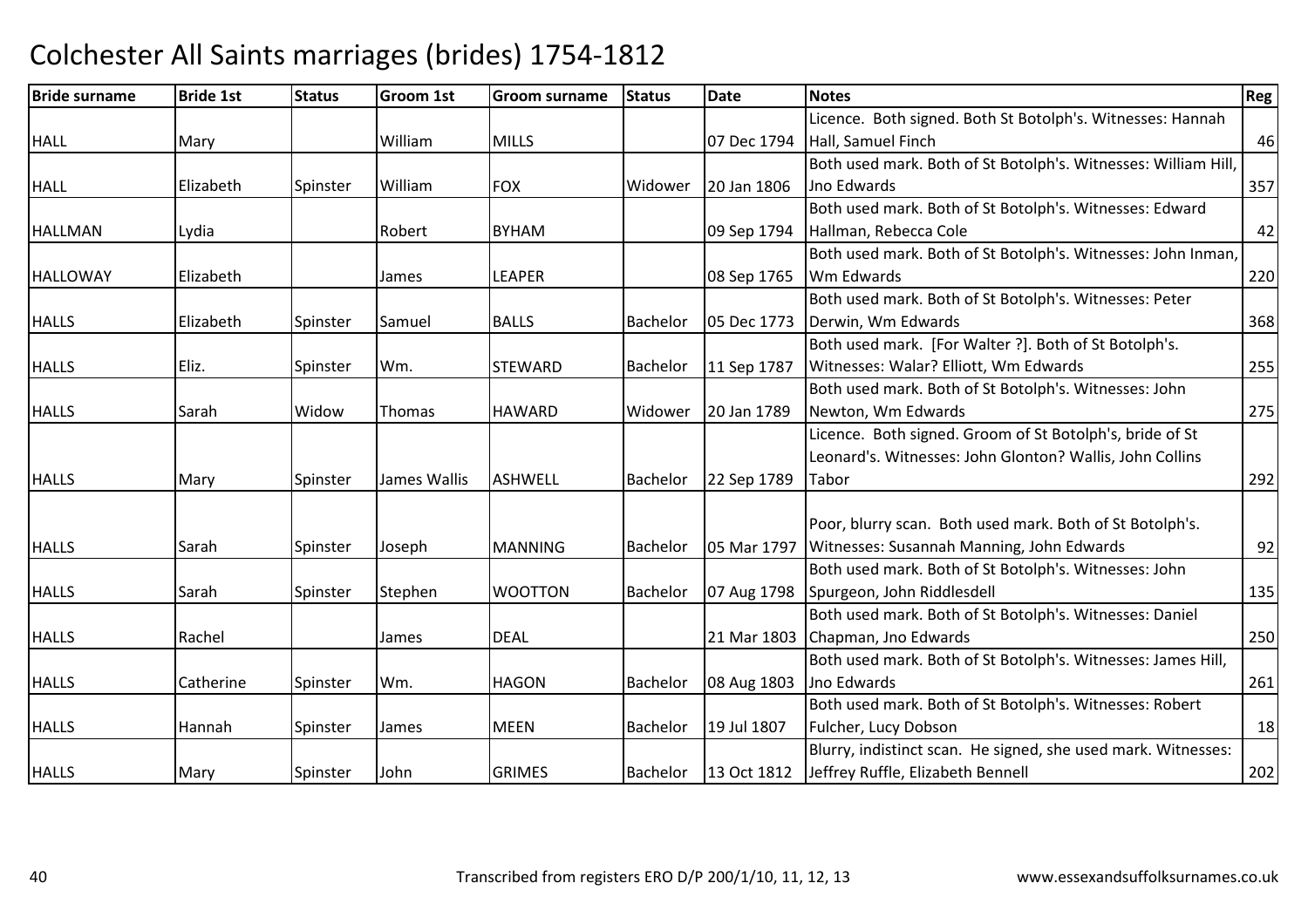| <b>Bride surname</b> | <b>Bride 1st</b> | <b>Status</b> | Groom 1st             | <b>Groom surname</b> | <b>Status</b> | <b>Date</b> | <b>Notes</b>                                                     | <b>Reg</b> |
|----------------------|------------------|---------------|-----------------------|----------------------|---------------|-------------|------------------------------------------------------------------|------------|
|                      |                  |               |                       |                      |               |             |                                                                  |            |
|                      |                  |               |                       |                      |               |             | He signed, she used mark. Groom of West Bergholt, bride of       |            |
| <b>HALSA</b>         | Rachel           | Spinster      | Joseph                | <b>NORFOLK</b>       | Bachelor      |             | 11 Mar 1784 St Botolph's. Witnesses: Judith Mayhew, William Pitt | 183        |
|                      |                  |               |                       |                      |               |             | Licence. Both signed. Groom of Lexden. Witnesses: Sarah          |            |
| <b>HAMMANT</b>       | Mary             | Widow         | James                 | <b>NELSON</b>        | Widower       | 31 Jan 1809 | M[io]nks, Henry Bull                                             | 70         |
|                      |                  |               |                       |                      |               |             | Both signed. JB, Jun'r. Groom of Gt Bentley. Witnesses:          |            |
| <b>HAMMOND</b>       | Sarah            |               | John                  | <b>STEBBING</b>      |               |             | 30 May 1758 Charles White, John Blyth                            | 72         |
|                      |                  |               |                       |                      |               |             | Licence, bride is a minor, consent of her father. Both signed.   |            |
|                      |                  |               |                       |                      |               |             | Groom of Fryerning. Witnesses: Rich'd Hammond, Sarah             |            |
| <b>HAMMOND</b>       | Martha           | Spinster      | William               | <b>NEVILL</b>        | Bachelor      | 29 Dec 1777 | Johnson                                                          | 85         |
|                      |                  |               |                       |                      |               |             | Poor, blurry scan. Both used mark. Both of St Botolph's.         |            |
| <b>HANDERSON</b>     | Elizabeth        |               | George                | <b>TERRY</b>         | Widower       | 17 Feb 1797 | Witnesses: Thomas Powell, Frances Hall                           | 89         |
|                      |                  |               |                       |                      |               |             | Licence. Both signed. Could be read as Price. Groom of St        |            |
|                      |                  |               |                       |                      |               |             | Mary Magdalen, bride of St Botolph's. Witnesses: Mary?           |            |
| <b>HANSON</b>        | Rachael          | Widow         | Richard               | <b>RICE</b>          | Widower       | 10 Jul 1795 | Lawrence, Jno. Edwards                                           | 51         |
|                      |                  | Single        |                       |                      |               |             | Both used mark. Groom is a weaver. Both of St Botolph's.         |            |
| <b>HARDY</b>         | Sarah            | woman         | Joseph                | <b>CLARK</b>         |               | 24 Dec 1754 | Witnesses: John Blyth, Benjamin Holton                           | 10         |
|                      |                  |               |                       |                      |               |             | She signed(poorly), he used mark. Both of St Botolph's.          |            |
| <b>HARDY</b>         | Hannah           | Spinster      | James                 | <b>SMITH</b>         | Bachelor      | 11 Feb 1772 | Witnesses: Samuel Horsnell, Wm Edwards                           | 340        |
|                      |                  |               |                       |                      |               |             | Both used mark. Groom of Beerchurch, bride of St Botolph's.      |            |
| <b>HARDY</b>         | Martha           | Spinster      | Richard               | <b>GULL</b>          | Bachelor      | 13 Mar 1781 | Witnesses: Abraham Hum, Elezaeth Hardy                           | 135        |
|                      |                  |               |                       |                      |               |             | Poor, blurry scan. He used mark, she signed. Groom of St         |            |
|                      |                  |               |                       |                      |               |             | Nicholas', bride of St Botolph's. Witnesses: Thos Loveney, Jno   |            |
| <b>HARDY</b>         | Mary             | Spinster      | Nathaniel             | <b>GAGE</b>          | Bachelor      | 28 Dec 1796 | Edwards                                                          | 86         |
|                      |                  |               |                       |                      |               |             | Poor, blurry scan. Licence. Both signed. Groom of St             |            |
|                      |                  |               |                       |                      |               |             | Leonard's, bride of St Botolph's. Witnesses: Thos Barnes,        |            |
| <b>HARDY</b>         | Hannah           |               | John                  | <b>BARNES</b>        |               | 13 Dec 1801 | Elizabeth Hardy                                                  | 212        |
|                      |                  |               |                       |                      |               |             | Both signed. Both of St Botolph's. Witnesses: John & Jane        |            |
| <b>HARDY</b>         | Sarah            | Spinster      | Jeremiah              | <b>TUNMER</b>        | Bachelor      | 18 Apr 1808 | Tunmer, Jno.Edwards.                                             | 46         |
|                      |                  |               |                       |                      |               |             | Both signed. Both of St Botolph's. Witnesses: Jno Harris, E      |            |
| <b>HARDY</b>         | Elizabeth        | Spinster      | James Appleby NEVILLE |                      | Bachelor      | 19 Feb 1809 | Tottman, G.M.Thorn.                                              | 71         |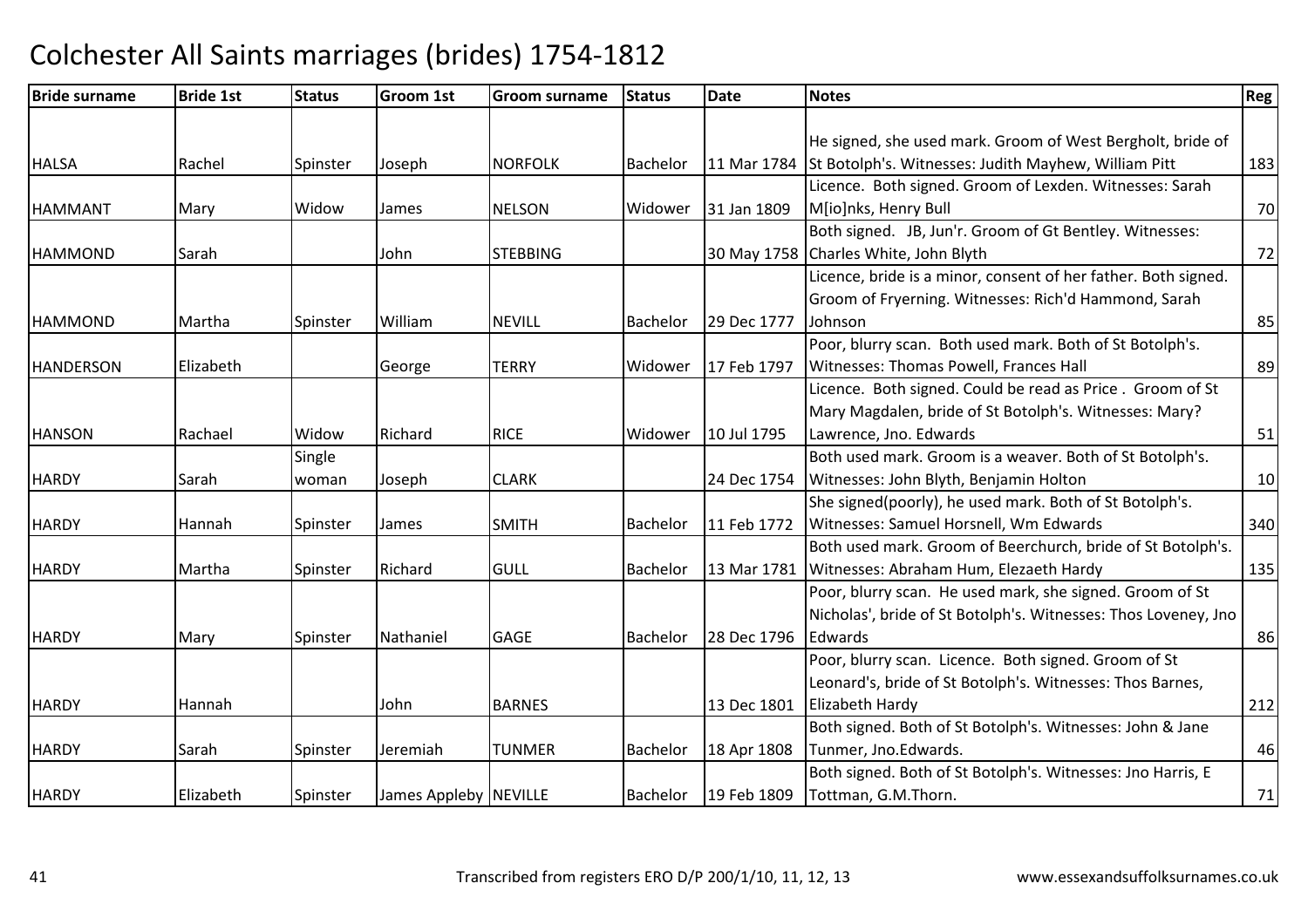### Bride surnamee Bride 1st Status Groom 1st Groom surname Status Date Notes Region Contract Region Regional Region Region Reg HARPERR Mary Spinster John FILER Bachelor 13 Nov 1774 Both used mark. Both of St Botolph's. Witnesses: Wm 13 Nov 1774 Edwards, Ann Harper  $\sim$  20 **HARRIS**  Hannah Widow Samuel SMITH Widower 14 Nov 1763 Carrington Smith, John GowerHe signed, she used mark. Both of St Botolph's. Witnesses:r 169 HARRISSarah | Widow | William | William | William | William | William | William | William | W m MOORE Widower 16 May 1769 Mary Stubbs, Wm Edwards, An?Black? 287 He signed, she used mark. Both of St Botolph's. Witnesses: **HARRIS** IMary Spinster John **STIBARD** Bachelor 103 Oct 1770 Both used mark. Both of St Botolph's. Witnesses: John Lilley, Wm Edwards $\sim$  313 **HARRIS**  Ann Spinster WilliamHARROD Widower 30 Jun 1782 Both used mark. Both of St Botolph's. Witnesses: John Jones, Elizabeth Harriss and  $\boxed{152}$ **HARRISON**  Hannah Spinster John Goodrick GOSLIN Bachelor 01 Dec 1763 Both signed. Both of St Botolph's. Witnesses: George Harrison, Ann Franciss and  $\frac{172}{2}$ **HARRISON** N Mary Spinster Henry LAMBERT Bachelor 11 Feb 1777 Licence. Both signed. Groom of Mount Bures. Witnesses: John Dennis, John Underwoodd 65 **HARRISON** N Ann Spinster Edward SKELLETT Bachelor 07 Jun 1808 She signed, he used mark. Groom of St Mary Magdalen, bride of St Botolph's. Witnesses: Thomas Higham, Sarah Barnham, Amelia Harrison. 52HARRISONN Amey Spinster Martin OLIVER Bachelor 30 Mar 1812 Blurry, indistinct scan. She signed, he used mark. Both of St 30 Mar 1812 | Botolph's. Witnesses: James Oliver, Ann S[hk]illet <sup>182</sup>**HARRISS** S Mary Spinster Samuel KINGSBURY Widower 18 Oct 1810 He signed, she used mark. Witnesses: John Beckwith, Judith Auston, Eliz'th Seacry , Maria Francis. Groom of Brightlandsea. [Brightlingsea]. 139HARRODD Susanna Widow Henry LUFKIN LUFKIN | Widower | 03 Aug 1784 Both used mark. Both of St Botolph's. Witnesses: Joseph Clarke, Sarah Newtonn 190 HARRODD Ann Widow Frances WIBREW WIBREW | Widower | 25 Dec 1791 Both used mark. Both of St Botolph's. Witnesses: Samuel Buckingham, Wm Edwards $\sim$  353 HART**Catharine** Single woman Nicholas YOUNGS Single man 11 Aug 1767 Both used mark. Both of St Botolph's. Witnesses: David Rayner, Edwd Greenn 253 **HARVEY**  Ruth Widow Robert BROWNE Bachelor 03 Aug 1784 $\vert$ 03 Aug 1784  $\vert$ He signed, she used mark. Witnesses: Thos? ?, Wm Edwards  $\vert$  191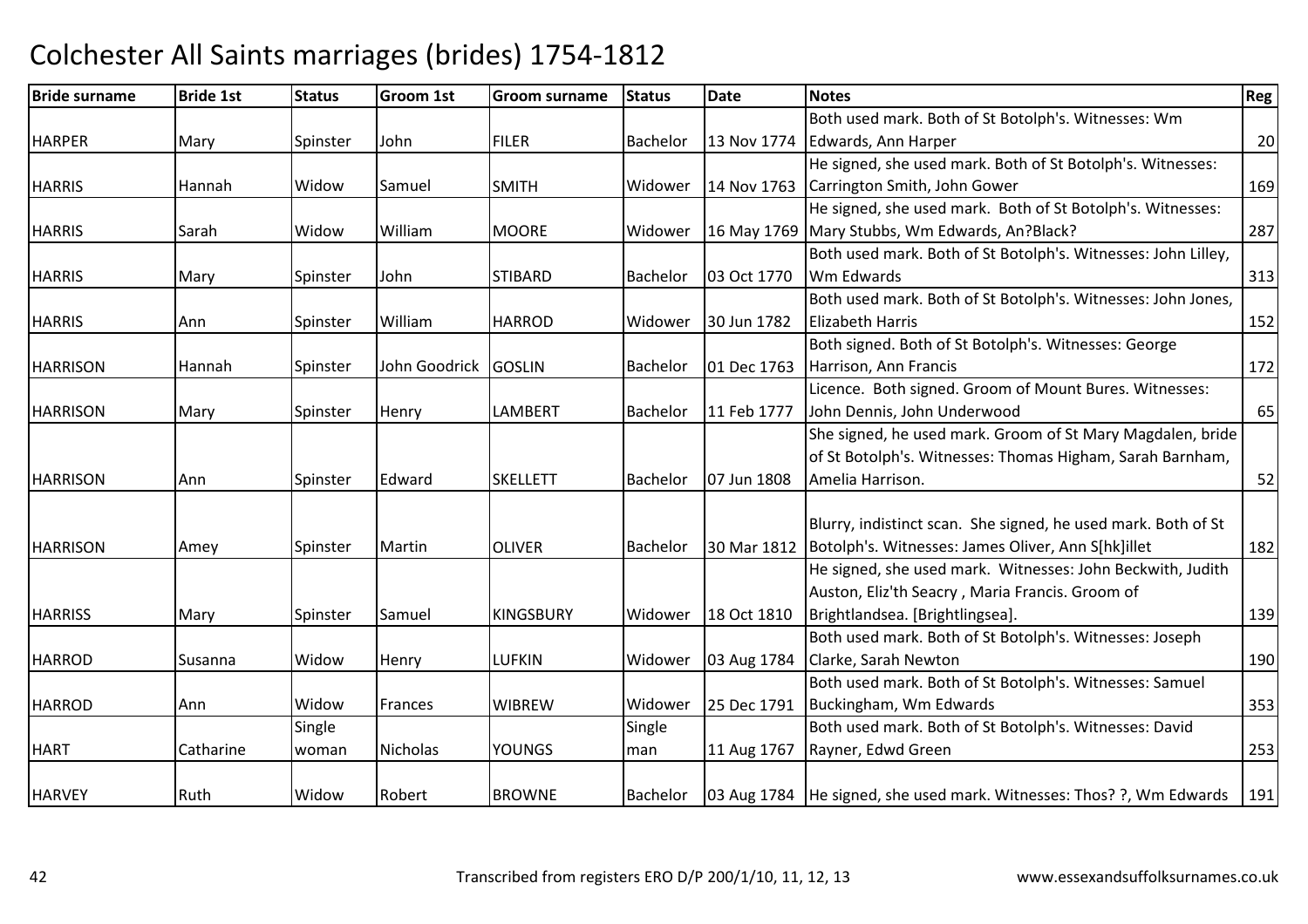| <b>Bride surname</b> | <b>Bride 1st</b> | <b>Status</b> | <b>Groom 1st</b> | Groom surname      | <b>Status</b>   | <b>Date</b> | <b>Notes</b>                                                  | <b>Reg</b> |
|----------------------|------------------|---------------|------------------|--------------------|-----------------|-------------|---------------------------------------------------------------|------------|
|                      |                  |               |                  |                    |                 |             |                                                               |            |
|                      |                  |               |                  |                    |                 |             | Poor, blurry scan. Both signed. Licence. SB, Jun'r. Groom of  |            |
|                      |                  |               |                  |                    |                 |             | Peldon, Essex, bride of St Botolph's. Witnesses: M & A        |            |
| <b>HARVEY</b>        | Mary             | Spinster      | Samuel           | <b>BULLOCK</b>     | Bachelor        | 07 Oct 1796 | Arnold, Thomas Harvey Jun'r, M.A.Powles.                      | 78         |
|                      |                  |               |                  |                    |                 |             | Both signed. Reg number should have been 136. Groom of St     |            |
|                      |                  |               |                  |                    |                 |             | Peter's, bride of St Botolph's. Witnesses: Thos Boxall, Jno   |            |
| <b>HARVEY</b>        | Ann              | Spinster      | Jonathan         | <b>LOFTHOUSE</b>   | Bachelor        | 07 Aug 1798 | Edwards                                                       | 135        |
|                      |                  |               |                  |                    |                 |             |                                                               |            |
|                      |                  |               |                  |                    |                 |             | Blurry, indistinct scan. Licence. Both signed. Groom of St    |            |
| <b>HARVEY</b>        | Miriam           | Widow         | Samuel           | <b>CRAWLEY</b>     | Bachelor        | 01 Jan 1812 | James', bride of St Botolph's. Witness: Susannah Rand         | 175        |
|                      |                  |               |                  |                    |                 |             | Both used mark. Both of St Botolph's. Witnesses: Thomas       |            |
| <b>HARWOOD</b>       | Sarah            | Spinster      | Samuel           | <b>STORRAGE</b>    | Bachelor        | 03 Apr 1788 | Harwood Sen'r and Jun'r.                                      | 263        |
|                      |                  |               |                  |                    |                 |             | Both used mark. Groom of Ardleigh, bride of St Botolph's.     |            |
| <b>HARWOOD</b>       | Mary             |               | John             | <b>PORTER</b>      |                 | 04 Oct 1803 | Witnesses: John Gumsey, John Edwards                          | 269        |
|                      |                  |               |                  |                    |                 |             | He signed, she used mark. Witnesses: Robert Finch, Judith     |            |
| <b>HARWOOD</b>       | l Hannah         | Spinster      | Joseph           | <b>HOLLAND</b>     | Bachelor        | 27 Mar 1804 | Holland                                                       | 291        |
|                      |                  |               |                  |                    |                 |             | He signed, she used mark. Both of St Botolph's. Witnesses:    |            |
| <b>HATCH</b>         | Hannah           | Widow         | John             | <b>LEECH</b>       | Widower         | 20 Apr 1777 | Wm Edwards, Richard Hazleton                                  | 68         |
|                      |                  |               |                  |                    |                 |             | Poor, blurry scan. Both used mark. Both of St Botolph's.      |            |
| <b>HATTON</b>        | Ann              |               | John             | <b>MEADER</b>      |                 | 01 Feb 1796 | Witnesses: Sarah & John Hatton                                | 60         |
|                      |                  |               |                  |                    |                 |             |                                                               |            |
|                      |                  |               |                  |                    |                 |             | Blurry, indistinct scan. He signed, she used mark. Both of St |            |
| <b>HAVENS</b>        | Hannah           | Spinster      | John             | <b>HARDY</b>       | Bachelor        | 13 Apr 1812 | Botolph's. Witnesses: Robt Laughlan, Jane Foster              | 185        |
|                      |                  |               |                  |                    |                 |             | Both used mark. Both of St Botolph's. Witnesses: John Cator,  |            |
| <b>HAWARD</b>        | Ann              | Spinster      | Robert           | <b>CASBART</b>     | Bachelor        | 11 Apr 1773 | <b>Elizabeth Cant</b>                                         | 355        |
|                      |                  |               |                  |                    |                 |             | He signed, she used mark. Groom of Fordham, bride of St       |            |
| <b>HAWES</b>         | Sarah            | Spinster      | John             | <b>CLARRYVINCE</b> | <b>Bachelor</b> | 05 Oct 1784 | Botolph's. Witnesses: Parnell Elliott, Robert Hawes           | 196        |
|                      |                  |               |                  |                    |                 |             | Licence. Both signed (Daniell). Witnesses: Robt Tabor Jun'r,  |            |
| <b>HAWES</b>         | Elisabeth        | Spinster      | Samuel           | <b>DANIEL</b>      | Bachelor        | 04 Nov 1790 | Bennett Hawes.                                                | 321        |
|                      |                  |               |                  |                    |                 |             | Both used mark. Both of St Botolph's. Witnesses: Jeich?       |            |
|                      |                  |               |                  |                    |                 |             |                                                               |            |
| <b>HAWKINS</b>       | Mary             | Spinster      | William          | <b>MEAD</b>        | Bachelor        | 26 Dec 1777 | Deeks, Wm Edwards                                             | 84         |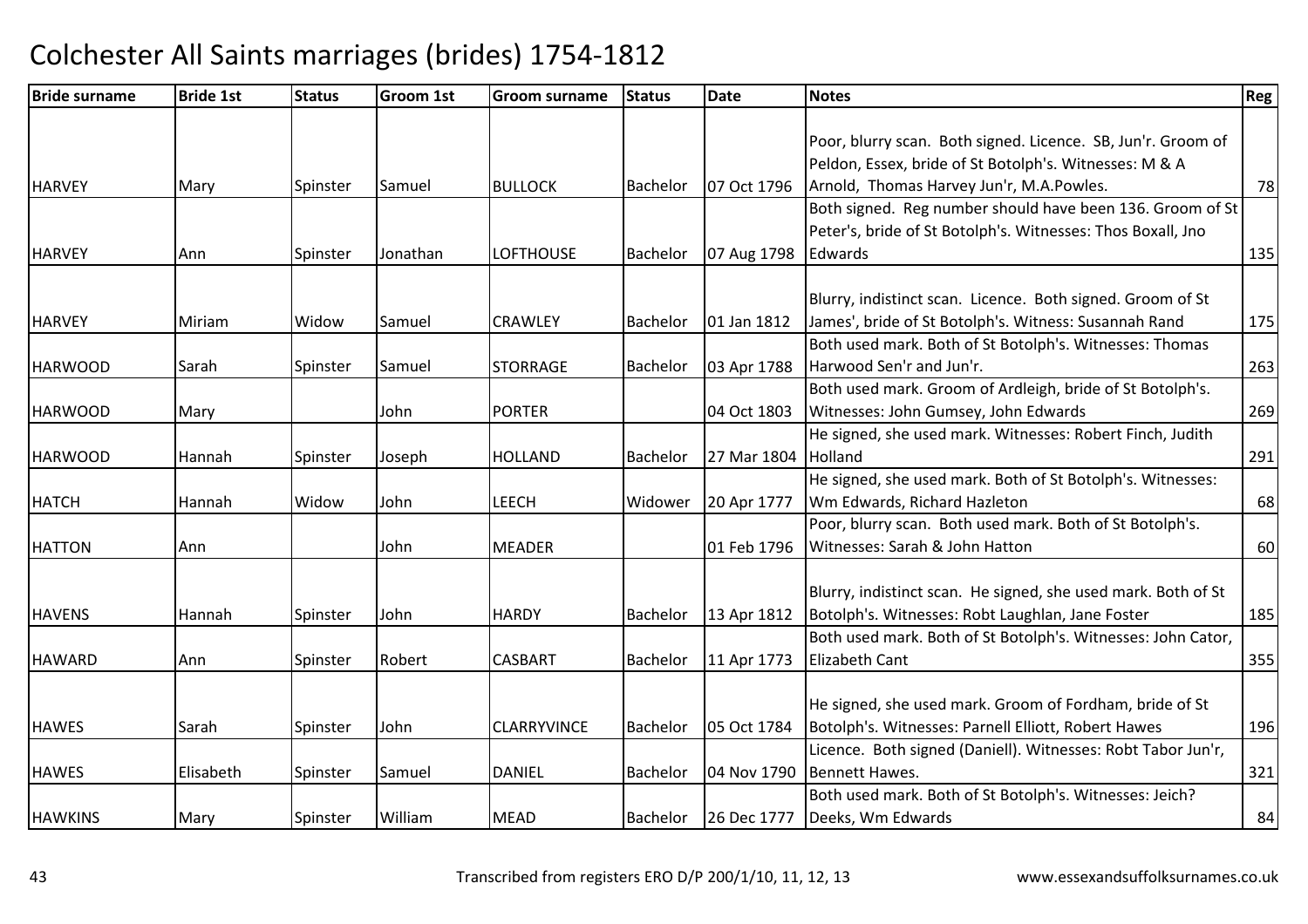| <b>Bride surname</b> | <b>Bride 1st</b> | <b>Status</b> | <b>Groom 1st</b>      | <b>Groom surname</b> | <b>Status</b> | Date        | <b>Notes</b>                                                  | Reg |
|----------------------|------------------|---------------|-----------------------|----------------------|---------------|-------------|---------------------------------------------------------------|-----|
|                      |                  |               |                       |                      |               |             | Both used mark. Groom of St James', bride of St Botolph's.    |     |
| <b>HAWKINS</b>       | Sarah            | Spinster      | Thomas                | <b>BUCKINGHAM</b>    | Widower       | 11 May 1780 | Witnesses: Wm Edwards, Sarah Cooke                            | 124 |
|                      |                  |               |                       |                      |               |             | Both signed. Groom of St Botolph's, bride of St James'.       |     |
| <b>HAWKINS</b>       | Sarah            |               | James                 | <b>BASKETT</b>       | Bachelor      | 19 Apr 1804 | Witnesses: Wm & Hannah Hawkins, John Edwards.                 | 295 |
|                      |                  |               |                       |                      |               |             | Blurry, indistinct scan. Licence. Both signed. Groom of St    |     |
|                      |                  |               |                       |                      |               |             | James', bride of St Botolph's. Witnesses: Ann Sparling, Sarah |     |
| <b>HAWKINS</b>       | Elizabeth        | Spinster      | <b>William Miller</b> | <b>PARKER</b>        | Bachelor      | 02 Apr 1812 | & W.Hawkins.                                                  | 184 |
|                      |                  |               |                       |                      |               |             |                                                               |     |
|                      |                  |               |                       |                      |               |             | He signed, she used mark. Both of St Botolph's. Witnesses:    |     |
| <b>HAXELL</b>        | Sarah            | Spinster      | John                  | <b>SPOONER</b>       | Bachelor      | 02 Aug 1772 | Hannah Crussll [For Crusswell ], Wm Edwards.                  | 345 |
|                      |                  |               |                       |                      |               |             | Both used mark. Both of St Botolph's. Witnesses: Henry        |     |
| <b>HAXELL</b>        | Elizabeth        | Spinster      | James                 | <b>WOOLSTON</b>      | Bachelor      | 07 Aug 1785 | Vincent, Mary Osborne                                         | 209 |
|                      |                  |               |                       |                      |               |             |                                                               |     |
|                      |                  |               |                       |                      |               |             | Licence. Both signed. Groom of St Botolph's, bride of         |     |
| <b>HAXELL</b>        | Hannah           |               | John                  | <b>PARKISSON</b>     |               | 04 Apr 1804 | Aldham. Witnesses: Mary Leggett, S. Tottman?, W.Lausell?      | 293 |
|                      |                  |               |                       |                      |               |             | He signed, she used mark. Both of St Botolph's. Witness:      |     |
| <b>HAY</b>           | Ann              | Widow         | John                  | <b>BROWN</b>         | Bachelor      | 02 Jan 1764 | Sarah Kent, Sarah Parlmer?                                    | 175 |
|                      |                  |               |                       |                      |               |             |                                                               |     |
|                      |                  |               |                       |                      |               |             | Blurry, indistinct scan. She signed, he used mark. Both of St |     |
| <b>HAYFIELD</b>      | Sarah            | Widow         | John                  | <b>PIGGOTT</b>       | Bachelor      | 05 Nov 1811 | Botolph's. Witnesses: Olivia Forster, Thos Forster            | 167 |
|                      |                  |               |                       |                      |               |             | He signed, she used mark. [Also Haselby ]. Groom of St        |     |
| <b>HAZELBY</b>       | Sarah            | Spinster      | <b>Henry</b>          | <b>DOWNS</b>         | Bachelor      | 15 Jul 1764 | Nicholas. Witnesses: Wm Bridges, Wm Edwards                   | 187 |
|                      |                  |               |                       |                      |               |             | Licence. Both signed. Groom of St Botolph's, bride of         |     |
| <b>HAZELL</b>        | Susannah         | Widow         | <b>James</b>          | <b>BUTCHER</b>       | Widower       | 23 Jun 1809 | Weeley. Witnesses: Thomas Fisher, Jno. Edwards                | 87  |
|                      |                  |               |                       |                      |               |             |                                                               |     |
|                      |                  |               |                       |                      |               |             | He signed, she used mark. Both of St Botolph's. Witnesses:    |     |
| <b>HEDEMS</b>        | Margaret         |               | John                  | <b>PARKER</b>        |               | 12 Nov 1805 | Thomas Clarke, Sarah Smith, Jno.Edwards. [For Hedhams ?]      | 349 |
|                      |                  |               |                       |                      |               |             |                                                               |     |
|                      |                  |               |                       |                      |               |             | Licence. Both signed. Both of St Botolph's. Witnesses:        |     |
| <b>HENDERSON</b>     | Jane             | Spinster      | John                  | <b>CATCHPOOL</b>     | Bachelor      | 18 Apr 1808 | Martha Powell, Lydia Estridge John Bale, Paul? Tayspill.      | 47  |
|                      |                  |               |                       |                      |               |             | Both signed. Both of St Botolph's. Witnesses: John Hendrickx, |     |
| <b>HENDRICKX</b>     | Elizabeth        | Spinster      | Henry                 | <b>MILLBANK</b>      | Bachelor      | 20 Feb 1770 | Wm Edwards                                                    | 306 |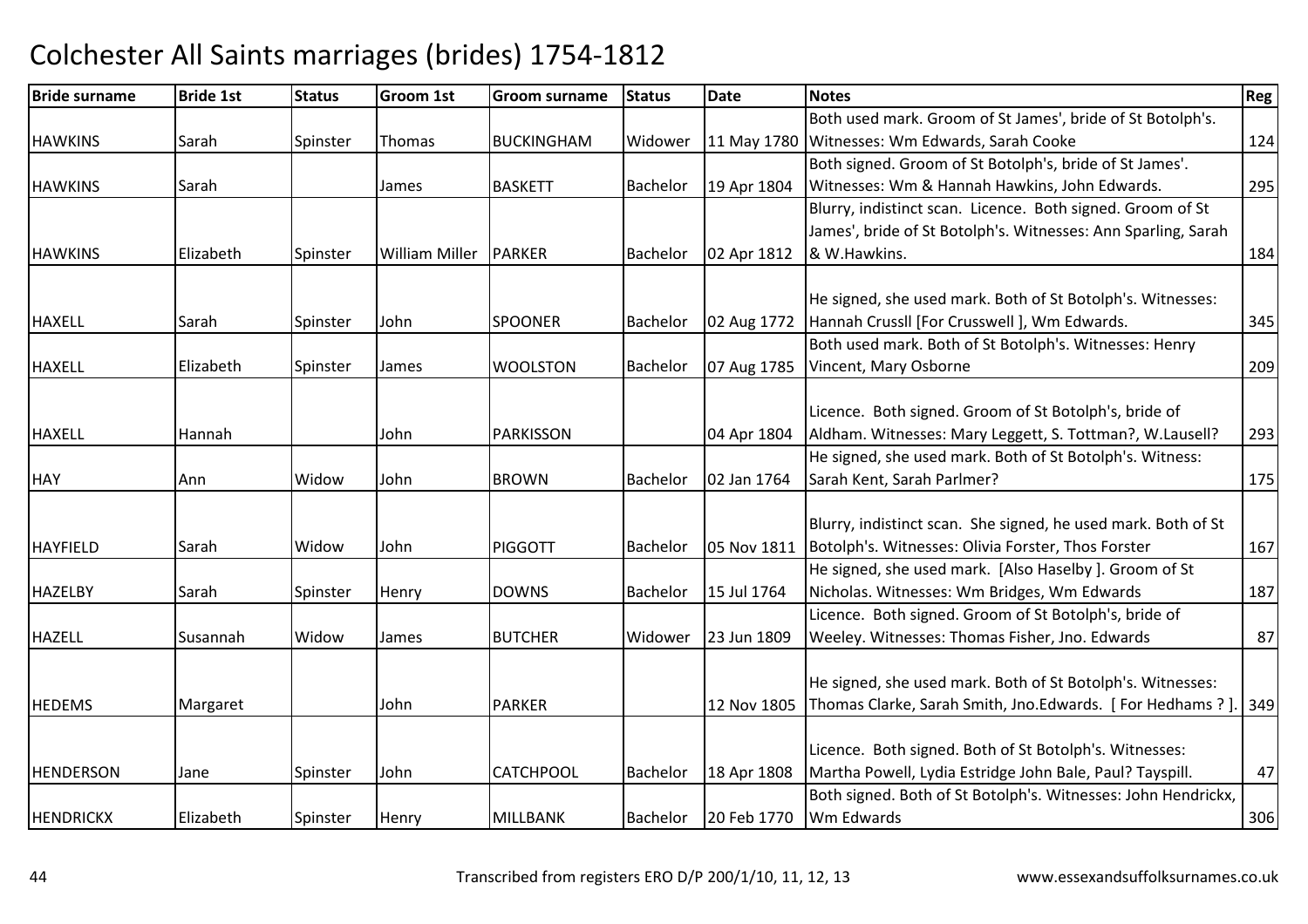### Bride surnamee Bride 1st Status Groom 1st Groom surname Status Date Notes Region Contract Region Regional Region Region Reg HERRINGG Agnis Spinster John THOMPSON THOMPSON Bachelor 24 Oct 1796 Poor, blurry scan. Both used mark. Bride of St Botolph's. Witnesses: James & Sarah Perkinss 80 **HERRINGTON** N Ann Widow Robert WILLIAMS Widower 11 Feb 1768 Licence. He signed, she used mark. Witnesses: R Thorp, Ann Hammondd 261 **HERVEY**  Amy **Single** woman John**HERVEY Single** man 06 Nov 1759 Both signed. Groom of St James's, bride of St Botolph's. Witnesses: Michael Biscoe, John Blythh 103 **HFRVFY** Y Ann Milliam CORNWELL 05 Aug 1764 Banns only, date is of 3rd Banns. Groom of St Nicholas's. <sup>191</sup> **HEWETT** T Mary Spinster Robert CANDLER R Bachelor | 26 Aug 1811 | Hewett, Sarah Candler, Robert Willis. 160 He signed, she used mark. Both of St Botolph's. Witnesses: G HIBBLEE Susannah Spinster James TURNER TURNER Bachelor | 02 Dec 1783 Both signed. Groom of St Botolph's. Witnesses: Seth Vorlander, William Lockk 176 **HIGBFF** Elizabeth Robert NORTON 22 May 1804 Both used mark. [ For Higby ?]. Both of St Botolph's. 22 May 1804 Witnesses: Wm Shenie?, Edward Gadd d 299 **HILLS**  Persis Single woman Henry JJOHNSON Single man 05 May 1757 Both signed. Witnesses: Martin Bell, Edward Brown <sup>57</sup> **HILLS** S 1992 Elizabeth Spinster Robert Henry DINGLEY Bachelor 22 Dec 1779 Licence. Both signed. Groom is a Rev'd, of Beaumont cum Moze. Bride of St Botolph's. Witnesses: Mich. & Sarah Hills <sup>118</sup>**HILLS** Sarah Spinster John John ROY Bachelor 31 Oct 1809 He signed, she used mark. Both of St Botolph's. Witnesses:Charlotte Coote, James Royy 104 **HINES**  Sarah Widow Thomas HELLENHELLEN | Widower | 27 Sep 1785 Both used mark. Both of St Botolph's. Witnesses: Samuel Fenn, Wm Edwards $\sim$  214 HOCKADAY Eugenia Maria **Single** woman James BROOKS Bachelor 09 May 1765 Wm Edwards Both signed. Both of St Botolph's. Witnesses: John Ly\*an, s 217 HOCKERR Elizabeth James MONTAGUE 01 May 1800 Poor, blurry scan. Licence. Both signed. Groom of Boxted, bride of St Botolph's. Witnesses: Lucy Mattinley?, Thos 01 May 1800 Thear? <u>2.</u> 175 **HOLDING Elizabeth Single** |woman | Phillips | BROMLY **Single** man 30 Jul 1765 Both signed (she as Houlding). Groom of Ardleigh, bride of St Botolph's. Witnesses: John Houlding, Alice Lucas<sup>219</sup>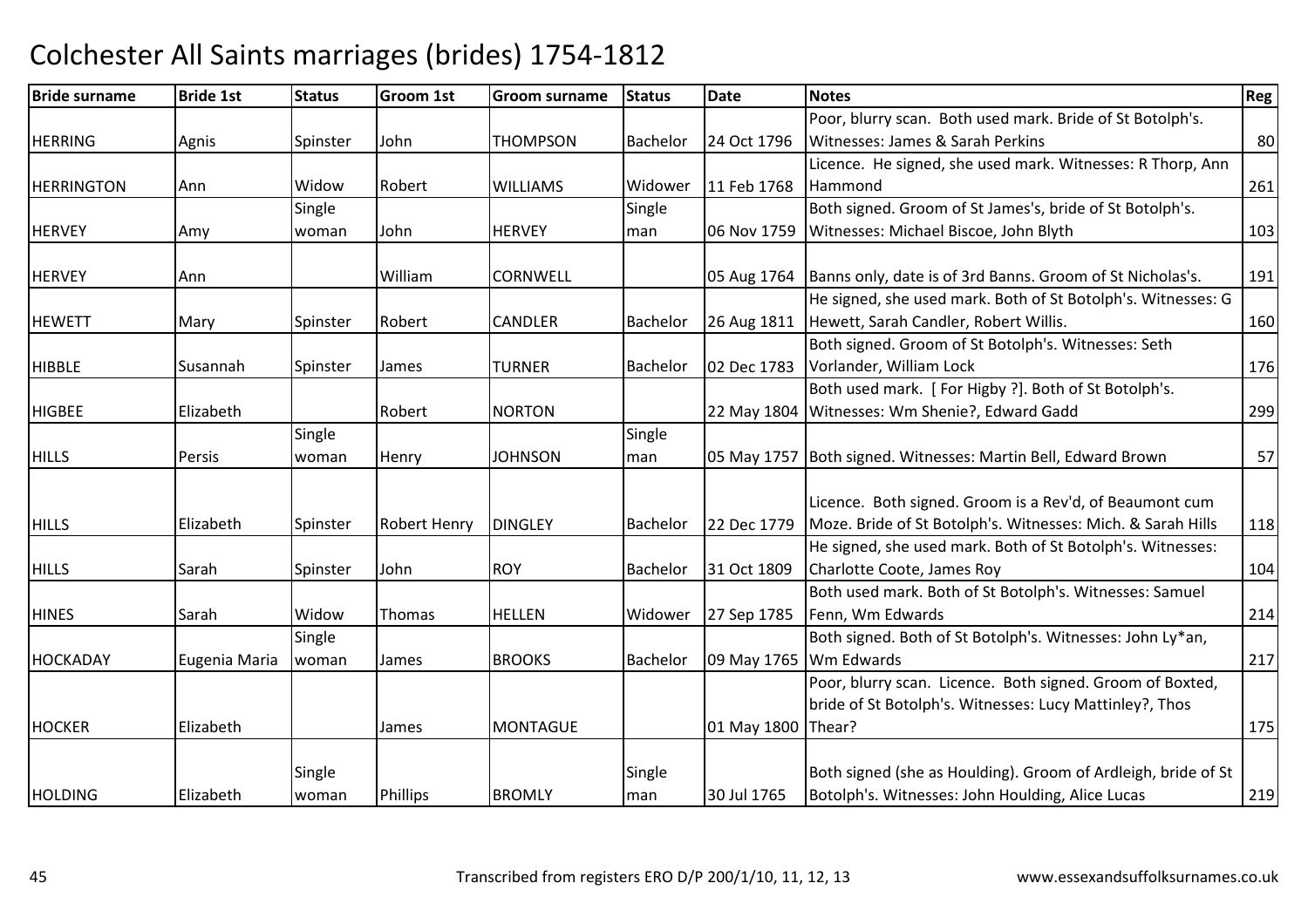### Bride surnamee Bride 1st Status Groom 1st Groom surname Status Date Notes Region Contract Region Regional Region Region Reg HOLLAWAY Mary **Single** woman Thomas WARTHAMSingle man01 Dec 1761 Both used mark. Witnesses: William Dowsett, John Blyth 135<br>31 Mar 1768 Both signed. Witnesses: John Pilgrim. Wm Edwards 264 HOLLSEY Sarah Spinster WilliamPITT Bachelor 31 Mar 1768 Both signed. Witnesses: John Pilgrim, Wm Edwards HOLMES Frances Spinster JohnGRAY Bachelor 18 Sep 1810 Licence. Both signed. Both of St Botolph's. Witnesses: Mary 8 M. Baptist, Jas Edwards. 135 HOLTT Mary James CANT 31 Aug 1761 He signed, she used mark. Groom of Kenningston, Suffolk,  $31$  Aug 1761  $\,$  bride of St Botolph's. Witnesses: William Holt, John Blyth <sup>131</sup> HOLTMary Spinster John MINTERR Bachelor | 20 May 1766 | Witnesses: Mary Gooderham, Thomas Clemants Both signed. Groom of St Leonard's, bride of St Botolph's. <sup>234</sup>HOLTONN Mary Spinster John UNWIN Single man 26 Jan 1758 Licence. Both signed. Witnesses: Henry Woodruffs, John Blythh 67 HOLTON N Ann Charles COLE 22 Nov 1803 He used mark, she signed. Both of St Botolph's. Witnesses:Wm Finch, Jno Edwards s 274 **HOPE** E Esther Widow Samuel TODD D Widower 04 Nov 1766 Witnesses: Robt Agnis, Wm Edwards Licence. He signed, she used mark. Groom of St Mary's.s 245 **HOPKINS**  Ann Spinster George JACKSONJACKSON Bachelor 20 Jun 1797 Poor, blurry scan. He signed, she used mark. Groom of St Mary the Virgin. Witnesses: Susan Parish, Jno Edwards <sup>96</sup>HORREXX Flizabeth John HORREX 15 May 1804 He used mark, she signed. Both of St Botolph's. Witnesses:15 May 1804 Hannah Southward, John Edwards s 298 HORSLETTT Mary Spinster Everet GREENACRE Bachelor 20 Sep 1807 Both used mark. Both of St Botolph's. Witnesses: Robert Fuller, Mary Cudmer $\sim$  24 HOUCHEN Sarah **Single** woman William PURDY **Single** man 17 Oct 1805 He signed, she used mark. Curate had Purday and originally had Houchett. Groom of Elmstead, bride of St Botolph's. Witnesses: Michael Houchen, John Edwards <sup>344</sup>HOULDERR Mary William William DOWNS Bachelor 15 Jul 1793 Both used mark. Groom of Ardleigh, bride of St Botolph's. Witnesses: Elizabeth Finch, Jno Edwardss and  $14$ **HOULDING**  Mary Samuel HUDSON Bachelor 11 Dec 1770 Licence. Both signed. Groom of Dedham, bride of St Botolph's. Witnesses: Richard & John Houlding<sup>315</sup>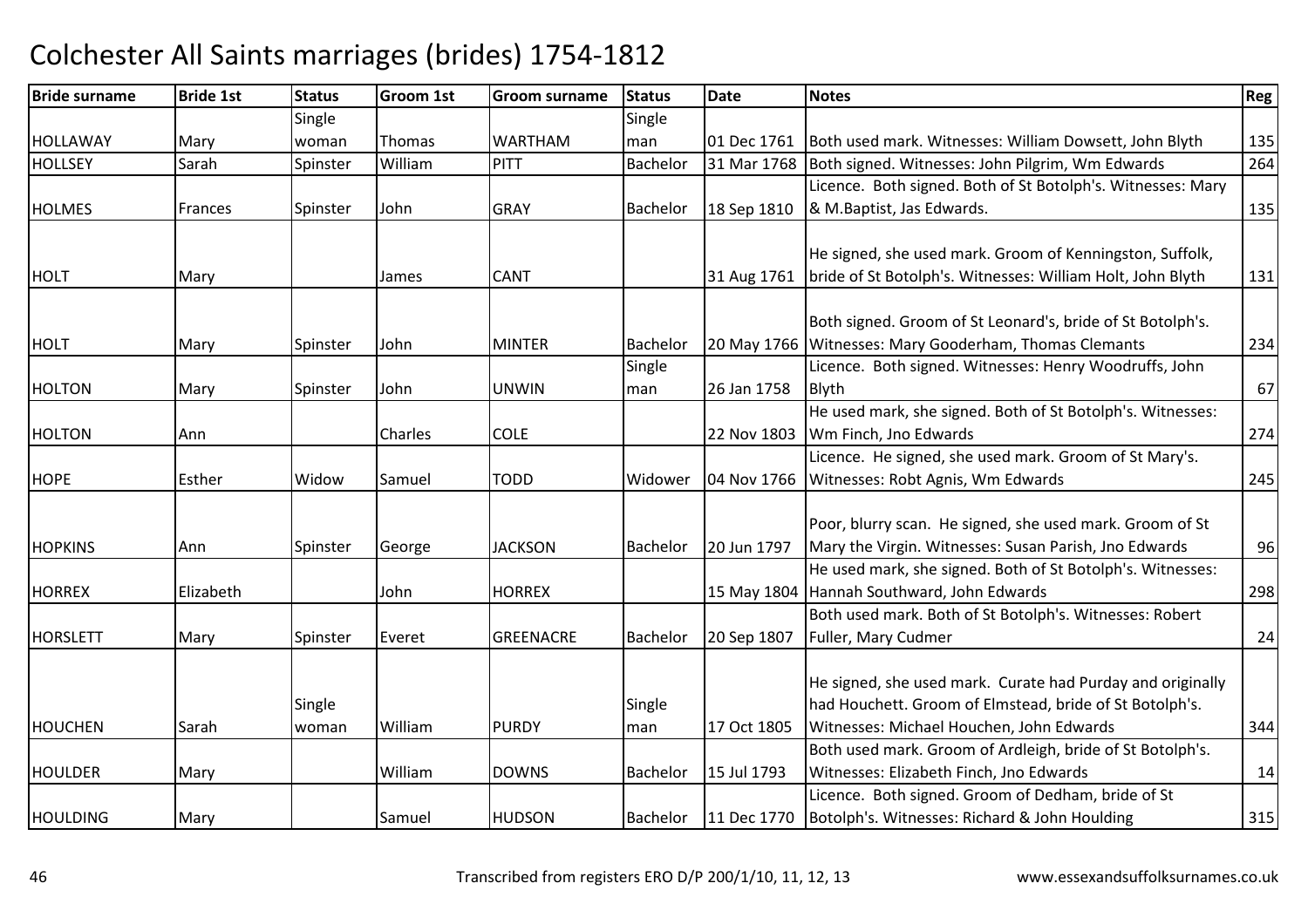| <b>Bride surname</b> | <b>Bride 1st</b>    | <b>Status</b> | <b>Groom 1st</b> | Groom surname     | <b>Status</b> | <b>Date</b>         | <b>Notes</b>                                                   | Reg <sup>1</sup> |
|----------------------|---------------------|---------------|------------------|-------------------|---------------|---------------------|----------------------------------------------------------------|------------------|
|                      |                     |               |                  |                   |               |                     |                                                                |                  |
|                      |                     |               |                  |                   |               |                     | Licence. Both signed. Groom of Ardleigh, bride of St           |                  |
| <b>HOULDING</b>      | Elizabeth           |               | Shepherd         | <b>STAMMERS</b>   |               | 10 Jan 1809         | Botolph's. Witnesses: Susanna & Thos Houlding, Charles Sach.   | 68               |
|                      |                     |               |                  |                   |               |                     | Poor, blurry scan. He signed, she used mark. Both of St        |                  |
| <b>HOULT</b>         | Hannah              | Spinster      | John             | <b>HIGBEE</b>     | Bachelor      | 08 Mar 1796         | Botolph's. Witnesses: Samuel Buckingham, Emma?                 | 63               |
|                      |                     |               |                  |                   |               |                     | Both signed. Both of St Botolph's. Witnesses: Elizabeth        |                  |
| <b>HOWARD</b>        | Ann                 | Widow         | Gabriel          | PIEARCE           |               | 29 Dec 1803         | Coleman, John Edwards                                          | 282              |
|                      |                     |               |                  |                   | Single        |                     | Both used mark. Groom is a weaver. Witnesses: Charles          |                  |
| <b>HOWELL</b>        | Elizabeth           | Spinster      | <b>Thomas</b>    | <b>BRAND</b>      | man           |                     | 24 May 1775   Patterson, Wm. Edwards                           | 31               |
|                      |                     |               |                  |                   |               |                     | He signed, she used mark. Both of St Botolph's. Witness: John  |                  |
| <b>HOWLETT</b>       | Ann                 | Spinster      | John             | <b>MILLS</b>      | Bachelor      | 15 Jan 1798         | Mills Sen'r.                                                   | 117              |
|                      |                     |               |                  |                   |               |                     | Poor, blurry scan. He signed, she used mark. Both of St        |                  |
| <b>HUBBARD</b>       | Eliz.               |               | James            | <b>BRITEE</b>     |               | 20 Sep 1801         | Botolph's. Witnesses: Mary Britee, John Edwards                | 207              |
|                      |                     |               |                  |                   |               |                     | Licence. He signed (Billingsbee), she used mark. Groom of St   |                  |
|                      |                     |               |                  |                   |               |                     | Martin's, bride of St Botolph's. Witnesses: Elliott Ward, John |                  |
| <b>HUDSON</b>        | Margarett Ann Widow |               | Samuel           | <b>BILLINGSBY</b> | Widower       | 18 Dec 1755         | <b>Blyth</b>                                                   | 33               |
|                      |                     |               |                  |                   |               |                     | Both used mark. Curate also used Huggins. Both of St           |                  |
| <b>HUGGINGS</b>      | Charlotte           | Spinster      | Salisbury        | <b>PLEUNDS</b>    | Bachelor      | 08 Nov 1807         | Botolph's. Witnesses: John Knight, Milly Bauly                 | 31               |
|                      |                     |               |                  |                   |               |                     | Both used mark. Both of St Botolph's. Witnesses: Abraham?      |                  |
| <b>HULK</b>          | Sarah               | Spinster      | Thomas           | <b>TOMSON</b>     | Widower       | 22 Feb 1759         | Conner?, John Blyth                                            | 84               |
|                      |                     |               |                  |                   |               |                     | Both signed. Both of St Botolph's. Witnesses: Wm Hawkins,      |                  |
| <b>HULL</b>          | Mary                | Spinster      | John             | <b>HALLS</b>      | Bachelor      | 01 Nov 1791         | Ann Agnis                                                      | 349              |
|                      |                     |               |                  |                   |               |                     | She signed, he used mark. Both of St Botolph's. Witnesses:     |                  |
| <b>HULL</b>          | Susannah            |               | Henry            | <b>DENES</b>      |               | 27 Nov 1803         | Thos Cutler, Mary Silcock                                      | 275              |
|                      |                     |               |                  |                   |               |                     | Banns only, date is of 3rd Banns. Groom of St Botolph's, bride |                  |
| <b>HUM</b>           | Martha              |               | Johnson          | COMMON            |               | 04 Oct 1761         | of St Nicholas's                                               |                  |
|                      |                     |               |                  |                   |               |                     | Poor, blurry scan. Both used mark. Both of St Botolph's.       |                  |
| <b>HUMM</b>          | Mary                | Spinster      | William          | <b>JEFFRIES</b>   | Widower       | 02 Aug 1796         | Witnesses: Abraham Hum, John Edwards                           | 72               |
|                      |                     |               |                  |                   |               |                     |                                                                |                  |
| <b>HUMPHREY</b>      | Mary                | Widow         | George           | <b>CHARLTON</b>   | Widower       | 29 Dec 1807         | Both signed. Witnesses: Wm & Mary Turvey, Jno. Edwards.        | 37               |
|                      |                     |               |                  |                   |               |                     | He signed, she used mark. Both of St Botolph's. Witnesses:     |                  |
| <b>HUNT</b>          | Elizabeth           | Widow         | Richard          | <b>MILLS</b>      |               | Widower 08 Apr 1771 | John Clarke, John Emmans                                       | 323              |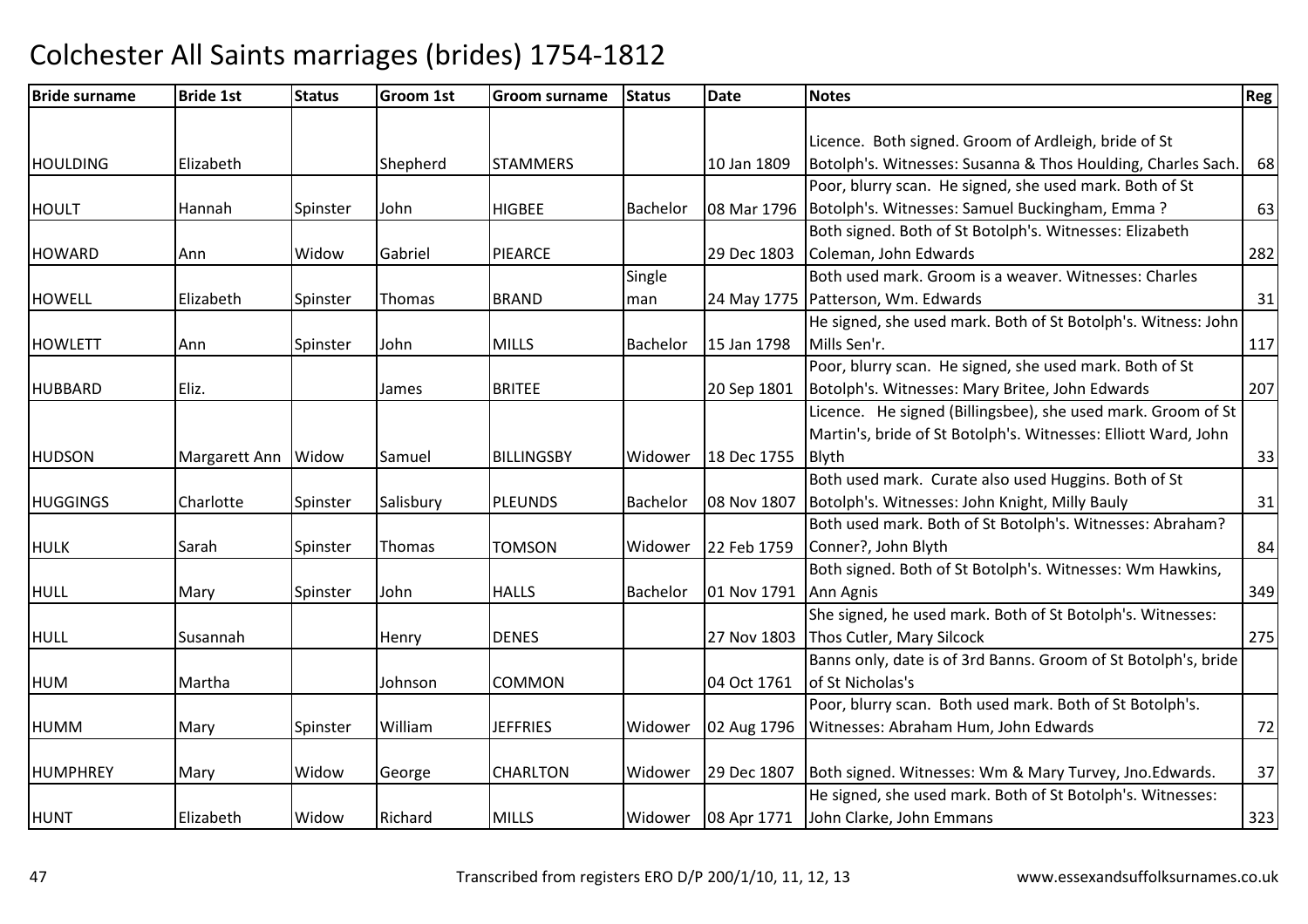| <b>Bride surname</b> | <b>Bride 1st</b> | <b>Status</b> | Groom 1st       | <b>Groom surname</b> | <b>Status</b>   | Date        | <b>Notes</b>                                                   | Reg |
|----------------------|------------------|---------------|-----------------|----------------------|-----------------|-------------|----------------------------------------------------------------|-----|
|                      |                  |               |                 |                      |                 |             | Licence, bride is a minor, consent of her guardian. Both       |     |
|                      |                  |               |                 |                      |                 |             | signed. Groom of St Botolph's, bride of St Runwald's.          |     |
| <b>HUNT</b>          | <b>Hannah</b>    | Spinster      | James           | <b>CRUSWELL</b>      | Bachelor        | 29 Jun 1783 | Witnesses: Stephen & Robt. Candler                             | 171 |
|                      |                  |               |                 |                      |                 |             | He used mark, she signed (with Susan'h). Both of St Botolph's. |     |
| <b>HUNT</b>          | Susan            | Spinster      | William         | <b>BURROWS</b>       | Bachelor        | 05 May 1795 | Witnesses: Lucy Hunt, Wm Biddell                               | 50  |
|                      |                  |               |                 |                      |                 |             | Poor, blurry scan. Both used mark. Could be Tey or Key(s).     |     |
| <b>HUNT</b>          | Eliz.            | Spinster      | <b>Barnabas</b> | <b>FEY</b>           |                 | 07 Apr 1801 | Witnesses: Thos Fey?, Jno Edwards                              | 195 |
|                      |                  |               |                 |                      |                 |             |                                                                |     |
|                      |                  |               |                 |                      |                 |             | Licence. Both used mark. Groom of St James's, Yarmouth,        |     |
| <b>HUNT</b>          | Elizabeth        |               | Charles         | <b>HITCHENGS</b>     | Bachelor        | 02 Sep 1803 | bride of St Botolph's. Witnesses: James Union, John Edwards    | 265 |
|                      |                  |               |                 |                      |                 |             | Licence. Both used mark. Both of St Botolph's. Witnesses:      |     |
| <b>HUNT</b>          | Ann              | Spinster      | John            | <b>WATSON</b>        | <b>Bachelor</b> | 19 Mar 1805 | John Bruce, Thos Warn                                          | 327 |
|                      |                  |               |                 |                      |                 |             |                                                                |     |
|                      |                  | Single        |                 |                      | Single          |             | Both used mark. Both of St Botolph's. Witnesses: Phillip       |     |
| <b>HUTCHIN</b>       | Easter           | woman         | John            | <b>CRISP</b>         | man             | 02 Oct 1760 | Barhorslet [ Witness should be Verhorslet ?], John Blyth.      | 120 |
|                      |                  |               |                 |                      |                 |             | Both signed. Groom of St Peter's. Witnesses: Phildelphia       |     |
| <b>HUTCHINGS</b>     | Mary             | Spinster      | William         | <b>SEELY</b>         | Bachelor        | 19 Mar 1770 | Pegram, Sarah Cruswell                                         | 307 |
|                      |                  | Single        |                 |                      | Single          |             | He used mark, she signed. Both of St Botolph's. Witnesses:     |     |
| <b>HUTTON</b>        | Abigal           | woman         | Henery          | <b>LAWRENCE</b>      | man             | 28 Dec 1755 | Isaac Peacock, John Blyth                                      | 34  |
|                      |                  |               |                 |                      |                 |             | He signed, she used mark. Both of St Botolph's. Witnesses:     |     |
| <b>HUTTON</b>        | Hannah           | Spinster      | Edward          | <b>KEEBLE</b>        | Bachelor        | 16 Jul 1782 | Thomas Clark, Mary Chanberlain                                 | 155 |
|                      |                  |               |                 |                      |                 |             | He signed, she used mark. Both of St Botolph's. Witnesses:     |     |
| <b>INMAN</b>         | Esther           | Spinster      | George          | <b>STACEY</b>        | Bachelor        | 03 Feb 1780 | John Davis, Wm Edwards                                         | 120 |
|                      |                  |               |                 |                      |                 |             | Licence. Both signed. Both of St Botolph's. Witnesses:         |     |
| <b>INSTANCE</b>      | Phebe            | Spinster      | James           | <b>WILES</b>         | Bachelor        | 28 Jun 1781 | Elizabeth Wiles, John Gosnall                                  | 139 |
|                      |                  |               |                 |                      |                 |             | Blurry, indistinct scan. He signed, she used mark. Both of St  |     |
| <b>IRONS</b>         | Susannah         | Spinster      | <b>Thomas</b>   | <b>FOX</b>           | Bachelor        | 23 Dec 1811 | Botolph's. Witnesses: William & Mary Irons                     | 174 |
|                      |                  |               |                 |                      |                 |             | He signed, she used mark. Both of St Botolph's. Witnesses:     |     |
| <b>IVE</b>           | Susannah         | Spinster      | William         | <b>RAY</b>           | Widower         | 01 Oct 1776 | John & Sarah Newman                                            | 60  |
|                      |                  |               |                 |                      |                 |             | Licence. Both signed. Groom of St Botolph's, bride of St       |     |
| <b>JACKLIN</b>       | Thamar           | Spinster      | Benjamin        | <b>HUTTON</b>        | Bachelor        | 31 Jul 1768 | Runwald. Witnesses: Henry Lawrence, Wm Edwards                 | 268 |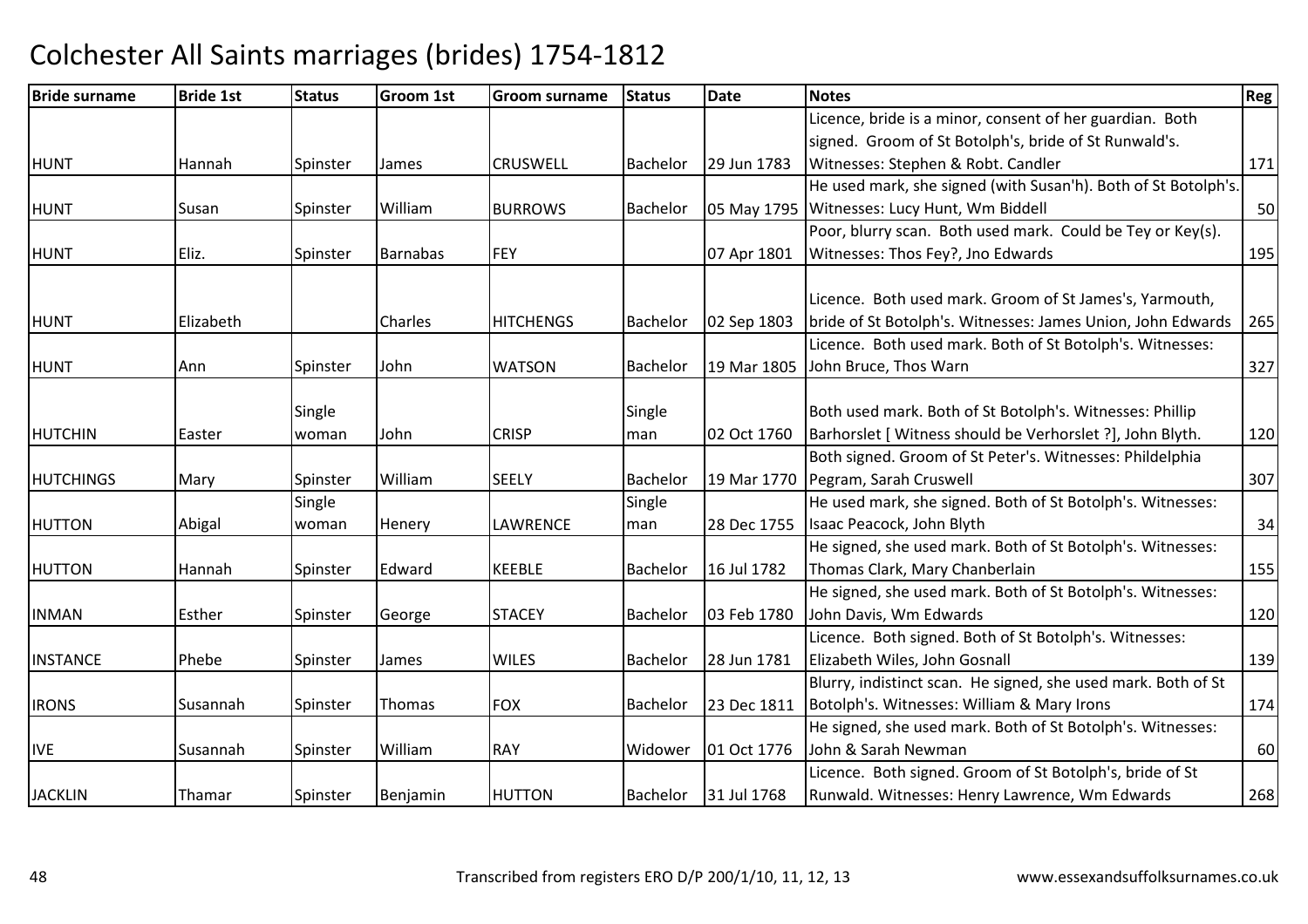| <b>Bride surname</b> | <b>Bride 1st</b> | <b>Status</b> | <b>Groom 1st</b> | <b>Groom surname</b> | <b>Status</b>   | Date        | <b>Notes</b>                                                        | Reg |
|----------------------|------------------|---------------|------------------|----------------------|-----------------|-------------|---------------------------------------------------------------------|-----|
|                      |                  |               |                  |                      |                 |             |                                                                     |     |
|                      |                  |               |                  |                      |                 |             | Licence. Both used mark. Groom of St Giles', bride of St            |     |
| <b>JACKSON</b>       | Jane             | Widow         | Robert           | <b>BOYCE</b>         | Widower         |             | 31 May 1779 Botolph's. Witnesses: Thos Barker, Catherine McLane     | 110 |
|                      |                  |               |                  |                      |                 |             | Poor, blurry scan. Both used mark. Bride of St Botolph's.           |     |
| <b>JACKSON</b>       | Ann              | Widow         | William          | <b>KINGSBERRY</b>    |                 |             | 25 May 1802 Witnesses: Anna Olive, ? Richie?                        | 226 |
|                      |                  |               |                  |                      |                 |             | Both used mark. [For Waite ?]. Bride of St Botolph's.               |     |
| <b>JACKSON</b>       | Susannah         | Spinster      | William          | <b>WEIGHT</b>        | Bachelor        | 24 Apr 1807 | Witnesses: Wertsley? Studdle?, James Hawkins                        | 12  |
|                      |                  |               |                  |                      |                 |             | He signed, she used mark. Both of St Botolph's. Witnesses:          |     |
| <b>JACKSON</b>       | Charlotte        | Spinster      | Alexander        | <b>WATSON</b>        | Widower         | 29 Jan 1810 | Mary Cooper, William Taylor                                         | 108 |
|                      |                  |               |                  |                      |                 |             | He signed, she used mark. Both of St Botolph's. Witnesses:          |     |
| <b>JACKSON</b>       | Mary             | Spinster      | Robert           | [LP]ENMAN            | Bachelor        | 05 Jun 1810 | Charlotte Wells, Jno Edwards                                        | 124 |
|                      |                  |               |                  |                      |                 |             |                                                                     |     |
|                      |                  |               |                  |                      |                 |             | Blurry, indistinct scan. Both used mark. Both of St Botolph's.      |     |
| <b>JAGGETT</b>       | Sarah            | Spinster      | William          | <b>CROOKS</b>        | <b>Bachelor</b> | 21 Sep 1812 | Witnesses: Hugh & Mary Nickels, Jno.Edwards.                        | 197 |
|                      |                  |               |                  |                      |                 |             | Both used mark. Both of St Botolph's. Witnesses: John &             |     |
| <b>JAMES</b>         | Mary             | Spinster      | Samuel           | <b>RAYNER</b>        | Bachelor        | 05 Aug 1781 | <b>Esther Tillett</b>                                               | 141 |
|                      |                  |               |                  |                      |                 |             | Both used mark. Both of St Botolph's. Witnesses: Richard            |     |
| <b>JARVIS</b>        | Mary             | Widow         | Philip           | <b>GOYMER</b>        | Widower         |             | 29 May 1769   Pitcher, Rebecca Bartholomew                          | 288 |
|                      |                  |               |                  |                      |                 |             |                                                                     |     |
| <b>JEFFERIES</b>     | Ann              | Spinster      | Thomas           | <b>MIXER</b>         | <b>Bachelor</b> |             | 08 Sep 1778   Both signed. Witnesses: James Brooker, Mary Jefferies | 98  |
|                      |                  |               |                  |                      |                 |             | Licence. Both used mark. Both of St Botolph's. Witnesses:           |     |
| <b>JEFFERIES</b>     | Sarah            | Spinster      | John             | <b>HOWES</b>         | <b>Bachelor</b> | 03 Apr 1799 | John Cooles?, Frances Lake                                          | 151 |
|                      |                  | Single        |                  |                      | Single          |             | Both used mark. Groom of St Peter's. Witnesses: Benjamin            |     |
| <b>JEFFERY</b>       | Elizabeth        | woman         | Samuel           | <b>FINCH</b>         | man             | 29 Apr 1765 | Finch, Jemima Brown                                                 | 211 |
|                      |                  |               |                  |                      |                 |             |                                                                     |     |
| <b>JEFFERY</b>       | Hannah           | Spinster      | James            | <b>BROOKER</b>       | Bachelor        | 06 Dec 1773 | Both signed. Witnesses: Joseph Moore, Martha Wenlock                | 369 |
|                      |                  |               |                  |                      |                 |             |                                                                     |     |
|                      |                  |               |                  |                      |                 |             | He signed, she used mark. Incorrect Reg No, should be 145.          |     |
| <b>JEFFRIES</b>      | Mary             | Spinster      | John             | <b>WHITE</b>         | <b>Bachelor</b> | 20 Nov 1781 | Groom of St James'. Witnesses: Thos Mixer, Elizabeth Sallows   144  |     |
|                      |                  |               |                  |                      |                 |             | Both used mark. Both of St Botolph's. Witnesses: James              |     |
| <b>JEFFRIES</b>      | Mary             |               | Jonathan         | <b>MOORE</b>         | Widower         |             | 02 Dec 1806 Lepper, Sarah Watson                                    | 392 |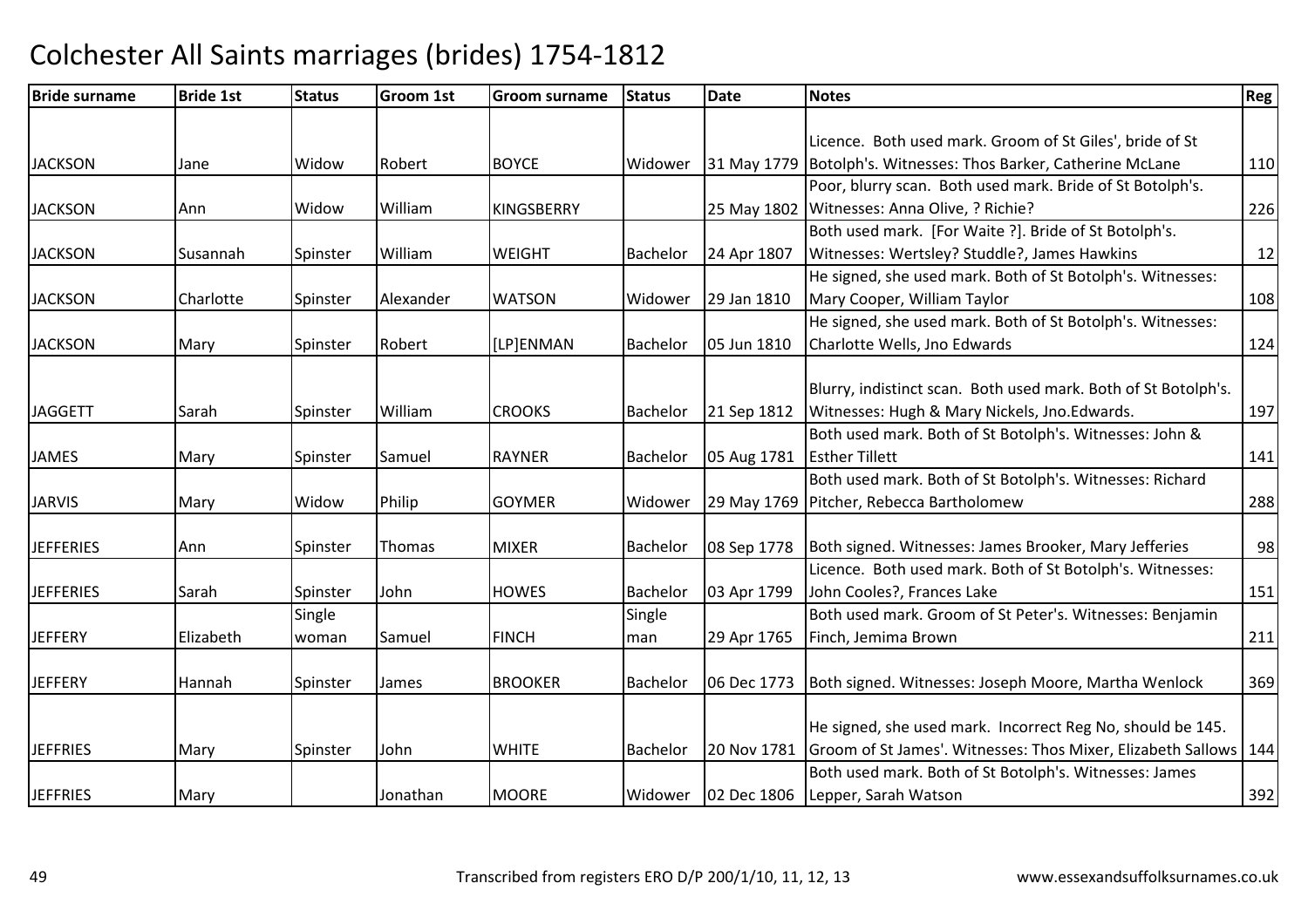| <b>Bride surname</b> | <b>Bride 1st</b> | <b>Status</b> | <b>Groom 1st</b> | <b>Groom surname</b> | <b>Status</b> | <b>Date</b> | <b>Notes</b>                                                  | Reg |
|----------------------|------------------|---------------|------------------|----------------------|---------------|-------------|---------------------------------------------------------------|-----|
|                      |                  | Single        |                  |                      | Single        |             | Licence. He signed, she used mark. Groom of Milton, Essex.    |     |
| <b>JENNINGS</b>      | Mary             | woman         | William          | <b>HICKS</b>         | man           | 19 Jan 1756 | Witnesses: Edward Brown, Daniel Blyth                         | 36  |
|                      |                  | Single        |                  |                      | Single        |             | Both used mark. Both of St Botolph's. Witnesses: Henry        |     |
| <b>JENNINGS</b>      | Elizabeth        | woman         | Thomas           | <b>SEXTON</b>        | man           | 09 Mar 1765 | Garland, John Inman                                           | 210 |
|                      |                  |               |                  |                      |               |             | Poor, blurry scan. He signed, she used mark. Groom of St      |     |
|                      |                  |               |                  |                      |               |             | Leonard's, bride of St Botolph's. Witnesses: John & Sarah     |     |
| <b>JERMIN</b>        | Lydia            | Widow         | James            | <b>DYER</b>          | Widower       | 31 Jul 1796 | Fuller                                                        | 71  |
|                      |                  |               |                  |                      |               |             | Licence. He signed, she used mark. Witnesses: Hannah          |     |
| <b>JEWERS</b>        | Ann              | Widow         | Ralph            | <b>STANWAY</b>       | Bachelor      | 09 Mar 1768 | Lockwood, Wm Edwards                                          | 262 |
|                      |                  |               |                  |                      |               |             | Poor, blurry scan. Both used mark. Both of St Botolph's.      |     |
| <b>JEWERS</b>        | Elizabeth        |               | John             | <b>SCOTT</b>         |               | 24 Jun 1801 | Witnesses: Robt & Elizabeth Hatch                             | 203 |
|                      |                  |               |                  |                      |               |             | Licence. Both signed. Groom of St Nicholas', bride of St      |     |
| <b>JOHNSON</b>       | Ann              |               | John.            | P[AU]RKER            |               | 04 Aug 1757 | Botolph's. Witnesses: James & Hester Thorn                    | 60  |
|                      |                  | Single        |                  |                      |               |             | Both used mark. Both of St Botolph's. Witnesses: Charles      |     |
| <b>JOHNSON</b>       | Priscilla        | woman         | <b>Samuel</b>    | <b>USHER</b>         | Widower       | 19 Apr 1759 | Bolton, John Blyth                                            | 87  |
|                      |                  |               |                  |                      | Single        |             | Licence. Both signed. Both of St Botolph's. Witnesses:        |     |
| <b>JOHNSON</b>       | Elizabeth        | Spinster      | Joseph           | <b>MANNING</b>       | man           | 20 May 1759 | Edward Brown, John Blyth                                      | 91  |
|                      |                  |               |                  |                      |               |             | Licence. Both signed. Both of St Botolph's. Witnesses: Maria  |     |
| <b>JOHNSON</b>       | Sarah            | Spinster      | Thomas           | <b>DANIEL</b>        | Bachelor      | 07 Jun 1778 | Jane & Sam Johnson                                            | 94  |
| <b>JOHNSON</b>       | Ann              | Spinster      | James            | <b>DOWSON</b>        | Bachelor      | 24 Dec 1782 | Both used mark. Witnesses: John Arthy, E Dowson               | 163 |
|                      |                  |               |                  |                      |               |             | Licence. Both signed. Groom of St Peter's. Witnesses: ?       |     |
| <b>JOHNSON</b>       | Anne             | Spinster      | George           | <b>ANDREWS</b>       | Bachelor      | 25 Aug 1789 | Diss?, Henrietta Johnson                                      | 289 |
|                      |                  |               |                  |                      |               |             | Both used mark. Groom of St Botolph's. Witnesses are Willm    |     |
| <b>JOHNSON</b>       | Mary             | Spinster      | Wm.              | <b>KING</b>          | Bachelor      | 18 Jan 1790 | Edwards Jun'r and Sen'r.                                      | 305 |
|                      |                  |               |                  |                      |               |             | Licence. Both signed. Groom of Bocking, bride of St Nicholas. |     |
| <b>JOHNSON</b>       | Anne             | Spinster      | John Langley     | <b>SHEARCROFT</b>    | Bachelor      | 11 Oct 1790 | Witnesses: John Fenner, E_z. Shearcroft                       | 319 |
|                      |                  |               |                  |                      |               |             |                                                               |     |
|                      |                  |               |                  |                      |               |             | Licence. Both signed. Groom of St James's, Clerkenwell,       |     |
| <b>JOHNSON</b>       | Henrietta        | Spinster      | John Turner      | <b>WATTS</b>         | Bachelor      | 24 Apr 1791 | Middlesex. Witnesses: Chas. Shillito, Henry Martin Johnson    | 334 |
|                      |                  |               |                  |                      |               |             | Both signed. Groom of St Peter's. Witnesses: Sarah Johnson,   |     |
| <b>JOHNSON</b>       | Susannah         |               | George           | <b>SERGANT</b>       |               | 22 Dec 1794 | Elisabe Wilson                                                | 47  |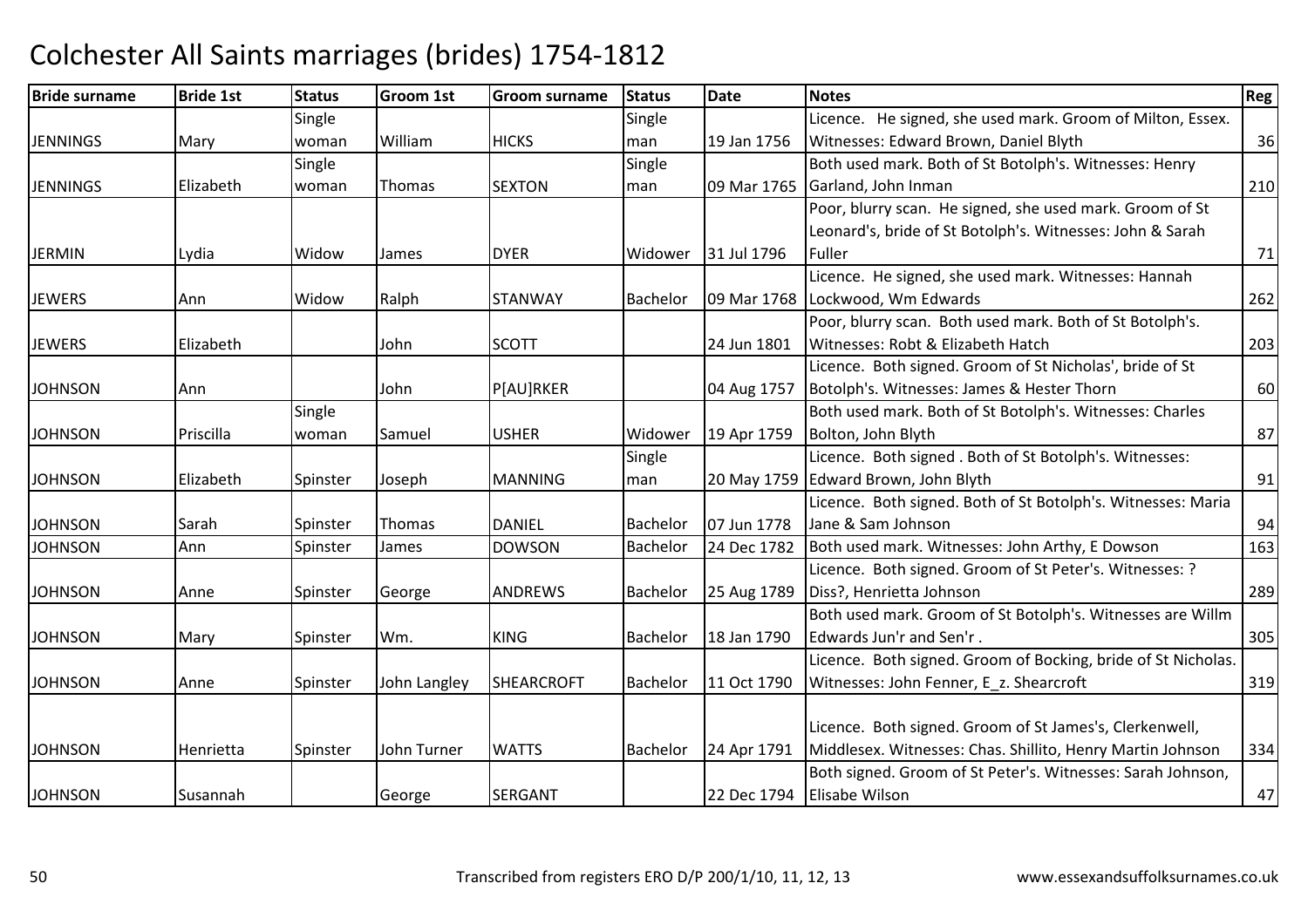| <b>Bride surname</b> | <b>Bride 1st</b> | <b>Status</b> | <b>Groom 1st</b> | <b>Groom surname</b> | <b>Status</b> | Date        | <b>Notes</b>                                                    | Reg |
|----------------------|------------------|---------------|------------------|----------------------|---------------|-------------|-----------------------------------------------------------------|-----|
|                      |                  |               |                  |                      |               |             | He signed, she used mark. Both of St Botolph's. Witnesses:      |     |
| <b>JOHNSON</b>       | Elizabeth        | Spinster      | Robert           | <b>GAGE</b>          | Bachelor      | 16 Apr 1798 | Edmund Hendrie, Jno Edwards                                     | 123 |
|                      |                  |               |                  |                      |               |             | Both signed. Both of St Botolph's. Witnesses: George            |     |
| <b>JOHNSON</b>       | Susan            |               | John             | <b>DE HAILES</b>     |               | 01 May 1805 | Johnson, Rachel Hale, Jno.Edwards.                              | 330 |
|                      |                  |               |                  |                      |               |             |                                                                 |     |
|                      |                  |               |                  |                      |               |             | He signed, she used mark. Groom's signature looks more like     |     |
|                      |                  |               |                  |                      |               |             | Whetland, though it is indistinct. Both of St Botolph's.        |     |
| <b>JOHNSON</b>       | Mary             | Spinster      | John             | <b>WHETTON</b>       | Bachelor      | 25 Oct 1808 | Witnesses: Elizabeth Davis, Thomas Proctor Huchinson            | 61  |
|                      |                  |               |                  |                      |               |             | Both signed. Both of St Botolph's. Witnesses: Saml Joslin, Will |     |
| <b>JOSLIN</b>        | Ann              | Spinster      | Samuel           | <b>MAYHEW</b>        | Widower       | 15 May 1798 | Berd, Sarah Mayhew.                                             | 125 |
|                      |                  |               |                  |                      |               |             |                                                                 |     |
|                      |                  |               |                  |                      |               |             | Licence. Both signed. Groom is a clerk. Bride is of Little      |     |
| <b>JOSSELYN</b>      | Sarah            | Spinster      | John             | <b>MILTON</b>        | Widower       | 28 Jan 1755 | Horksley. Witnesses: Nich's Garrard Lynne, Sam'l Gibbs.         | 13  |
|                      |                  |               |                  |                      |               |             | Poor, blurry scan. He signed, she used mark. Both of St         |     |
| <b>JOURDIN</b>       | Ann              |               | James            | <b>BOWYER</b>        |               | 09 Oct 1800 | Botolph's. Witnesses: Louisa Stanes, John Edwards               | 187 |
|                      |                  |               |                  |                      |               |             | Both used mark. Both of St Botolph's. Witnesses: John           |     |
| <b>JOWERS</b>        | Bridget          | Spinster      | John             | <b>HALSTONE</b>      | Bachelor      | 17 Jul 1781 | Worne?, William Spraggon                                        | 140 |
|                      |                  |               |                  |                      |               |             | Both used mark. Both of St Botolph's. Witnesses: Elizabeth      |     |
| <b>JOYCE</b>         | Matilda          | Spinster      | William          | <b>WADHAM</b>        | Bachelor      | 16 Nov 1797 | Caunt?, Marianne Bennett                                        | 112 |
|                      |                  |               |                  |                      |               |             | Poor, blurry scan. Licence. Both signed. Bride of St            |     |
| <b>KEELING</b>       | Sarah            |               | William          | <b>BETTS</b>         |               | 01 Jan 1801 | Runwald's. Witnesses: Stephen Betts, Thomas Stow                | 189 |
|                      |                  |               |                  |                      |               |             | He signed, she used mark. Both of St Botolph's. Witnesses:      |     |
| <b>KELLY</b>         | Amy              | Spinster      | Henry            | <b>GARLAND</b>       | Bachelor      | 15 Jun 1763 | Wm Edwards, John Garland                                        | 161 |
|                      |                  |               |                  |                      |               |             | Poor, blurry scan. He signed, she used mark. Both of St         |     |
| <b>KEMBLE</b>        | Susannah         |               | Jonathan         | <b>FOSTER</b>        |               |             | 17 May 1802 Botolph's. Witnesses: Wm & Mary Dawson              | 223 |
|                      |                  |               |                  |                      |               |             | Both signed. Both of St Botolph's. Witnesses: Mary Kemp,        |     |
| <b>KEMP</b>          | Sarah            | Spinster      | Joseph           | <b>CROSSBE</b>       | Widower       | 31 Jan 1769 | <b>Mary Tomson</b>                                              | 275 |
|                      |                  |               |                  |                      |               |             | Both signed. Both of St Botolph's. Witnesses: William Kemp,     |     |
| <b>KEMP</b>          | Mary             | Spinster      | Thomas           | <b>CROOKS</b>        | Bachelor      | 22 May 1777 | Joseph Gledhill                                                 | 70  |
|                      |                  |               |                  |                      |               |             | Both signed. Groom of St Peter's. Witnesses: John Wenden,       |     |
| <b>KEMP</b>          | Elisabeth        | Spinster      | John             | <b>WARNER</b>        | Bachelor      | 09 Dec 1788 | Sarah Hatsher?                                                  | 270 |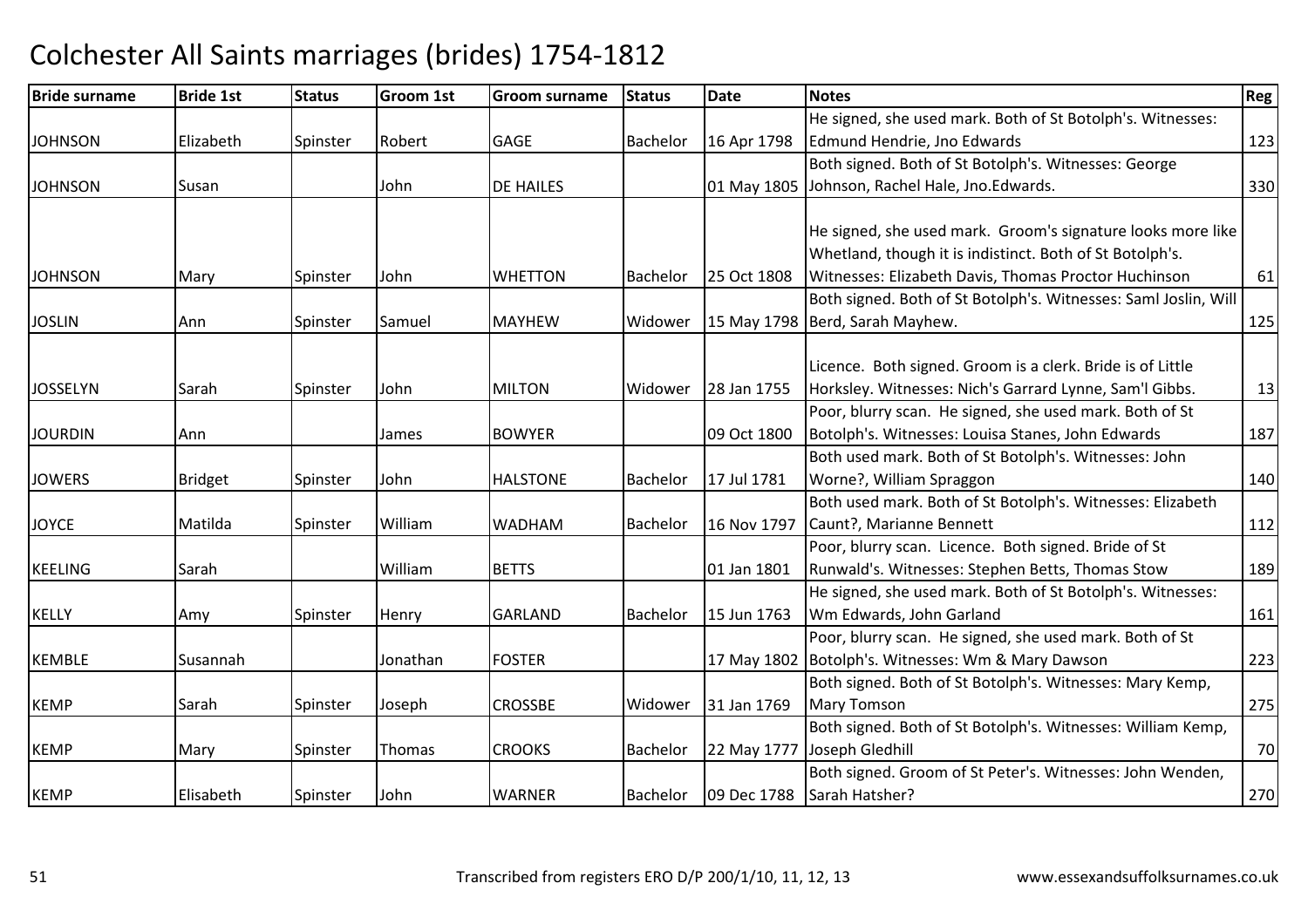| <b>Bride surname</b> | <b>Bride 1st</b> | <b>Status</b> | <b>Groom 1st</b> | <b>Groom surname</b> | <b>Status</b>   | <b>Date</b> | Notes                                                          | Reg |
|----------------------|------------------|---------------|------------------|----------------------|-----------------|-------------|----------------------------------------------------------------|-----|
|                      |                  |               |                  |                      |                 |             |                                                                |     |
|                      |                  |               |                  |                      |                 |             | Both signed. Groom of Holy Trinity, bride of St Botolph's.     |     |
| <b>KEMP</b>          | Ann              |               | James            | <b>GOODEY</b>        | Bachelor        | 18 Feb 1806 | Witnesses: Edmund Kemp, Maria Todd, William Hurrell?           | 364 |
|                      |                  |               |                  |                      |                 |             |                                                                |     |
|                      |                  |               |                  |                      |                 |             | Blurry, indistinct scan. He signed, she used mark. Both of St  |     |
| <b>KEMP</b>          | Sarah            | Widow         | William          | <b>COOK</b>          | Widower         | 21 Sep 1812 | Botolph's. Witnesses: Eleanor Atkins, William Firman           | 198 |
|                      |                  |               |                  |                      |                 |             |                                                                |     |
|                      |                  |               |                  |                      |                 |             | Licence, bride is a minor, with consent of her father. Groom   |     |
|                      |                  |               |                  |                      |                 |             | of St James', bride of St Botolph's. He signed, she used mark. |     |
| <b>KEMPSTER</b>      | Lydia            | Spinster      | William          | <b>REAVILL</b>       | Bachelor        | 08 Oct 1780 | Witnesses: Saml Kempster, Robert Harrison                      | 130 |
|                      |                  |               |                  |                      |                 |             |                                                                |     |
|                      |                  |               |                  |                      |                 |             | Both used mark. [For Kempster]. Both of St Botolph's.          |     |
| <b>KEMSTER</b>       | Sarah            | Spinster      | Samuel           | <b>LASLIN</b>        | <b>Bachelor</b> | 20 Jul 1790 | Witnesses: John Coveney, Alexander Fordyce Sanckster           | 313 |
|                      |                  | Single        |                  |                      | Single          |             | He signed, she used mark. Both of St Botolph's. Witnesses:     |     |
| <b>KENT</b>          | Martha           | woman         | Daniel           | <b>BROWN</b>         | man             | 08 Oct 1767 | James Thorp, Plesseant Ralph                                   | 255 |
|                      |                  |               |                  |                      |                 |             | Both used mark. Both of St Botolph's. Witnesses: John          |     |
| <b>KENT</b>          | Jane             | Widow         | John             | <b>POTTER</b>        | Widower         | 23 May 1791 | Hanson, Mary Stidard                                           | 338 |
|                      |                  |               |                  |                      |                 |             | Both signed. Both of St Botolph's. Witnesses: Abm Osmond,      |     |
| <b>KETLEY</b>        | Mary             | Spinster      | Henry            | <b>VINCENT</b>       | Widower         | 05 Apr 1791 | Wm Edwards                                                     | 331 |
|                      |                  | Single        |                  |                      | Single          |             | Both used mark. Both of St Botolph's. Witnesses: Sarah         |     |
| <b>KETTLE</b>        | Martha           | woman         | Charles          | <b>LOCK</b>          | man             | 30 Apr 1764 | Biscoe, Wm Edwards                                             | 182 |
|                      |                  |               |                  |                      |                 |             | Both used mark. Both of St Botolph's. Witnesses: Henry         |     |
| <b>KETTLEY</b>       | Elisabeth        | Spinster      | Abraham          | <b>OSMAND</b>        | Bachelor        | 24 Mar 1794 | Vincent, Jno Edwards                                           | 32  |
|                      |                  |               |                  |                      |                 |             | Both used mark. Both of St Botolph's. Witnesses: James &       |     |
| <b>KIDGEL</b>        | Martha           | Widow         | William          | <b>BROOKER</b>       | Bachelor        | 17 Oct 1784 | Mary Brooker                                                   | 197 |
|                      |                  |               |                  |                      |                 |             | Licence. Both signed. Witnesses: Margery Cut[lt]er, John       |     |
| <b>KILBOURN</b>      | Hannah           | Spinster      | <b>Byatt</b>     | <b>WALKER</b>        | Widower         | 22 Jun 1777 | Heard                                                          | 73  |
|                      |                  |               |                  |                      |                 |             |                                                                |     |
|                      |                  |               |                  |                      |                 |             | Poor, blurry scan. He signed, she used mark. Both of St        |     |
| <b>KILBURN</b>       | Elizabeth        | Spinster      | Charles          | SANSOM               | Bachelor        | 10 Apr 1796 | Botolph's. Witnesses: Thomas Osmond, Ann Sansom                | 65  |
|                      |                  |               |                  |                      |                 |             | He signed, she used mark. Witnesses: Thos Goodwin,             |     |
| <b>KING</b>          | Mary             | Spinster      | William          | <b>PASFIELD</b>      | Bachelor        |             | 09 May 1769 Susannah Diss                                      | 285 |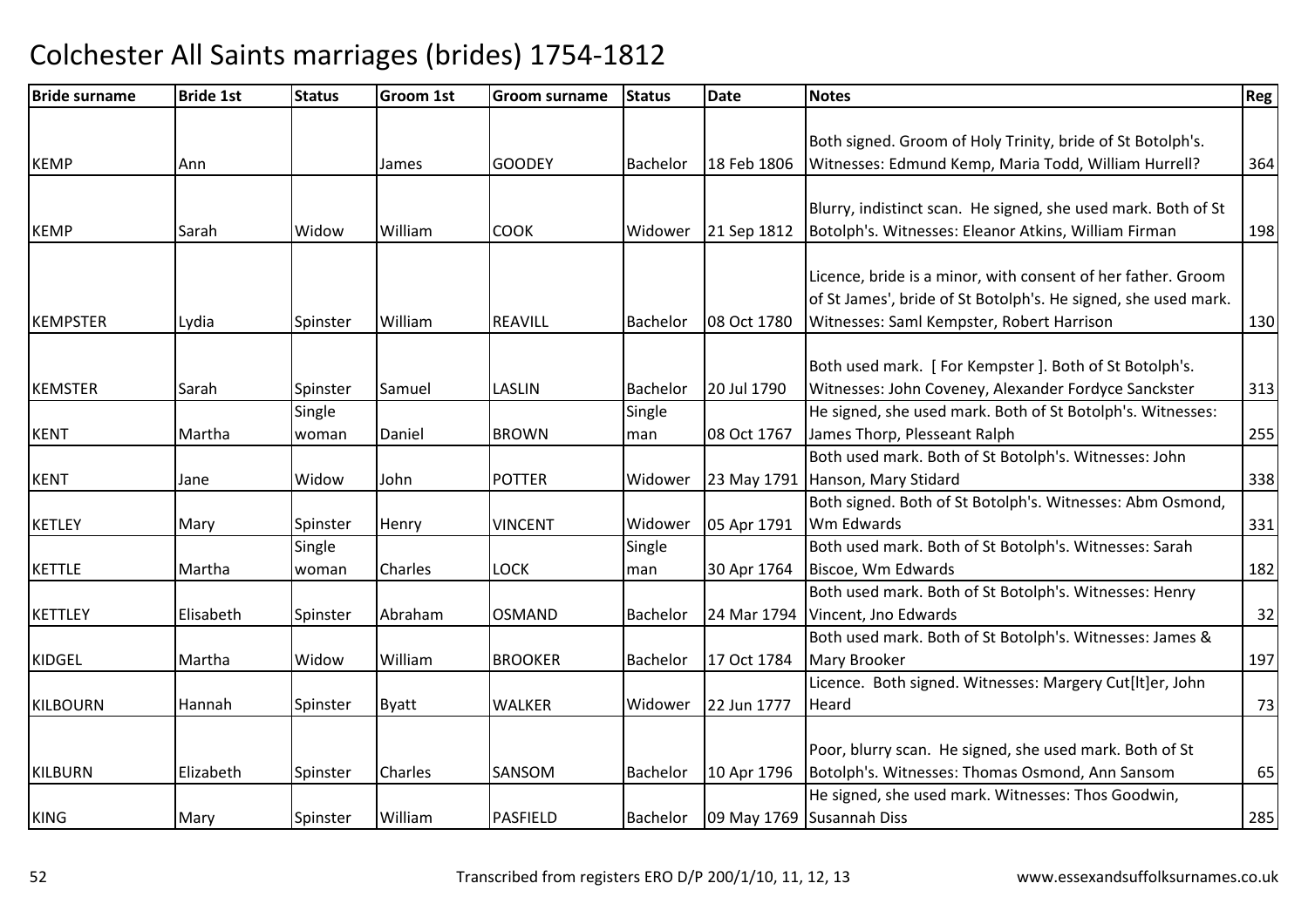### Bride surnamee Bride 1st Status Groom 1st Groom surname Status Date Notes Region Contract Region Regional Region Region Reg KINGG Mary Spinster John CRICK Bachelor 15 Feb 1772 Licence. Both signed. Bride of Chelmsford. Witnesses: Wm. Edwards, Mary Eldredd 341 KINGG Margaret Spinster Jacob SUTTON Bachelor 12 Oct 1783 Licence/ Both used mark. Witness JS,Sen'r. Groom of Grinsted [Greenstead], bride of St Botolph's. Witnesses: Robt **Freeman, Jacob Sutton 174** KINGG Mary Spinster Joseph SPOONER Bachelor 09 Jul 1786 He signed, she used mark. Both of St Botolph's. Witnesses:John Sadler, Joseph Spaldingg 224 KINGG 1991 Ann Spinster James WARD Bachelor 28 Apr 1789 Licence. Both signed. Groom of Lexden. Witnesses: Jere'h & MW? Neverdd 280 KINGSBERRY Hannah JohnGILL 121 Jun 1802 He signed, she used mark. Groom of St Mary Magdalen, bride of St Botolph's. Witnesses: Ann Kingsberry, ? Richie? <sup>228</sup>KINGSBURY Mary Single woman Joseph BRANSTONWidower 16 Jan 1755 Licence. He signed, she used mark. Groom of Dedham. Witnesses: Thos. Kingsbury, John Blythh 12 KINGSBURY Susannah Stephen SPURLINGG Midower 12 May 1776 Signed. Witnesses: Wm Barns, Elizth Mann, Elizabeth Bulock. 153 Licence. Groom of Dedham, bride of St Botolph's. Both KINGSBURY Sarah Spinster Alexander Fordice**HEDGE** Bachelor 16 Feb 1790 He signed, she used mark. Both of St Botolph's. Witnesses:Henry Clark, Wm Edwardss 308 KINISSTON?Susan Margaret **Philip** p GRETTON 18 Mar 1812 | Kimpston. 179 Blurry, indistinct scan. Licence. Both signed. Groom of St Peter's. Witnesses: Moses Johnson Gretton, Judith Halls, James Halls, A.Clarance, Elizabeth Halls. Could be read as KIRKK Sarah Sarah Spinster Samuel SMITH H Midower 103 Mar 1766 Giles'. Witnesses: Elizabeth Muskett, Ellis Matthewman He signed, she used mark. Groom of St Botolph's, bride of St <sup>230</sup> KIRK Mary **Single** woman Solomon **WYKES Single** man 20 Aug 1799 Both signed. Both of St Botolph's. Witnesses: Samuel Everitt, Katherine Enshaw<u>w 160</u> KNAPP Elisabeth Spinster James LEWIS Bachelor 05 Nov 1789 He signed, she used mark. Both of St Botolph's. Witnesses:Thoams Sarls, Wm Edwardss 301 KNOISE? ElizabethSingle woman Richard MOFFET Single man 07 Jan 1805 Both used mark. [For Noyes or similar?]. Both of St Botolph's. Witnesses: Ann Gollifer?, Mary Wrightt 321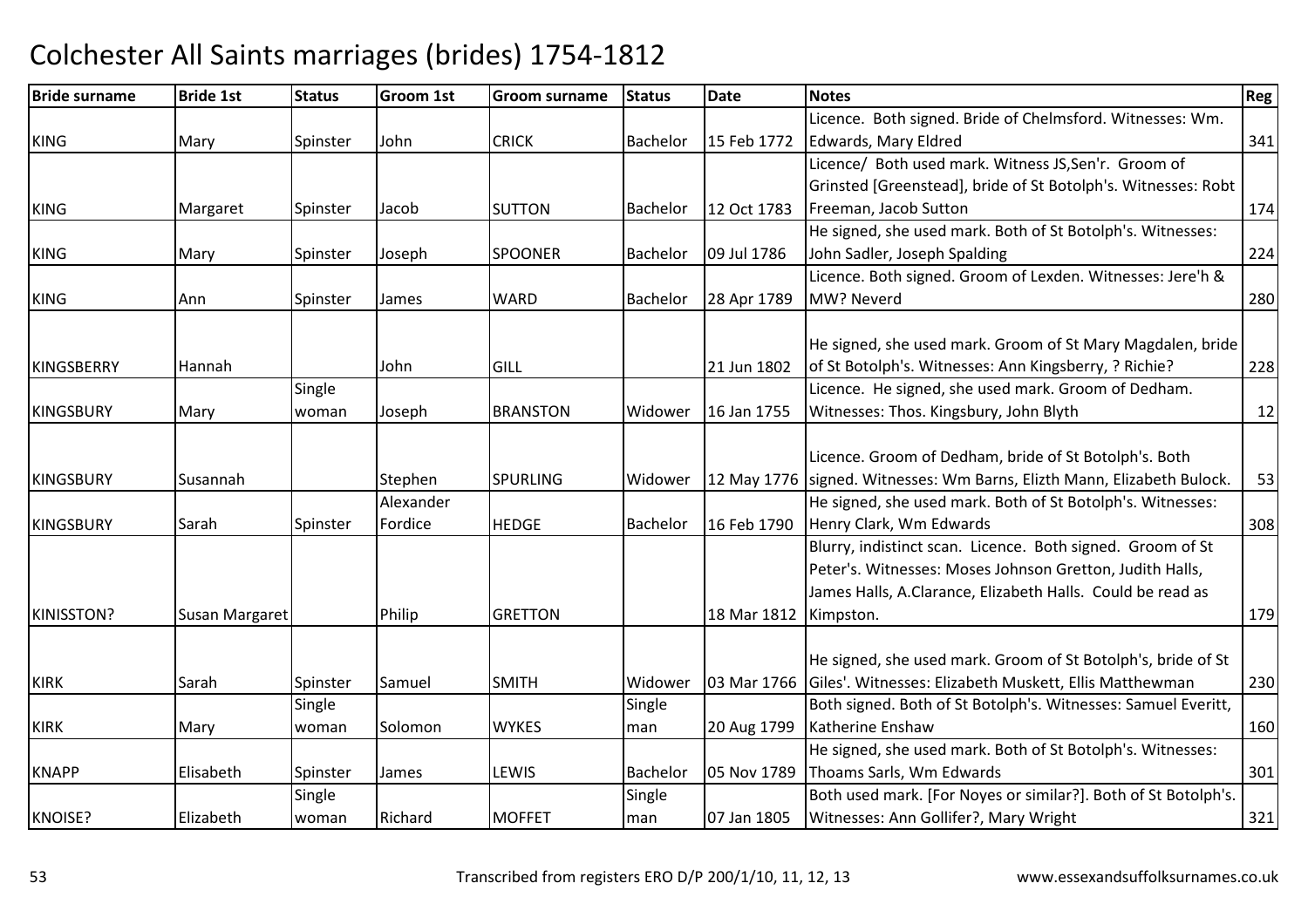| <b>Bride surname</b> | <b>Bride 1st</b> | <b>Status</b> | <b>Groom 1st</b> | <b>Groom surname</b> | <b>Status</b>   | <b>Date</b>           | <b>Notes</b>                                                            | Reg |
|----------------------|------------------|---------------|------------------|----------------------|-----------------|-----------------------|-------------------------------------------------------------------------|-----|
|                      |                  |               |                  |                      |                 |                       | He signed, she used mark. Both of St Botolph's. Witnesses:              |     |
| <b>KNOP</b>          | Sarah            | Spinster      | Daniel           | <b>LYES</b>          | Widower         | 10 Jun 1764           | <b>William Howard, Mary Manning</b>                                     | 184 |
|                      |                  |               |                  |                      |                 |                       | Both used mark. Both of St Botolph's. Witnesses: Joseph                 |     |
| <b>KNOP</b>          | Sarah            | Widow         | John             | <b>WOODWARD</b>      | Widower         | 17 Oct 1775           | Nicholson, Elizabeth Bailey                                             | 46  |
|                      |                  |               |                  |                      |                 |                       | Both used mark. Both of St Botolph's. Witnesses: Rumhead &              |     |
| <b>KNOWLES</b>       | Hannah           | Widow         | William          | <b>HATCH</b>         | Bachelor        | 09 Nov 1766 Mary Shed |                                                                         | 246 |
|                      |                  |               |                  |                      |                 |                       | He signed, she used mark. Both of St Botolph's. Witnesses:              |     |
| <b>LADBROOK</b>      | Deborah          | Spinster      | Jonathan         | <b>WARD</b>          | <b>Bachelor</b> | 27 Jun 1790           | Owen & Hannh Neale                                                      | 311 |
|                      |                  |               |                  |                      |                 |                       | Licence. He signed, she used mark. Both of St Botolph's.                |     |
| <b>LADBROOK</b>      | Mary             | Widow         | Thomas           | <b>MANNING</b>       | Widower         | 26 Sep 1797           | Witnesses: Joseph Mumford, John Edwards                                 | 107 |
|                      |                  |               |                  |                      |                 |                       |                                                                         |     |
| <b>LADBROOK</b>      | Martha           |               | Robert           | <b>RICHER</b>        |                 |                       | 14 Nov 1802 Both used mark. Both of St Botolph's. Witness: John Edwards | 238 |
|                      |                  |               |                  |                      |                 |                       | Both used mark. Groom of St Nicholas', bride of St Botolph's.           |     |
| <b>LADBROOK</b>      | Lucy             |               | <b>Thomas</b>    | <b>SAYLE</b>         | Bachelor        | 19 Nov 1806           | Witnesses: William Davis, Mary Bennett                                  | 390 |
|                      |                  |               |                  |                      |                 |                       |                                                                         |     |
|                      |                  |               |                  |                      |                 |                       | Blurry, indistinct scan. Both used mark. Both of St Botolph's.          |     |
| <b>LADBROOK</b>      | Susannah         | Widow         | John             | <b>NEWTON</b>        | Widower         |                       | 03 May 1812 Witnesses: Thomas Ladbrook, Elizabeth Lott                  | 186 |
|                      |                  |               |                  |                      |                 |                       | Both used mark. Both of St Botolph's. Witnesses: Mary                   |     |
| LAIT                 | Elizabeth        |               | Richard          | <b>MOSS</b>          |                 | 25 Jan 1803           | Carter, Jno Edwards                                                     | 247 |
|                      |                  |               |                  |                      |                 |                       |                                                                         |     |
| LANE                 | Frances          | Spinster      | John             | <b>SPICER</b>        | Bachelor        | 24 Jan 1789           | Licence. Both used mark. Witnesses: Thos Bird, John Wescott 276         |     |
|                      |                  |               |                  |                      |                 |                       |                                                                         |     |
|                      |                  |               |                  |                      |                 |                       | Licence. Both used mark. Groom of Peldon, Essex, bride of St            |     |
| LANE                 | Susan            | Spinster      | John             | LUPPAGE              | Bachelor        |                       | 01 Mar 1791   Botolph's. Witnesses: Wm Brooker, Wm Edwards              | 328 |
|                      |                  |               |                  |                      |                 |                       | Both used mark. Both of St Botolph's. Witnesses: George                 |     |
| LANE                 | Sarah            | Spinster      | William          | <b>MARGERIM</b>      | Bachelor        |                       | 21 Mar 1791 Cant, Wm Edwards                                            | 329 |
|                      |                  |               |                  |                      |                 |                       | Poor, blurry scan. He used mark, she signed. Both of St                 |     |
| LAST                 | Rebecca          |               | George           | <b>BIDDLE</b>        |                 | 26 Oct 1801           | Botolph's. Witnesses: Mara & William Loe?                               | 211 |
|                      |                  |               |                  |                      |                 |                       | Both used mark. Both of St Botolph's. Witnesses: Chris.                 |     |
| LASWELL              | Sarah            |               | Thos.            | <b>SPENCER</b>       |                 |                       | 08 Dec 1761 Monk, James Temple                                          | 134 |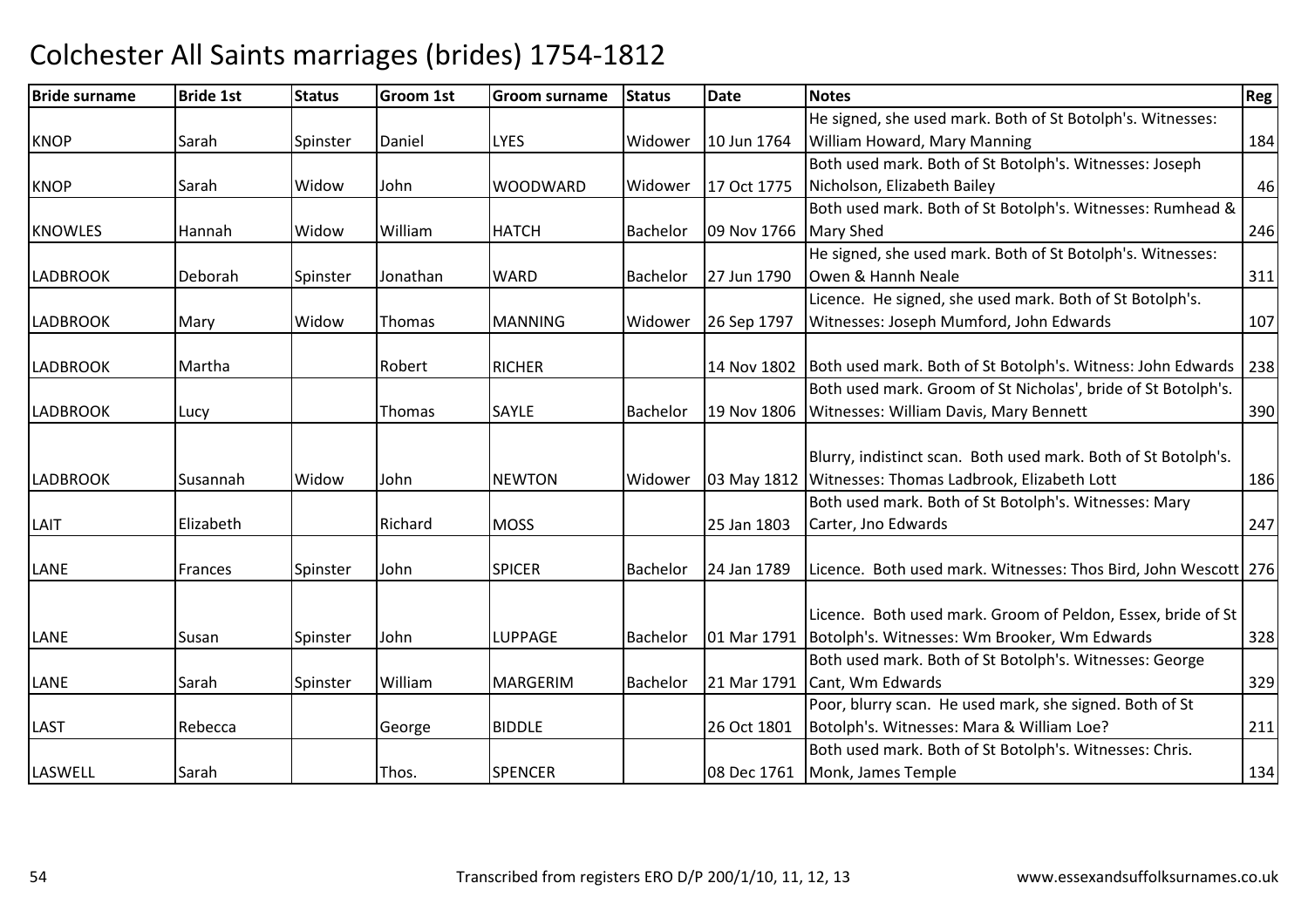| <b>Bride surname</b> | <b>Bride 1st</b> | <b>Status</b> | <b>Groom 1st</b> | <b>Groom surname</b> | <b>Status</b>   | Date                   | <b>Notes</b>                                                     | <b>Reg</b> |
|----------------------|------------------|---------------|------------------|----------------------|-----------------|------------------------|------------------------------------------------------------------|------------|
|                      |                  |               |                  |                      |                 |                        | Poor, blurry scan. Licence. Both used mark. [For McCoy and       |            |
|                      |                  |               |                  |                      |                 |                        | Latimer ?]. Groom of St James', bride of St Botolph's.           |            |
| <b>LATIMORE</b>      | Peggy            | Spinster      | Thomas           | M[AU]RCOY            | <b>Bachelor</b> | 01 Sep 1801            | Witnesses: George & Eliza Murphy                                 | 206        |
|                      |                  |               |                  |                      |                 |                        | He signed (Bullincrook ?), she used mark. [For Keziah ?].        |            |
|                      |                  | Single        |                  |                      | Single          |                        | Both of St Botolph's. Witnesses: James Temple, W J James         |            |
| <b>LAWRENCE</b>      | Caziah           | woman         | <b>James</b>     | <b>BOLINGBROKE</b>   | man             | 17 Feb 1762            | Green                                                            | 139        |
|                      |                  |               |                  |                      |                 |                        | He signed, she used mark. Both of St Botolph's. Witnesses:       |            |
|                      |                  |               |                  |                      |                 |                        | Richard Leaper, Wm Edwards, Rebecca Gen? [ For                   |            |
| <b>LAWRENCE</b>      | Elizabeth        | Spinster      | Benjamin         | <b>CLARK</b>         | Bachelor        |                        | 26 May 1776 Ginn/Gunn?].                                         | 54         |
|                      |                  |               |                  |                      |                 |                        | He signed, she used mark. Groom of St Peter's, bride of St       |            |
| <b>LAWRENCE</b>      | Sarah            | Spinster      | Thomas           | <b>SACH</b>          | Bachelor        | 02 Oct 1777            | Botolph's. Witnesses: John & Martha Hardy                        | 80         |
|                      |                  |               |                  |                      |                 |                        | Both used mark. Both of St Botolph's. Witnesses: Wm              |            |
| <b>LAWRENCE</b>      | Mary             | Widow         | John             | <b>JENNINGS</b>      | Widower         | 15 Dec 1777            | Edwards, Thomas Watson                                           | 83         |
|                      |                  |               |                  |                      |                 |                        | Both used mark. Both of St Botolph's. Witnesses: Thos            |            |
| <b>LAWRENCE</b>      | Elizabeth        | Spinster      | George           | <b>OSBORNE</b>       | Bachelor        | 12 Apr 1784            | Staines, Elizabeth Hardy                                         | 187        |
|                      |                  |               |                  |                      |                 |                        | Licence. Both used mark. Witness WE, Jun'r. Groom of St          |            |
|                      |                  |               |                  |                      |                 |                        | Nicholas', bride of St Botolph's. Witnesses: Wm Cant, Wm         |            |
| <b>LAWRENCE</b>      | Rachel           | Spinster      | James            | <b>HALLS</b>         | <b>Bachelor</b> | 24 Sep 1785            | Edwards                                                          | 213        |
|                      |                  |               |                  |                      |                 |                        | Licence. Both used mark. [For Wellham?]. Groom of St             |            |
|                      |                  |               |                  |                      |                 |                        | Leonard's, bride of St Botolph's. Witnesses: Samuel Golding,     |            |
| <b>LAWRENCE</b>      | Ruth             | Spinster      | Benjamin         | WELLUM               | <b>Bachelor</b> | 17 May 1787 Jno Gibson |                                                                  | 244        |
|                      |                  |               |                  |                      |                 |                        | Both signed. Groom of St Mary Magdalen, bride of St              |            |
| <b>LAWRENCE</b>      | Margaret Ann     |               | Robert           | <b>STEEL</b>         |                 | 30 Aug 1803            | Botolph's. Witnesses: George Lawrence, Ann Watts                 | 263        |
|                      |                  |               |                  |                      |                 |                        | Both signed. Both of St Botolph's. Witnesses: Sarah King,        |            |
| <b>LAWRENCE</b>      | Lucy             | Spinster      | Nathaniel        | <b>LEECH</b>         | Bachelor        | 25 Jun 1809            | James & Sarah Leech.                                             | 89         |
|                      |                  |               |                  |                      |                 |                        | Both signed. Both of St Botolph's. Witnesses: Samuell Brown,     |            |
| LAY                  | Mary             | Widow         | William          | <b>FREEMAN</b>       | Widower         | 12 Nov 1763            | Wm Edwards                                                       | 168        |
|                      |                  |               |                  |                      |                 |                        | Both used mark. Both of St Botolph's. Witnesses: John Mann,      |            |
| LAY                  | Mary             | Spinster      | William          | <b>TURVEY</b>        | Bachelor        | 13 Aug 1775            | Susan Kingsburay                                                 | 36         |
|                      |                  |               |                  |                      |                 |                        |                                                                  |            |
|                      |                  |               |                  |                      |                 |                        | Poor blurry scan and original. Licence. Both signed. Groom       |            |
| LE SONND?            | Ann              |               | Robert           | <b>HEATHERLY</b>     |                 |                        | 12 Aug 1793 of Withem [Witham]. Witnesses: Henry & Sarah Johnson | 15         |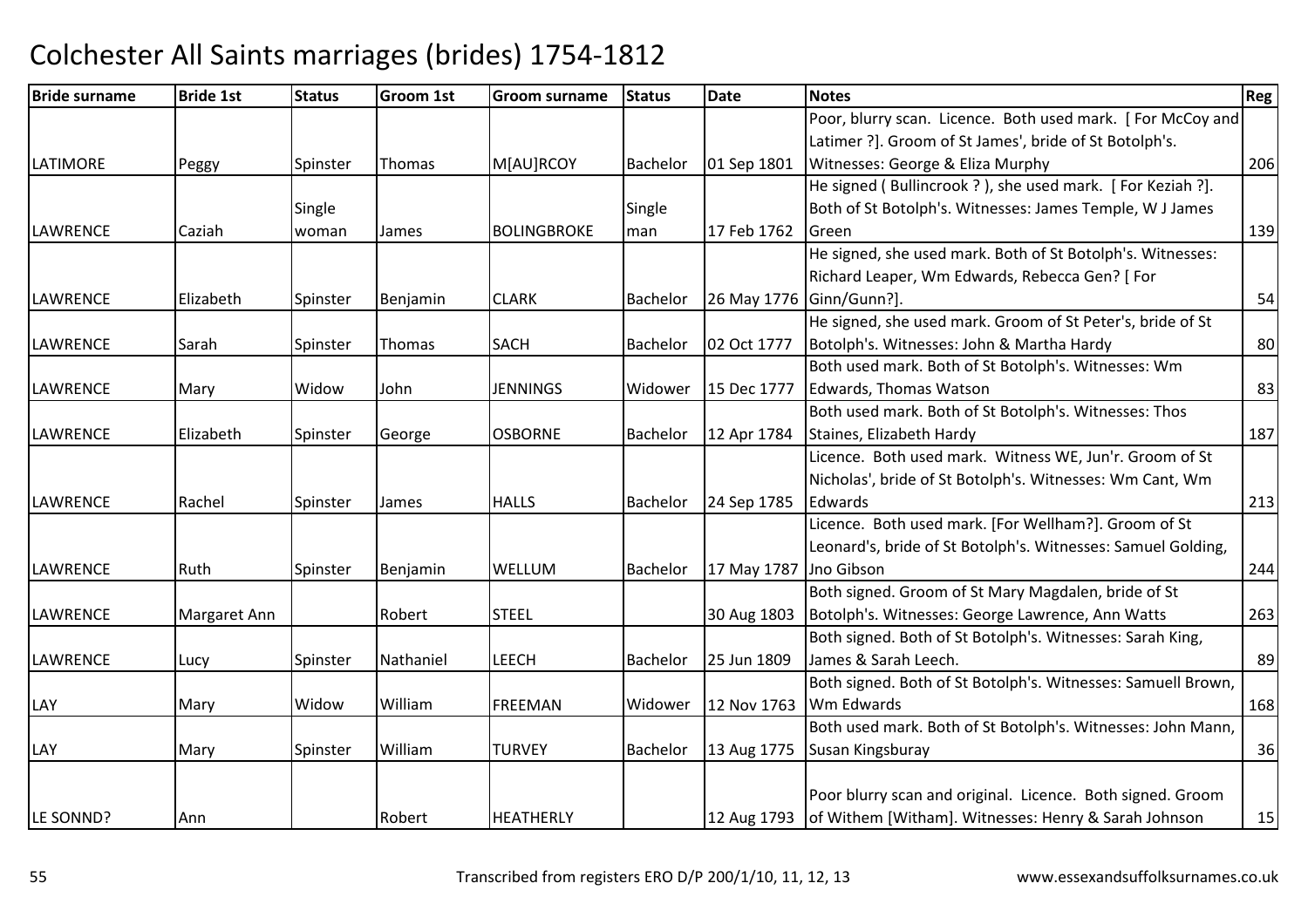### Bride surnamee Bride 1st Status Groom 1st Groom surname Status Date Notes Region Contract Region Regional Region Region Reg LEAGGETTSarah Spinster William COOK Bachelor 15 Oct 1811 Blurry, indistinct scan. Both used mark. Both of St Botolph's. Witnesses: Wm Scutchey, Ann Howell 165LEATHERDALEE Lydia James SMITH SMITH Bachelor 15 Jun 1812 Both used mark. Groom of St Botolph's. Witnesses: HannahPowell, James Leatherdalee 191 LEAVERR Mary Widow Joseph GIBSON GIBSON Widower 01 Feb 1765 He signed, she used mark. Both of St Botolph's. Witnesses:Wm. Edwards, Philip Fieldd 207 LEAVERR 1991 | Mudith Spinster James | HYNARD HYNARD | Widower | 05 Nov 1807 Licence. He signed, she used mark. Groom of Nayland, bride of St Botolph's. Witnesses: Mary Dearsley, Mary Leaver, Charles Todd. 29LEE Hannah**Single** woman George DOWSON Single man 08 Jul 1799 He signed, she used mark. Both of St Botolph's. Witnesses:John & Lucy Wrightt and the contract of  $\sim$  158 LEECHH Sarah Ann Spinster John CALVER Bachelor 08 Jul 1812 Both signed. Both of St Botolph's. Witnesses: Samuel Norman, Ann Westonn 192 LEGGETT Martha Widow Robert WELLHAMWELLHAM Widower 15 Aug 1766<br>WILLIAMS Bachelor 06 Jul 1777 Both signed (poorly). Groom of St Nicholas', bride of St Botolph's. Witnesses: Robert Mayhew, Wm Edwards <sup>238</sup>75 LEMONHannah Spinster John | WILLIAMS | Bachelor | 06 Jul 1777 | Both signed. Witnesses: Sandford Crow, Wm Edwards LENHAMM Susannah Spinster Joseph LESWELL Bachelor 24 May 1765<br>Albert Gital Citatum Citatum Citatum Citatum Citatum Citatum Citatum Citatum Citatum Citatum Citatum Citatum C Licence. He signed, she used mark. Groom of Coggeshall, bride of St Botolph's. Witnesses: Jas. Walford, Jos. Shepheard 214 LENTON Sarah **Single** woman Stephen **GOSLIN** Single man 03 Oct 1760 Both signed. Both of St Botolph's. Witnesses: John Blyth, Joseph Stebbingg 121 LEPERR Sarah Spinster James TAYLOR Bachelor 20 Oct 1807 He signed, she used mark. Both of St Botolph's. Witnesses:John Crotch, Mary Leperr 28 LEPPERR 1755 Sarah Widow Benjamin CLARK Widower 02 Feb 1755 Both used mark. Both of St Botolph's. Witnesses: Isaac Peacock, John Blythh 14 LEPPINGWELLL Sarah Widow Thomas LAY Widower 06 Feb 1792 He signed, she used mark. Groom of Grinsted, bride of St Botolph's. Witnesses: John Williams, Mary Blackwell 354LEVERETT Sarah Spinster Isaac RUDKINRUDKIN Bachelor 127 Nov 1780 He signed, she used mark. Groom of Tendring. Witnesses: Thos Barker, Randel Stanwayy 133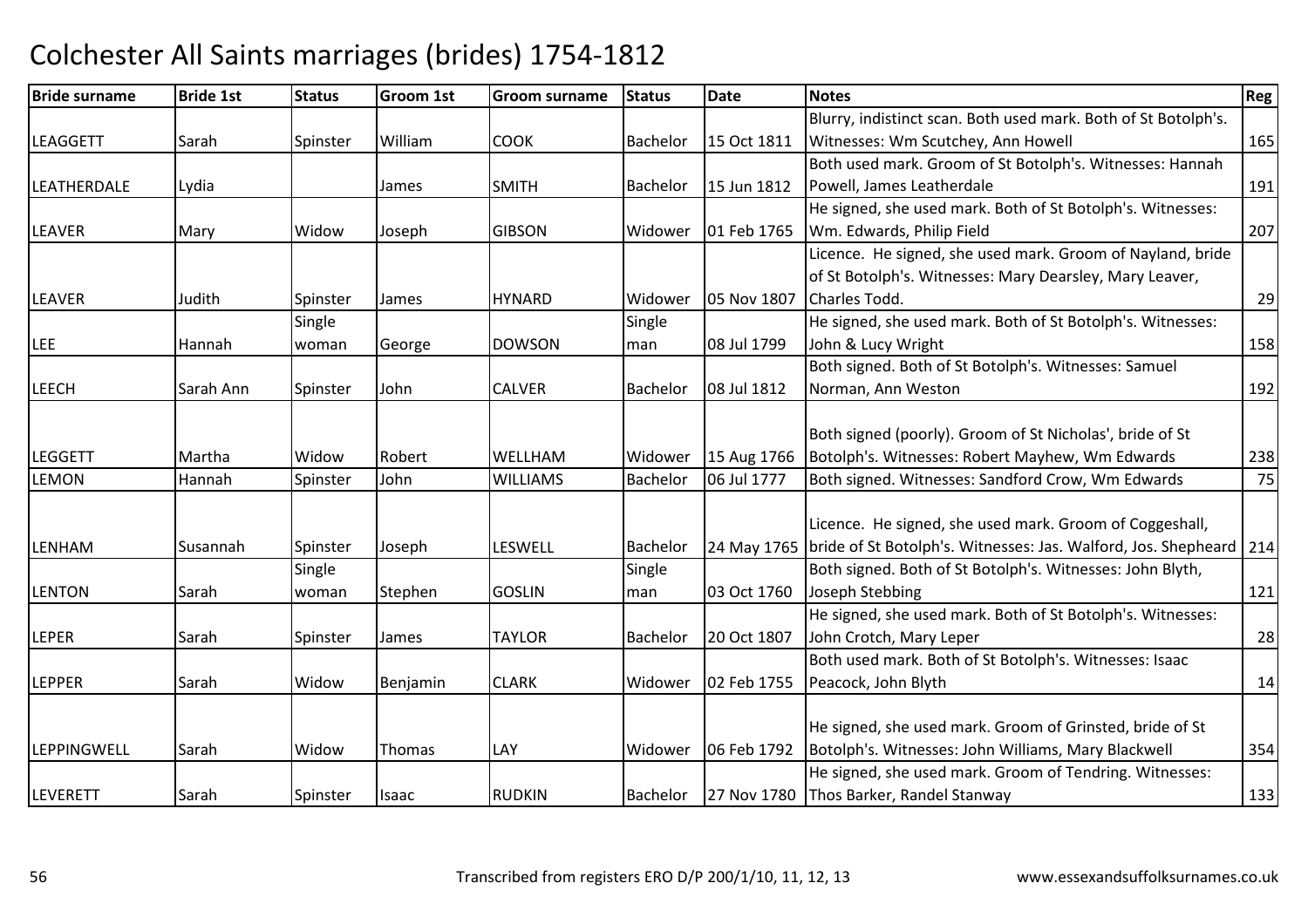### Bride surnamee Bride 1st Status Groom 1st Groom surname Status Date Notes Region Contract Region Regional Region Region Reg LEVERETT Elizabeth Spinster Randal STANWAY Bachelor 20 Nov 1781Licence. He signed, she used mark. Witnesses: Wm Hazelle, 20 Nov 1781 Thos Barker 20 Nov 1781 145 LEWISS Susan Susan Spinster Samuel BOOTH BOOTH Bachelor 24 Apr 1763 He signed, she used mark. Both of St Botolph's. Witnesses:David Rayner, Jonas Flannerr 156 LEWIS Sarah Spinster Samuel LAWRENCE Bachelor 05 Jul 1772Both used mark. Both of St Botolph's. Witnesses: Wm Edwards, Daniel Grigsonn 344 LEWISS **Elisabeth Spinster Charles** ELVIN Bachelor 29 Sep 1790 Licence. She signed, he used mark. Groom of St Mary at the Walls. Witnesses: Wm Walker, Wm Edwards <sup>317</sup>LEWIS Elizabeth WilliamBUTCHER 19 Jan 1796 Poor, blurry scan. He signed, she used mark. Groom of St Botolph's. Witnesses: James Norman, Mary Buckingham <sup>59</sup> LILLEYY Ann Ann Charles HITCHCOCK HITCHCOCK |Bachelor |01 Aug 1805 Licence. Both signed. Groom of St Botolph's. Witnesses:Hannah Sansom, Margaret Dobson, Thos.Hitchcock. 1339 146 LILLEY Martha Widow WilliamROBINSON Bachelor 26 Dec 1810 Both used mark. Witnesses: Mary Carder, James Lilley LILLEYY 1990 Martha Nidow Charles POOLLEY Bachelor 07 May 1811 Both used mark. Both of St Botolph's. Witnesses: John & O7 May 1811 Sarah Oxley, Jno.Edwards. 153 LINCONN Sarah Spinster Morfee LINCE Bachelor 30 Nov 1769 Licence. Both signed (he with Morffee). Groom of St Nicholas', bride of St Botolph's. Witnesses: Eliz & Martha **Banks**  $\sim$  301 LINGG 3 Jane Spinster John JOHNSON JOHNSON |Bachelor | 22 Apr 1755 Both used mark. Groom of Great Horksley, bride of St Botolph's. Witnesses: Matt. Johnson, John Blythh 22 LING Elizabeth Widow John UNDERWOOD Bachelor 06 Oct 1808 He signed, she used mark. Both of St Botolph's. Witnesses:Mary Ling, Lydia Underwood, John Wells? 59LITTLEE Mary Widow John John **PORTER** Widower 30 Oct 1760 Licence. Both used mark. Both of St Botolph's. Witnesses: George Elwood, John Blythh 124 LIVERMORE Mary **Single** woman James GREEN **Single** man 12 Aug 1764 Banns only, date is of 3rd Banns. Bride of St Mary's. <sup>192</sup> LLOYDD Sarah Spinster Thomas SCOTT Bachelor 04 Mar 1794 Both used mark. Both of St Botolph's. Witnesses: Jno Edwards, Sarah Lloydd 29 LOCK Martha Widow Benjamin CLARKE Widower 19 Jun 1764 Both used mark. Both of St Botolph's. Witnesses: Wm Edwards, Robert Osmondd 186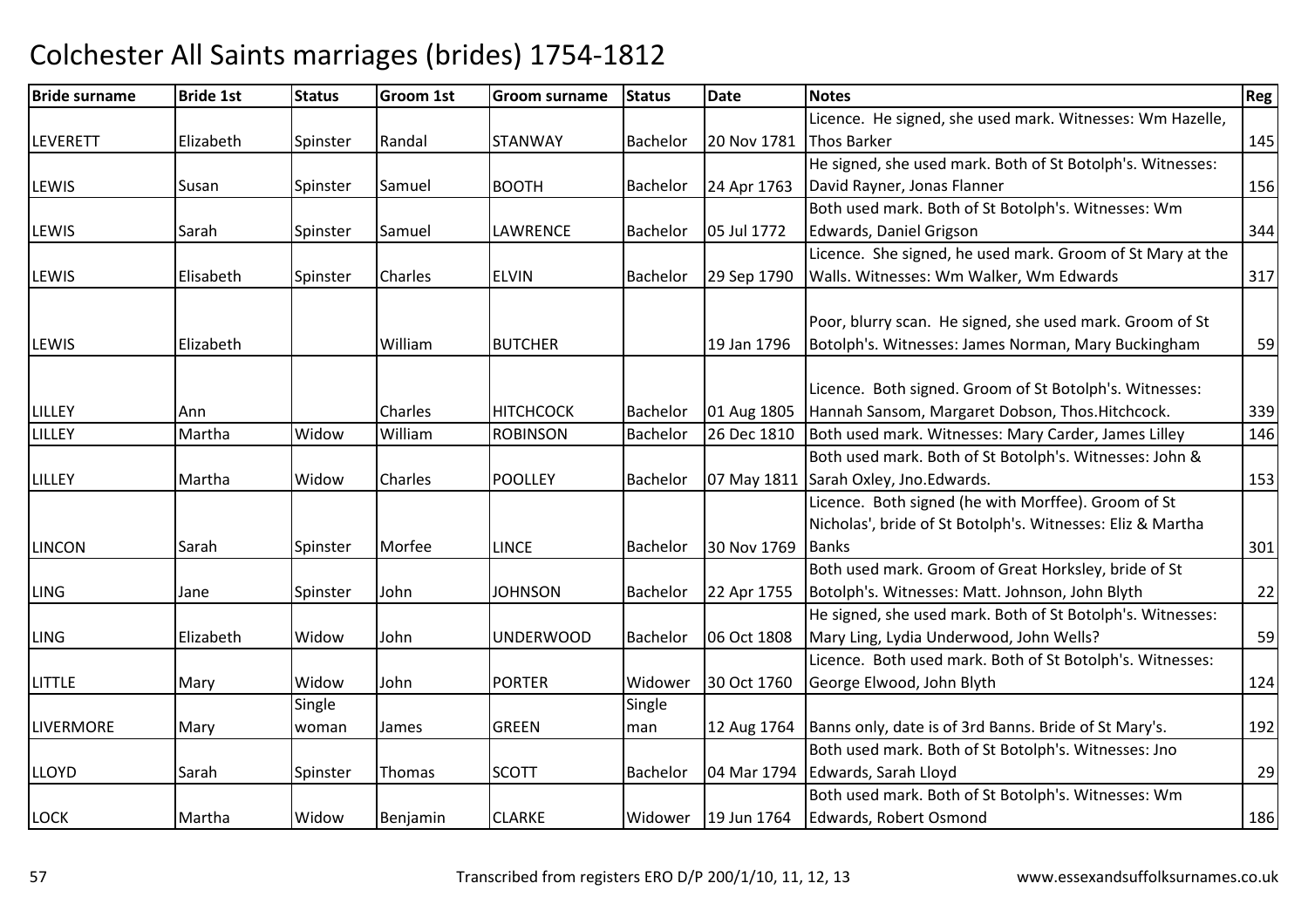### Bride surnamee Bride 1st Status Groom 1st Groom surname Status Date Notes Region Contract Region Regional Region Region Reg LONG Sophia Spinster Edward HONYWOOD Bachelor 21 Jul 1785 Licence. Both signed. Groom of St Peter's, bride of St Botolph's. Witnesses: J Honywood, Ann Whaley <sup>207</sup>LORKENN Amelia Spinster William William HUTTON Bachelor 14 Jan 1798 Both used mark. Both of St Botolph's. Witness: John Watts 116 LOVENY Susannah Widow Johnathan THUSTIN Bachelor 10 May 1803 Elizabeth HarveyBoth used mark. Both of St Botolph's. Witnesses: Edwd & y 254 LUCKETTAlice Spinster David SAMUDABachelor 131 Jan 1762 Licence. Both signed. Groom of St Mary, Whitechapel, Middlesex; bride of St Botolph's. Witnesses: Robt. Agnis, Danl **White** e 137 LUFKINN Susannah Spinster John WINCH Bachelor 12 Jun 1791 Both signed. Both of St Botolph's. Witnesses: Jane Kisser?, Wm Edwards $\sim$  340 LUNMANN Mary Widow John WILES Widower 14 Apr 1760 Both used mark. Groom of St Giles's, bride of St Botolph's. Witnesses: Robert Nop, Isaac Peacock 113 LUNMANN Mary Spinster John GRIGGS Bachelor 31 May 1768 Both signed. Both of St Botolph's. Witnesses: Mary Wiles,31 May 1768 Samuel Nooth <sup>265</sup> LYONS Margaret Widow Jacob BACONBachelor | 03 Oct 1798 Both used mark. Groom of Chelmsford, bride of St Botolph's. Witnesses: Ann & Jno Andrewss 139 MACDONALDD Mary Widow Robert WILLIS Widower 24 Oct 1802 Both used mark. Both of St Botolph's. Witnesses: Ann Tees, John Edwardss and  $\sim$  237 MACKENZIE Margaret WilliamFRAZER Bachelor 21 Apr 1808 Licence. Both used mark. Groom of St James', bride of St Botolph's. Witnesses: Elizabeth McKay, Matthew Troon? <sup>48</sup>MALEE Rachel Spinster Peter FRY Bachelor 31 Dec 1807 Licence. Both signed. Groom is Jun'r. Groom of Axbridge, Somerset. Witnesses: Jno. Suckle?, Eliz'th Crossee 38 MANESSusanna Spinster Matthew SMITH Bachelor 25 Dec 1798 Both used mark. Witnesses: Charlotte Blatch, Rebecca? Jefferson? 2nd witness very unclear. 144 MANNINGG Esther Spinster William William MILLS Bachelor 03 Jul 1787 He signed, she used mark. Both of St Botolph's. Witnesses:Lucy Brown, Ann Harrisonn 247 MANNINGG Sarah Spinster John LADBROOK Bachelor 09 Dec 1793 Both used mark. Both of St Botolph's. Witnesses: Samuel Ross, Jno Edwards $\sim$  24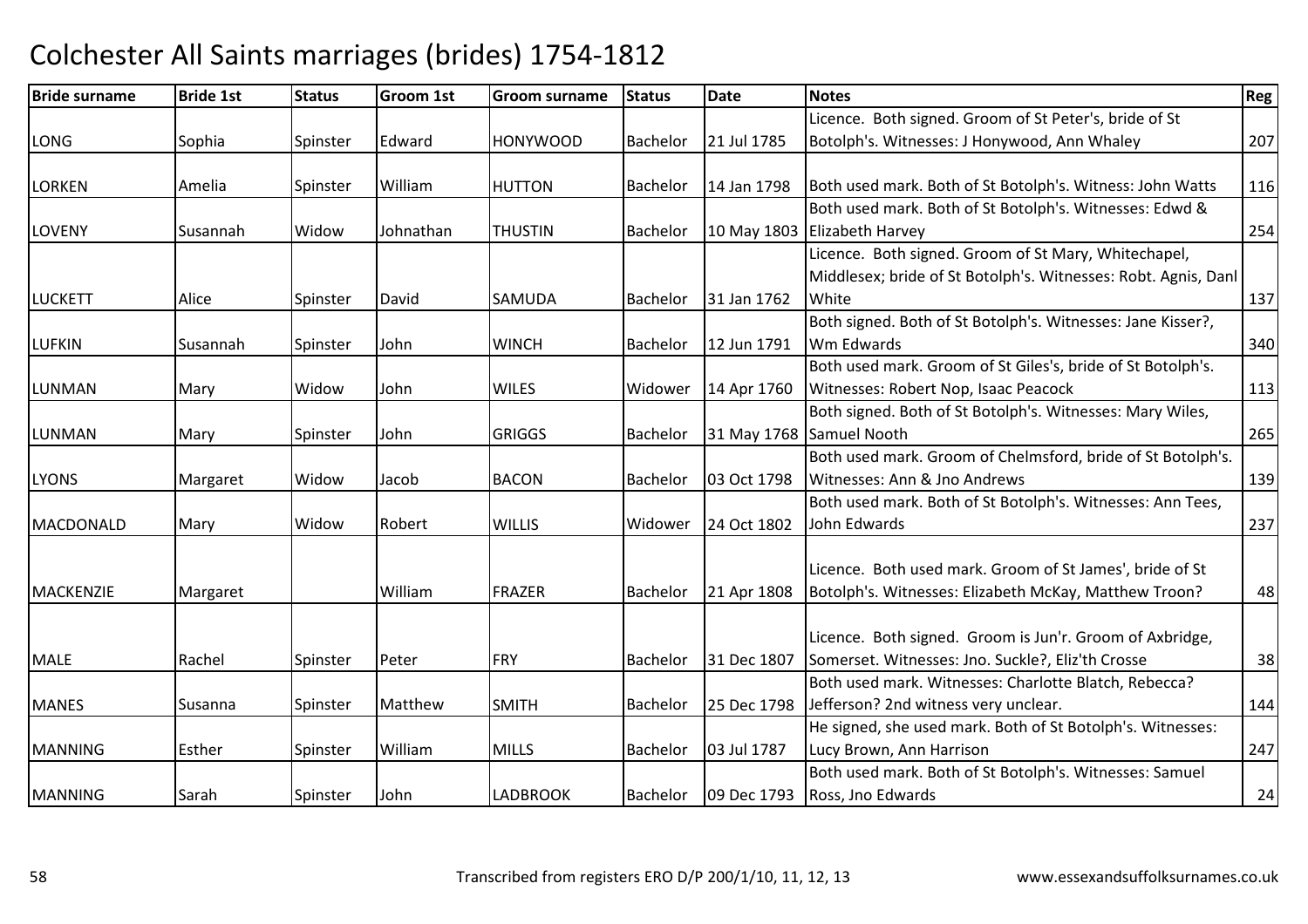# Colchester All Saints marriages (brides) 1754-1812Bride surname

| <b>Bride surname</b> | <b>Bride 1st</b> | <b>Status</b> | <b>Groom 1st</b>    | <b>Groom surname</b> | <b>Status</b>   | Date        | <b>Notes</b>                                                 | Reg |
|----------------------|------------------|---------------|---------------------|----------------------|-----------------|-------------|--------------------------------------------------------------|-----|
|                      |                  |               |                     |                      |                 |             | Both signed. Both of St Botolph's. Witnesses: James Snell,   |     |
| <b>MANNING</b>       | Sarah            | Spinster      | John                | <b>EDWARDS</b>       | <b>Bachelor</b> | 20 Mar 1794 | <b>Susan Vince</b>                                           | 31  |
|                      |                  |               |                     |                      |                 |             | He used mark, she signed. Both of St Botolph's. Witnesses:   |     |
| <b>MANNING</b>       | Susan            | Spinster      | William             | <b>DOWLEN</b>        | <b>Bachelor</b> | 28 Dec 1806 | John Manning, John Edwards                                   | 395 |
|                      |                  |               |                     |                      |                 |             | Both signed. Groom of Wivenhoe, bride of St Botolph's.       |     |
| <b>MANSER</b>        | Elizabeth        |               | Robert              | <b>DURRELL</b>       |                 | 24 Dec 1767 | Witnesses: Alice & James Walford                             | 260 |
|                      |                  |               |                     |                      |                 |             | Licence. Both signed. Groom of Wivenhoe, bride of St         |     |
| <b>MAPLES</b>        | Mary             |               | <b>Robert Sayer</b> | <b>MUNNINGS</b>      |                 | 08 Dec 1803 | Botolph's. Witnesses: Sarah Taylor, Wm Maples                | 278 |
|                      |                  |               |                     |                      |                 |             | Both used mark. Groom of East Mersey [ Mersea], bride of St  |     |
| <b>MARIDALE</b>      | Elizabeth        | Widow         | John                | <b>BAKER</b>         | Widower         | 22 Jun 1784 | Botolph's. Witnesses: George Mason, Elizabeth Mason          | 189 |
|                      |                  |               |                     |                      |                 |             | He signed, she used mark. Both of St Botolph's. Witnesses:   |     |
| <b>MARTIN</b>        | Sarah            | Widow         | Thomas              | <b>THOMSON</b>       | Widower         | 24 Sep 1764 | Edward & Mary Finch                                          | 199 |
|                      |                  |               |                     |                      |                 |             | Both used mark. Both of St Botolph's. Witnesses: Joseph      |     |
| <b>MARTIN</b>        | Sarah            | Spinster      | James               | PILGRIM              | <b>Bachelor</b> | 17 Oct 1802 | Upshere, John Edwards                                        | 235 |
|                      |                  |               |                     |                      |                 |             | Both signed. Both of St Botolph's. Witnesses: Daniel Miller, |     |
| <b>MARTIN</b>        | Martha           |               | Daniel              | <b>MILLER</b>        |                 | 06 Sep 1804 | Susannah Miller, Sarah Martin, Maria Martin.                 | 311 |
|                      |                  |               |                     |                      |                 |             | Both used mark. Both of St Botolph's. Witnesses: David       |     |
| <b>MASON</b>         | Mary             | Spinster      | Robert              | <b>PORTER</b>        | Widower         | 12 Dec 1768 | Rayner, Wm Edwards                                           | 273 |
|                      |                  |               |                     |                      |                 |             | Poor, blurry scan. She signed, he used mark. Both of St      |     |
| <b>MASON</b>         | Sarah            | Spinster      | Nathaniel           | TAYLOR               | Widower         | 21 Aug 1796 | Botolph's. Witnesses: John & Susan Kettle                    | 75  |
|                      |                  |               |                     |                      |                 |             | Both signed. Both of St Botolph's. Witnesses: Joseph Mason,  |     |
| <b>MASON</b>         | Sarah            | Spinster      | Daniel              | <b>DALE</b>          | <b>Bachelor</b> |             | 23 Mar 1806 Sabrah Newman                                    | 366 |
|                      |                  |               |                     |                      |                 |             | She signed, he used mark. Both of St Botolph's. Witnesses:   |     |
| <b>MASON</b>         | Mary             | Spinster      | Noah                | <b>DERRY</b>         | Bachelor        | 21 Nov 1809 | Jas Sumner?, Susan Griggs Elizabeth Catchpoole.              | 105 |
|                      |                  |               |                     |                      |                 |             | Licence. Both used mark. Both of St Botolph's. Witness:      |     |
| <b>MATHEWMAN</b>     | Mary             | Widow         | John                | <b>UPSON</b>         | Widower         |             | 06 Mar 1809 Susan Mathewman                                  | 73  |
|                      |                  |               |                     |                      |                 |             | Both used mark. Groom of East Donyland. Witnesses: John      |     |
| <b>MATTHEWMAN</b>    | Hann'h           | Spinster      | Robert              | <b>FARROW</b>        | <b>Bachelor</b> |             | 31 Mar 1794 Linnet, Jno. Edwards                             | 33  |
|                      |                  |               |                     |                      |                 |             |                                                              |     |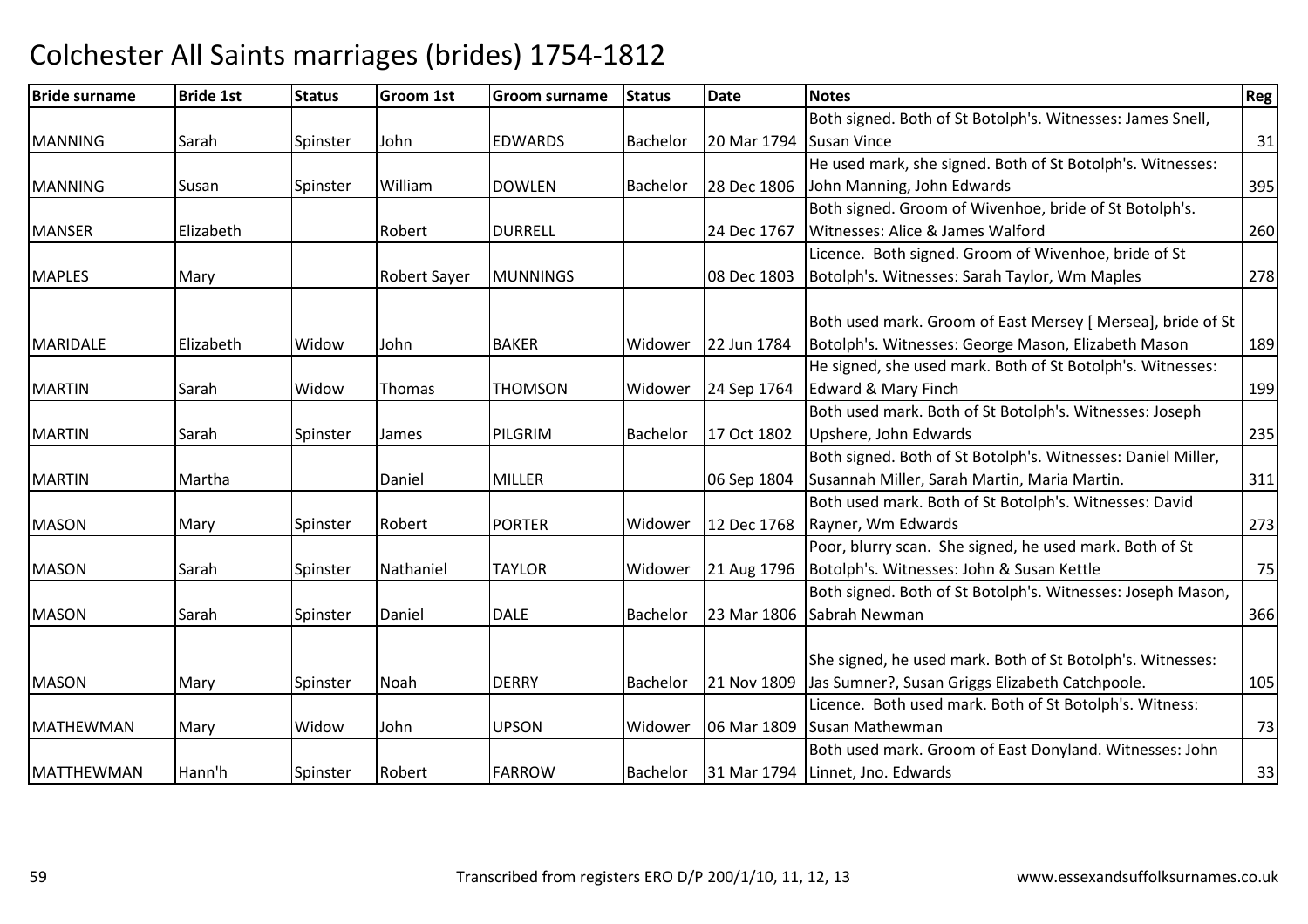| <b>Bride surname</b> | <b>Bride 1st</b> | <b>Status</b> | <b>Groom 1st</b> | <b>Groom surname</b> | <b>Status</b> | <b>Date</b>             | <b>Notes</b>                                                    | Reg |
|----------------------|------------------|---------------|------------------|----------------------|---------------|-------------------------|-----------------------------------------------------------------|-----|
|                      |                  |               |                  |                      |               |                         |                                                                 |     |
|                      |                  |               |                  |                      |               |                         | Licence. Blurry, indistinct scan. Both signed. Could be read    |     |
|                      |                  |               |                  |                      |               |                         | as Walker. Groom of Great Yarmouth, bride of St Botolph's.      |     |
| <b>MATTHEWMAN</b>    | Susan            | Spinster      | James            | <b>WALLER</b>        | Bachelor      | 16 Dec 1811             | Witnesses: James Harriss?, Mary Matthewman                      | 173 |
|                      |                  |               |                  |                      |               |                         | Poor, blurry scan. Both signed. Curate had Mattingly. Both      |     |
|                      |                  |               |                  |                      |               |                         | of St Botolph's. Witnesses: Richard Banister, Mary Ann          |     |
| <b>MATTINLEY</b>     | Lucy             |               | Thomas           | <b>HOCKER</b>        |               | 01 Jul 1800             | <b>Barnes</b>                                                   | 180 |
|                      |                  |               |                  |                      |               |                         | He signed, she used mark. [See Maxam / Maxim etc ?].            |     |
|                      |                  |               |                  |                      |               |                         | Groom of St Peter's, bride of St Botolph's. Witnesses: Ann      |     |
| <b>MAXHAM</b>        | Hannah           | Spinster      | Robert           | <b>JOHNSON</b>       | Bachelor      | 29 Oct 1810             | Porter, R'd Stanes                                              | 141 |
|                      |                  |               |                  |                      |               |                         | Licence. Both signed. Groom of St Peter's, bride of St          |     |
| <b>MAY</b>           | Mary             | Widow         | John             | <b>FOUKES</b>        | Widower       | 11 Sep 1775             | Botolph's. Witnesses: Robt Redgrave, Thomas Mixer               | 42  |
|                      |                  |               |                  |                      |               |                         | Both signed. Groom of St Botolph's, bride of Inworth.           |     |
| <b>MAY</b>           | Mary             | Spinster      | Philip           | <b>PRETTY</b>        | Bachelor      | 16 Oct 1785             | Witnesses: Benjamin Patmore, Wm. Edwards                        | 215 |
|                      |                  |               |                  |                      |               |                         | Both used mark. Both of St Botolph's. Witnesses: Elizabeth      |     |
| <b>MAY</b>           | Sarah            | Spinster      | John             | <b>ASWORTH</b>       | Bachelor      | 10 Aug 1804             | Holder, Jno Edwards                                             | 310 |
|                      |                  |               |                  |                      |               |                         | Both used mark. Bride of Layer Marney. Witnesses: Jane          |     |
| <b>MAY</b>           | Mary             | Spinster      | William          | <b>HULL</b>          | Bachelor      | 19 Oct 1812             | Clark, W. Smith                                                 | 204 |
|                      |                  |               |                  |                      |               |                         | Both signed. Groom of St Nicholas'. Witnesses: Joseph &         |     |
| <b>MAYHEW</b>        | Mary             | Spinster      | Joseph           | <b>CROSS</b>         | Bachelor      | 09 Oct 1769             | Sarah Moore, Edmund Cross.                                      | 296 |
|                      |                  |               |                  |                      |               |                         | Licence. Both signed. Groom of St Nicholas'. Witnesses: John    |     |
| <b>MAYHEW</b>        | Martha           | Spinster      | Edmund           | <b>CROSS</b>         | Bachelor      | 05 Sep 1770             | Linsted, Robt Mayhew                                            | 310 |
|                      |                  |               |                  |                      |               |                         | He signed, she used mark. Both of St Botolph's. Witnesses: H    |     |
| MCGOLONEL            | Margaret         | Widow         | John             | <b>TUCKER</b>        | Bachelor      |                         | 17 May 1810 S Glover, Sarah Yarnold                             | 122 |
|                      |                  |               |                  |                      |               |                         | Licence. He signed, she used mark. Witnesses: R Forster, Wm     |     |
| <b>MEAD</b>          | Elizabeth        | Widow         | Nathaniel        | <b>HEDGE</b>         | Widower       | 07 May 1772             | Edwards                                                         | 342 |
|                      |                  |               |                  |                      |               |                         | Both signed. Groom of St Botolph's, bride of Braintree.         |     |
| <b>MEAD</b>          | Mary Ann         | Spinster      | Joseph           | <b>MARTIN</b>        | Bachelor      | 30 Jun 1807             | Witnesses: Jno. Edwards, William Juby?                          | 17  |
|                      |                  | Single        |                  |                      | Single        |                         | Both signed. Both of St Botolph's. Witnesses: Elizabeth Hilles, |     |
| <b>MEAKINGS</b>      | Ann              | woman         | John             | <b>GREEN</b>         | man           | 05 May 1765 George Lyes |                                                                 | 212 |
|                      |                  |               |                  |                      |               |                         | Both used mark. Both of St Botolph's. Witnesses: Mary           |     |
| <b>MEEN</b>          | Hannah           | Widow         | George           | <b>ALDERDICE</b>     | Bachelor      |                         | 06 Mar 1810 Greenacres, John Henny?                             | 114 |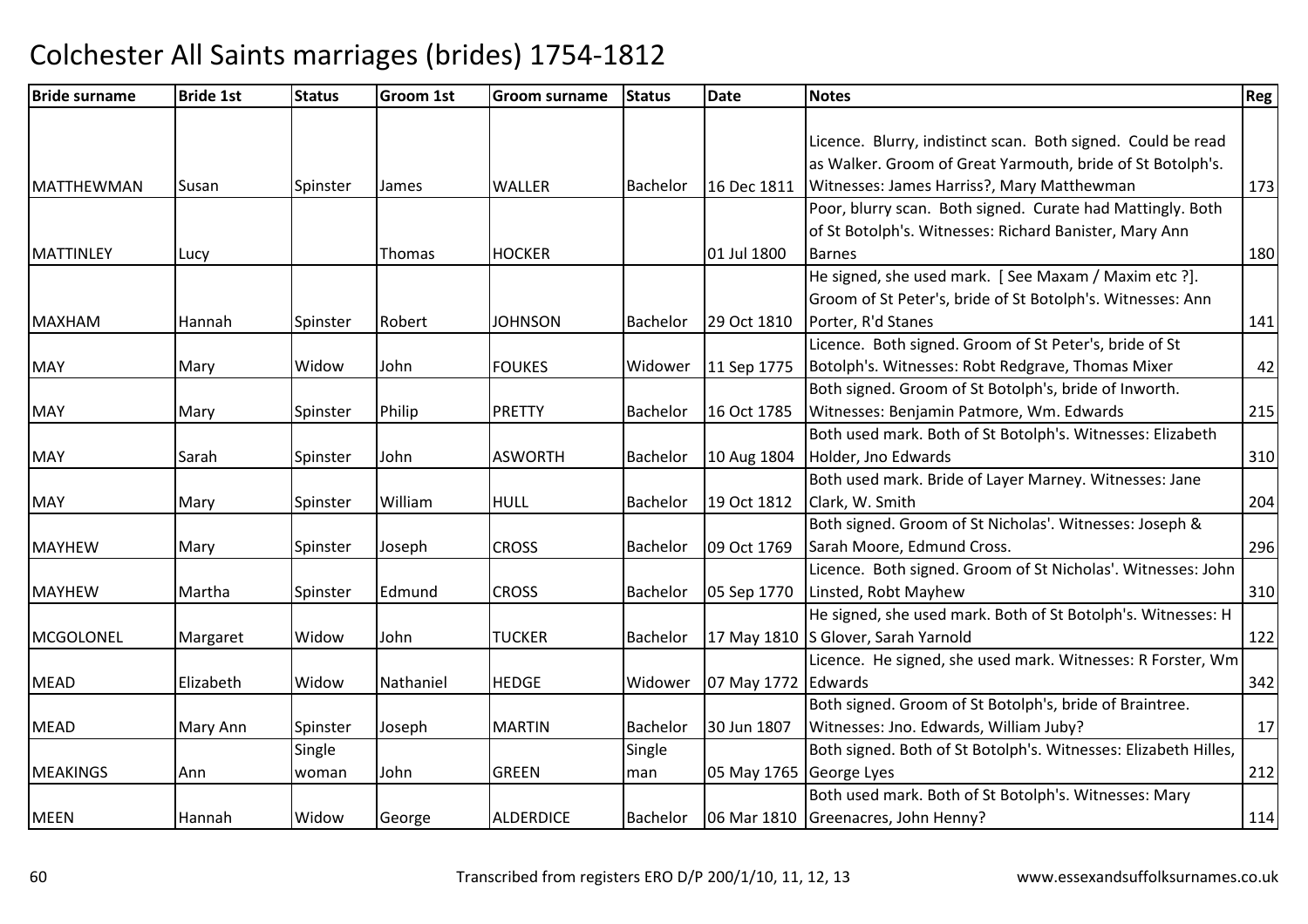### Bride surnamee Bride 1st Status Groom 1st Groom surname Status Date Notes Region Contract Region Regional Region Region Reg MENDEM Hannah Spinster Arthur WILKINSON Bachelor 30 Jun 1797 Both used mark. Both of St Botolph's. Witnesses: Thos Wright, Jno Edwardss and  $\overline{97}$ MIDDLETONN Elizabeth Widow Daniel STANBRIDGE Single man 19 Feb 1760 Both used mark. Both of St Botolph's. Witnesses: Isaac Peacock, Leonard Simonss 111 MIDDLETONN Eleanor Widow Samuel RADFORD Widower 15 Nov 1779 He signed, she used mark. Both of St Botolph's. Witnesses:John Goodwin, Edmund Curtiss 115 MILLBANKK 1990 Anna Maria Spinster Thomas LENNET Bachelor 25 Sep 1781 She signed, he used mark. Groom of St Giles'. Witnesses: Sarah & John Wrightt and  $\frac{143}{2}$ MILLERR Flisabeth Spinster John WINCH WINCH Widower 03 Feb 1796 Poor, blurry scan. Both signed. Groom of St Botolph's. Witnesses: William Winch, Mary Munseyy 61 MILLERR Diana Spinster Samuel SMITH SMITH Bachelor 25 Oct 1809 Licence. He signed, she used mark. Both of St Botolph's. Witnesses: Jno Edwards, James ?<u>.</u> 103 MILLS Mary Single woman Richard DAWKINS Single man 26 Sep 1765 Susanna MarchantBoth used mark. Both of St Botolph's. Witnesses: Samuel & t 222 MILLSS 1991 Thamar Spinster Samuel BUTCHER Single man 27 May 1775 Witnesses: John Halls, Wm. EdwardsBoth used mark. Groom is a shoemaker. Both of St Botolph's.  $\sim$  32 MILLSMary Spinster Joseph h ROGERS Bachelor | 22 Mar 1796 | Botolph's. Witnesses: Philip Hender?, Ann Bruce Poor, blurry scan. He signed, she used mark. Both of St e 64 MILLS Hannah Isaac YOUEL 01 Sep 1803Licence. Both used mark. Groom of St John's, Norwich, bride of St Botolph's. Witness: John Edwardss 264 MINKESS Mary Nilliam William IGAGE I 106 Dec 1767 Both used mark. Groom of St Nicholas', bride of St Botolph's. Witnesses: Thomas Lovney?, Martha Chalis <sup>258</sup>**MIXFR** R Filiz. Spinster John COE Bachelor 27 Apr 1788 Both used mark. Both of St Botolph's. Witnesses: Thos Mixer, Wm Edwardss and  $\sim$  264 MIXERR Penelope Spinster James HEMPSTED HEMPSTED Widower 28 Sep 1812 Blurry, indistinct scan. Both signed. Groom of St Mary's, Lambeth. Witnesses: Mary Mixer, Robert Stow 200MONDON?P Susan Widow Joseph Joseph DENMAN? Single man21 Feb 1762 | Banns only, date is of 3rd Banns. **MONTAGUE** E Sarah Jonas PHILLIPS 29 May 1797 Poor, blurry scan. He used mark, she signed. Both of St Botolph's. Witnesses: Moses Rayne, John Edwards <sup>95</sup>**MOORE**  AnnSingle woman **Francis** ISTUBBS Single man 15 Apr 1759 Both used mark. Both of St Botolph's. Witnesses: John Filer, William Mooree 86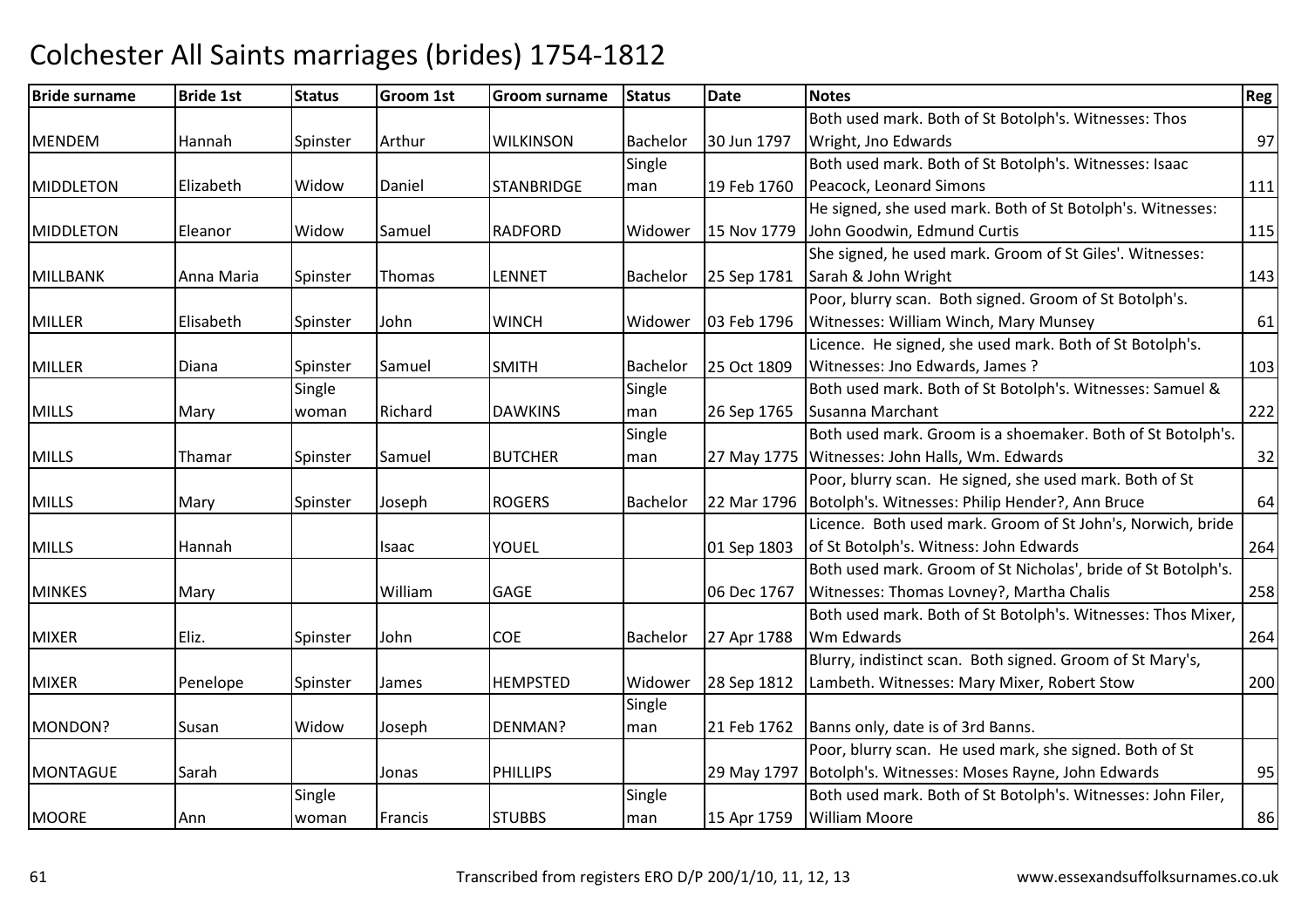| <b>Bride surname</b> | <b>Bride 1st</b> | <b>Status</b> | <b>Groom 1st</b> | <b>Groom surname</b> | <b>Status</b> | Date        | <b>Notes</b>                                                  | Reg            |
|----------------------|------------------|---------------|------------------|----------------------|---------------|-------------|---------------------------------------------------------------|----------------|
|                      |                  |               |                  |                      |               |             |                                                               |                |
|                      |                  |               |                  |                      |               |             | Licence. Both signed. Groom of St Botolph's, bride of St Mary |                |
| <b>MOORE</b>         | Elisabeth        | Spinster      | John             | <b>WILLIS</b>        | Widower       | 21 Apr 1791 | Tower, Ipswich. Witnesses: John Brown, Martha Blackwel        | 333            |
|                      |                  |               |                  |                      |               |             | Both used mark. Both of St Botolph's. Witnesses: John         |                |
| <b>MOREN</b>         | Tabitha          |               | George           | <b>TOWNSEND</b>      |               | 12 Sep 1803 | Moore, Jno Edwards                                            | 266            |
|                      |                  |               |                  |                      |               |             | Both used mark. Both of St Botolph's. Witnesses: James        |                |
| <b>MORLEY</b>        | Sarah            |               | Samuel           | <b>BRANSON</b>       |               | 18 Jun 1794 | Everard, Elizabeth Waterfield                                 | 37             |
| <b>MORTIER</b>       | Mary             | Spinster      | John             | <b>KING</b>          | Widower       | 08 Sep 1782 | Licence. Both signed. Witnesses: John Ram, Robert Pitt        | 158            |
|                      |                  |               |                  |                      |               |             | She signed, he used mark. Both of St Botolph's. Witnesses:    |                |
| <b>MORTIMER</b>      | Sarah            | Spinster      | Edward           | <b>HAMMOND</b>       | Bachelor      | 02 Jul 1809 | William West, Jno. Edwards                                    | 92             |
|                      |                  |               |                  |                      |               |             |                                                               |                |
|                      |                  |               |                  |                      |               |             | He signed, she used mark. [ Overhead seen elsewhere ]. Both   |                |
| <b>MOSS</b>          | Mary             | Spinster      | Stephen          | <b>KERRIDGE</b>      | Widower       | 05 Apr 1769 | of St Botolph's. Witnesses: Joseph Overed, Wm Edwards         | 282            |
|                      |                  |               |                  |                      |               |             | Poor, blurry scan. Licence. He used mark, she signed. Groom   |                |
| MOTAM?               | Mary             |               | William          | <b>HACKETT</b>       |               | 15 Jun 1800 | of St Botolph's. Witnesses: Jno Edwards, Sarah ?              | 179            |
|                      |                  |               |                  |                      |               |             | Licence. Both used mark. Both of St Botolph's. Witnesses:     |                |
| <b>MOWER</b>         | Mary             | Spinster      | John             | <b>COBBS</b>         | Bachelor      | 12 Feb 1759 | Jos. Damyon, Robt Spooner                                     | 83             |
|                      |                  |               |                  |                      |               |             | Licence. Both signed. Both of St Botolph's. Witnesses: Ben.   |                |
| <b>MUNNINGS</b>      | Ann              |               | Robt.            | <b>AGNIS</b>         | Widower       | 12 Dec 1754 | Clark, John Blyth                                             | $\,8\,$        |
|                      |                  |               |                  |                      |               |             | He signed, she used mark. Groom of St James'. Witnesses:      |                |
| <b>MUNSEY</b>        | Ruth             | Spinster      | Joseph           | <b>HARVEY</b>        | Bachelor      | 03 Feb 1767 | Mary Munsey, Wm Pasfield                                      | 249            |
|                      |                  |               |                  |                      |               |             |                                                               |                |
| <b>MUNSEY</b>        | Elizabeth        | Spinster      | Thomas           | <b>WATTS</b>         | Bachelor      | 31 Jan 1775 | Both signed. Witnesses: George Cranfield, Wm Edwards          | 22             |
|                      |                  |               |                  |                      |               |             | He signed, she used mark. Both of St Botolph's. Witnesses:    |                |
| <b>MUNSON</b>        | Sarah            |               | Henry            | <b>EBERHARTT</b>     |               | 16 Oct 1804 | James Bennell, John Edwards                                   | 316            |
|                      |                  |               |                  |                      |               |             | Licence. He signed, she used mark. Groom of St James's,       |                |
|                      |                  |               |                  |                      |               |             | bride of St Botolph's. Witnesses: Mary Francis, Saml          |                |
| <b>MUNSON</b>        | Mary             | Spinster      | John             | <b>NUNN</b>          | Bachelor      | 19 Jan 1807 | Verlander                                                     | $\overline{3}$ |
|                      |                  |               |                  |                      |               |             | He signed, she used mark. Could be Bound? Both of St          |                |
| <b>MUNSON</b>        | Jemima           | Spinster      | <b>Charles</b>   | <b>ROUND</b>         | Bachelor      | 29 Jan 1810 | Botolph's. Witnesses: Phillip Stacey, Jno Edwards             | 109            |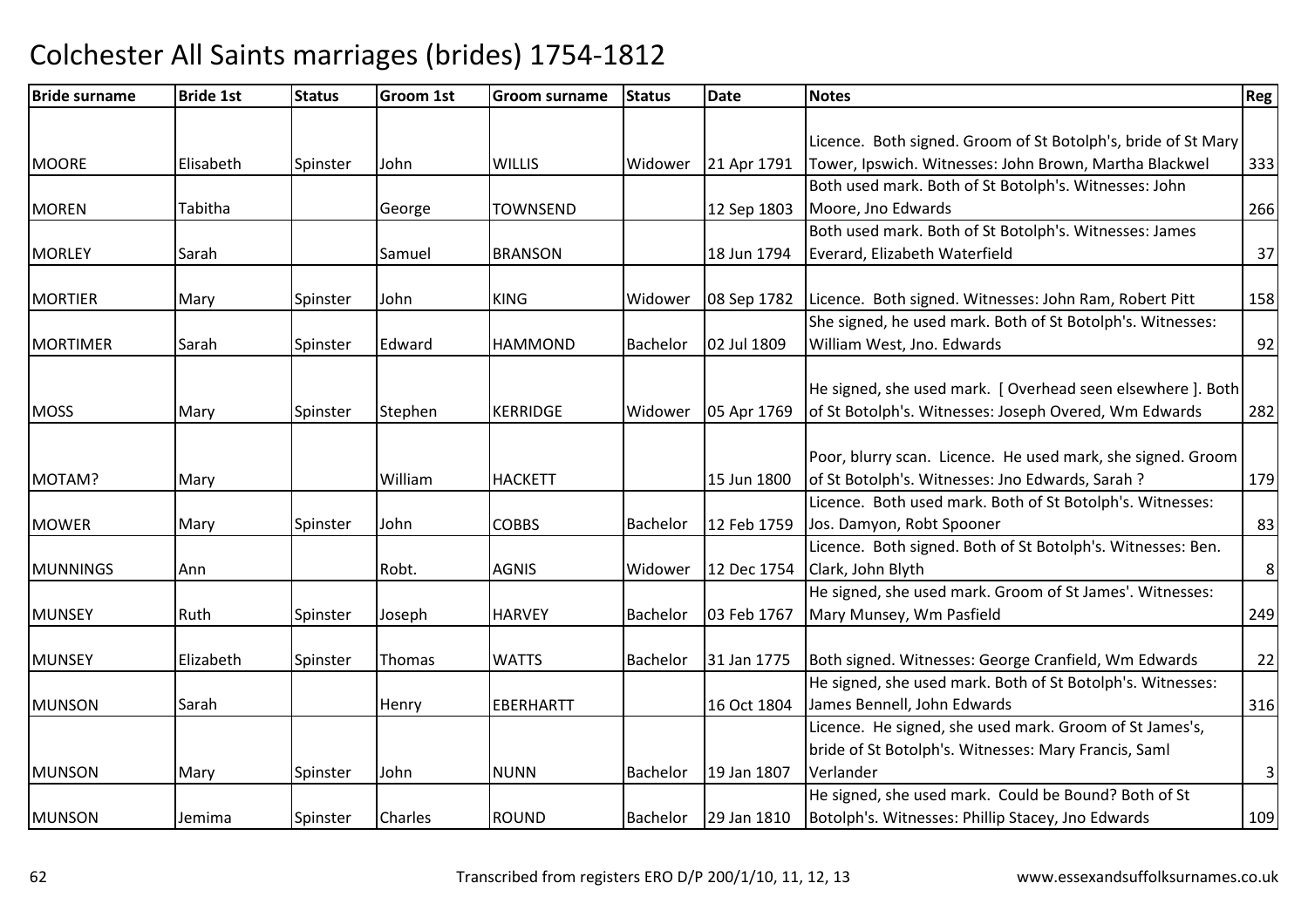| <b>Bride surname</b> | <b>Bride 1st</b> | <b>Status</b> | <b>Groom 1st</b> | Groom surname  | <b>Status</b>   | Date        | <b>Notes</b>                                                 | Reg |
|----------------------|------------------|---------------|------------------|----------------|-----------------|-------------|--------------------------------------------------------------|-----|
|                      |                  |               |                  |                |                 |             | Both used mark. Both of St Botolph's. Witnesses: John Inman, |     |
| <b>MURKITT</b>       | Elizabeth        | Spinster      | Samuel           | <b>BUNTON</b>  | <b>Bachelor</b> | 18 Jul 1773 | <b>Charles White</b>                                         | 358 |
|                      |                  |               |                  |                |                 |             |                                                              |     |
|                      |                  |               |                  |                |                 |             | He used mark, she signed. Groom of St Mary Magdalen, bride   |     |
| <b>MURRAY</b>        | Jane             |               | Richard          | <b>KIRBY</b>   |                 | 05 Aug 1804 | of St Botolph's. Witnesses: John Ringwood, Jno Edwards       | 309 |
|                      |                  |               |                  |                |                 |             |                                                              |     |
|                      |                  |               |                  |                |                 |             | He signed, she used mark. Both of St Botolph's. Witnesses:   |     |
| <b>MURRELL</b>       | Sarah            | Spinster      | Joseph           | <b>TURNER</b>  | Widower         | 30 Oct 1808 | Hannah Brady, Saml Finch, Elizabeth Hacklet.                 | 62  |
|                      |                  | Single        |                  |                | Single          |             | Both used mark. Both of St Botolph's. Witnesses: W J James   |     |
| <b>MURRELS</b>       | Hannah           | woman         | John             | <b>WYBROW</b>  | man             | 18 Jan 1762 | Green, J Hedge                                               | 136 |
|                      |                  |               |                  |                |                 |             | Both used mark. Both of St Botolph's. Witnesses: Hannah      |     |
| <b>MURRILS</b>       | Sarah            | Spinster      | James            | <b>BROWN</b>   | Bachelor        | 31 Jul 1797 | Hawkins, Hannah Gage                                         | 100 |
|                      |                  |               |                  |                |                 |             | Poor, blurry scan. Both used mark. Both of St Botolph's.     |     |
| <b>MURRILS</b>       | Elizabeth        | Spinster      | James            | <b>HEGG</b>    | <b>Bachelor</b> | 03 Jul 1800 | Witnesses: Jno Edwards, Rebecca Brown                        | 181 |
|                      |                  |               |                  |                |                 |             | He signed, she used mark. Both of St Botolph's. Witnesses:   |     |
| <b>NELSON</b>        | Mary             | Spinster      | John             | <b>HARDY</b>   | Bachelor        | 05 Oct 1789 | Wessen? Nelson, Wm Edwards                                   | 294 |
|                      |                  |               |                  |                |                 |             | Poor, blurry scan. Both used mark. Both of St Botolph's.     |     |
| <b>NEVIL</b>         | Ann              | Spinster      | William          | <b>FINCHAM</b> | Bachelor        | 30 Nov 1796 | Witnesses: Jno Edwards, Wm Page                              | 82  |
|                      |                  |               |                  |                |                 |             | Both used mark. Both of St Botolph's. Witnesses: Thos Shaw,  |     |
| <b>NEVILL</b>        | Ann              | Widow         | John             | <b>BUTCHER</b> | Bachelor        | 27 Dec 1786 | Thos R Barker                                                | 237 |
|                      |                  |               |                  |                |                 |             |                                                              |     |
|                      |                  |               |                  |                |                 |             | He signed, she used mark. [Error for Newburn ?]. Both of St  |     |
| NEWBUNN              | Hannah           | Widow         | Abraham          | <b>SMITH</b>   | Widower         | 26 Dec 1763 | Botolph's. Witnesses: Wm Edwards, William Smith              | 173 |
|                      |                  |               |                  |                |                 |             | Both used mark. Both of St Botolph's. Witnesses: Thos        |     |
| <b>NEWSON</b>        | Hannah           | Widow         | John             | <b>EMMANS</b>  | Widower         |             | 28 May 1782 Barker, Abigail Lawrence                         | 151 |
|                      |                  |               |                  |                |                 |             | He signed, she used mark. Both of St Botolph's. Witnesses:   |     |
| <b>NEWTON</b>        | Sarah            | Spinster      | William          | <b>EVERITT</b> | Bachelor        | 20 Aug 1775 | Joseph & Rachel Harvey                                       | 37  |
|                      |                  |               |                  |                |                 |             | He signed, she used mark. Both of St Botolph's. Witnesses:   |     |
| <b>NEWTON</b>        | Elizabeth        | Widow         | George           | LAWRENCE       | Widower         | 22 Feb 1780 | Richd Letch, Wm Edwards                                      | 122 |
|                      |                  |               |                  |                |                 |             | Both used mark. Both of St Botolph's. Witnesses: Wm          |     |
| <b>NEWTON</b>        | Elizabeth        | Spinster      | John             | <b>GARLAND</b> | Bachelor        |             | 06 Nov 1785 Edwards, Peter Johnson                           | 218 |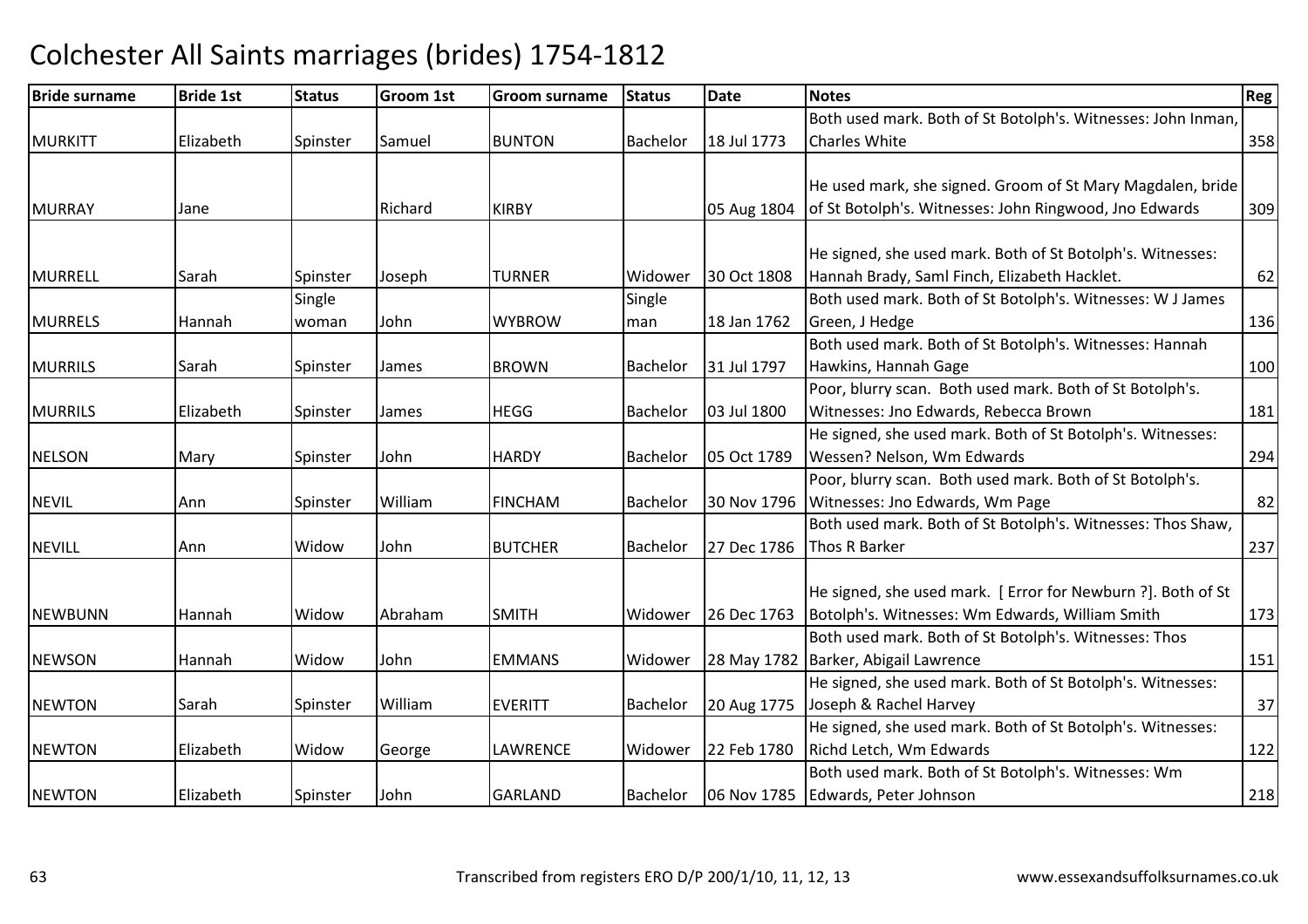| <b>Bride surname</b> | <b>Bride 1st</b> | <b>Status</b> | <b>Groom 1st</b> | Groom surname   | <b>Status</b> | <b>Date</b> | <b>Notes</b>                                                   | Reg |
|----------------------|------------------|---------------|------------------|-----------------|---------------|-------------|----------------------------------------------------------------|-----|
|                      |                  |               |                  |                 |               |             | He signed, she used mark. Witness JL, the elder. [See Leaper   |     |
|                      |                  |               |                  |                 |               |             | ?]. Both of St Botolph's. Witnesses: Wm Edwards, James         |     |
| <b>NEWTON</b>        | Mary             | Spinster      | James            | <b>LEPER</b>    | Bachelor      | 16 Nov 1785 | Leper                                                          | 219 |
|                      |                  |               |                  |                 |               |             | Blurry, indistinct scan. Both used mark. Both of St Botolph's. |     |
|                      |                  |               |                  |                 |               |             | Witnesses: Thos Hudgles?, Rachel Hales, Rebecca Dennis,        |     |
| <b>NEWTON</b>        | Mary             | Spinster      | Thomas           | <b>DENNIS</b>   | Bachelor      | 21 Sep 1812 | Elizabeth Hales.                                               | 199 |
|                      |                  |               |                  |                 |               |             | Both used mark. Both of St Botolph's. Witnesses: Peter         |     |
| <b>NICE</b>          | Elisabeth        | Spinster      | Edward           | <b>NEVELL</b>   | Bachelor      | 12 Jan 1789 | Nevell, Wm Edwards                                             | 273 |
|                      |                  |               |                  |                 |               |             | Both used mark. Could be read as Butler. Both of St            |     |
| <b>NICE</b>          | Maria            | Widow         | Richard          | <b>BATLEE</b>   | Bachelor      | 11 Feb 1799 | Botolph's. Witnesses: John Aldridge, James Brown               | 148 |
|                      |                  |               |                  |                 |               |             | Licence. She signed, he used mark. Groom of St Martin's.       |     |
| <b>NICHOLLS</b>      | Susannah         | Widow         | Francis          | <b>ASTON</b>    | Widower       | 18 Dec 1783 | Witnesses: Philip Rowland, Mary Petfield                       | 179 |
|                      |                  |               |                  |                 |               |             |                                                                |     |
|                      |                  |               |                  |                 |               |             | Could be read as Saiers. Both signed. Both of St Botolph's.    |     |
| <b>NICHOLSON</b>     | Eliza            | Spinster      | John             | <b>FAIERS</b>   | Bachelor      | 26 Nov 1805 | Witnesses: Eliza Faiers?, Jno Robinson Jno.Edwards.            | 350 |
|                      |                  |               |                  |                 |               |             | Both signed. Both of St Botolph's. Witnesses: Elizabeth        |     |
| <b>NICKELS</b>       | Elizabeth        | Spinster      | John             | <b>THURSTON</b> | Bachelor      | 12 Jan 1808 | Stacey, JW? Manning                                            | 39  |
|                      |                  |               |                  |                 |               |             |                                                                |     |
|                      |                  |               |                  |                 |               |             | Blurry, indistinct scan. He signed. Both of St Botolph's.      |     |
| <b>NICKELS</b>       | Mary Ann         | Spinster      | Henry            | <b>KIPLING</b>  | Bachelor      | 07 Oct 1811 | Witnesses: Susannah Pidgeon, Christr? Nickels                  | 164 |
|                      |                  |               |                  |                 |               |             | Both used mark. Groom is a mariner. Both of St Botolph's.      |     |
| <b>NICKERSON</b>     | Susanna          | Widow         | George           | <b>CLEMENS</b>  |               | 26 Dec 1754 | Witnesses: John Blyth, James Brockwell                         | 11  |
|                      |                  |               |                  |                 |               |             | Licence. Both signed (as Stephen, Susanna Nightingale).        |     |
|                      |                  | Single        |                  |                 | Single        |             | Groom of Holy Trinity, bride of St Botolph's. Witnesses: John  |     |
| NIGHTINGAL           | Susannah         | woman         | Steven           | <b>GARNETT</b>  | man           | 02 Aug 1756 | Cobb, John Blyth                                               | 47  |
|                      |                  |               |                  |                 |               |             | Both signed. Both of St Botolph's. Witnesses: Mary Bryant?,    |     |
| NIGHTINGALE          | Elizabeth        | Spinster      | Samuel           | <b>HORSNELL</b> | Bachelor      | 25 Jun 1769 | Wm Edwards                                                     | 290 |
|                      |                  |               |                  |                 |               |             | Blurry, indistinct scan. Both signed. Could be read as Alders. |     |
|                      |                  |               |                  |                 |               |             | Both of St Botolph's. Witnesses: Elizabeth Woods, James        |     |
| NOBLE?               | Elizabeth        | Spinster      | Edward           | ALDOUS?         | Bachelor      | 10 Dec 1811 | Aldous?                                                        | 172 |
|                      |                  |               |                  |                 |               |             | Licence. Both signed. Groom of Hatfield Peverel. Witnesses:    |     |
| <b>NUNN</b>          | Mary             | Spinster      | Thomas           | <b>NEWCOME</b>  | Bachelor      | 21 Oct 1755 | Ben Cock, Wm. Willes                                           | 29  |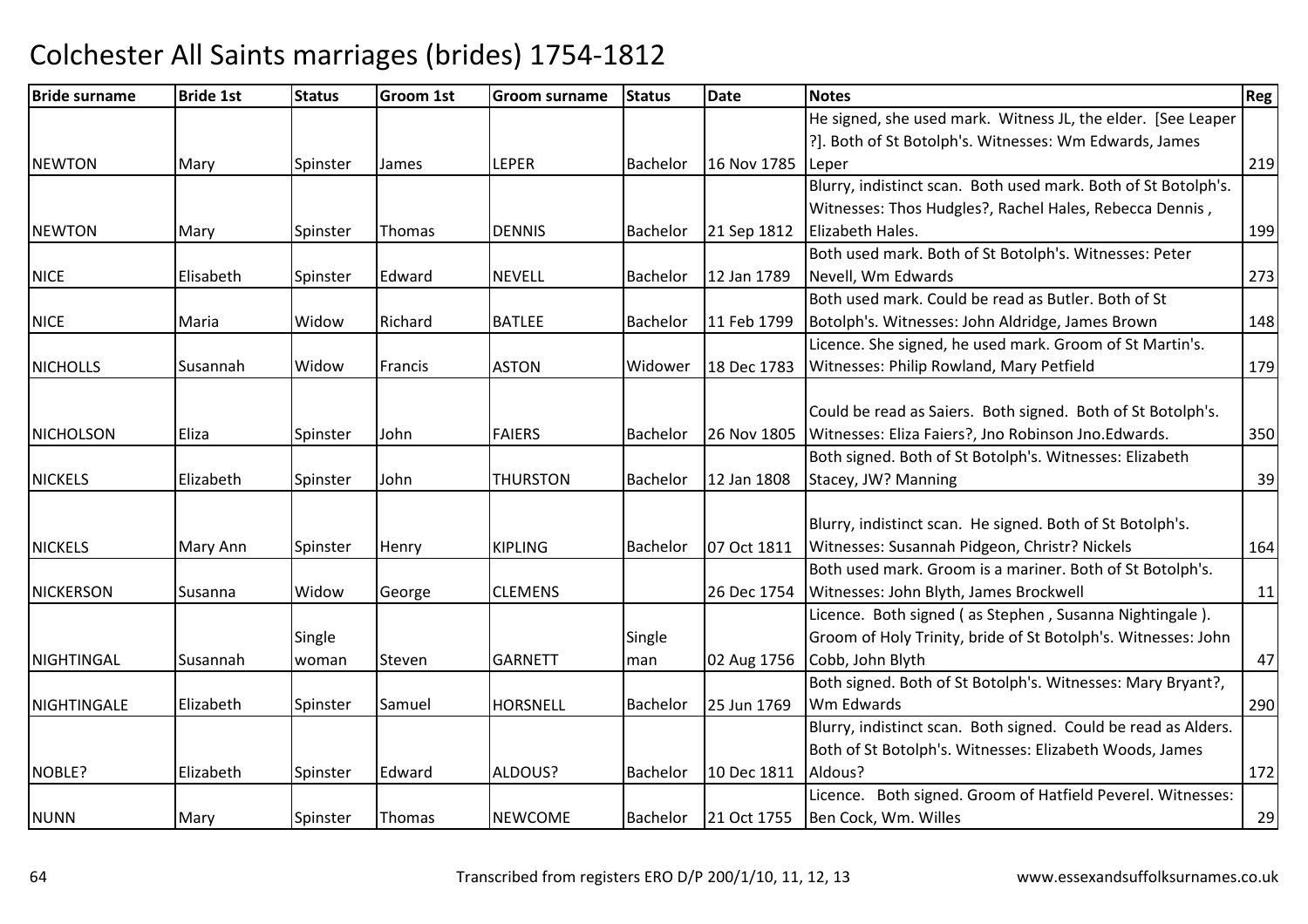### Bride surnamee Bride 1st Status Groom 1st Groom surname Status Date Notes Region Contract Region Regional Region Region Reg OAKI FY Ann Spinster Thornton HART Bachelor 17 Aug 1777 Both used mark. Groom of Grinsted, bride of St Botolph's. Witnesses: William & Elizabeth Spraggonn 77 OAKI FY Y 13 Nartha Spinster James BOYS Widower 13 Nov 1786 Licence. He signed, she used mark. Groom of Ardleigh, bride 13 Nov 1786 of St Botolph's. Witnesses: Joseph Shepherd, Wm Edwards <sup>236</sup>**OAKLEY**  Mary Single woman George SHEARROD Single man 26 Jun 1799 Both used mark. Both of St Botolph's. Witnesses: Mary Evans, Jno Edwardss and  $\boxed{156}$ OLDFIELD Mary **Single** woman Jacob HARRIS Bachelor 07 Feb 1810 He signed, she used mark. Both of St Botolph's. Witnesses: C Dempsay?, Anne Edgeberry?<u>2.</u> 111 OLIVER Rebecca **Single** woman Peter KISSER Single man 18 Nov 1759 Both used mark. Both of St Botolph's. Witnesses: Chris. Monks, John Blyth <sup>104</sup> OLIVERR Sarah Spinster Joseph TURNER Bachelor 25 Dec 1792 He signed, she used mark. Both of St Botolph's. Witnesses:25 Dec 1792 John Barnes, James Parker  $\sim$  3 OLIVERR Alice Spinster John JOHNSTON Bachelor 07 Feb 1804 Both signed. Witnesses: Elizabeth Bowman, Jos Anthony <sup>285</sup> ONION Rose **Single** woman James STANSON **Single** man 19 Aug 1764 Banns only, date is of 3rd Banns. Both of St Botolph's. <sup>193</sup> ONIONN Rose Spinster William William FULLER Bachelor 05 Sep 1764 Both used mark. Groom of St Giles's, bride of St Botolph's. Witnesses: Wm Edwards, Thomas Mayne? <sup>197</sup>**ORFORD**  Margaret **Single** woman Samuel RUDLANDSingle man 13 Nov 1760 He signed, she used mark. Both of St Botolph's. Witness: John Blyth 125**OSBAND**  Sarah **Single** woman Charles BOYLES Single man 31 Aug 1755 Both used mark. Both of St Botolph's. Witnesses: John Hankins, John Blythh 26 OSBORNN Elizabeth Widow John BROWN Widower 09 Oct 1777 Licence. Both used mark. Groom of St Giles', bride of St Botolph's. Witnesses: John Griggs, Wm Edwardss 81 OSBORNEMary Spinster John CLARKBachelor | 02 Feb 1772 Both used mark. Both of St Botolph's. Witnesses: Wm Edwards, James Carter<u>and the set of the set of the set of the set of the set of the set of the set of the set of the set of the set o</u> **OSBORNE** Mary Spinster John WILLIAMS Bachelor 27 Jul 1789 Both signed. Bride of St Botolph's. Witnesses: Robt Pitt, Wm **Edwards** s and the contract of the contract of the contract of the contract of the contract of the contract of the contract of the contract of the contract of the contract of the contract of the contract of the contract of the cont OSBORNEE Sarah Spinster Robert PITT Bachelor 14 Sep 1790 Licence. Both signed. Groom of Halstead. Witnesses: John Hodges, Mary Williams $\sim$  316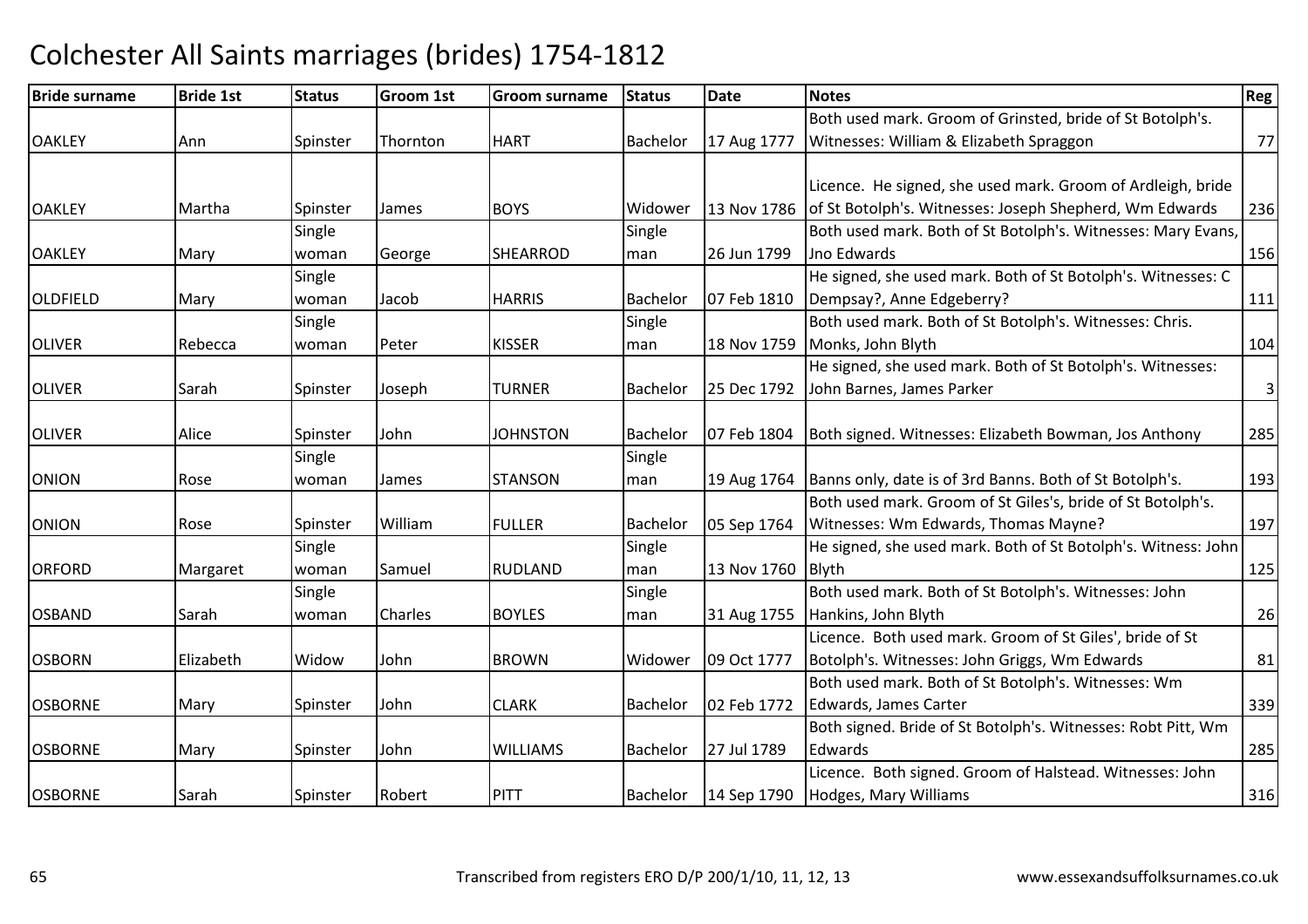| <b>Bride surname</b> | <b>Bride 1st</b> | <b>Status</b> | <b>Groom 1st</b>    | Groom surname    | <b>Status</b> | <b>Date</b> | <b>Notes</b>                                                   | Reg <sup>1</sup> |
|----------------------|------------------|---------------|---------------------|------------------|---------------|-------------|----------------------------------------------------------------|------------------|
|                      |                  |               |                     |                  |               |             |                                                                |                  |
|                      |                  |               |                     |                  |               |             | Poor, blurry scan. He signed, she used mark. Curate used       |                  |
| <b>OSBORNE</b>       | Eliz.            | Widow         | Stephen             | <b>ALDOUS</b>    |               | 04 Mar 1800 | Aldus. Both of St Botolph's. Witnesses: Thos James, Eliz Best  | 173              |
|                      |                  |               |                     |                  |               |             | Both used mark. Both of St Botolph's. Witnesses: John Eagle,   |                  |
| <b>OSMOND</b>        | Sarah            | Spinster      | <b>Isaac</b>        | <b>YOUNGS</b>    | Bachelor      | 15 Apr 1766 | Mary Osmond                                                    | 232              |
|                      |                  |               |                     |                  |               |             |                                                                |                  |
|                      |                  |               |                     |                  |               |             | He signed, she used mark. Groom of St Nicholas, bride of St    |                  |
| <b>OSMOND</b>        | Mary             | Spinster      | <b>Peter Purkis</b> | <b>LANGLEY</b>   | Bachelor      | 04 Oct 1790 | Botolph's. Witnesses: Henry Vincent, Elizabeth Hill            | 318              |
|                      |                  |               |                     |                  |               |             | Poor, blurry scan. He signed, she used mark. Both of St        |                  |
| <b>OSMOND</b>        | Elizabeth        | Spinster      | James               | <b>EWAN</b>      | Bachelor      | 08 Dec 1796 | Botolph's. Witnesses: Jno Edwards, ? Robinson?                 | 83               |
|                      |                  |               |                     |                  |               |             | Licence. He signed, she used mark. Groom of Ixworth,           |                  |
|                      |                  |               |                     |                  |               |             | Suffolk, bride of St Botolph's. Witnesses: Wm Edwards,         |                  |
| <b>OVERATT</b>       | Catharine        | Widow         | Thomas              | <b>DAVEY</b>     | Widower       | 03 Nov 1773 | <b>Robert Lay</b>                                              | 364              |
|                      |                  |               |                     |                  |               |             | Licence. Both signed. Groom of St Botolph, Aldgate, London,    |                  |
|                      |                  |               |                     |                  |               |             | bride of St Botolph's. Witnesses: Eliz. & Mary Rootsey, Sarah  |                  |
| <b>OVERY</b>         | Elizabeth        |               | Thomas              | <b>NAISH</b>     | Widower       | 23 Nov 1769 | Rootsey, Eliz Rootsey Jun'r.                                   | 299              |
|                      |                  |               |                     |                  |               |             | Licence. He signed, she used mark. Bride's surname is          |                  |
|                      |                  |               |                     |                  |               |             | indistinct, probably Peck. Both of St Botolph's. Witnesses:    |                  |
| P[AE]CK              | Elisabeth        | Spinster      | John                | <b>THEOBALD</b>  | Bachelor      | 03 Jul 1791 | Geo & Sarah Charlton                                           | 341              |
|                      |                  |               |                     |                  |               |             | Banns only, date is of 3rd Banns. [For Garland ?]. Groom of St |                  |
| PAIN                 | Rebecca          | Widow         | George              | <b>GARLIN</b>    | Widower       | 14 Mar 1762 | Botolph's, bride of Holy Trinity                               |                  |
|                      |                  |               |                     |                  |               |             | Both used mark. JP, Jun'r. Both of St Botolph's. Witnesses:    |                  |
| <b>PAIN</b>          | Elizabeth        | Widow         | Thomas              | <b>MEAKINGS</b>  | Widower       | 28 Aug 1764 | Robt Cooke, Joshua Purkis                                      | 196              |
|                      |                  |               |                     |                  |               |             | She signed, he used mark. Groom of St Botolph's. Witnesses:    |                  |
| PALFREY              | Elizabeth        | Spinster      | Daniel              | <b>WARNER</b>    |               | 08 Dec 1807 | Wm Burnon?, Mary Cockrell, ? Palferey.                         | 34               |
|                      |                  | Single        |                     |                  | Single        |             | Both used mark. Both of St Botolph's. Witnesses: Solomon       |                  |
| <b>PARISH</b>        | Sarah            | woman         | John                | <b>FOWLER</b>    | man           | 23 Jan 1757 | Smith, John Wilson                                             | 53               |
|                      |                  | Single        |                     |                  | Single        |             | Both used mark. Groom of St Nicholas'. Witnesses: George       |                  |
| <b>PARISH</b>        | Susannah         | woman         | William             | <b>KINGSBURY</b> | man           | 18 Jun 1799 | Jackson, Thomas Augur, Ann Augur.                              | 155              |
|                      |                  |               |                     |                  |               |             | Both used mark. Both of St Botolph's. Witnesses: Joseph        |                  |
| <b>PARKER</b>        | Ann              | Widow         | Thomas              | <b>KENT</b>      | Bachelor      | 18 Oct 1778 | Snell, Wm Edwards                                              | 100              |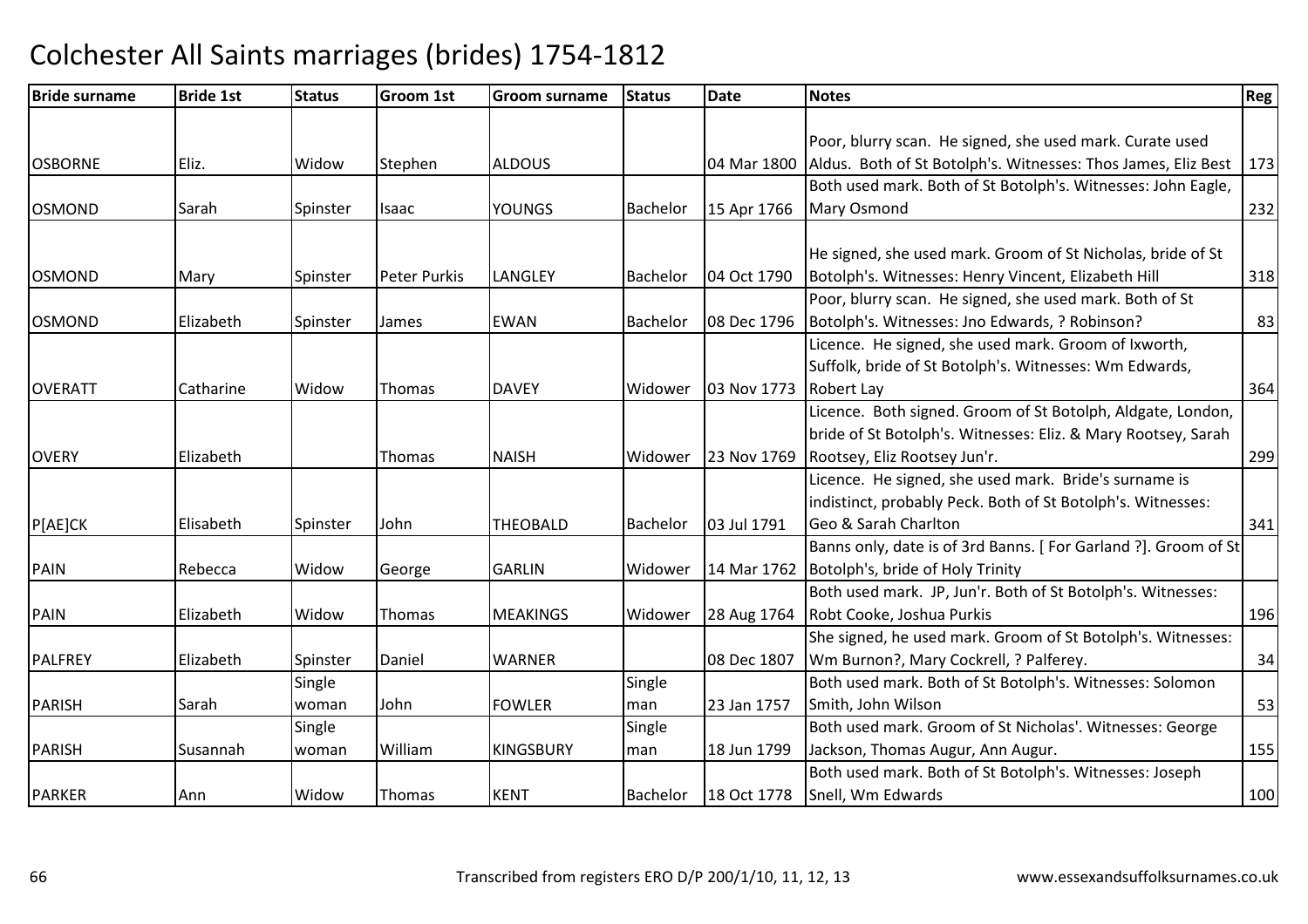### Bride surnamee Bride 1st Status Groom 1st Groom surname Status Date Notes Region Contract Region Regional Region Region Reg PARKERSON Keturah Widow James WISEMAN Bachelor 01 Feb 1769 Both used mark. Witnesses: Wm Edwards, John Hodgkin <sup>276</sup> **PARSONS**  Sarah JohnJohn WILKINS | 02 Nov 1805 Both signed. Groom of St Mary Magdalen, bride of St Botolph's. Witnesses: Mary Parsons, James Bishop, Mary Cook. 347PATRICKK Sarah Spinster Richard BURT Bachelor 04 May 1779 Licence. Both used mark. Groom of Lexden, bride of St 04 May 1779 Botolph's. Witnesses: Benjamin Clark, Wm Edwards <sup>109</sup>PATSTOWW Sarah Abraham PARKER 21 Oct 1805 He signed, she used mark. [ For Padstow? ]. Both of StBotolph's. Witnesses: Isaac & Caroline Parker <sup>345</sup>PAYNE Rebecca Widow Thomas THURSBY Widower 30 Sep 1759Banns only, date is of 3rd Banns. Groom of Trinity, bride of St Botolph'ss and the contract of the contract of the contract of the contract of the contract of the contract of the contract of the contract of the contract of the contract of the contract of the contract of the contract of the cont PEARCEE Mary Widow William ABBOTT Widower 24 Jun 1788 Licence. Both signed. Both of St Botolph's. Witnesses: Eliz Creffield, Jno Banks $\sim$  265 PEASE Sarah**Single** woman William BUSS Single man 27 Feb 1759 Both used mark. Both of St Botolph's. Witnesses: Chas. Wilson, Elisabeth Pollyy 85 PECKK 1991 Sarah Spinster Thomas BENNELL Bachelor 21 Jan 1806 Licence. Both signed. Both of St Botolph's. Witnesses: Joseph Bennell, Ann Peck, Elizabeth Peck. **358** PEPPERR Mary Widow Benjamin WIRE Widower 22 Jun 1784 Both used mark. Both of St Botolph's. Witnesses: George & Elizabeth Masonn 188 PERKINS Ann Spinster John**JOHNSON** Bachelor 12 Nov 1784 Both used mark. Groom of St Nicholas'. Witnesses: Benj Smith, Willm Millbankk 200 PERRYHannah ISpinster Philip SWINBORNE | Widower | 03 Dec 1782 He signed, she used mark. Groom of St Botolph's. Witnesses: William Lawrence, Mary Biscoee 162 PERRY Sarah Widow James STANES Widower 10 Oct 1803Both used mark. Both of St Botolph's. Witnesses: Jas Barnes, Jno Edwardss and  $\sim$  270 PERRYMAN Sarah Single woman James WATTS Single man 11 Apr 1762 Both signed. Groom of St Leonard's, bride of St Botolph's. Witnesses: Mary Withnall, Sarah Watts <sup>140</sup>PETT Elizabeth Spinster Thomas HARROLDHARROLD Widower 21 Apr 1763 Both used mark. Both of St Botolph's. Witnesses: Wm Edwards, Richard Wattss 155 PETTITPhoebe | Spinster | William LINNETT Bachelor 11 Apr 1791 He signed, she used mark. Bride of St Botolph's. Witnesses: John Pettitt, John Pettitt Jun'r. 332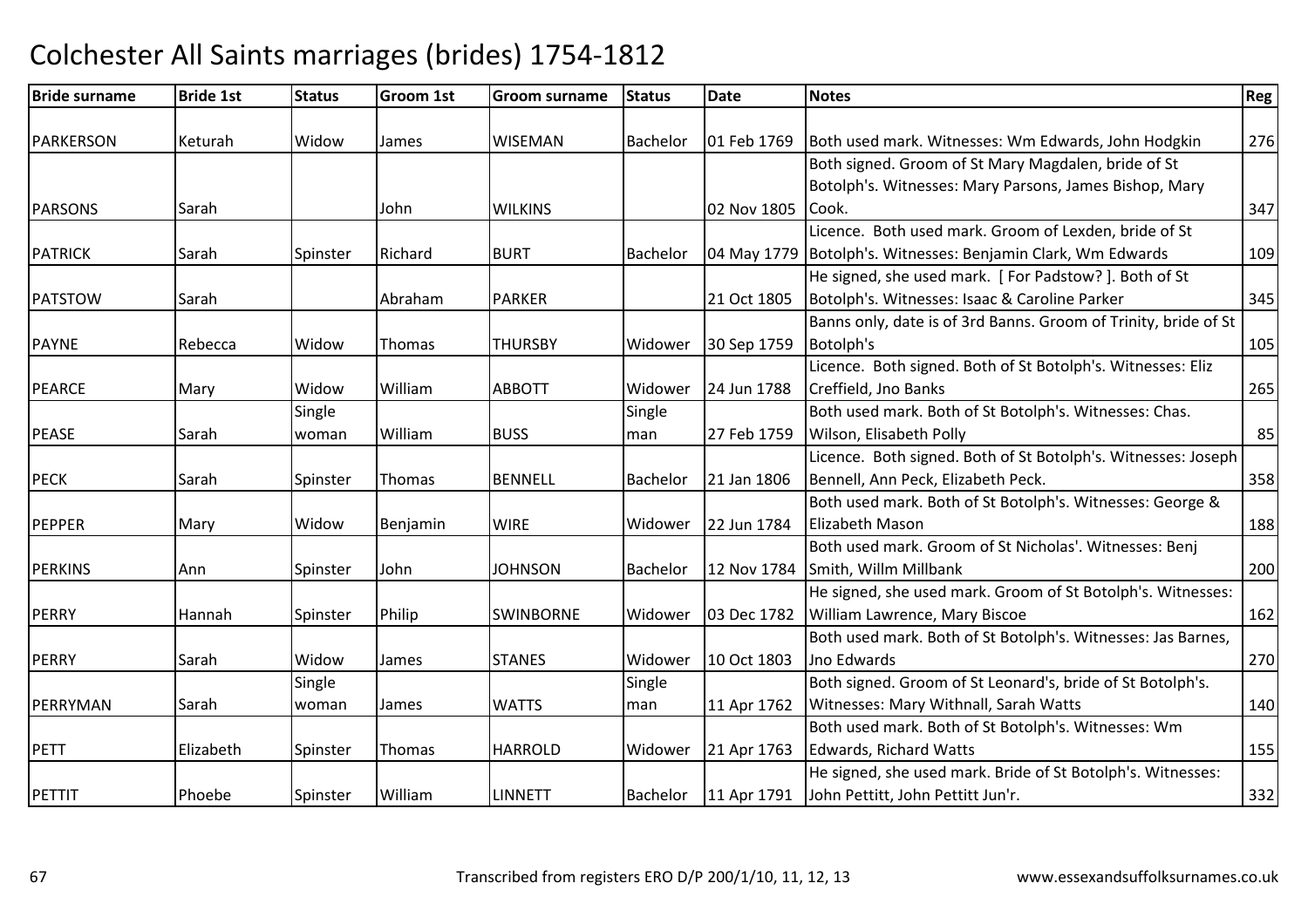### Bride surnamee Bride 1st Status Groom 1st Groom surname Status Date Notes Region Contract Region Regional Region Region Reg PETTITTT 14 Judith Spinster Wm. AVIS Bachelor 14 Jun 1790 Both used mark. Also Petitt. Bride of St Botolph's. Witnesses: John Pollitt, William Linett 310 PEWTER?? Caroline Spinster Isaac LADBROOK K Bachelor 05 Nov 1811 Wiston? 168 Blurry, indistinct scan. Licence. He signed, she used mark. Both of St Botolph's. Witnesses: John Bryon, Ann Bryan Eliz'th PHILBRICKK Sarah Spinster Samuel LESTER LESTER Bachelor 10 Sep 1805 Both used mark. Both of St Botolph's. Witnesses: William & Susan Lester, Jno.Edwards. 340PHILIPS Martha**Single** woman John**STEVENSON** Single man 18 Jan 1760 He used mark, she signed. Groom is soldier. Both of St Botolph's. Witnesses: Saml Graham, John Blyth <sup>108</sup> PHILLIPS Elisabeth Spinster Moses RAYNERRAYNER Bachelor 27 Aug 1797 Both signed. Bride of Holy Trinity. Witnesses: Geo & Esther Raynerr 103 PICKARD Elizabeth Widow Joseph SPOONER Widower 04 May 1796 Poor, blurry scan. Licence. Both signed, (she as Pichard). Groom of St Botolph's, bride of St Martin's. Witnesses: 04 May 1796 William Wootton, John Edwards s 69 PINTONN Mary James DURRANT 23 Oct 1804 Licence. Both used mark. Both of St Botolph's. Witnesses: Sarah & Wm Buntingg 317 PITTT Sarah Widow Robert KEYMER KEYMER Bachelor 16 Feb 1808 Licence. Both signed. Groom of St Peter's. Witnesses: Jno Cook Robinson, E Robinson, S.West. 43PLEDGERR Eliz. Spinster George B[EI]DBANK Bachelor 02 Feb 1757 Licence. Both used mark. Groom of St Martin's. Witnesses: Robt Agnis, Robt Chesneyy 54 POLEE Mary Spinster Wm. EDWIC[HK] Bachelor 08 Nov 1787 Both used mark. Bride of Thorpe le Soken. Witnesses: Philip Hempson, Robt. Chaters?<u>259 Parameters</u> **POPPS**  Catharine Widow Joseph OVERHEADD Widower 19 Mar 1769 Witnesses: James Mole, Wm Edwards Licence. He used mark, she signed. Both of St Botolph's. s 278 PORTERR Mary John LAY Widower 08 Dec 1754 Both signed. Bride of St Botolph's. Witnesses: Isaac Peacock, 08 Dec 1754 John Blyth Both used mark. Both of St Botolph's. Witnesses: Elizabeth 7PORTERR Mary Widow Thomas WOOD Bachelor 12 May 1778 Newton, Wm Edwardss and  $\overline{93}$ PORTERR Sarah Thomas VINCENT 16 Apr 1800 Poor, blurry scan. Both signed. Witnesses: Rebecca Gulley, John Gunnn 174 POTTERR Marth Spinster Philip WEATHERLY Bachelor 05 Apr 1774 He signed, she used mark. Both of St Botolph's. Witnesses:Sarah & William Weatherly $\gamma$  5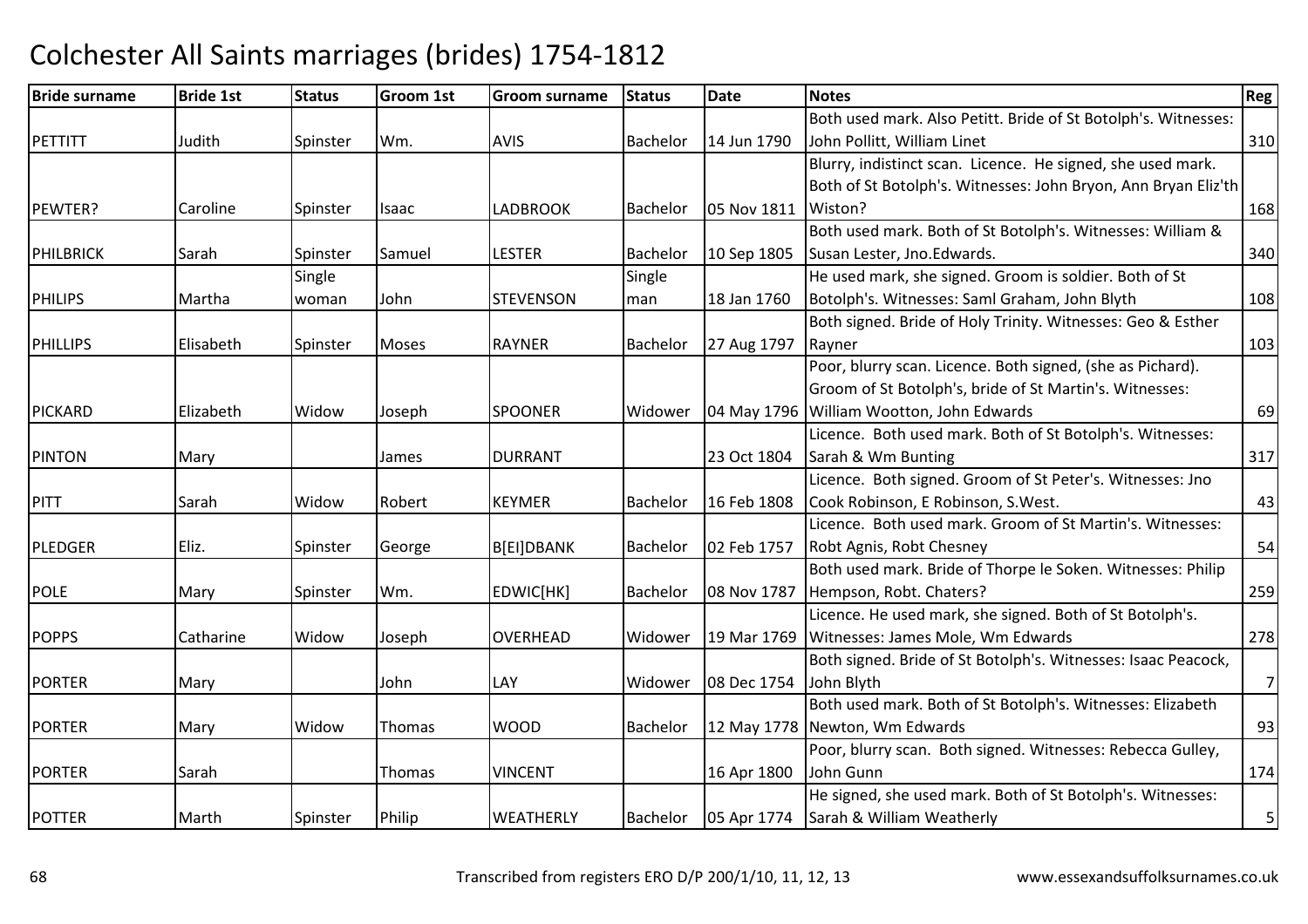| <b>Bride surname</b> | <b>Bride 1st</b> | <b>Status</b> | Groom 1st | <b>Groom surname</b> | <b>Status</b>   | <b>Date</b> | <b>Notes</b>                                                   | Reg |
|----------------------|------------------|---------------|-----------|----------------------|-----------------|-------------|----------------------------------------------------------------|-----|
|                      |                  |               |           |                      |                 |             | Licence. He signed, she used mark. Both of St Botolph's.       |     |
|                      |                  |               |           |                      |                 |             | Witnesses: John Goslin, Eliz Moore, Sarah Bentin. Curate used  |     |
| <b>POTTER</b>        | Ann              | Spinster      | John      | <b>WILLES</b>        | Widower         | 11 Oct 1789 | Willis.                                                        | 295 |
|                      |                  |               |           |                      |                 |             | Both used mark. Both of St Botolph's. Witnesses: Edwd          |     |
| <b>POTTER</b>        | Margaret         | Spinster      | Francis   | <b>FOWLER</b>        | Bachelor        | 09 Jun 1806 | Fowler, Jane Emery                                             | 370 |
|                      |                  |               |           |                      |                 |             | Both used mark. Both of St Botolph's. Witnesses: Patrick       |     |
| <b>POWEL</b>         | Elisabeth        | Spinster      | Joseph    | <b>TALBOT</b>        | Bachelor        |             | 24 May 1790 Riddle, Wm Edwards                                 | 309 |
|                      |                  |               |           |                      |                 |             | He signed, she used mark. Both of St Botolph's. Witnesses:     |     |
| <b>POWELL</b>        | Susannah         | Spinster      | Robert    | <b>CARTER</b>        | Bachelor        | 28 Jul 1785 | Elizabeth Carter, John Crisp                                   | 208 |
|                      |                  |               |           |                      |                 |             | Licence. Both signed. Groom of West Ham, Essex. Witnesses:     |     |
| <b>POWELL</b>        | Elizabeth        | Spinster      | Wakelin   | <b>WELCH</b>         | Bachelor        | 23 Apr 1793 | E M Smythies, Alex Higginson                                   | 13  |
|                      |                  |               |           |                      |                 |             | Both used mark. Both of St Botolph's. Witnesses: James         |     |
| <b>PRETTY</b>        | Elizabeth        | Spinster      | Robert    | <b>FRANCIS</b>       | <b>Bachelor</b> |             | 07 May 1769 Bruce, Mary Day                                    | 284 |
|                      |                  |               |           |                      |                 |             | Both used mark. Groom of St James'. Witnesses: Edward          |     |
| <b>PRETTY</b>        | Mary             | Spinster      | James     | <b>PEPPER</b>        | <b>Bachelor</b> |             | 31 Mar 1783 Duce, Wm Edwards                                   | 168 |
|                      |                  |               |           |                      |                 |             |                                                                |     |
|                      |                  |               |           |                      |                 |             | Poor, blurry scan. Both used mark. Both of St Botolph's.       |     |
| <b>PRETTY</b>        | Mary             | Spinster      | Robert    | <b>MANNING</b>       | Bachelor        | 15 Aug 1796 | Witnesses: John Burton Tyler, Thamar Rayner                    | 74  |
|                      |                  |               |           |                      |                 |             | He signed, she used mark. Both of St Botolph's. Witnesses:     |     |
| <b>PRIGG</b>         | Sarah            | Spinster      | John      | <b>BILTON</b>        | Bachelor        | 26 Nov 1780 | Mary Candler, Susanhr Mearhby?                                 | 132 |
|                      |                  |               |           |                      |                 |             | Blurry, indistinct scan. Both used mark. Both of St Botolph's. |     |
| <b>PRIKE</b>         | Mary             | Spinster      | John      | GOOD                 | Bachelor        | 09 Dec 1811 | Witnesses: Mary Higham, Samuel Roberts                         | 171 |
|                      |                  |               |           |                      |                 |             |                                                                |     |
|                      |                  |               |           |                      |                 |             | Licence. Both signed. Both of St Botolph's. Witnesses:         |     |
| PRITCHETT            | Catherine        | Spinster      | Robert    | <b>FERGUSON</b>      | Bachelor        | 05 Aug 1808 | Charlott Jaggard, Ann Coppin, Mary Ann Collier?, H.Chisolm.    | 57  |
|                      |                  |               |           |                      |                 |             | He signed, she used mark. Both of St Botolph's. Witnesses:     |     |
| PRYKE                | Margaret         | Spinster      | Charles   | LAYER                | Bachelor        | 02 Apr 1810 | Mary Greenacres, John Henney?                                  | 116 |
|                      |                  |               |           |                      |                 |             | Licence. Both signed. Groom of St Peter's, bride of St         |     |
| <b>PURKIS</b>        | Martha           | Spinster      | David     | YEOMAN               | Bachelor        | 25 Sep 1773 | Botolph's. Witnesses: Mary & Joshua Purkis                     | 362 |
|                      |                  |               |           |                      |                 |             | Both signed. Both of St Botolph's. Witnesses: Joshua Purkis,   |     |
| <b>PURKIS</b>        | Mary             | Spinster      | William   | <b>ABBOTT</b>        | Bachelor        | 17 Sep 1775 | Thomas Abbott, Martha Yeoman.                                  | 43  |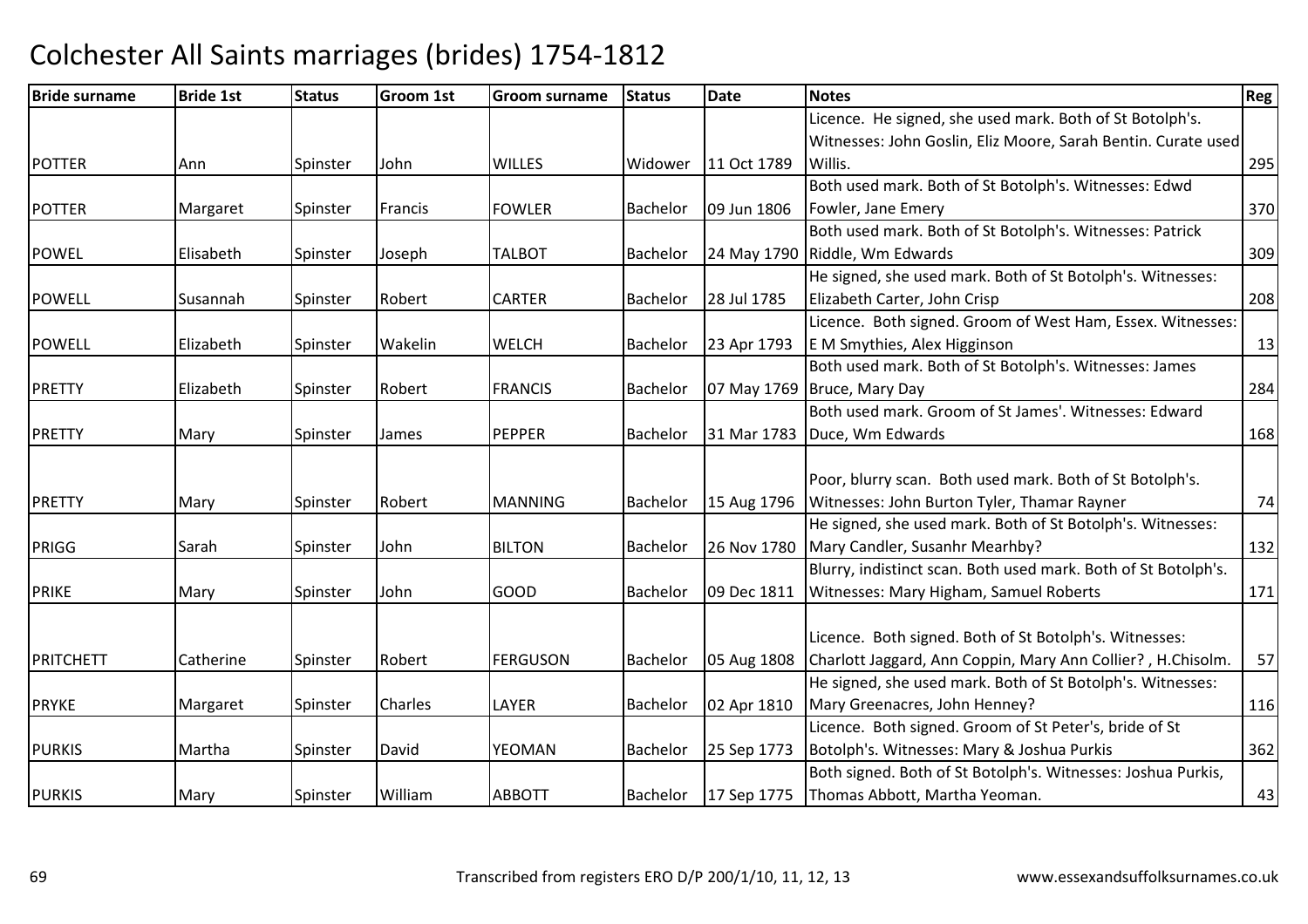| <b>Bride surname</b> | <b>Bride 1st</b> | <b>Status</b> | Groom 1st | <b>Groom surname</b> | <b>Status</b>   | <b>Date</b> | <b>Notes</b>                                                  | Reg <sup>1</sup> |
|----------------------|------------------|---------------|-----------|----------------------|-----------------|-------------|---------------------------------------------------------------|------------------|
|                      |                  |               |           |                      |                 |             |                                                               |                  |
|                      |                  |               |           |                      |                 |             | Licence. Both used mark. Groom of St Leonard's, bride of St   |                  |
| <b>PURKIS</b>        | Hannah           | Spinster      | John      | <b>BLAND</b>         | <b>Bachelor</b> | 03 Mar 1778 | Botolph's. Witnesses: John Bland, Wm Edwards                  | 89               |
|                      |                  |               |           |                      |                 |             |                                                               |                  |
|                      |                  |               |           |                      |                 |             | Both signed. Groom of St Nicholas. Witnesses: M A Purvis,     |                  |
| <b>PURVIS</b>        | Lucy Anna        | Spinster      | John      | <b>DUDINGSTON</b>    | Bachelor        | 18 Nov 1806 | Emma Timms?, James Round. Curate had Dudingstone.             | 389              |
|                      |                  |               |           |                      |                 |             | Licence. Both signed. Both of St Botolph's. Witnesses: Ann    |                  |
| <b>RALLING</b>       | Henrietta        | Spinster      | Charles   | <b>STEGGALL</b>      | <b>Bachelor</b> | 08 Mar 1807 | Ticewell, Lambert & George Tittrell.                          | 8 <sup>1</sup>   |
|                      |                  |               |           |                      |                 |             |                                                               |                  |
|                      |                  |               |           |                      |                 |             | Both used mark. Groom of St Giles's, bride of St Botolph's.   |                  |
| <b>RALPH</b>         | Mary             | Spinster      | William   | <b>FIELD</b>         | Bachelor        | 30 Nov 1763 | Witnesses: Ellis Matthewman, Thomas Wills                     | 171              |
|                      |                  |               |           |                      |                 |             | Both used mark. Both of St Botolph's. Witnesses: Elias Green, |                  |
| <b>RALPH</b>         | Pleasant         | Spinster      | Richard   | <b>LEAPER</b>        | Bachelor        | 20 Sep 1773 | <b>William Field</b>                                          | 361              |
|                      |                  |               |           |                      |                 |             | Licence. Both signed. Both of St Botolph's. Witnesses: James  |                  |
| <b>RAM</b>           | Hananh           | Spinster      | Martin    | <b>FORDHAM</b>       | Bachelor        | 14 Jul 1786 | Butcher, Martha Fordham                                       | 225              |
|                      |                  | Single        |           |                      | Single          |             | Both used mark. Bride of Elmstead. Witnesses: Wm. Simons,     |                  |
| <b>RAND</b>          | Hannah           | woman         | John      | <b>WATSON</b>        | man             | 27 Feb 1786 | Joseph Elliston                                               | 222              |
|                      |                  |               |           |                      |                 |             |                                                               |                  |
|                      |                  |               |           |                      |                 |             | Licence. He signed, she used mark. Groom of St Peter's, bride |                  |
| RAND                 | Mary             | Spinster      | John      | <b>STEVENS</b>       | <b>Bachelor</b> | 24 May 1789 | of St Botolph's. Witnesses: Robt Pitt, Wm Edwards             | 281              |
|                      |                  |               |           |                      |                 |             | Poor, blurry scan. He signed, she used mark. Groom of St      |                  |
|                      |                  |               |           |                      |                 |             | Botolph's, bride of West Bergholt. Witnesses: Robert          |                  |
| RASHBROOK?           | Mary             |               | Samuel    | <b>MAYHEW</b>        |                 | 25 Dec 1795 | Mayhew, Elizabeth Vicars                                      | 57               |
|                      |                  |               |           |                      |                 |             | Licence. Both used mark. Both of St Botolph's. Witnesses:     |                  |
| <b>RATFORD</b>       | Sarah            | Spinster      | John      | SC[AO]WEN            | <b>Bachelor</b> | 02 Jan 1793 | John Smith, Jno Edwards                                       | $6 \mid$         |
|                      |                  |               | William   |                      |                 |             |                                                               |                  |
| <b>RAWLING</b>       | Elizabeth        | Spinster      | Posford   | <b>HARRINGTON</b>    | Bachelor        | 28 Oct 1806 | Licence. Both signed. Witnesses: Thos Creek, S Harrington     | 384              |
|                      |                  |               |           |                      |                 |             | He signed, she used mark. Both of St Botolph's. Witnesses:    |                  |
| <b>RAY</b>           | Mary             | Spinster      | William   | <b>RIDGELEY</b>      | Bachelor        | 01 Aug 1809 | James & Sarah Ives, Jno.Edwards.                              | 95               |
|                      |                  |               |           |                      |                 |             | He used mark, she signed. Both of St Botolph's. Witnesses:    |                  |
| <b>RAYNER</b>        | Margaret         | Spinster      | James     | <b>NEWTON</b>        | <b>Bachelor</b> | 24 Jun 1771 | John & Hannah Newton                                          | 329              |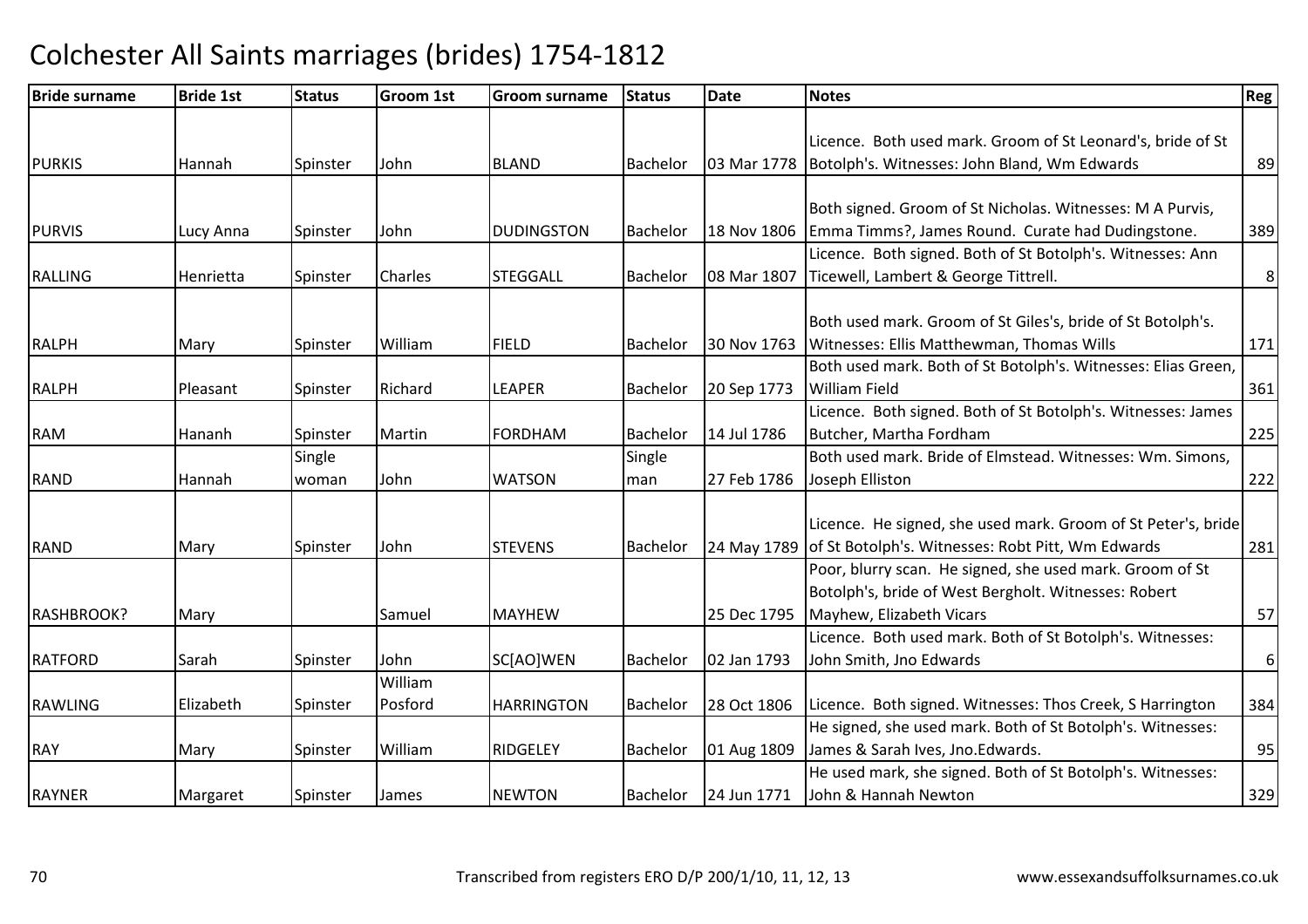### Bride surnamee Bride 1st Status Groom 1st Groom surname Status Date Notes Region Contract Region Regional Region Region Reg RAYNERR Bachelor Elizabeth Spinster Robert STANES Bachelor 04 Jun 1776 Both signed. Both of St Botolph's. Witnesses: Wm & Sarah**Stanes**  $\sim$  56 RAYNERR Elizabeth William m FLINDALL 10 Nov 1795 Witnesses: Priscilla Chamberlain, Robert King<br>Mithelia Chamberlain, Robert King Both signed. Groom of Holy Trinity, bride of St Botolph's. <sup>52</sup>RAYNERR MANN Ann James GAGE Bachelor 29 Apr 1806 He signed, she used mark. Groom of St Peter's. Witnesses: Thomas Kidbey, Rachael Partridgee 369 READD Mary Spinster John GRIGGS Bachelor 09 Jul 1769 Licence. Both signed. Both of St Botolph's. Witnesses: Wm Edwards, John Griggss 292 REASONN Susannah Spinster John GIBSON Widower 01 Jan 1782 Licence. He signed, she used mark. Witnesses: Wm Roble, Sarah Pottss and  $\boxed{146}$ REASONN Sarah Spinster Richard SHIRLEY Bachelor 10 May 1807 Both used mark. Both of St Botolph's. Witnesses: William10 May 1807 | Paulson, Elizabeth Sissons s and  $\vert$  13 REED Rachel Spinster Samuel STUDD Widower 26 Jan 1799 Both used mark. Bride of St Giles'. Witnesses: Daniel Cardy, Mary Bloiss and  $\boxed{147}$ REEDD Martha Widow Robert CRITCHLEY 18 Sep 1800 Poor, blurry scan. He signed (Critchely), she used mark. Both of St Botolph's. Witness: John Stubbard? <sup>184</sup>REEVEE Mary Widow John John **CHAPMAN** Widower 11 Jan 1765 He signed, she used mark. Both of St Botolph's. Witnesses:Wm Edwards, William Curtiss 204 REEVEE 1991 Martha Spinster James BRIGHT Bachelor 31 May 1809 Both used mark. Both of St Botolph's. Witnesses: Charlotte Maxall, Jno Edwards $\sim$  83 REGGSS 1989 Lydia 1978 Spinster Daniel LAWRENCE Bachelor 08 Jun 1778 Licence, groom is a minor, with consent of his father Daniel Lawrence Sen'r. Both of St Botolph's. Both used mark. Groom is DL, Jun'r. Witnesses: Daniel Lawrence, John Devall 95RENASSON Martha **Single** woman Thomas HASSEL Single man 24 May 1756 Eliz. Shillito, John WigsteadHe signed, she used mark. Groom of St James'. Witnesses: d 45 REVELLL Susannah Francis TAYLOR 29 Sep 1801 Poor, blurry scan. Both signed. Groom of St Martin's, bride of St Botolph's. Witnesses: Mary & Wm Blomfield, Ann Potter. 208REYNOLDS Mary Spinster John WALLERBachelor 28 Sep 1792 Both used mark. Groom of Ardleigh, bride of St Botolph's. Witnesses: Sarah Harrod?, Wm Edwardss | 363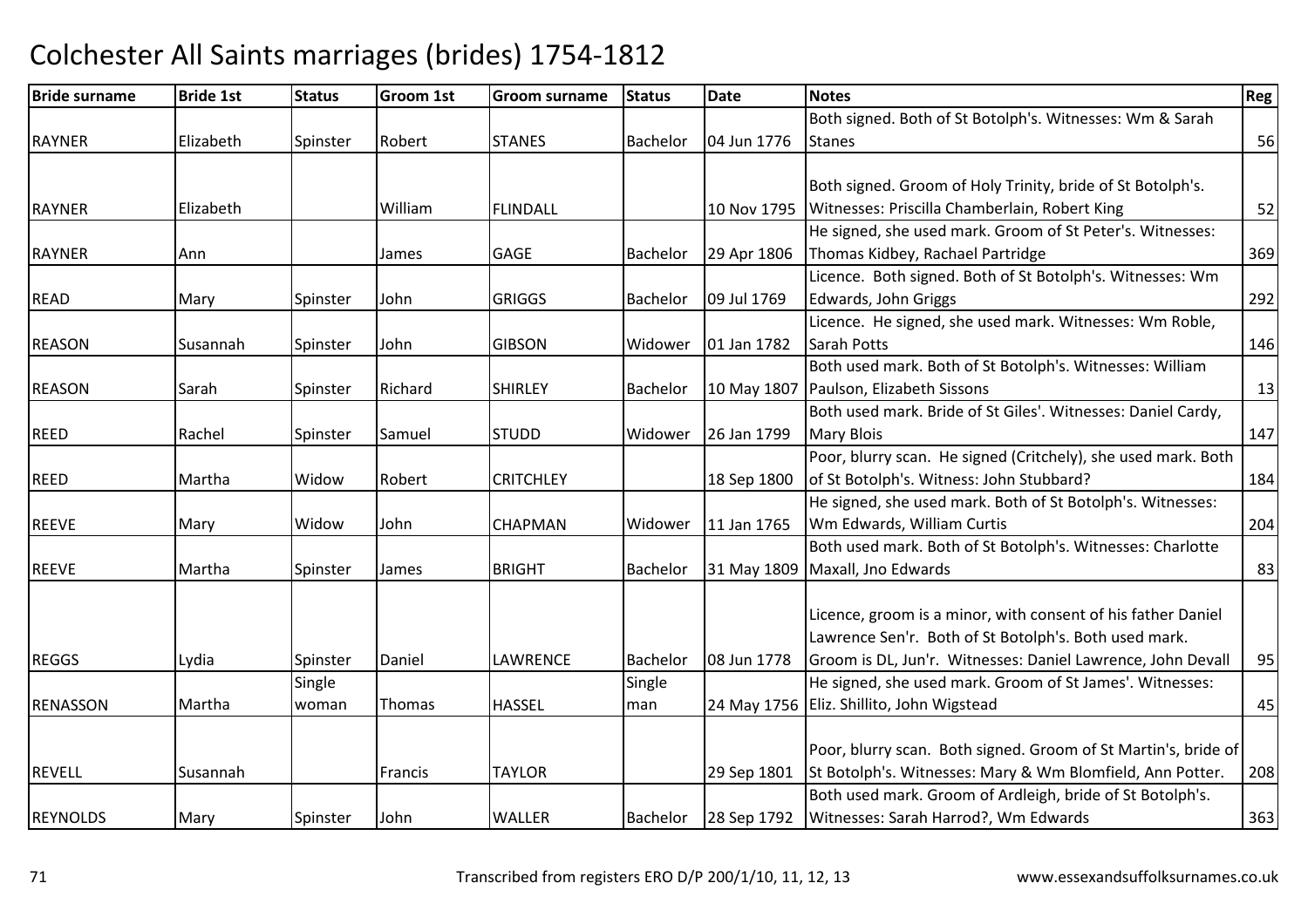| <b>Bride surname</b> | <b>Bride 1st</b> | <b>Status</b> | <b>Groom 1st</b>    | Groom surname   | <b>Status</b> | <b>Date</b> | <b>Notes</b>                                                 | Reg |
|----------------------|------------------|---------------|---------------------|-----------------|---------------|-------------|--------------------------------------------------------------|-----|
| <b>RICE</b>          | Mary             | Widow         | Sampson             | <b>WEIR</b>     | Widower       | 21 Oct 1759 | Banns only, date is of 3rd Banns. Both of St Botolph's.      | 106 |
|                      |                  |               |                     |                 | Single        |             | She signed, he used mark. Both of St Botolph's. Witnesses:   |     |
| <b>RICHARDS</b>      | Elizabeth        | Widow         | William             | <b>CROW</b>     | man           | 26 Dec 1758 | Joseph Herrington, Solomon Smith                             | 78  |
|                      |                  |               |                     |                 |               |             | Both used mark. Both of St Botolph's. Witnesses: John        |     |
| <b>RIGGS</b>         | Francis          | Spinster      | Philip              | <b>LAKE</b>     | Bachelor      | 25 Nov 1797 | Steward, Jno Edwards                                         | 113 |
|                      |                  |               |                     |                 |               |             | He signed, she used mark. Groom of St Botolph's. Witness:    |     |
| <b>RINGWOOD</b>      | Elizabeth        |               | <b>Robert Reeve</b> | <b>BROWN</b>    |               | 25 Dec 1803 | John Edwards                                                 | 281 |
|                      |                  |               |                     |                 |               |             | Banns only, date is of 3rd Banns. Bride of Beaumont cum      |     |
| <b>RIVETT</b>        | Rachael          |               | William             | <b>DANIEL</b>   |               | 20 Sep 1772 | Moze                                                         | 348 |
|                      |                  |               |                     |                 |               |             | Both used mark. Groom of St James's, bride of St Botolph's.  |     |
| RO[FS]E              | Mary             | Spinster      | John                | <b>PARR</b>     | Bachelor      | 02 Jul 1771 | Witnesses: Wm Edwards, Martha Ro[fs]e                        | 330 |
|                      |                  |               |                     |                 |               |             | He signed, she used mark. Both of St Botolph's. Witnesses: D |     |
| <b>ROBERTS</b>       | Maria            | Spinster      | Lionel              | FRY             | Bachelor      | 28 Jan 1807 | Hay, M A? Greggory                                           | 5   |
|                      |                  |               |                     |                 |               |             |                                                              |     |
|                      |                  |               |                     |                 |               |             | Both used mark. Groom of St Mary Magdalen, bride of St       |     |
| <b>ROBINSON</b>      | Mary Ann         |               | John                | <b>MARCH</b>    |               | 18 Jun 1805 | Botolph's. Witnesses: Joshua Pinirose?, Jno Edwards          | 336 |
|                      |                  |               |                     |                 |               |             | He signed, she used mark. Both of St Botolph's. Witnesses:   |     |
| <b>ROBSON</b>        | Ellen            | Spinster      | David               | <b>EDE</b>      | Bachelor      | 07 Feb 1808 | Elizabeth Morgan, W Ellis                                    | 41  |
|                      |                  |               |                     |                 |               |             | He signed, she used mark. [ Doubtless for Roberts ]. Groom   |     |
|                      |                  |               |                     |                 |               |             | is a weaver of St Botolph's. Bride of St Giles's. Witnesses: |     |
| <b>ROBUTS</b>        | Hannah           | Spinster      | Gregory             | <b>MUNNINGS</b> | Widower       | 02 Aug 1769 | James Carter, Grace Fitch                                    | 295 |
|                      |                  |               |                     |                 |               |             | Poor, blurry scan. He signed, she used mark. Groom of St     |     |
|                      |                  |               |                     |                 |               |             | Botolph's, bride of St Mary at the Walls. Witnesses: Robt.   |     |
| <b>ROGERS</b>        | Mary             |               | Joseph              | SPALDING        | Bachelor      | 11 Apr 1796 | Alden, Hannah Sadler                                         | 66  |
|                      |                  |               |                     |                 |               |             | Both used mark. Both of St Botolph's. Witnesses: Richard &   |     |
| <b>ROGERS</b>        | Mary             | Spinster      | Richard             | D[AO]RNEY       | Bachelor      | 26 Aug 1811 | Ann Pridmore, Thos. Ward.                                    | 161 |
|                      |                  |               |                     |                 |               |             | Both used mark. Both of St Botolph's. Witnesses: Robt &      |     |
| <b>ROLF</b>          | Elizabeth        | Widow         | William             | <b>GRANGER</b>  | Bachelor      | 01 Nov 1812 | <b>Mary Granger</b>                                          | 205 |
|                      |                  |               |                     |                 |               |             | Both signed. Both of St Botolph's. Witnesses: Saml & Ann     |     |
| <b>ROOT</b>          | Sarah            | Spinster      | George              | <b>ROOTSEY</b>  | Widower       | 17 Feb 1795 | Verlander                                                    | 48  |
|                      |                  |               |                     |                 |               |             | Both signed. Both of St Botolph's. Witnesses: Jno Edwards,   |     |
| <b>ROOT</b>          | Hannah           | Spinster      | John                | <b>GOLDEN</b>   | Bachelor      | 30 Oct 1798 | <b>Rachel Root</b>                                           | 140 |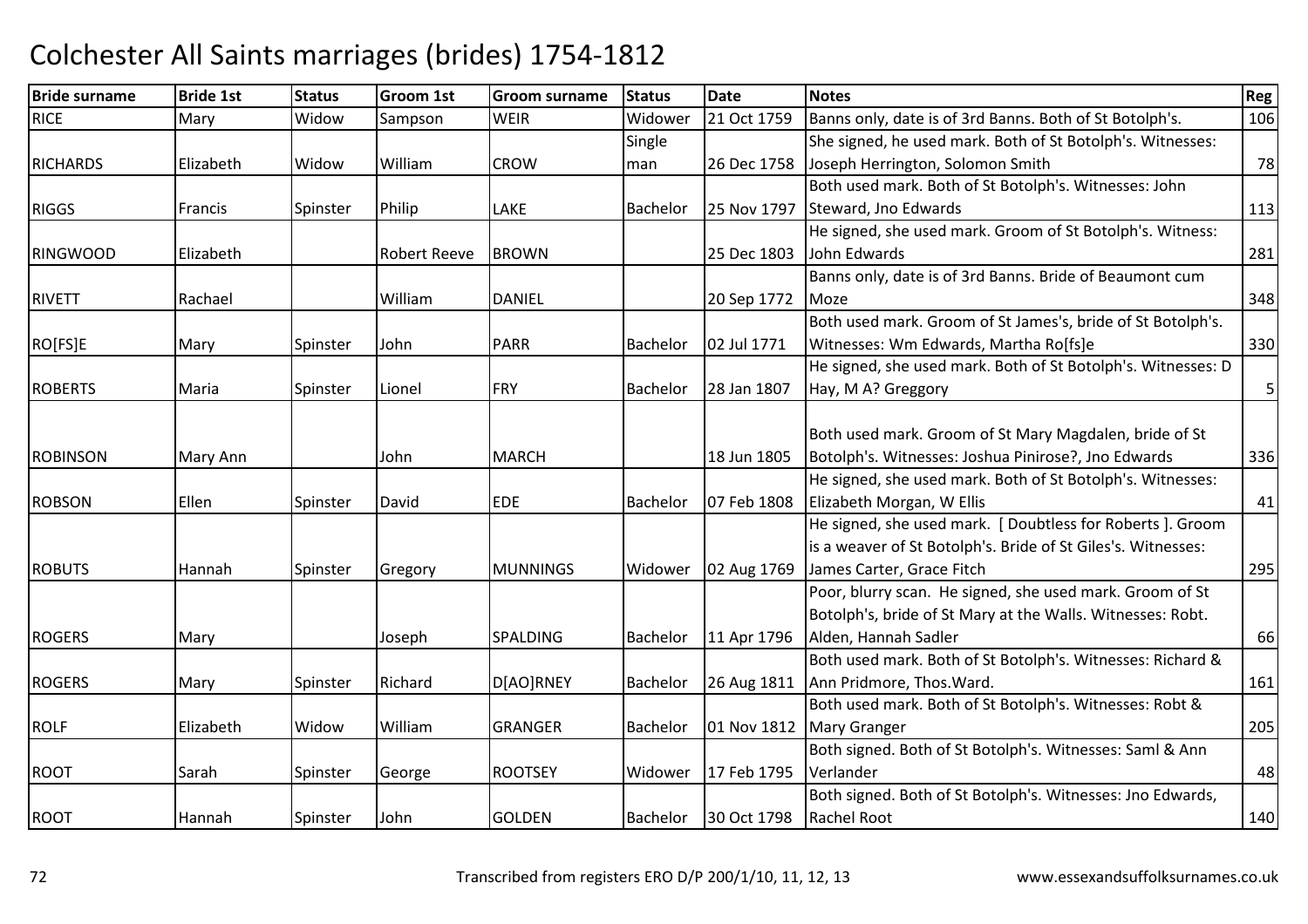| <b>Bride surname</b> | <b>Bride 1st</b> | <b>Status</b> | <b>Groom 1st</b> | <b>Groom surname</b> | <b>Status</b>   | <b>Date</b>           | <b>Notes</b>                                                   | Reg       |
|----------------------|------------------|---------------|------------------|----------------------|-----------------|-----------------------|----------------------------------------------------------------|-----------|
|                      |                  |               |                  |                      |                 |                       |                                                                |           |
|                      |                  |               |                  |                      |                 |                       | Licence. Both signed. Groom of St Mary Tower, Ipswich,         |           |
| <b>ROOTSEY</b>       | Mary             | Spinster      | Nottingham       | <b>DALDY</b>         | <b>Bachelor</b> | 26 Mar 1771           | bride of St Botolph's. Witnesses: Sarah & Eliz'h Rootsey       | 321       |
|                      |                  |               |                  |                      |                 |                       | Licence. Both signed. Groom of Great Wigborough, bride of      |           |
|                      |                  |               |                  |                      |                 |                       | St Botolph's. Witnesses: Eliz'h Daniell, Sarah Rootsey, Joshua |           |
| <b>ROOTSEY</b>       | Elizabeth        | Spinster      | Jesse            | <b>WARD</b>          | <b>Bachelor</b> | 22 Mar 1774           | Baker, Nottingham Daldy.                                       | $\pmb{4}$ |
|                      |                  |               |                  |                      |                 |                       | Both signed. Bride of St Botolph's. Witnesses: Geo Rootsey,    |           |
| <b>ROOTSEY</b>       | <b>Susanna</b>   | Spinster      | William          | <b>FRANCIS</b>       | Bachelor        | 08 Jul 1782           | Hannah Frances Rootsey                                         | 154       |
|                      |                  |               |                  |                      |                 |                       | Both signed. Groom of St Martin in the Fields, Westminster,    |           |
|                      |                  |               |                  |                      |                 |                       | bride of St Botolph's. Witnesses: Geo. & Hannah Frances        |           |
| <b>ROOTSEY</b>       | Sarah            | Spinster      | John             | <b>SANDYS</b>        | Bachelor        | 08 Jul 1782           | Rootsey                                                        | 153       |
|                      | Hannah           |               |                  |                      |                 |                       | Licence. Both signed. Groom of Dorking, Surrey, bride of St    |           |
| <b>ROOTSEY</b>       | Frances          | Spinster      | Isaac            | <b>SHEAD</b>         | Bachelor        | 03 Dec 1789           | Botolph's. Witnesses: Nottingham & M R Daldy                   | 304       |
|                      |                  |               |                  |                      |                 |                       | Licence. He signed, she used mark. Both of St Botolph's.       |           |
| <b>ROPER</b>         | Elizabeth        | Spinster      | John             | <b>ALSTON</b>        | Bachelor        | 12 Aug 1810           | Witnesses: John Day, Rachel Stevens?                           | 130       |
|                      |                  |               |                  |                      |                 |                       | Both used mark. Both of St Botolph's. Witnesses: Mary          |           |
| <b>ROSE</b>          | Phoebe           |               | William          | <b>WILLIAMS</b>      |                 | 03 May 1804           | Walford, James Brown                                           | 297       |
|                      |                  | Single        |                  |                      | Single          |                       | Both signed. Groom of St Leonard's, bride of St Botolph's.     |           |
| <b>ROUSE</b>         | Mary             | woman         | John             | <b>KEY</b>           | man             | 12 May 1761           | Witnesses: Wm Smith, John Rouse                                | 130       |
|                      |                  |               |                  |                      |                 |                       | Both used mark. Both of St Botolph's. Witnesses: Wm            |           |
| <b>ROUSE</b>         | Martha           | Spinster      | William          | <b>JEFFRIES</b>      | Bachelor        | 12 Apr 1776           | <b>Edwards, Mark Balls</b>                                     | 52        |
|                      |                  |               |                  |                      |                 |                       | He signed, she used mark. Both of St Botolph's. Witnesses:     |           |
| <b>ROUSE</b>         | Phoebe           | Spinster      | Wm.              | <b>BLOOMFIELD</b>    | Bachelor        | 02 Apr 1792           | Edward Gadd, Joseph Littlebury                                 | 355       |
|                      |                  |               |                  |                      |                 |                       | Blurry, indistinct scan. Both used mark. Both of St Botolph's. |           |
| <b>ROWE</b>          | Elizabeth        | Spinster      | William          | <b>HUTTON</b>        | Widower         | 19 Nov 1811           | Witnesses: Thos Wiston?, Martha Wale?                          | 169       |
|                      |                  |               |                  |                      |                 |                       |                                                                |           |
|                      |                  |               |                  |                      |                 |                       | He signed, she used mark. Groom of St Martin's, bride of St    |           |
| <b>ROWLAND</b>       | Elizabeth        | Spinster      | Gilbert          | <b>HASELBY</b>       | Widower         | 16 Jul 1764           | Botolph's. Witnesses: Edward Brown, Philip Sansom              | 188       |
|                      |                  |               |                  |                      |                 |                       | Poor, blurry scan. Both used mark. Witnesses: Tabor Hull,      |           |
| <b>ROWLING</b>       | Sarah            |               | Samuel           | <b>TEBBEL</b>        |                 | 25 Feb 1800           | Jno Edwards                                                    | 172       |
|                      |                  |               |                  |                      |                 |                       | Both used mark. Both of St Botolph's. Witnesses: John          |           |
| <b>RUDKIN</b>        | Ann              | Spinster      | Humphry          | <b>HASLETON</b>      |                 | Widower   14 Apr 1763 | Rudkin, Wm Edwards                                             | 154       |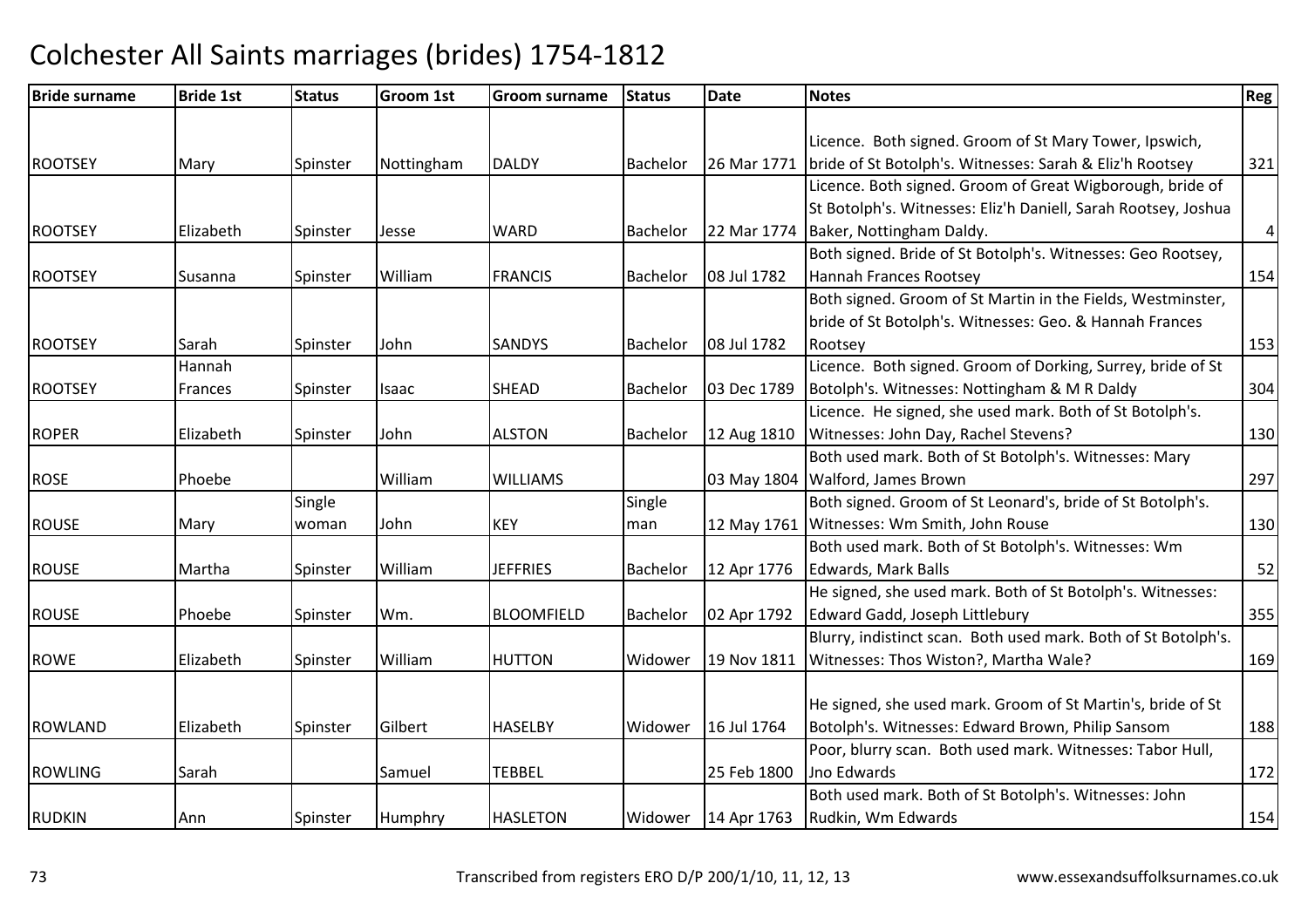### Bride surnamee Bride 1st Status Groom 1st Groom surname Status Date Notes Region Contract Region Regional Region Region Reg RUDKINN Susannah Widow Nathaniel ABBOT Bachelor 29 Nov 1791 Licence. Both signed. Groom of Ardleigh, bride of St 29 Nov 1791 Botolph's. Witnesses: John Rudkin, Th? Minter RUDKINN MHannah Spinster Barnabas BOREHAM BOREHAM Bachelor 13 Jun 1806 Licence. Both signed. Groom of St Botolph's, bride of Coggeshall. Witnesses: Daniel Haddon Rudkin, Sarah & Samuel Rudkin. 271 RUSEE 1997 Mary Spinster Samuel REVELL Bachelor 07 Jun 1810 Both signed. Both of St Botolph's. Witnesses: Mary Blomfield, James Ruse, Elizabeth Parker, Ann Buckingham. 125RUSH Hannah Spinster WilliamWilliam PARSLE Bachelor 18 Jun 1776 Licence. He signed, she used mark. Groom of St Giles'.Witnesses: Ephr'm & Eliz Shillito, Rachel Fitch. 57RUTLANDD Sarah Spinster John JOHNSON JOHNSON Widower 28 Mar 1791 Both used mark. Both of St Botolph's. Witnesses: Thomas Harwood, Wm Edwards $\sim$  330 SABLEE Mary Widow Samuel BURROWS Bachelor 01 Jun 1789 Both used mark. Both of St Botolph's. Witnesses: Susan Chaplin, Wm Edwardss 282 **SACH** H Sarah Spinster William William | GARDINER | Bachelor | 22 Aug 1809 Licence. Both signed. Both of St Botolph's. Witnesses: Benjn. Hudson, Jno. Edwards $\sim$  96 SADLERR 13 Oct 1771 Alice Spinster Benjamin TONGATE Bachelor 13 Oct 1771 Both used mark. Both of St Botolph's. Witnesses: Wm Edwards, Isaac Sadler<u>and the set of the set of the set of the set of the set of the set of the set of the set of the set of the set of the set of the set of the set of the set of the set of the set of the set of the set of the set of the set </u> SADLERR 1931 Lydia 19 Spinster Jeremiah BOYLES Bachelor 103 May 1791 He signed, she used mark. Witnesses: Thomas Boyles, Wm 03 May 1791 Edwards  $\sim$  336 SADLERR Mary Narth William William SCRAGG Bachelor | 17 Feb 1803 Licence. Both signed. Groom of St Peter's, bride of St Botolph's. Witnesses: E. Steppier?, Thos SadlerSADLERR 1992 Lydia 19 Widow Benjamin WEIR Widower 02 Dec 1806 Both signed. Both of St Botolph's. Witnesses: Sarah Gibson, Ann Bateman?<u>393 | مصطلح المستخدم المستخدم المستخدم المستخدم المستخدم المستخدم المستخدم المستخدم المستخدم المستخدم المستخدم ا</u> SALISBURYY Sarah William William WEST | 23 Jun 1809 He signed, she used mark. Both of St Botolph's. Witnesses:Sarah Moretimer, Mary Hazell 88**SALLOWS**  Mary **Single** woman John BYFIELD**Single** man 25 Nov 1760 Both used mark. Bride is of Grinsted [Greenstead ]. Witnesses: Robert Weller, William Collier 126 **SALLOWS** S Martha Spinster Isaac GARLAND GARLAND | Bachelor | 26 Apr 1810 He signed, she used mark. Both of St Botolph's. Witnesses:Benjn & Mary Sharpp 119 She signed (Samon), he used mark. Both of St Botolph's.

# Colchester All Saints marriages (brides) 1754-1812

N 1991 Ann Spinster Thomas MILLS Nidower 21 Nov 1773

s | 367

Witnesses: Solomon Mills, Wm Edwards

<sup>352</sup>

<sup>248</sup>

SALMON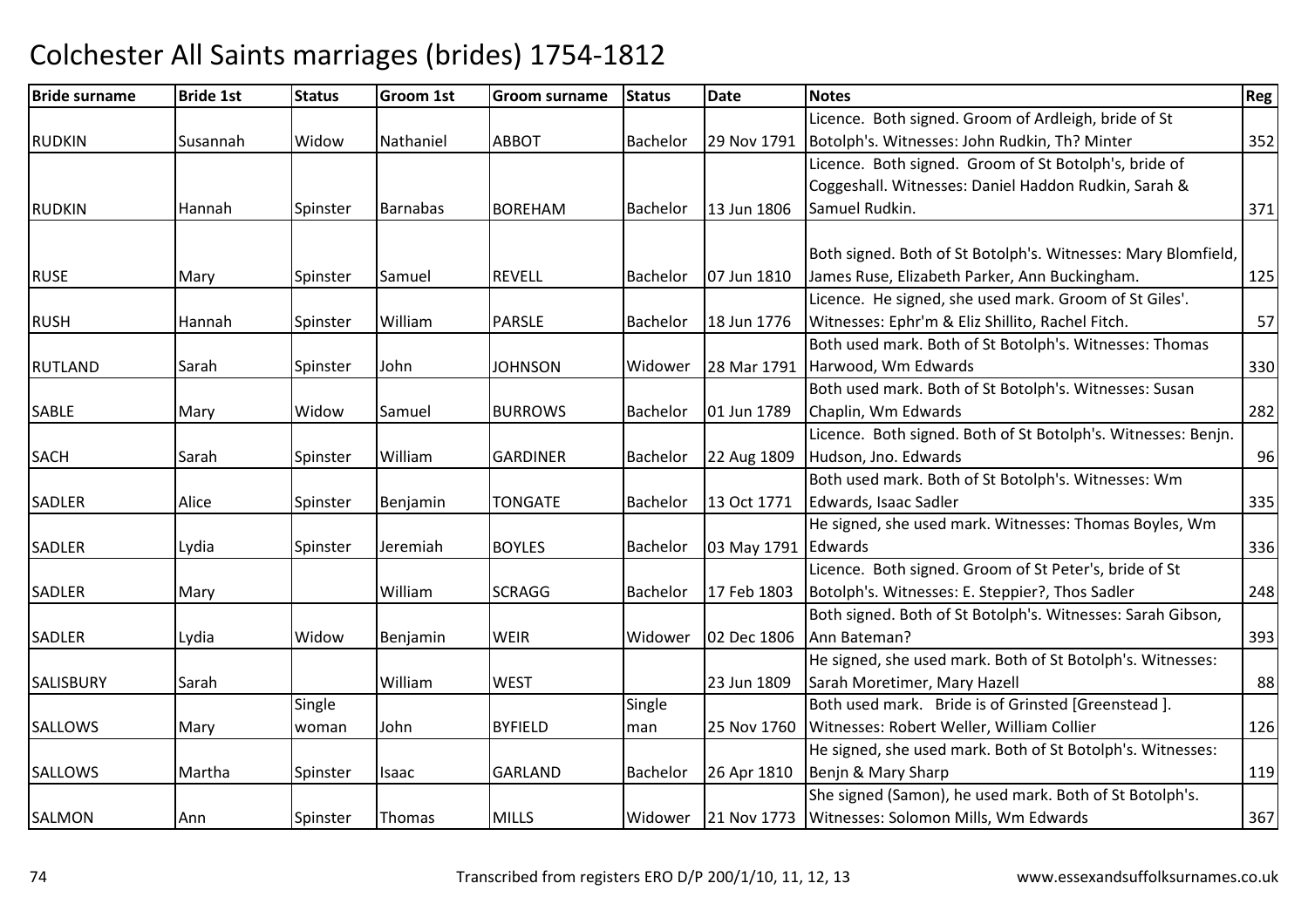### Bride surnamee Bride 1st Status Groom 1st Groom surname Status Date Notes Region Contract Region Regional Region Region Reg SALMONN Elizabeth Spinster John BUTCHER Bachelor 24 Jul 1804 Licence. He signed, she used mark. Witnesses: Jas Downson,Ann Hutton, Jno.Edwards. 2007 SAMSS 15 Elizabeth Spinster George PRETTY Bachelor 15 Jan 1771 Both used mark. Both of St Botolph's. Witnesses: Wm Edwards, John Sams $\sim$  318 SAMSONN Elizabeth Spinster George PRETTY Widower 21 Aug 1775 Both used mark. [ Perhaps should be Sansom ]. Both of St Botolph's. Witnesses: John Gold, Thos Prettyy 38 SANSOMM Susan Susan Samuel NEWTON Bachelor 14 Jan 1761 Licence. Both signed. Groom of St James's. Witnesses: Philip 8 Mary Sansom, Edward Brown. 128 SANSOMM M Anna Maria Spinster William WATTS Bachelor 24 Dec 1776 Both used mark. Both of St Botolph's. Witnesses: Wm Edwards, James Woollardd 64 SANSOM Martha Widow William HAMILTON Bachelor 06 Jan 1779 Licence. He signed, she used mark. Witnesses: Charles Barker, Henry Johnsonn 104 SANSOMM Mary Spinster John SUTER Widower 30 Dec 1790 Licence. Both signed. Groom of Holy Trinity. Witnesses: 30 Dec 1790 William Lawrence, Hannah Sansom <sup>323</sup> Poor, blurry scan. He signed, she used mark. Curate had SANSOMM M Ann Spinster William KELLY Bachelor 26 Feb 1797 Kelley. Both of St Botolph's. Witnesses: James Maples, John **Edwards** s and  $\frac{91}{2}$ SANSOMM Ann **Single** woman John ANDREWS **Single** man 22 Aug 1798 Jas Ellin, Jno EdwardsHe signed, she used mark. Both of St Botolph's. Witnesses:s and  $\overline{136}$ SANSOMM Mary Spinster John ALDRIDGE Bachelor 03 Sep 1810 Licence. Both used mark. Groom of St Martin's, bride of St Botolph's. Witnesses: Ann Upsher, Mary Shedd, Thomas Aldridge. 132SARGENTSarah **Spinster** John BUNNERR Bachelor 28 Mar 1784 Mary Dennis Both used mark. Both of St Botolph's. Witnesses: Jacob &s and  $\boxed{184}$ SARGENTMary Spinster John JAMISONBachelor | 03 Sep 1807 Both signed. Both of St Botolph's. Witnesses: John Wilkens, Jno Edwards, Sarah Wilkems. Signed as above, Curate had Jameson. 21SARLSS Ruth Spinster Peter LUEN N Bachelor 27 May 1787 Thos Rudkin, Eliz Death He signed, she used mark. Bride of St Botolph's. Witnesses: h 246 SARLS Lucy Spinster Robert HUTTONHUTTON Bachelor 28 Oct 1792 He signed, she used mark. Both of St Botolph's. Witnesses:Thos Sarls, Amy Manningg 365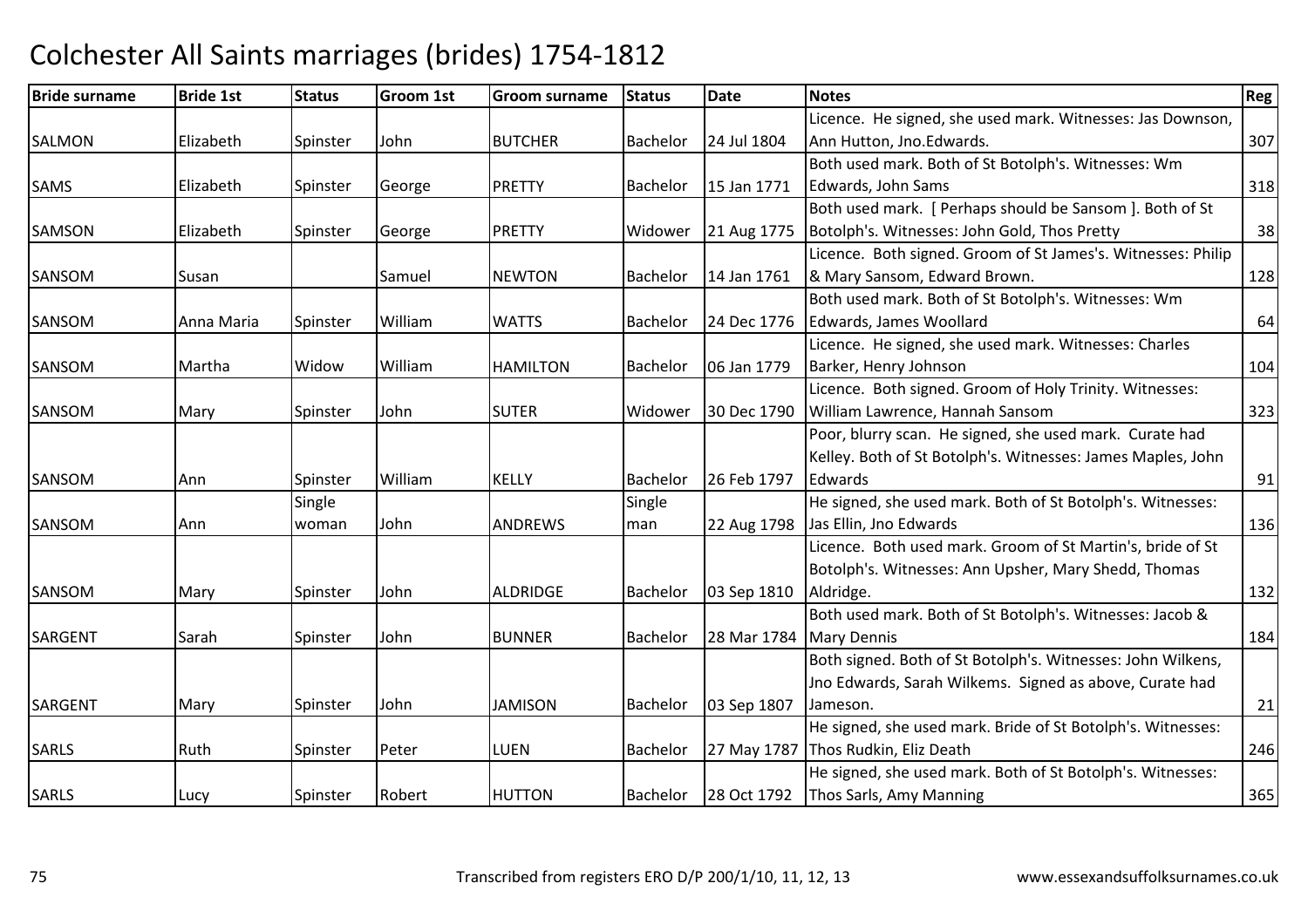| <b>Bride surname</b> | <b>Bride 1st</b> | <b>Status</b> | <b>Groom 1st</b> | <b>Groom surname</b> | <b>Status</b>   | Date                   | <b>Notes</b>                                                       | <b>Reg</b> |
|----------------------|------------------|---------------|------------------|----------------------|-----------------|------------------------|--------------------------------------------------------------------|------------|
|                      |                  |               |                  |                      |                 |                        |                                                                    |            |
|                      |                  |               |                  |                      |                 |                        | Licence. Both used mark. Groom of Chelmsford, bride of St          |            |
| <b>SARLS</b>         | Ann              |               | John             | <b>WOODGATE</b>      |                 | 14 Dec 1799            | Botolph's. Witnesses: Wm Bugg, Thos Sarls Jun'r.                   | 170        |
|                      |                  |               |                  |                      |                 |                        |                                                                    |            |
|                      |                  |               |                  |                      |                 |                        | Poor, blurry scan. Licence. He signed, she used mark. Groom        |            |
| SAVILL               | Sarah            |               | James            | <b>WATT</b>          |                 |                        | 18 May 1800 of St Leonard's. Witnesses: John Cutler?, John Edwards | 178        |
|                      |                  |               |                  |                      |                 |                        | Both used mark. Both of St Botolph's. Witnesses: James             |            |
| <b>SAWYER</b>        | Mary             | Spinster      | William          | <b>REED</b>          | <b>Bachelor</b> | 02 Nov 1808            | Sawyer, W Field                                                    | 63         |
|                      |                  | Single        |                  |                      | Single          |                        | Both used mark. Both of St Botolph's. Witnesses: John Young,       |            |
| <b>SCARFE</b>        | Eliz'h           | woman         | William          | <b>GOODMAN</b>       | man             | 18 May 1756 John Blyth |                                                                    | 44         |
|                      |                  |               |                  |                      |                 |                        | Both used mark. Both of St Botolph's. Witnesses: Frances           |            |
| <b>SCOFIELD</b>      | Ann              | Spinster      | Robert           | <b>HUNTER</b>        | <b>Bachelor</b> | 08 Apr 1804            | Bowen, Walter Cordingley                                           | 294        |
|                      |                  |               |                  |                      |                 |                        | He signed, she used mark. Groom of Beerchurch                      |            |
|                      |                  |               |                  |                      |                 |                        | [Berechurch], bride of St Botolph's. Witnesses: Peter Morris?,     |            |
| <b>SCOT</b>          | Ann              | Spinster      | Howell           | <b>POWELL</b>        | <b>Bachelor</b> | 27 Dec 1763            | Mary Leavor?                                                       | 174        |
|                      |                  |               |                  |                      |                 |                        | He signed, she used mark. Groom of Elmstead. Witnesses:            |            |
| <b>SCOTT</b>         | Sarah            | Spinster      | William          | <b>GREEN</b>         | Bachelor        | 07 Apr 1789            | Jno. Aldus, Wm. Edwards                                            | 279        |
|                      |                  |               |                  |                      |                 |                        | Both signed. Groom of Dedham. Witnesses: Joseph Parker,            |            |
| <b>SCOTT</b>         | Judith           | Spinster      | William          | <b>SPURLING</b>      | Bachelor        | 20 Aug 1793            | Sarah Maning                                                       | 16         |
|                      |                  |               |                  |                      |                 |                        | Both signed. Witnesses: Isaac Downs, Abigail Seaborn,              |            |
| <b>SEABORN</b>       | Margaret         | Spinster      | Elisha           | <b>CROSS</b>         | Bachelor        |                        | 22 May 1810 Elizabeth Hewitt?                                      | 123        |
|                      |                  |               |                  |                      |                 |                        | Licence. Both used mark. Groom of St Botolph's, bride of St        |            |
| <b>SEAGARS</b>       | Esther           | Widow         | John             | <b>TALLARD</b>       | <b>Bachelor</b> | 12 Feb 1765            | Giles. Witnesses: Robert Wayland, John Suffe?                      | 208        |
|                      |                  |               |                  |                      |                 |                        |                                                                    |            |
|                      |                  |               |                  |                      |                 |                        | Licence. Both signed. Groom of St Peter's. Witnesses: John         |            |
| <b>SEARLE</b>        | Mary             | Widow         | George           | <b>ROUND</b>         | Widower         | 23 Jan 1810            | Round jnr, Chas Round, Han'h Cock, Steven? Chaccood?               | 107        |
|                      |                  |               |                  |                      |                 |                        | He signed, she used mark. Both of St Botolph's. Witnesses:         |            |
| <b>SEBORNE</b>       | Elizabeth        | Widow         | George           | <b>HECKFORD</b>      | Widower         | 17 Dec 1771            | Susanah Shillito, John Barker                                      | 336        |
|                      |                  |               |                  |                      |                 |                        | Poor, blurry scan. Both used mark. Bride of St Botolph's.          |            |
| <b>SERGENT</b>       | Mary             | Spinster      | John             | <b>CUTMORE</b>       | Bachelor        | 11 Dec 1796            | Witnesses: Christiana Denniss, Jno Edwards                         | 84         |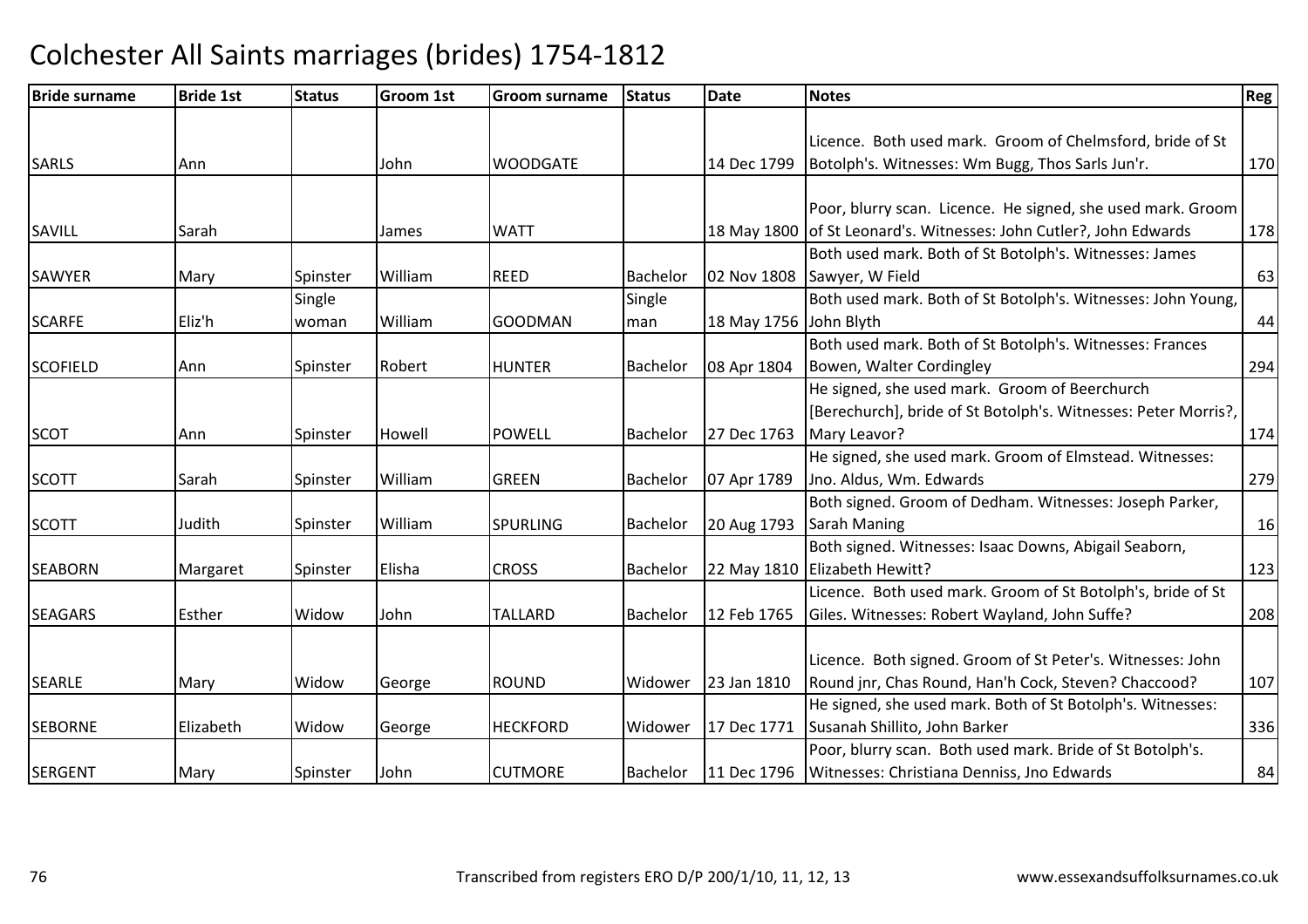| <b>Bride surname</b> | <b>Bride 1st</b> | <b>Status</b> | <b>Groom 1st</b> | Groom surname    | <b>Status</b>   | <b>Date</b>        | <b>Notes</b>                                                        | Reg |
|----------------------|------------------|---------------|------------------|------------------|-----------------|--------------------|---------------------------------------------------------------------|-----|
|                      |                  |               |                  |                  |                 |                    |                                                                     |     |
|                      |                  |               |                  |                  | Single          |                    | Licence. He used mark, she signed. Groom is a Dragoon, of           |     |
| <b>SEWELL</b>        | Susannah         | Widow         | John             | <b>NASH</b>      | man             | 14 Feb 1756        | St Nicholas. Witnesses: Wm. Smith, John Blyth                       | 40  |
|                      |                  |               |                  |                  |                 |                    |                                                                     |     |
|                      |                  | Single        |                  |                  | Single          |                    | He signed, she used mark. JB, Jun'r. Groom is a soldier. Both       |     |
| <b>SEWELL</b>        | Hanah            | woman         | John             | <b>KNOWLES</b>   | man             | 21 Apr 1760        | of St Botolph's. Witnesses: John Blyth, Joseph Whaley               | 114 |
|                      |                  | Single        |                  |                  | Single          |                    | Both used mark. Both of St Botolph's. Witnesses: Joseph             |     |
| <b>SEXTON</b>        | Elizabeth        | woman         | Michael          | <b>BROWN</b>     | man             |                    | 02 May 1763 Pemberton, Wm Edwards                                   | 157 |
|                      |                  |               |                  |                  |                 |                    | Licence. Both used mark. Both of St Botolph's. Witnesses:           |     |
| <b>SEXTON</b>        | Elisabeth        | Widow         | Robert           | <b>CALFSBART</b> | Widower         | 26 Oct 1790        | Benjamin Balls, Wm Edwards                                          | 320 |
|                      |                  |               |                  |                  |                 |                    | Both signed. Groom of St Martin's. Witnesses: Matthew               |     |
| <b>SEXTON</b>        | Margaret         | Spinster      | Richard          | <b>TRICKER</b>   | <b>Bachelor</b> | 27 Feb 1810        | Smith, Phoebe Greenleaf                                             | 112 |
|                      |                  |               |                  |                  |                 |                    | He signed, she used mark. Witnesses: Samuel Sharp, Ann              |     |
| <b>SHARP</b>         | Mary             | Spinster      | William          | <b>EDWARDS</b>   | Bachelor        | 31 May 1767 Nutman |                                                                     | 252 |
|                      |                  |               |                  |                  |                 |                    | He signed, she used mark. Groom of Dedham. Witnesses:               |     |
| <b>SHARP</b>         | Mary             | Spinster      | George           | <b>MARRIETT</b>  | Bachelor        | 14 Oct 1805        | Wm Cantrell, Mary Basham                                            | 343 |
|                      |                  |               |                  |                  |                 |                    | He signed, she used mark. Both of St Botolph's. Witnesses:          |     |
| <b>SHARPLIN</b>      | Mary             |               | William Sadler   | <b>MASON</b>     |                 | 17 Nov 1799        | Jno Edwards, John Mason                                             | 168 |
|                      |                  |               |                  |                  |                 |                    | Both used mark. Both of St Botolph's. Witnesses: Jno                |     |
| <b>SHAW</b>          | Margaret         |               | Daniel           | <b>DORARD</b>    |                 | 31 Dec 1805        | Edwards, Felic? McCion?                                             | 353 |
|                      |                  |               |                  |                  |                 |                    |                                                                     |     |
|                      |                  |               |                  |                  |                 |                    | Both used mark. Groom of St James, bride of St Botolph's.           |     |
| <b>SHEAD</b>         | Elizabeth        |               | William          | PLEASANCE        | Widower         | 21 Sep 1806        | Witnesses: James & Sarah English, Edward Gadd.                      | 382 |
|                      |                  |               |                  |                  |                 |                    |                                                                     |     |
|                      |                  |               |                  |                  |                 |                    | He signed, she used mark. Groom of St Mary Magdalen.                |     |
| <b>SHEARCROFT</b>    | Anne             |               | Thomas           | <b>RAYNER</b>    |                 |                    | 30 May 1804 Witnesses: Thos Soley?, Sarah Shearcroft, Jno. Edwards. | 300 |
|                      |                  |               |                  |                  |                 |                    | He signed, she used mark. Both of St Botolph's. Witnesses:          |     |
| SHEARMAN             | Hannah           | Spinster      | James            | <b>HORNEGOLD</b> | Bachelor        | 21 Mar 1809        | Jacob Stebbing, Jno Edwards                                         | 75  |
|                      |                  |               |                  |                  |                 |                    | He signed, she used mark. Both of St Botolph's. Witnesses:          |     |
| <b>SHEARWOOD</b>     | Hannah           | Spinster      | Joseph           | <b>WEAL</b>      | Widower         | 15 Jul 1787        | Samuel Ross?, Wm Edwards                                            | 249 |
|                      |                  |               |                  |                  |                 |                    | He signed, she used mark. Both of St Botolph's. Witnesses:          |     |
| <b>SHELDRICK</b>     | Sarah            | Spinster      | Nathaniel        | <b>GRAVES</b>    | Widower         | 16 Jan 1766        | Spilman Burnham, Ann Graves                                         | 226 |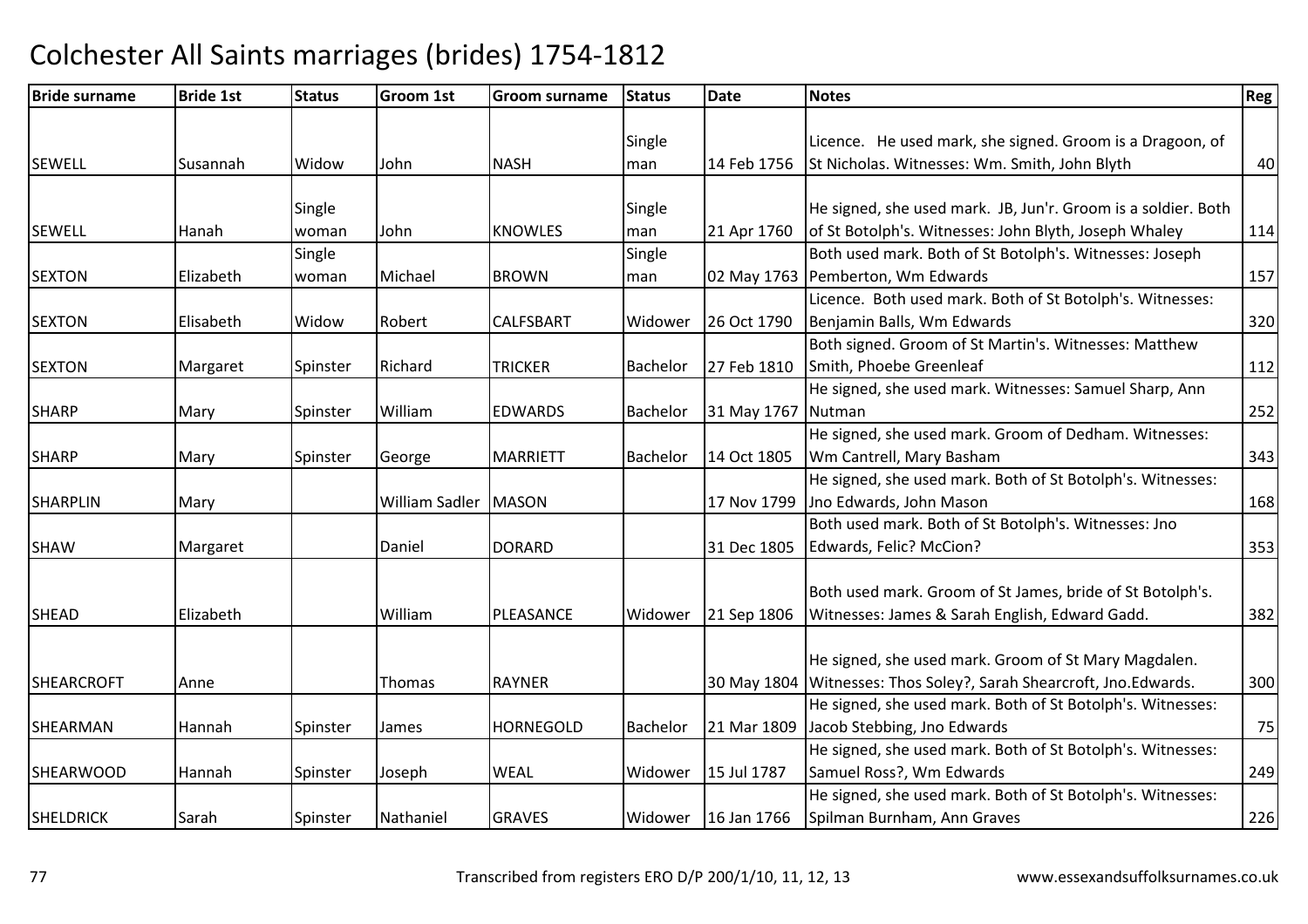### Bride surnamee Bride 1st Status Groom 1st Groom surname Status Date Notes Region Contract Region Regional Region Region Reg SHELDRICKAmelia | Spinster William m PROSSER Bachelor 18 Mar 1804 Kessiah? Studd Both signed. Both of St Botolph's. Witnesses: John Edwards, d 290 SHELLEY Susannah Johnn GODFREY 126 Aug 1794 | John Shelley Both signed. Both of St Botolph's. Witnesses: Anne Portway,  $y \sim 39$ SHEPHERDMary Spinster William MAPLES **Bachelor** 07 Nov 1772 Both signed. JH, Jun'r. Groom of St Mary's, bride of St Botolph's. Witnesses: John Hills, Wm Edwards <sup>352</sup>**SHEPHERD** D Ann Spinster John JOHNSON Bachelor 19 Feb 1775 Licence. Both signed. Groom of St Nicholas', bride of St Botolph's. Witnesses: Joseph & John Shepheardd 24 SHEPHERDD Sarah Spinster William William KIDBY Bachelor 12 Feb 1784 Both signed. Both of St Botolph's. Witnesses: Joseph Shepherd, Amelia Kidbyy 181 **SHEPPARD**  Charlotte William Woods PAGE 05 Jun 1794 Licence. Both signed. Groom of Woodbridge, bride of St Botolph's. Witnesses: Letitia & John Sheppardd 36 SHERWOODD Mary Spinster John MURRELLS Bachelor 29 Aug 1775 Both used mark. Both of St Botolph's. Witnesses: Dinah Mills, 29 Aug 1775 | William Balls  $\sim$  39 SHILLITOO Susannah Spinster John ANDERSON Widower 14 Feb 1775 Licence. Both signed. Groom of St Dionis, Backchurch, London. Witnesses: Jane Kentish, Eliz. Shillito0 23 **SHILLITO** O Elizabeth Spinster James DUNTHORNE Bachelor 09 Dec 1779 Licence. Both signed. Groom of St Peter's. Witnesses: Wm Coles, Wm Edwardss and  $116$ **SHILLITOE** E Martha | Robert KINGSBERRY | 07 Dec 1802 Both used mark. Both of St Botolph's. Witnesses: Thos Minks, Sarah Gooch <sup>241</sup> **SICKLEPRICE**  Elizabeth Spinster AbrahamWARD Bachelor 28 Dec 1773 Both used mark. Groom of St Runwald's, bride of St Botolph's. Witnesses: Joseph Shepheard, Wm Edwards <sup>371</sup>SILBY Elizabeth Spinster WilliamJAMES Bachelor 28 Jul 1798 Both used mark. Both of St Botolph's. Witnesses: Thos Tolyard?, Jno Edwardss 133 SIMMONS Mary Widow Daniel CLAGHORNWidower | 28 Oct 1764 Both used mark. [ For Clayhorn ?]. Both of St Botolph's. Witnesses: Wm Edwards, Thomas Webster <sup>200</sup>SIMMONSS Mary Ann Spinster Charles LONSDALE Bachelor 12 Aug 1810 Groom is Esqr. Licence. Both signed. Groom of St Botolph's, bride of St Mary at the Walls. Witnesses: Wm Simmons, Jno **Edwards** s and a set of the set of the set of the set of the set of the set of the set of the set of the set of the set of the set of the set of the set of the set of the set of the set of the set of the set of the set of the set o SIMONDD Martha Widow Samuel MALLARD Widower 19 Apr 1756 Both used mark. Both of St Botolph's. Witnesses: Wm & Joseph Littlebury $\gamma$  43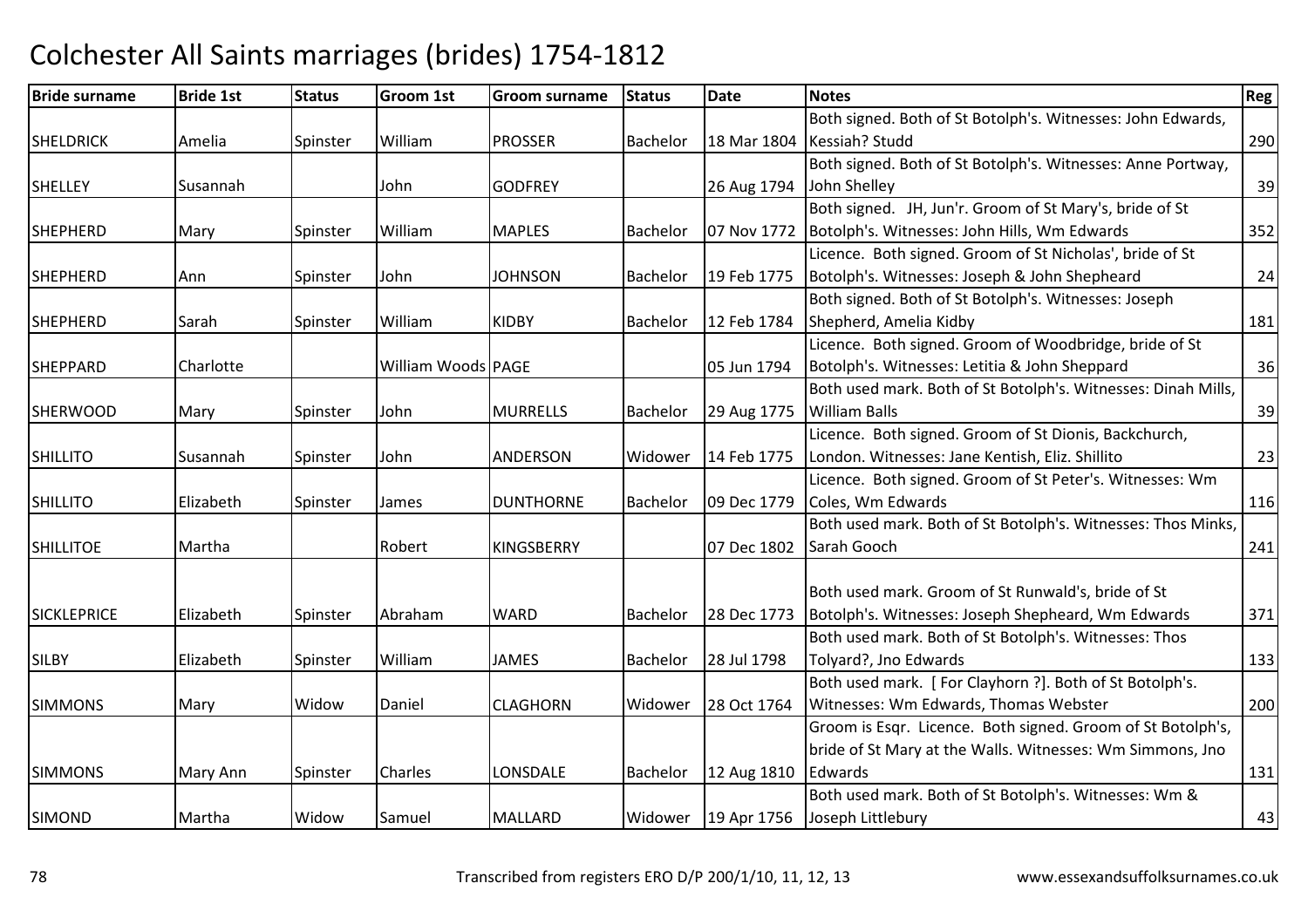#### Bride surnamee Bride 1st Status Groom 1st Groom surname Status Date Notes Region Contract Region Regional Region Region Reg **SIMONDSON** N Ann Spinster Thomas CUMMING Bachelor 05 Jun 1807 Licence. Both signed. Both of St Botolph's. Witnesses: Allen & Joseph Cummingg 14 SIMONS Sarah**Single** woman Samuel PERRY **Single** man 14 Sep 1758 Licence. He signed, she used mark. Both of St Botolph's. Witnesses: Robert Wayland, Andrew Fitchh 74 SIMONSS 14 Hannah Spinster James ALLISTONE Bachelor 14 Sep 1777 Both used mark. Both of St Botolph's. Witnesses: John Newcome, Wm Edwardss and  $\frac{1}{28}$ SIMPSONN Abigail John BUTTON Widower 23 Jun 1765 Licence. Both signed. Groom of Eye, Suffolk, bride of St Botolph's. Witnesses: George Dodson, Mary Dodson <sup>216</sup> SIMPSON Harriet Matilda Spinster Thomas CLARKSON Bachelor 25 Jun 1809 He signed, she used mark. Both of St Botolph's. Witnesses:Thos Jones?, Jno Edwardss 90 SLEEMAN Hannah **Single** woman Richard HOWTON**Single** man 30 Jun 1798 Both signed. Both of St Botolph's. Witnesses: John Chesham King, Sarah Girtt 131 SMITH Martha Single woman Robert HAMMONDSingle man 17 Apr 1755 Both used mark. Both of St Botolph's. Witnesses: Charles Luffkin, John Blythh 20 SMITHH Sarah Widow Joseph COOK Widower 13 Feb 1756 Both used mark. Jno Blyth, Jun'r. Both of St Botolph's. 13 Feb 1756 | Witnesses: Jno & John Blyth h 39 SMITH Mary **Single** woman James FITCH Widower 123 Jan 1759 He signed, she used mark. Witnesses: John Dehorn, George **Hibble** e 81 SMITHH Ann Spinster Richard BRIDGMAN N Widower 22 May 1759 Warburton, Solomon & Benjamin Smith. 2022 92 Licence. Both signed. Groom is a clerk. Witnesses: Thos.SMITH Elizabeth **Single** woman Joseph FARNHAM Widower 29 May 1759 Thomas MallardBoth signed. Both of St Botolph's. Witnesses: Robt Gosslinn, d 93 SMITHSusan<br>Sarah Single woman John SADLER**EALEY** Single man14 Oct 1760 Both signed. Witnesses: Solomon Smith, John Blyth 122<br>
31 Jan 1762 Banns only, date is of 3rd Banns. Both of St Martin's? SMITHGeorge EALEY 131 Jan 1762 Banns only, date is of 3rd Banns. Both of St Martin's? SMITHH Sarah George EALEY 20 Feb 1763 He signed, she used mark. Both of St Botolph's. Witnesses:Hugh Harrod, Wm Edwardss 152 SMITH Elizabeth Spinster Robert DIXONDIXON Bachelor 16 Oct 1768 Both used mark. Groom of West Bergholt, bride of St Botolph's. Witnesses: Wm Edwards, Joseph Osborn <sup>270</sup> SMITHH Mary Spinster William William IFILLYARD Bachelor 14 Oct 1770 Both used mark. Both of St Botolph's. Witnesses: James Carter, Wm Edwards $\sim$  314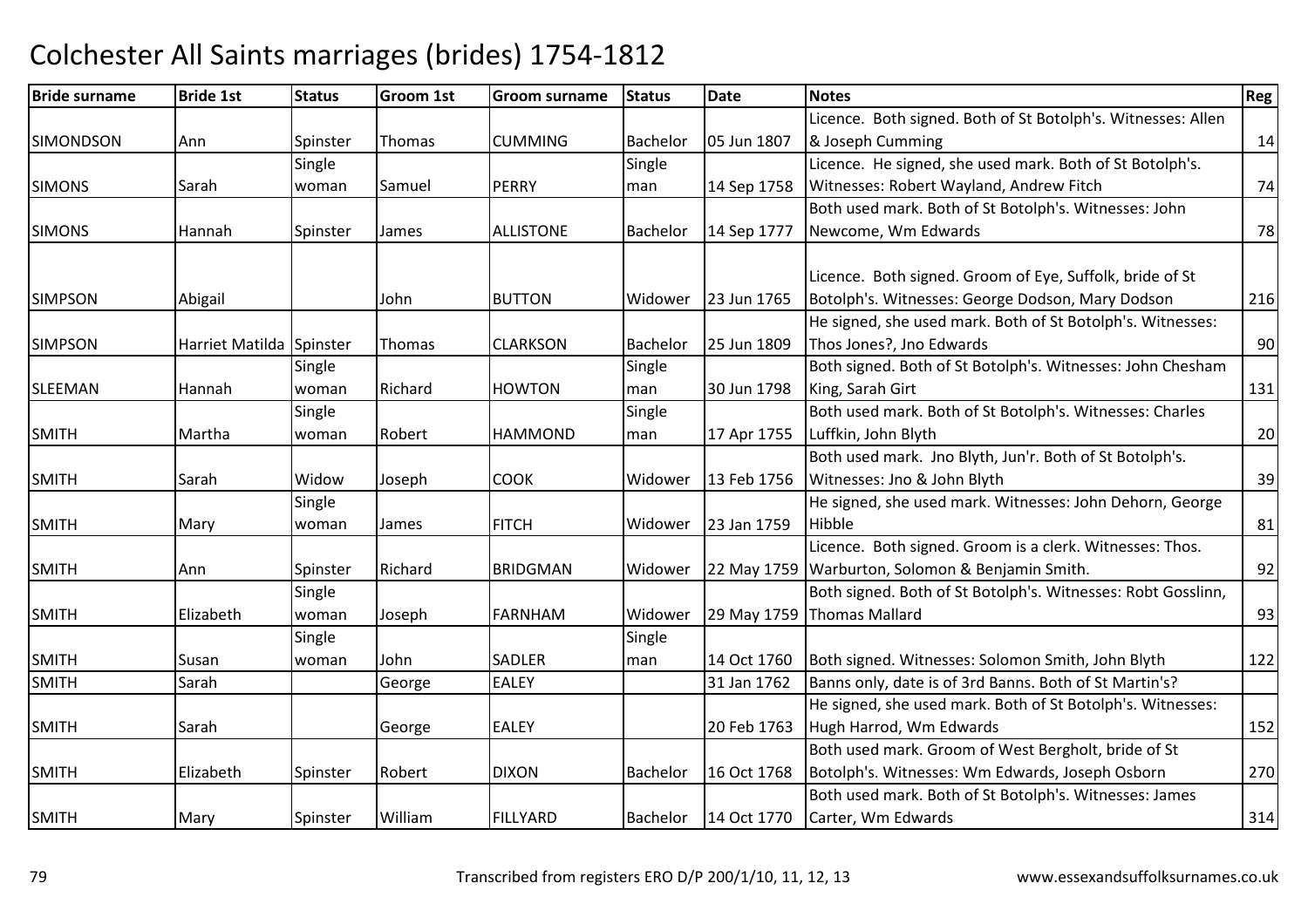### Bride surnamee Bride 1st Status Groom 1st Groom surname Status Date Notes Region Contract Region Regional Region Region Reg SMITHH Sarah Widow George SMITH Bachelor 02 Sep 1773 Licence. Both used mark. Both of St Botolph's. Witnesses: Wm Edwards, John Biscoee 360 SMITHH Lucy Widow Thomas SHERWOOD Widower 01 Oct 1781 She signed, he used mark. Both of St Botolph's. Witnesses: John Woodward, Elizabeth Sherwoodd 144 SMITH Elizabeth Spinster John BURRELL Bachelor 25 Oct 1785 Both used mark. Witnesses: Jeremiah & Esther Braddy <sup>217</sup> SMITHH Elizabeth Widow William William | HITCHCOCK | Widower | 29 Aug 1786 Licence. He signed, she used mark. Bride of St Botolph's. Witnesses: Wm Coles, Wm Edwardss 229 SMITH Martha Spinster AbrahamAbraham **IHAM**  Widower 12 Jul 1787 Licence. Both used mark. Groom of St Mary Magdalen.Witnesses: John & Elizabeth Rixx 248 SMITHH Mary Jeremiah DOWNS 10 Aug 1794 Both used mark. Witness could be Albra. Groom of St James', 10 Aug 1794 | bride of St Botolph's. Witnesses: Sarah Alben, James Smith <sup>38</sup> SMITHH Mary Spinster Samuel PILBROW W Bachelor 13 May 1798 Pizsey?, Jno Edwards<br>Pear blurry seen, Lit Both used mark. Both of St Botolph's. Witnesses: John s and  $124$ SMITH Elizabeth Spinster Robert JOHNSON 20 Mar 1801 Poor, blurry scan. Licence. Both signed. Groom of Great Horseley [Great Horkesley], bride of St Botolph's. Witnesses: 20 Mar 1801 Wm Wendinck?, Sarah Smith 192 SMITH Mary Spinster Robert WHITE Bachelor 12 Jul 1804 Both used mark. Witnesses: James Taylor, Jno Edwards <sup>305</sup> SMITHH Elizabeth Spinster James MORDEN MORDEN Bachelor 104 Jan 1806 Year wrong , should be 1807. Licence. He signed, she used mark. Both of St Botolph's. Witnesses: Sarah & Jno Edwards <sup>2</sup>SMITHH Margaret Spinster Samuel MANSFIELD Bachelor 12 Aug 1807 Licence. He signed, she used mark. Both of St Botolph's. Witnesses: Saml Utten, Dorothy Agiss 20 SMITHH Catherine Widow Thomas GARDENER Bachelor 01 May 1810 Both signed. Both of St Botolph's. Witnesses: Joseph & 01 May 1810 Eleanor Warner, John Edwards. 121 SMITHH Sarah Spinster William William NUBY Bachelor 10 Aug 1811 Both used mark. [ For Newby ?]. Both of St Botolph's. Witnesses: Mary & Wm Wrightt 158 SMITHH Flizabeth Spinster Robert CLARKE Bachelor 11 Sep 1811 Both signed. Both of St Botolph's. Witnesses: Ann Tucker, ? Williamss and the contract of the contract of the contract of the contract of the contract of the contract of the contract of the contract of the contract of the contract of the contract of the contract of the contract of the cont SMYTHH Mary Spinster Charles SANSOM SANSOM Bachelor 12 Feb 1771 He signed, she used mark. Both of St Botolph's. Witnesses:Robert Webester, Wm Edwardss 320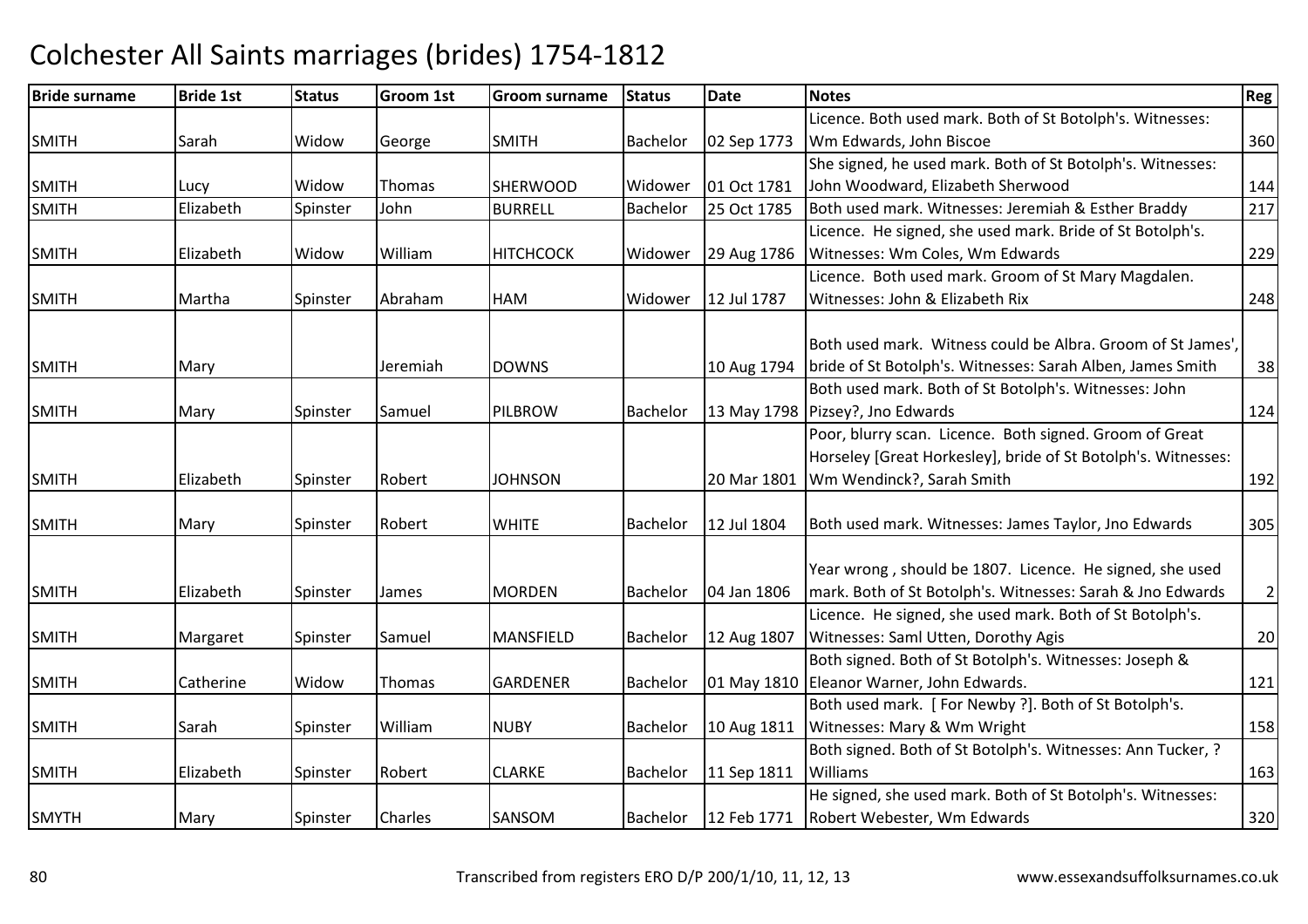| <b>Bride surname</b> | <b>Bride 1st</b>        | <b>Status</b> | <b>Groom 1st</b> | <b>Groom surname</b> | <b>Status</b> | <b>Date</b>           | <b>Notes</b>                                                   | Reg       |
|----------------------|-------------------------|---------------|------------------|----------------------|---------------|-----------------------|----------------------------------------------------------------|-----------|
|                      |                         |               |                  |                      |               |                       | Licence. Both signed. Groom is a clerk. Witnesses: Nat.        |           |
| <b>SMYTHIES</b>      | Elizabeth               | Spinster      | Thomas           | <b>TWINING</b>       |               | 03 Jan 1764           | Forster, E. Smythies                                           | 176       |
|                      |                         |               |                  |                      |               |                       | Poor, blurry scan. Licence. Both signed. Groom of St           |           |
|                      |                         |               |                  |                      |               |                       | Clement Dane. Witnesses: John & Charlotte Smythies, Ann        |           |
| <b>SMYTHIES</b>      | Elizabeth Mary Spinster |               | Richard          | <b>TWINING</b>       | Bachelor      | 05 May 1802           | Twining, Madelin Welch?                                        | 221       |
|                      |                         |               | William          |                      |               |                       | Licence. Both signed. Both of St Botolph's. Witnesses:         |           |
| SNELL                | Rebeccah                |               | Samuel           | <b>CANT</b>          |               | 15 Aug 1802           | Rebecca Snell, George Cant                                     | 231       |
|                      |                         |               |                  |                      |               |                       | Both used mark. Both of St Botolph's. Witnesses: Wm            |           |
| <b>SOUTHERNWOOD</b>  | Sarah                   | Widow         | Joseph           | <b>HULL</b>          | Widower       | 09 Sep 1766           | Edwards, Richard Watts                                         | 239       |
|                      |                         |               |                  |                      |               |                       | Poor, blurry scan. Licence. Both signed. Both of St Botolph's. |           |
| <b>SOUTHERNWOOD</b>  | <b>Ann</b>              | Widow         | Robert           | LUFKIN               | Widower       | 19 Feb 1797           | Witnesses: John Sharplin, Sarah Wiley                          | 90        |
|                      |                         |               |                  |                      |               |                       | He signed, she used mark. Both of St Botolph's. Witnesses:     |           |
| <b>SOUTHGATE</b>     | Sarah                   | Spinster      | John             | <b>STEBBINGS</b>     | Bachelor      | 01 Nov 1778           | James Knapp, Sarah Thomson                                     | 101       |
|                      |                         |               |                  |                      |               |                       |                                                                |           |
|                      |                         |               |                  |                      |               |                       | Blurry, indistinct scan. She signed, he used mark. Both of St  |           |
| <b>SOUTHGATE</b>     | Hannah                  | Widow         | William          | FINCHAM?             | Bachelor      | 23 Jul 1812           | Botolph's. Witnesses: J Garland?, Jonathan Fincham             | 194       |
|                      |                         |               |                  |                      |               |                       | He signed, she used mark. Both of St Botolph's. Witnesses:     |           |
| <b>SPALDING</b>      | Sarah                   | Spinster      | Robert           | <b>DEATH</b>         | Bachelor      | 08 Sep 1786           | Joseph Spooner, Ann Spalding                                   | 231       |
|                      |                         | Single        |                  |                      | Single        |                       | Both used mark. [For Spalding ?]. Both of St Botolph's.        |           |
| SPALDWIN             | Sarah                   | woman         | William          | <b>HAROD</b>         | man           | 02 Feb 1761           | Witnesses: Thomas Harod, John Clift                            | 129       |
|                      |                         |               |                  |                      |               |                       | Both signed. Both of St Botolph's. Witnesses: Wm Edwards,      |           |
| <b>SPARKS</b>        | Elizabeth               | Spinster      | William          | <b>BURNHAM</b>       | Bachelor      | 15 Jun 1780           | Mary Browne                                                    | 125       |
|                      |                         |               |                  |                      |               |                       | Both used mark. Both of St Botolph's. Witnesses: Wm            |           |
| <b>SPENCER</b>       | Sarah                   | Widow         | John             | <b>KNOPP</b>         | Widower       | 04 Mar 1764           | Edwards, Joseph Nicholson                                      | 179       |
|                      |                         |               |                  |                      |               |                       | He signed, she used mark. Both of St Botolph's. Witnesses:     |           |
| <b>SPILSEN</b>       | Elizabeth               | Spinster      | James            | <b>KNIGHT</b>        | Bachelor      | 25 Feb 1776           | Rinb? Ennew, Wm Edwards                                        | 49        |
|                      |                         |               |                  |                      |               |                       | He signed, she used mark. Both of St Botolph's. Witnesses:     |           |
| <b>SPOONER</b>       | Sarah                   | Spinster      | Thomas           | <b>WILLIAMS</b>      | Bachelor      | 18 Jan 1790           | Samuel Chapma, Wm Edwards                                      | 306       |
|                      |                         |               |                  |                      |               |                       | He signed, she used mark. Both of St Botolph's. Witnesses:     |           |
| <b>SPOONER</b>       | Elizabeth               | Spinster      | George           | <b>PEAKE</b>         | Bachelor      | 30 Jun 1805           | John Spooner, Jno Edwards                                      | 337       |
|                      |                         |               |                  |                      |               |                       | He signed, she used mark. Both of St Botolph's. Witnesses:     |           |
| <b>SPOONER</b>       | Elizabeth               | Spinster      | Thomas           | <b>SISSONS</b>       |               | Widower   19 Jan 1807 | Colvill Lumpkin, Sarah Reason                                  | $\pmb{4}$ |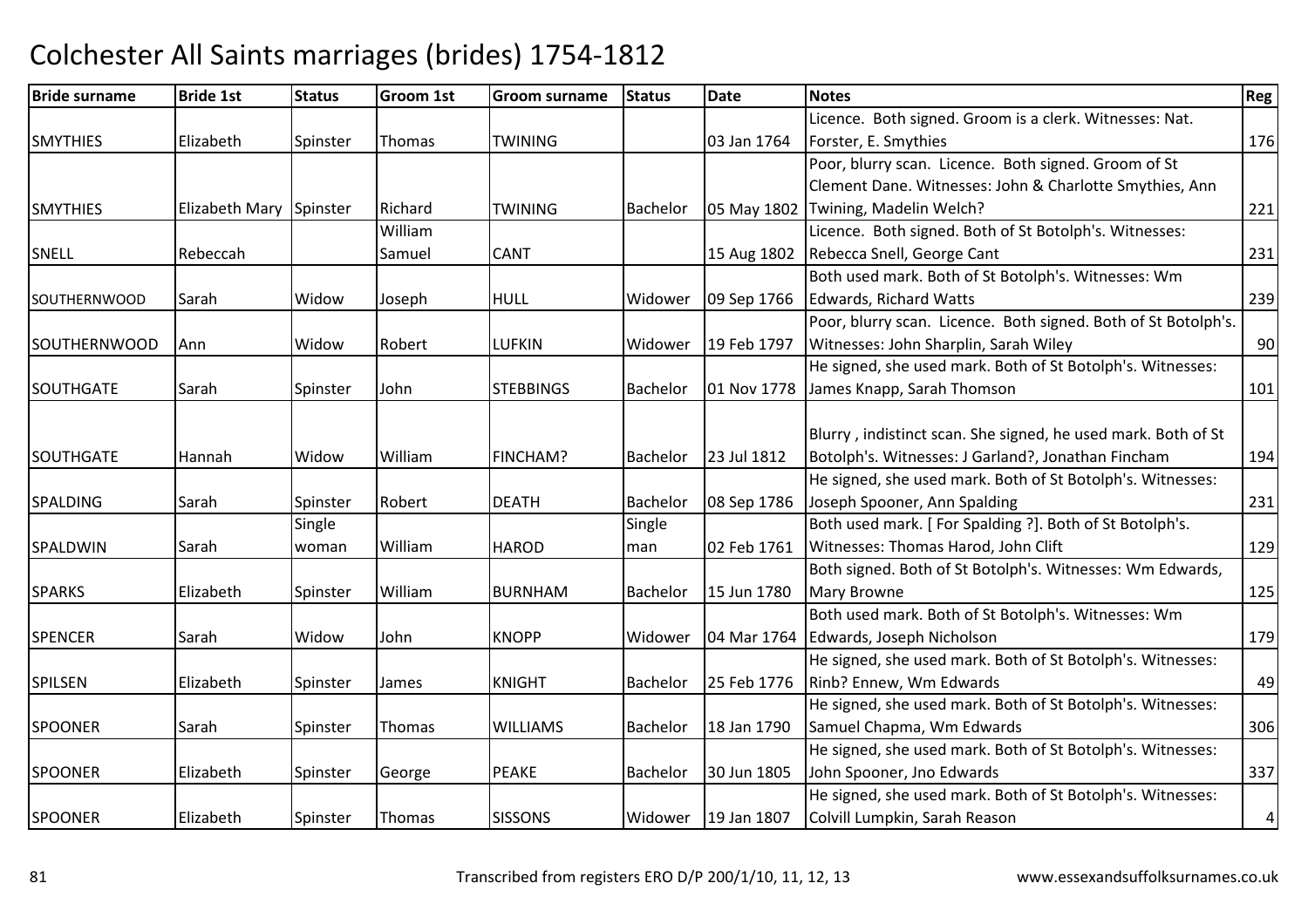#### Bride surnamee Bride 1st Status Groom 1st Groom surname Status Date Notes Region Contract Region Regional Region Region Reg SPRINGET Sarah Widow WilliamWilliam **CLARK** Widower 18 Sep 1797 Both used mark. Both of St Botolph's. Witnesses: John Sherwood, Hannah Pittt 106 SPRINGETT Elizabeth Spinster JohnHILES **Bachelor** 25 Oct 1773 Both used mark. Incorrect Reg No, should have been 364. Groom of St Runwald's, bride of St Botolph's. Witnesses: Thos Gilson, John Gowers $\sim$  362 SPRINGITT Mary Spinster Ambrose OLDEN Bachelor 05 Oct 1759 Licence. Both used mark. JB, Jun'r. Groom of Bocking. Witnesses: John Blyth, John Ardleyy 99 SPURGEONN Rachel John HARTLEY Bachelor 06 May 1791 Both used mark. Bride of Mark's Tey. Witnesses: Thomas 06 May 1791 Ford, Jno. Smith <sup>337</sup> SPURGEONN Rebeccah Spinster James CLARKE Widower 23 Jun 1811 Both used mark. Groom of Markshall, bride of St Botolph's. Witnesses: John Carter, Jno. Edwardss 156 **SQUIRES** S Sarah Spinster James BROOKER BROOKER Widower 28 Oct 1792 Licence. He signed, she used mark. Groom of St Botolph's. Witnesses: John Wa[lt]on, Wm Edwardss 366 **STACEY** Susanna Spinster John WALKER 123 Apr 1754 Both signed. Groom is a cordwainer. Both of St Botolph's. Witnesses: Sam. Johnson, John Blythh 1 **STACEY** Rebecca | Spinster | Whatson AYLETT | Widower 27 Oct 1763 Both used mark. Also Watson. Both of St Botolph's. Witnesses: Wm Edwards, Samuel Aylettt 167 STAINESS Sarah Spinster Samuel JOSLIN Bachelor 02 Jul 1798 Both signed (she as Stanes). Groom of St James'. Witnesses:Benj Joslin, Elizabeth Smithh 132 **STAINES** S Sarah Timothy GOOD 14 Apr 1801 Poor, blurry scan. He signed, she used mark. Both of St Botolph's. Witnesses: Ann Turner, Edward Gadd <sup>196</sup> **STANDEY** Y Midow Richard Richard | BARTLETT | Widower | 17 Aug 1760 Banns only, date is of 3rd Banns. Groom of St Botolph's, bride lof St Giles's. . **118 STANDLER** R Martha Widow Isaac HOTSON HOTSON Widower 01 Feb 1789 He signed, she used mark. Both of St Botolph's. Witnesses:Wm Edwards, Thomas ?<u>277 | 277 | 277 | 288 | 277 | 277 | 289 | 289 | 289 | 289 | 289 | 289 | 289 | 289 | 289 | 289 | 289 | 289 | 2</u> STANES Elizabeth**Single** woman John JOHNSONSingle man 29 Nov 1767 Joseph ManningBoth signed. Both of St Botolph's. Witnesses: James Newny?, g 257 STANESS Lucy William William MANNING 1 12 Dec 1800 Poor, blurry scan. Both signed. Both of St Botolph's.Witnesses: Jno Edwards, Mary ? <sup>188</sup>STANNARDD Elizabeth Widow John KENDALL Widower 10 Jul 1760 Both signed. Reg No should have been 117. Groom of St Martin's. Witnesses: Richd Hart, John Blythh | 115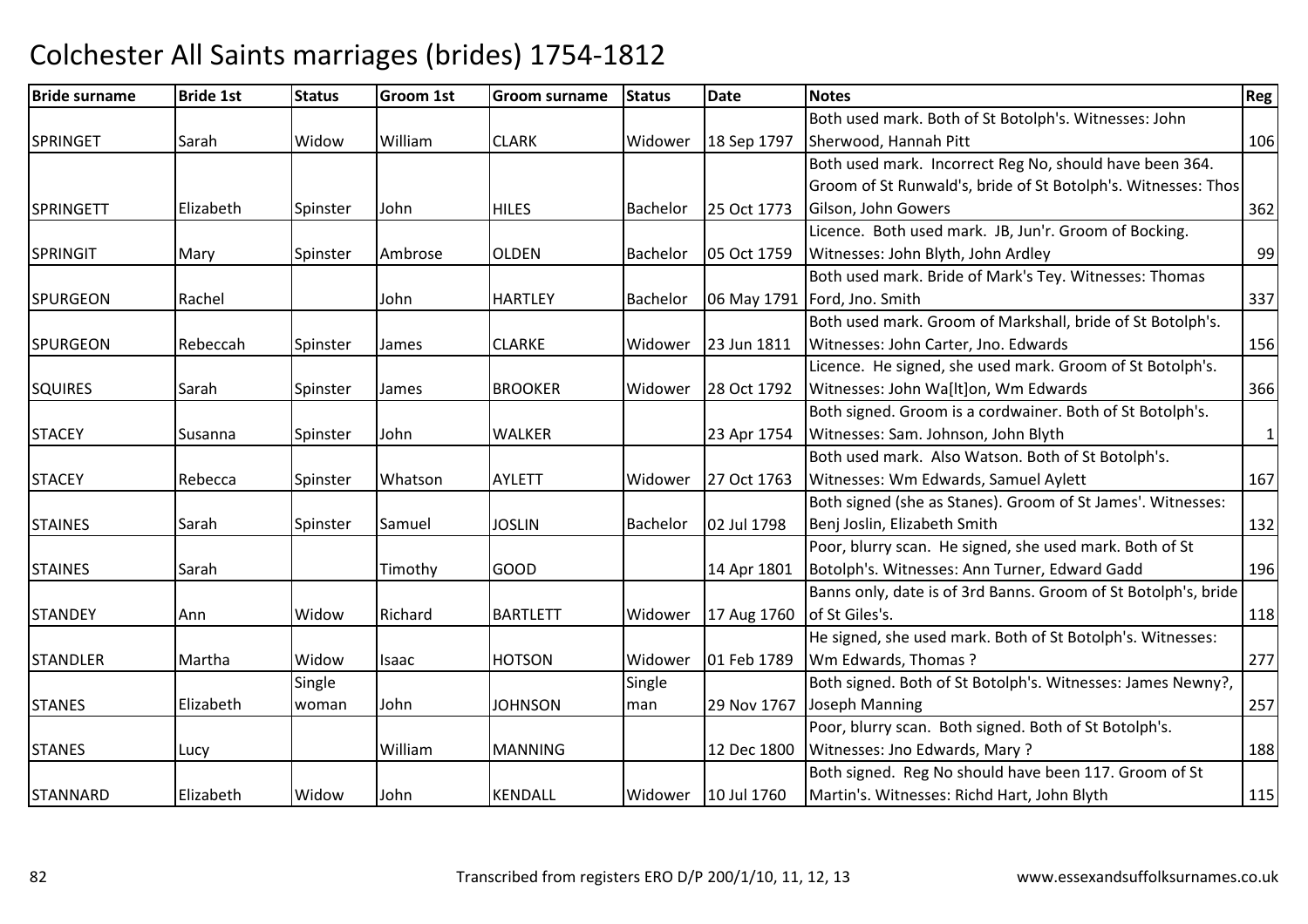#### Bride surnamee Bride 1st Status Groom 1st Groom surname Status Date Notes Region Contract Region Regional Region Region Reg STARLING Susanna Widow WilliamWilliam CURTIS Widower 06 Jun 1757 He signed, she used mark. Groom of St Nicholas'. Witnesses: Barnet Harding, John Blythh 58 STARNESFrances Spinster Edward SOUTHGATE Bachelor 29 Jul 1782 Both used mark. Both of St Botolph's. Witnesses: John Stebbing, Wm Edwardss and the set of the set of the set of the set of the set of the set of the set of the set of the set of the set of the set of the set of the set of the set of the set of the set of the set of the set of the set of the set STARNESSusannah Spinster James COOK Bachelor | 17 Oct 1802 He signed, she used mark. Both of St Botolph's. Witnesses:John Watchett, John Edwardss and  $\sim$  236 **STEBBING** G Catherine John BARNES 06 Oct 1761 He signed, she used mark. Both of St Botolph's. Witnesses:John Blyth, Aaron Webbb 132 **STEBBING**  Sarah Widow John WARD Widower 08 Oct 1799 Licence. Both signed. Both of St Botolph's. Witnesses: John & Mary Blomfieldd 163 STEELAnn Spinster William MOORE Bachelor 06 Jun 1763 He signed, she used mark. Both of St Botolph's. Witnesses:Wm Edwards, John Filerr 160 **STEVENS** S 1994 | Henrietta | Widow | George | MADRASS | Bachelor | 25 Feb 1794 Licence. Both signed. Bride of Holy Trinity. Witnesses: James Brooker, Jno Edwards $\sim$  28 **STEVENS** Sarah Spinster William WATLING Bachelor 18 Sep 1798 Both signed. Both of St Botolph's. Witnesses: John Watling, Jno Edwardss and  $\boxed{137}$ **STEVENSON**  Mary **Single** woman Nathaniel WALE Single man 08 Jan 1805 He signed, she used mark. Groom of Holy Trinity. Witnesses: Robt Tillett, Eloner Walee 323 STEWARD Elizabeth Spinster Abraham SANSOMBachelor 102 Feb 1770 He signed, she used mark. Both of St Botolph's. Witnesses:Wm Smith, Wm Edwards $\sim$  304 **STIBBARD** D Mary Spinster Thos. LAWRENCE Bachelor 21 Nov 1791 Curate used Stibbert. He used mark, she signed (clearly as Stibbard). Both of St Botolph's. Witnesses: John Hanson,21 Nov 1791 Edward Appelbey y 351 STIFFOARD Elizabeth Spinster WilliamBALLS | Bachelor | 16 Aug 1764 Both used mark. Groom of St Giles's, bride of St Botolph's. Witnesses: Charles Wade, Mat? Lanee 195 STIFFORD Eliz'h Widow Armstrong YORK Single man 09 Feb 1756 Wm Nightingale, John BlythBoth used mark. WN, Junior. Both of St Botolph's. Witnesses: h 38 STILESS | Rachel | Joseph Joseph MASON Widower | 27 Jun 1769 Licence. Both used mark. Groom of St Botolph's, bride of St Mary Magdalen. Witnesses: Matthew Dennis, Robt. Maskisell? 291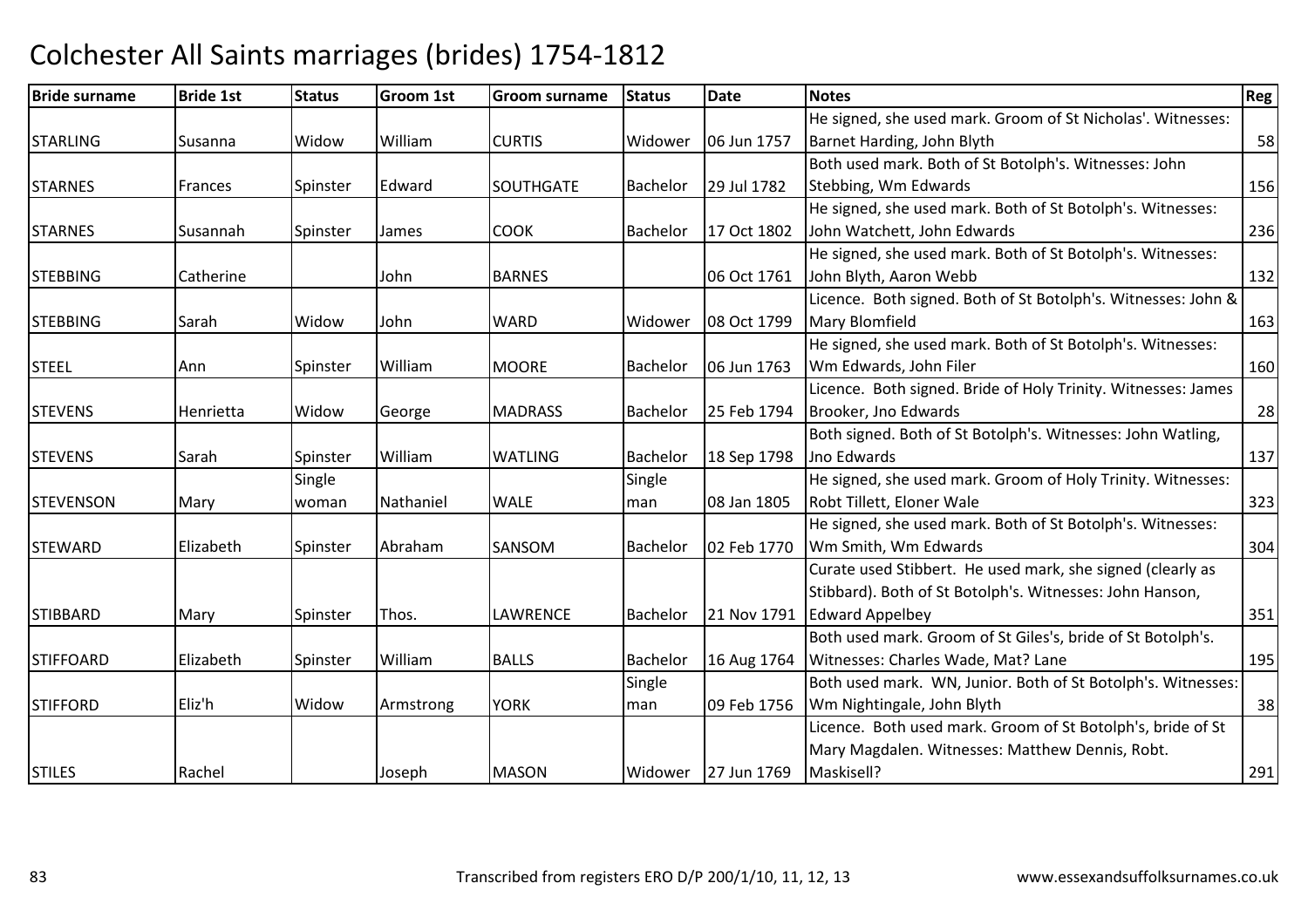| <b>Bride surname</b> | <b>Bride 1st</b> | <b>Status</b> | <b>Groom 1st</b> | Groom surname    | <b>Status</b> | <b>Date</b> | <b>Notes</b>                                                                  | Reg |
|----------------------|------------------|---------------|------------------|------------------|---------------|-------------|-------------------------------------------------------------------------------|-----|
|                      |                  |               |                  |                  |               |             |                                                                               |     |
|                      |                  |               |                  |                  |               |             | He signed, she used mark. Groom of St Leonard's, bride of St                  |     |
| <b>STONEHOLD</b>     | Ann              | Widow         | William          | <b>CLEMENTS</b>  | Widower       | 21 Jan 1806 | Botolph's. Witnesses: James Harding, Mary Nason                               | 359 |
|                      |                  |               |                  |                  |               |             |                                                                               |     |
|                      |                  |               |                  |                  |               |             | He signed, she used mark. Groom of St Leonard's, bride of St                  |     |
| <b>STONEHOLD</b>     | Rebeccah         | Spinster      | Joseph           | <b>CHOAT</b>     | Bachelor      | 22 Aug 1811 | Botolph's. Witnesses: Mary Stonehold, Daguld? Mitchell                        | 159 |
|                      |                  |               |                  |                  |               |             | Both used mark. Both of St Botolph's. Witnesses: William                      |     |
| <b>STOW</b>          | Elizabeth        | Spinster      | Joseph           | LEONARD          | Bachelor      | 22 Jul 1805 | Lindsey, Susan Stow                                                           | 338 |
|                      |                  |               |                  |                  |               |             | He signed, she used mark. Both of St Botolph's. Witnesses:                    |     |
| <b>STREET</b>        | Sarah            | Spinster      | Vernon           | <b>BLACKWELL</b> | Bachelor      | 24 Jan 1806 | John Box, Ann Calvesbert                                                      | 361 |
|                      |                  |               | William          |                  |               |             | Licence. Both used mark. Groom of St Stephen, Ipswich.                        |     |
| <b>STRUTT</b>        | Sophia           | Spinster      | Eastwick         | <b>LEVETT</b>    | Bachelor      | 01 Oct 1797 | Witnesses: Wm Jno Crawford, S C Strutt                                        | 109 |
|                      |                  |               |                  |                  |               |             | He signed, she used mark. Both of St Botolph's. Witnesses:                    |     |
| <b>STUBBS</b>        | Ann              | Spinster      | Thos.            | <b>HARRISON</b>  | Bachelor      | 17 Oct 1787 | James Everett, Wm Edwards                                                     | 256 |
|                      |                  |               |                  |                  |               |             | He signed, she used mark. Incorrect Reg No, should have                       |     |
|                      |                  |               |                  |                  |               |             | been 363. Groom of St James', bride of St Botolph's.                          |     |
| <b>STUBS</b>         | Mary             | Widow         | Sam'l            | <b>KEMPSTER</b>  | Widower       | 18 Oct 1773 | Witnesses: James Stubs, Wm Edwards                                            | 361 |
|                      |                  |               |                  |                  |               |             |                                                                               |     |
|                      |                  |               |                  |                  |               |             | He signed, she used mark. Groom of St Botolph's, bride of St                  |     |
| <b>SUDBURY</b>       | Sarah            | Spinster      | Robert           | <b>FINNEY</b>    | Bachelor      | 16 Jan 1772 | Nicholas'. Witnesses: Jon? Manning, Wm Edwards                                | 338 |
|                      |                  |               |                  |                  |               |             | Both signed. Both of St Botolph's. Witnesses: W Smythies,                     |     |
| <b>SUMMERS</b>       | Susanna          | Spinster      | Edward           | <b>STEPHENS</b>  | Bachelor      | 18 Jan 1758 | John Brand                                                                    | 66  |
|                      |                  |               |                  |                  |               |             |                                                                               |     |
|                      |                  |               |                  |                  |               |             | Blurry, indistinct scan. He used mark, she signed. Both of St                 |     |
| <b>SUMMERS</b>       | Lydia            | Spinster      | James            | <b>NEWSON</b>    | Bachelor      |             | 07 May 1812   Botolph's. Witnesses: Peter Ebbs, Judith Newson                 | 187 |
|                      |                  |               |                  |                  |               |             | He used mark, she signed. Both of St Botolph's. Witnesses:                    |     |
| <b>SUMMERSUM</b>     | Mary             | Widow         | Edward           | <b>SURRY</b>     | Widower       |             | 15 May 1805 Ann Brown, Jno Edwards                                            | 332 |
|                      |                  |               |                  |                  |               |             | Licence. Both used mark. Both of St Botolph's. Witnesses:                     |     |
| <b>SUTHERNWOOD</b>   | Sarah            | Spinster      | James            | <b>DRAPER</b>    | Widower       | 28 Dec 1768 | William Hawkins, Wm Edwards                                                   | 274 |
|                      |                  |               |                  |                  |               |             |                                                                               |     |
| <b>SUTTELL</b>       | Ann              | Widow         | John             | <b>MORTLOCK</b>  | Widower       |             | 09 Nov 1806 Both used mark. Both of St Botolph's. Witness: Ann Mortlock   388 |     |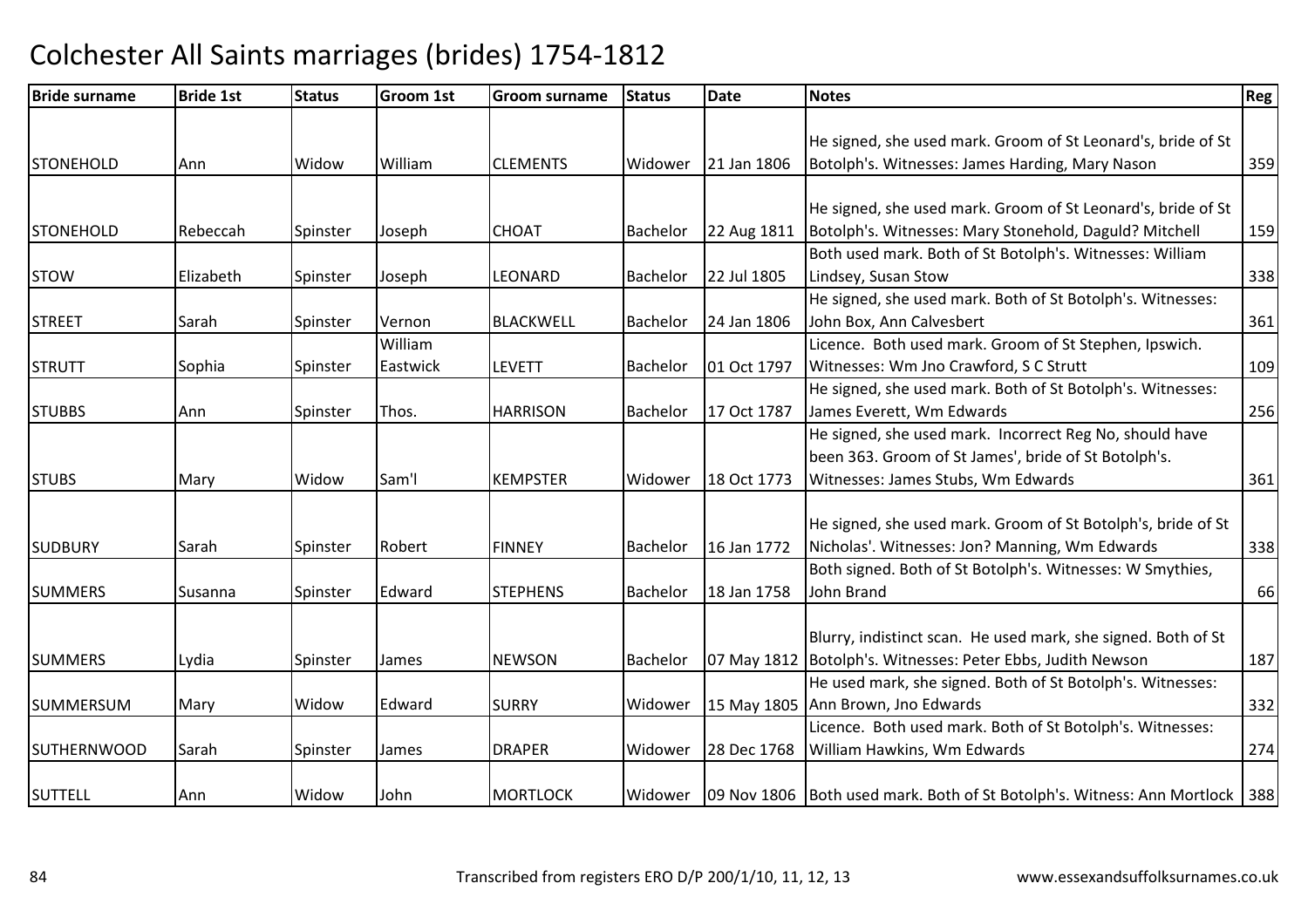| <b>Bride surname</b> | <b>Bride 1st</b> | <b>Status</b> | <b>Groom 1st</b> | <b>Groom surname</b> | <b>Status</b>   | <b>Date</b> | <b>Notes</b>                                                 | Reg       |
|----------------------|------------------|---------------|------------------|----------------------|-----------------|-------------|--------------------------------------------------------------|-----------|
|                      |                  |               |                  |                      |                 |             |                                                              |           |
|                      |                  | Single        |                  |                      |                 |             | Both used mark. Groom of Greenstead, bride of St Botolph's.  |           |
| <b>SWAN</b>          | Mary             | woman         | William          | <b>STEADY</b>        | <b>Bachelor</b> | 01 Oct 1758 | Witnesses: Edward Sheldrick, Thomas Harwood                  | 75        |
|                      |                  |               |                  |                      |                 |             |                                                              |           |
|                      |                  |               |                  |                      |                 |             | Licence. He signed, she used mark. Groom of Ardleigh, bride  |           |
| SWAN                 | <b>Clements</b>  | Widow         | John             | <b>LUGAR</b>         | Widower         | 27 Oct 1763 | of St Botolph's. Witnesses: George Topley, Betty Pitchford   | 166       |
|                      |                  |               |                  |                      |                 |             | He signed (more like M'Kay), she used mark. Bride of St      |           |
| <b>SWEETLAND</b>     | Elizabeth        |               | George           | <b>MACKAY</b>        |                 | 05 Nov 1804 | Botolph's. Witnesses: Willm White?, Mary Love                | 319       |
|                      |                  |               |                  |                      |                 |             | He signed, she used mark. Both of St Botolph's. Witnesses:   |           |
| <b>SYERS</b>         | Sarah            | Spinster      | George           | <b>FRYER</b>         | Bachelor        | 02 Aug 1797 | George Praise, Deboreh Allen                                 | 101       |
|                      |                  |               |                  |                      |                 |             | Both used mark. Groom of St Botolph's. Witnesses: Hugh       |           |
| <b>SYMONDS</b>       | Susannah         | Spinster      | William          | <b>MARNIE</b>        | Bachelor        |             | 15 May 1798   Fordyce Hunter, Ruth Hunter                    | 126       |
|                      |                  |               |                  |                      |                 |             |                                                              |           |
|                      |                  |               |                  |                      |                 |             | He signed, she used mark. Groom of St Peter's, bride of St   |           |
| <b>TALBOT</b>        | Mary             | Spinster      | Patrick          | <b>RIDDLE</b>        | Bachelor        | 10 Oct 1786 | Botolph's. Witnesses: Isaac Whatson, Mary Edwards            | 234       |
|                      |                  |               |                  |                      |                 |             |                                                              |           |
|                      |                  | Single        |                  |                      | Single          |             | He signed, she used mark. Groom of Wivenhoe, bride of St     |           |
| <b>TANNER</b>        | Mary             | woman         | John             | <b>POTTER</b>        | man             | 26 Dec 1762 | Botolph's. Witnesses: Jos. Durrell, Martha Dymant            | 149       |
|                      |                  |               |                  |                      |                 |             | He signed, she used mark. Groom of St Leonard's. Witnesses:  |           |
| <b>TAYLOR</b>        | Lydia            | Spinster      | Wm.              | <b>FINCH</b>         | Widower         | 30 Dec 1788 | Jno Wiles, Wm Edwards                                        | 272       |
|                      |                  |               |                  |                      |                 |             | Both signed. Both of St Botolph's. Witnesses: John White,    |           |
| <b>TAYLOR</b>        | Hannah           | Spinster      | Augustine        | <b>FINCH</b>         | Bachelor        | 19 Jul 1791 | Sarah? Noblad?                                               | 342       |
|                      |                  |               |                  |                      |                 |             | Poor, blurry scan. He used mark, she signed. Groom of St     |           |
|                      |                  |               |                  |                      |                 |             | Botolph's. Witnesses: Thomas & Frances Leagett, Ann          |           |
| <b>TAYLOR</b>        | Sarah            |               | William          | <b>RANGER</b>        |                 | 09 Feb 1802 | Smoothy.                                                     | 215       |
|                      |                  |               |                  |                      |                 |             |                                                              |           |
|                      |                  |               |                  |                      |                 |             | Licence. He signed, she used mark. Groom of St Botolph's.    |           |
| <b>TAYLOR</b>        | Frances          | Spinster      | Patrick          | <b>BOWES</b>         | Bachelor        | 23 Sep 1804 | Witnesses: Jno Archer, Harry Vincent, Ann Camp, Isaac Brett. | 313       |
|                      |                  |               |                  |                      |                 |             |                                                              |           |
|                      |                  |               |                  |                      |                 |             | Year wrong, should be 1807. Licence. Both signed. Groom      |           |
|                      |                  |               |                  |                      |                 |             | of Fingringhoe, bride of St Botolph's. Witnesses: Edward     |           |
| <b>TAYLOR</b>        | Charlotte        | Widow         | <b>Thomas</b>    | <b>JAGGARD</b>       | Widower         | 01 Jan 1806 | Wade?, Catherine Pritchett, Jno.Edwards.                     | $\vert$ 1 |
|                      |                  |               |                  |                      |                 |             |                                                              |           |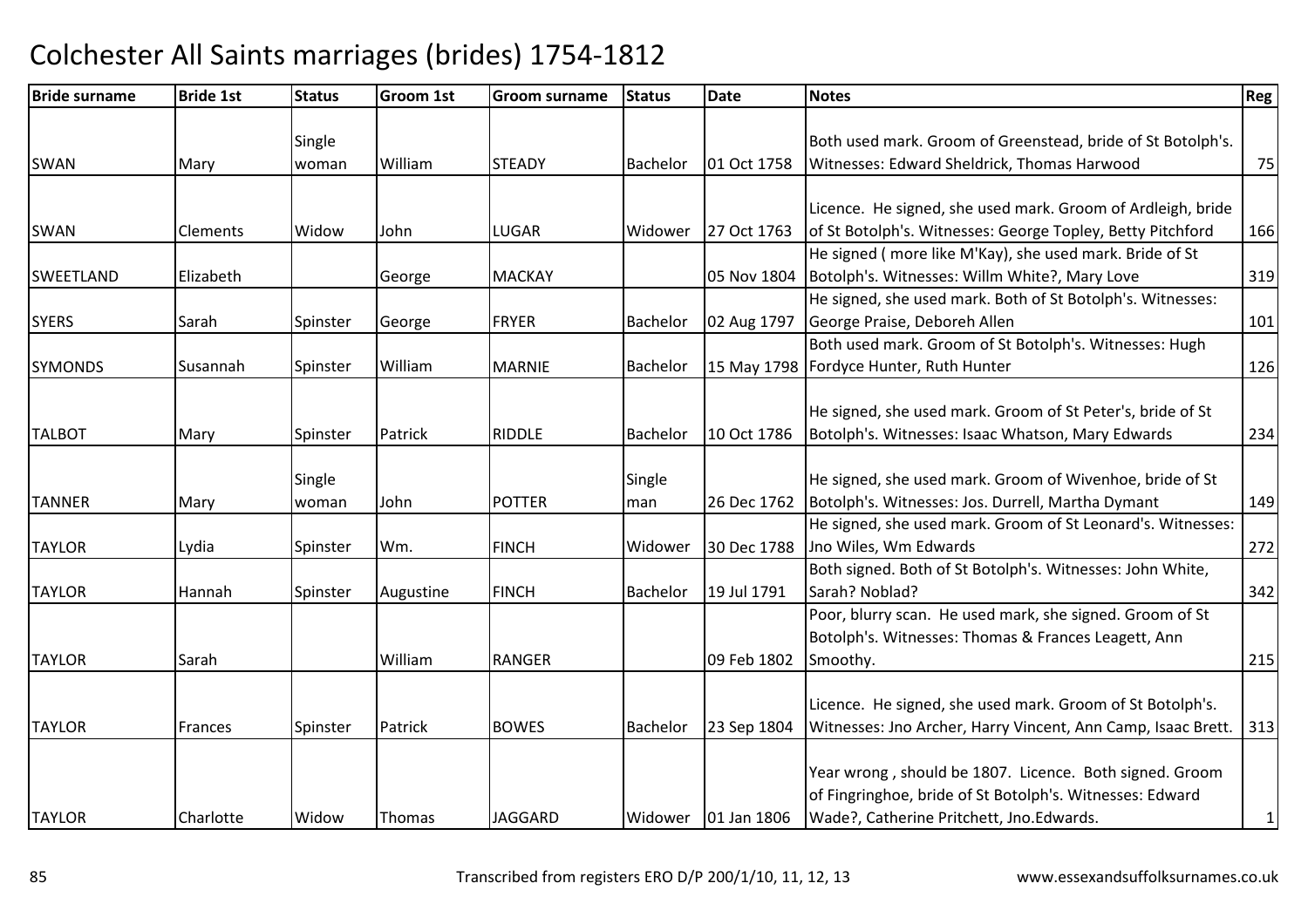#### Bride surnamee Bride 1st Status Groom 1st Groom surname Status Date Notes Region Contract Region Regional Region Region Reg THEEDAMM Mary Spinster Robert COOKE Widower 28 Jun 1781 Licence. Both signed. Both of St Botolph's. Witnesses: Judith Mayhew, Lambert Tetterell 138THEOBALD Susannah Widow William GUN Widower 05 Jul 1785 Both used mark. Both of St Botolph's. Witnesses: Wm Edwards, Sarah Deathh 206 THOMAS Sarah Widow AbrahamCOVENEY | Widower 27 Oct 1768 Both used mark. Both of St Botolph's. Witnesses: Wm Edwads, Henry Osmondd 271 THOMPSONN Priscilla Spinster Anthony BRINER Widower 10 Apr 1781 Both used mark. Both of St Botolph's Witnesses: Wm Edwards, Andrew Wattss 136 THOMPSON Sarah **Single** woman Benjamin WILSONSingle man 08 Oct 1799 Both used mark. Both of St Botolph's. Witnesses: James Leper, Sarah Farrel162 **THOMSON** N Sarah Spinster Philip JACKSON Bachelor 03 Jun 1779 Both used mark. Both of St Botolph's. Witnesses: AbrahamCoveney, Wm Edwardss 111 THURSBY**Martha** Single woman IStephen MATTHEWMANSingle man 20 Oct 1766 He signed, she used mark. Both of St Botolph's. Witnesses:Hannah Crussell, John Taylorr 242 TIBBAL Sarah Spinster Sam'll SHADE Bachelor 27 Dec 1757Both used mark. Groom of St Maries, bride of St Botolph's. Witnesses: Chas Hills, Martha Margrave?? 64 TIFFIN Martha **Single** woman James FOWLERSingle man 01 May 1759 Murrills, Francis ScarfeBoth used mark. Both of St Botolph's. Witnesses: Andrew e 89 TIFFINN 31 Judith Spinster Edward BROWN Bachelor 05 May 1763 Licence. Both signed. Bride of St Botolph's. Witnesses: Edwd 05 May 1763 Shirley, Sarah Enerby? <sup>158</sup>TIFFINN Mary Spinster James MANSFIELD Bachelor 29 Oct 1789 Licence. Both signed. Groom of St James', bride of St Botolph's. Witnesses: John May, Wm Wootton <sup>300</sup> TILL SarahSingle woman Thomas **PRYKE Single** man 13 Mar 1798 Leonard's. Witnesses: William Pryke, Jno EdwardsHe signed, she used mark. Groom of St Botolph's, bride of St <sup>121</sup>TILSONN Mannah Widow Thomas POWELL Bachelor 21 Feb 1808 He signed, she used mark. Both of St Botolph's. Witnesses: D? 21 Feb 1808 Sweeny?, Mary Higbee e 44 **TOMPKINS** S Juliana Widow George OLIVER OLIVER Bachelor 06 Jul 1809 Groom is of St Botolph's, Lieutenant of the Royal Artillery Drivers. Bride of Kensington, Middlesex. Licence. Both signed. Witnesses Elizabeth Tamlins (maybe Tomkins), F. STomlinson. 2008 2012 12:30 13:30 13:30 13:30 13:30 14:30 14:30 14:30 14:30 14:30 14:30 14:30 14:30 14:30 14:30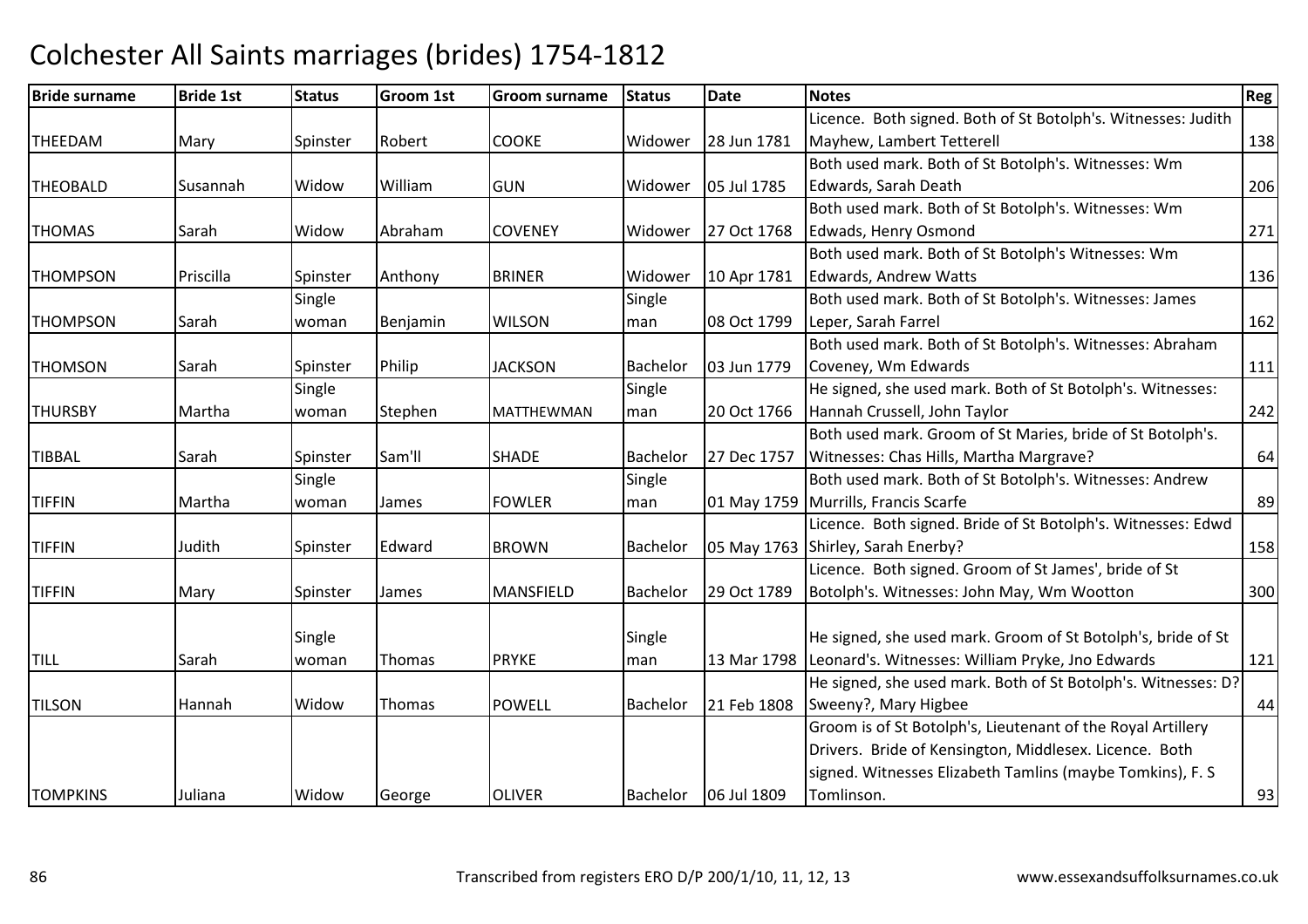#### Bride surnamee Bride 1st Status Groom 1st Groom surname Status Date Notes Region Contract Region Regional Region Region Reg TOTMANN Sarah Widow Ambrose CHALLIS Widower 28 Apr 1805 He signed, she used mark. Both of St Botolph's. Witnesses:Simon Perry, Edward Gaddd 328 TOUGHH Clara Spinster Jonah? COLLIER Bachelor 30 Mar 1810 Both used mark. Could be Josiah ? Both of St Botolph's. I30 Mar 1810 Witnesses: Joseph Richardson, Martha Tidswell 115TREVIS Elizabeth Widow JohnSAUNDERS Bachelor 24 Jan 1806 He signed, she used mark. Both of St Botolph's. Witnesses:Sarah Rinsull?, Jno Edwardss 360 TRIPP Rebecca Spinster Thomas JARROLD JARROLD **Bachelor** 17 Jun 1798 He used mark, she signed. Both of St Botolph's. Witnesses:Richard & Elizabeth Higgss 130 TROOPP Mary Widow Robert FORDHAM FORDHAM Widower 22 Jun 1766 He signed, she used mark. Both of St Botolph's. Both witnesses called Wm Edwardss 235 TUDERR Sarah | Benjamin CRESTENWEED | 21 Oct 1805 He used mark, she signed. Both of St Botolph's. Witnesses:Jas & John Edwards, Mary Noyes or Mayes. 346TUNMERR Sarah Samuel TEBBLE 22 Mar 1802 Poor, blurry scan. He used mark, she signed. Witnesses: Wm 22 Mar 1802 | Wright, Susan Gonner r 219 TURNAGEE Sarah Spinster James WRIGHT Bachelor 19 Feb 1782 She signed, he used mark. Groom of St Mary at the Walls. bride of St Botolph's. Witnesses: Elis'h Harvey, Judith?Mayhew<u>w 147</u> TURNAGE Elizabeth Spinster John SMITHBachelor | 03 Sep 1789 Both signed. Groom of Copford. Witnesses: Solomon Brook, Mary Cooperr 1290 TURNER Thamar **Single** woman John**JOHNSON** Single man 06 Feb 1757 Both used mark. Both of St Botolph's. Witnesses: John Gibbon, Isaac Peacockk 55 TURNERR Sarah Spinster John TOTTAM Widower 25 May 1765 Botolph's. Witnesses: Jas Walford, Jno KingLicence. Both used mark. [ For Totham ?]. Both of St g 215 TURNERR Sarah Spinster Luke BLAND Bachelor 14 Nov 1773 Turner, Wm EdwardsBoth used mark. Both of St Botolph's. Witnesses: Mary s 365 TURNERR Mary Spinster John TOTHAM TOTHAM Widower | 18 Nov 1773 Both used mark. Both of St Botolph's. Witnesses: Joseph Shepheard, Wm Edwards $\sim$  366 TURNER Mary Elizabeth William FairmanCALBLEE |Bachelor | 06 Jan 1774 He signed, she used mark. Bride of Wivenhoe. Witnesses: Wm. Popps, James Carter $\sim$  1 TURNERR Mary Spinster Daniel | LINSEL | Bachelor | 17 Oct 1775 She signed, he used mark. Both of St Botolph's. Witnesses: Rachel Brown, John Tayspill $\sim$  45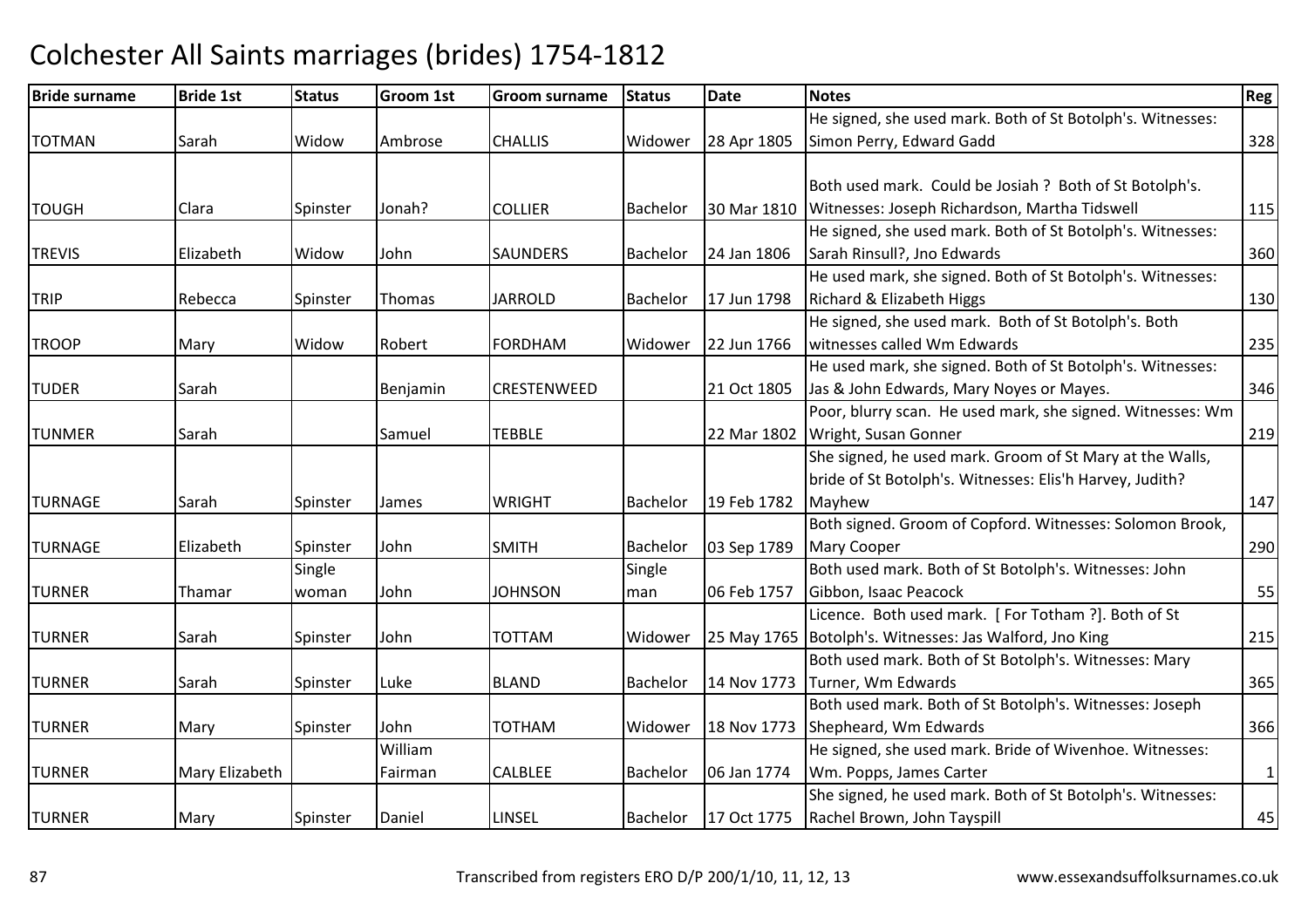#### Bride surnamee Bride 1st Status Groom 1st Groom surname Status Date Notes Region Contract Region Regional Region Region Reg TURNERR Mary Widow Thomas BUTCHER Widower 08 Dec 1783 He signed, she used mark. Both of St Botolph's. Witnesses:James Purkiss, Elibeth Blandd 178 TURNER Ann Spinster John GREENGREEN Bachelor 11 Apr 1784 Both used mark. Both of St Botolph's. Witnesses: John Green, Willm. Blandd 186 TURNER Susan Widow William CHAPLAIN Bachelor 29 Jul 1787 She signed (looks like an attampt at Susannah), he used mark. Both of St Botolph's. Witnesses: G Hazel[bl]y, Mary Brown <sup>251</sup> TURNERR Susanna Spinster John BYFORD BYFORD Bachelor 13 Aug 1787 He signed, she used mark. Both of St Botolph's. Witnesses:Mary Byford, Luke Blandd 252 TURNER Lucy Spinster John BARNES Bachelor 01 Dec 1789 He signed, she used mark. Both of St Botolph's. Witnesses:Joseph Turner, Mary Lawrince <sup>303</sup>TURNERR Emma Spinster Samuel BARTON BARTON Bachelor 09 Aug 1796 Poor, blurry scan. He signed, she used mark. Both of St Botolph's. Witnesses: Mary & George Turnerr 73 TURNERR Mary Joseph SMITH 20 Sep 1800 Poor, blurry scan. Both used mark. Both of St Botolph's. Witnesses: Susannah Potter, Saml Bartonn 185 TURVEY Sarah WilliamKEEN 17 Nov 1799 Both signed. Witnesses: Mary Turvey, Jno Edwards 169 **TURVEY** Y Blizabeth Alexander WILSON 1801 Poor, blurry scan. Both signed. Witnesses: Mary Brook, And. ?<u>200</u> TURVEY Ann Spinster John NUNNBachelor 129 Oct 1804 He used mark, she signed. Witnesses: Ann Nunn, Mary Knapp, William Turvey. 318TWITTLE Hannah Spinster JohnCOVENEY |Bachelor | 10 Feb 1806 He signed, she used mark. Both of St Botolph's. Witnesses:John Searles, Jno Edwards $\sim$  362 TYLERR Martha Widow William m CRUSWELL 28 Jan 1800 Both used mark. Both of St Botolph's. Witnesses: Lydia Barrett, Jno Edwardss and the contract of the contract of the contract of the contract of the contract of the contract of the contract of the contract of the contract of the contract of the contract of the contract of the contract of the cont TYRREL Judith Widow James GREENSingle man 25 Jan 1756 Licence. He signed, she used mark. Both of St Botolph's. Witnesses: Adam Argent, John Blythh 37 UNDERWOODMary Spinster William DOWLDEN Widower 11 Jul 1762 Both used mark. Both of St Botolph's. Witnesses: John Blyth, Aaron Webbb 142 UNDERWOOD Elizabeth **Single** woman Henry LUFKINSingle man 18 Nov 1764 Both used mark. Both of St Botolph's. Witnesses: James Brighty, Susan Lufkinn 201 UNDERWOODD Sarah **James** NOCKOLDS 06 Dec 1803 He signed, she used mark. Both of St Botolph's. Witnesses:Joseph Hill, Jno Edwardss 277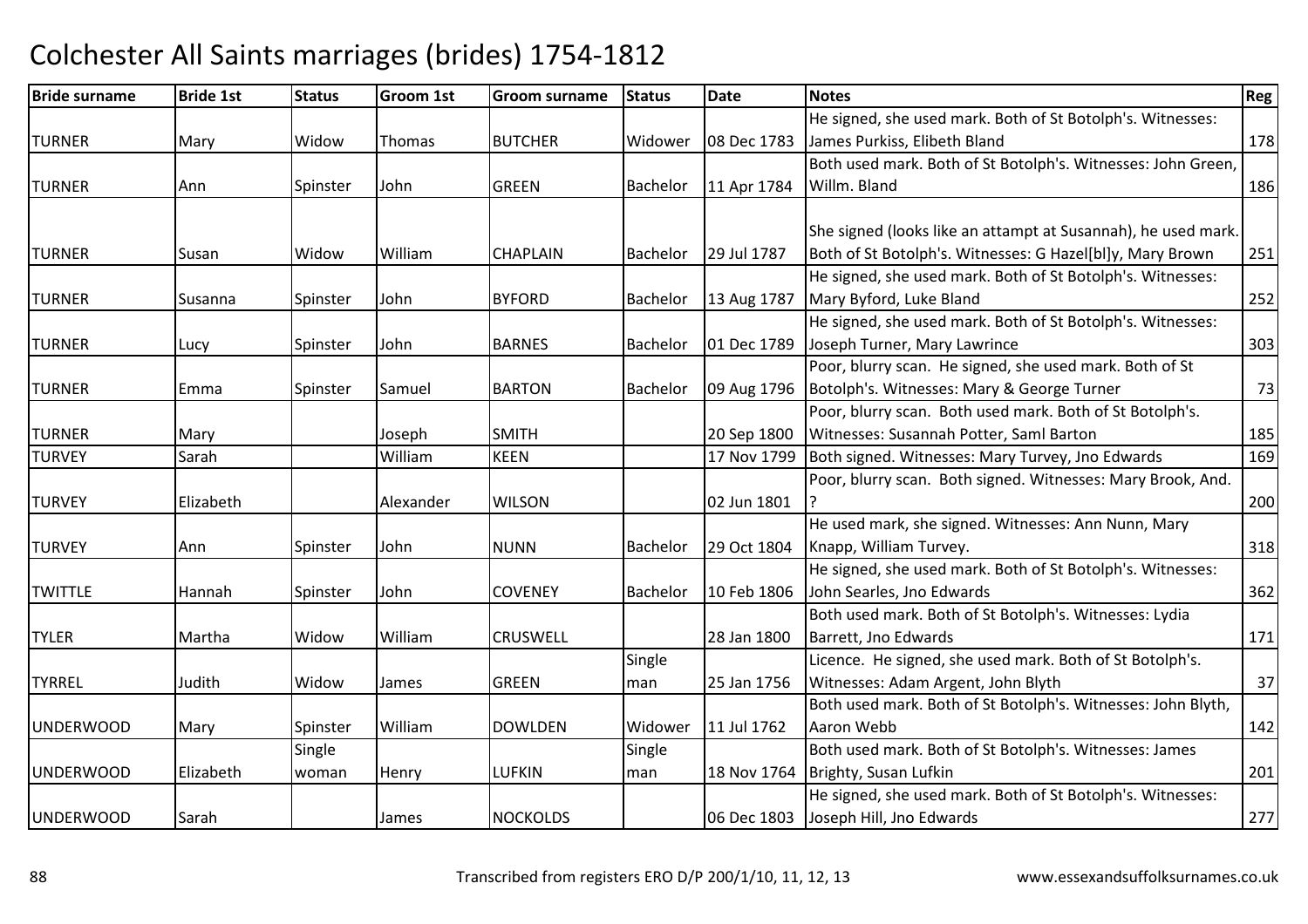| <b>Bride surname</b> | <b>Bride 1st</b> | <b>Status</b> | <b>Groom 1st</b> | Groom surname     | <b>Status</b>   | <b>Date</b> | <b>Notes</b>                                                | Reg |
|----------------------|------------------|---------------|------------------|-------------------|-----------------|-------------|-------------------------------------------------------------|-----|
|                      |                  |               |                  |                   |                 |             | Both used mark. Both of St Botolph's. Witnesses: Wm         |     |
| <b>UPCHER</b>        | Esther           | Spinster      | John             | <b>STOW</b>       | Bachelor        |             | 31 May 1772 Edwards, James Carter                           | 343 |
|                      |                  |               |                  |                   |                 |             | Both used mark. Both of St Botolph's. Witnesses: Mary       |     |
| <b>UPCHER</b>        | Jane             | Spinster      | Thomas           | <b>HALL</b>       | Bachelor        | 16 Jul 1810 | Bishop, Edward Hammond                                      | 129 |
|                      |                  |               |                  |                   |                 |             | Both used mark. Both of St Botolph's. Witnesses: John       |     |
| <b>UPSHER</b>        | Sarah            | Spinster      | John             | <b>HALLS</b>      | <b>Bachelor</b> | 03 Sep 1775 | Talbott, Ann Gozzard                                        | 40  |
|                      |                  |               |                  |                   |                 |             | Both used mark. Both of St Botolph's. Witnesses: Susannah   |     |
| <b>UPSHIRE</b>       | Susannah         | Spinster      | William          | <b>NICHOLS</b>    | Widower         | 16 Mar 1794 | Upshire Sen'r, Jno Edwards.                                 | 30  |
|                      |                  | Single        |                  |                   | Single          |             | Both used mark. [Scan blurry, Upsher? Or for Upson ?]. Both |     |
| UPSHON?              | Sarah            | woman         | Jarvis           | <b>TAYLOR</b>     | man             | 08 Nov 1765 | of St Botolph's. Witnesses: Wm Hawkins, Wm Edwards          | 224 |
|                      |                  | Single        |                  |                   | Single          |             | Licence. He signed, she used mark. Witnesses: Thos. Simken, |     |
| <b>UPSOM</b>         | Eliz.            | woman         | William          | <b>BRIDGES</b>    | man             | 27 Jul 1755 | John Blyth                                                  | 24  |
|                      |                  |               |                  |                   |                 |             | He signed, she used mark. Both of St Botolph's. Witnesses:  |     |
| <b>UPSON</b>         | Mary             | Spinster      | Samuel           | <b>KNOWLES</b>    | Widower         | 13 Jul 1769 | Sarah Taylor, Wm Edwards                                    | 293 |
|                      |                  |               |                  |                   |                 |             | Both signed. Groom of St Botolph's. Witnesses: Thos Sarls,  |     |
| <b>VALE</b>          | Esther           | Spinster      | John             | <b>DENNIS</b>     | Bachelor        | 09 Dec 1777 | Sarah Decker                                                | 82  |
|                      |                  |               |                  |                   |                 |             | Licence. Both signed. Groom of Buttesbury. Witnesses:       |     |
| <b>VANGOVER</b>      | Sarah            | Spinster      | Anthony          | <b>WHITE</b>      | Bachelor        | 21 Jan 1779 | Elizabeth Vangover, Benjamin Jackson                        | 105 |
|                      |                  |               |                  |                   |                 |             | Both signed (he was Jun'r). Groom of St Mary at the Walls.  |     |
| <b>VENDARGUES</b>    | Mary Magdalen    |               | John             | <b>COWLEY</b>     | <b>Bachelor</b> | 31 Mar 1768 | Witnesses: Geo Kilby, Ann Cowley                            | 263 |
|                      |                  |               |                  |                   |                 |             | Both used mark. Both of St Botolph's. Witnesses: William    |     |
| <b>VERHORSLET</b>    | Sarah            | Spinster      | Daniel           | LINZOL            | Bachelor        | 01 Jan 1778 | Hawkins, Mary Pretty                                        | 86  |
|                      |                  |               |                  |                   |                 |             | He signed, she used mark. Both of St Botolph's. Witnesses:  |     |
| <b>VERHORSLET</b>    | Mary             | Widow         | William          | <b>PRYKE</b>      | Widower         | 25 Jul 1797 | Robert Wass, Hannah Appleby                                 | 99  |
|                      |                  |               |                  |                   |                 |             | Poor, blurry scan. Both signed. Both of St Botolph's.       |     |
| <b>VERHORSLET</b>    | Ruth             | Spinster      | John             | <b>BYFORD</b>     | Widower         | 20 Oct 1801 | Witnesses: Saml Verlander, Elizabeth Britee                 | 210 |
|                      |                  |               |                  |                   |                 |             | Both used mark. Both of St Botolph's. Witnesses: Jonathan   |     |
| <b>VERHORSLETT</b>   | Dinah            | Spinster      | <b>Isaac</b>     | <b>EMERY</b>      | Widower         | 11 Sep 1786 | Richerson Emery, Mary Clark                                 | 232 |
|                      |                  |               |                  |                   |                 |             | He signed, she used mark. Both of St Botolph's. Witnesses:  |     |
| <b>VERLANDER</b>     | Elizabeth        | Spinster      | Jonathan         | <b>BUCKINGHAM</b> | Bachelor        | 25 Dec 1787 | Geo Buckingham, Wm Edwards                                  | 261 |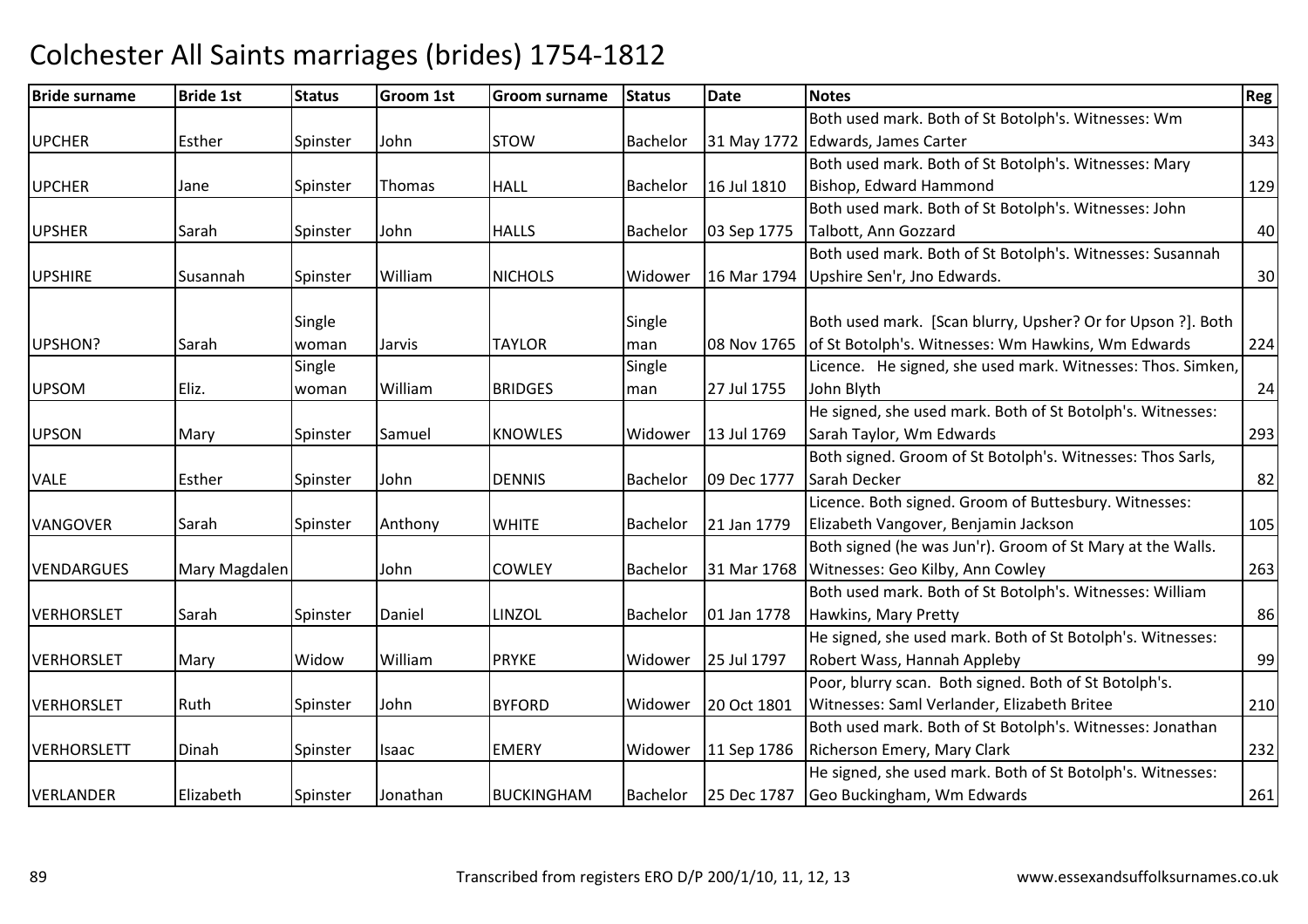### Bride surnamee Bride 1st Status Groom 1st Groom surname Status Date Notes Region Contract Region Regional Region Region Reg **VINCF**  Elizabeth Spinster Robert WALLETT Bachelor 02 May 1779Both used mark. Both of St Botolph's. Witnesses: Thomas 02 May 1779 Clark, Mary Sanckster <u>r</u> 108 VINCE Rachel Widow JohnHODGES Bachelor 25 Nov 1792 Licence. Both signed. Witnesses: James Fitch, Wm Edwards 1 VINCEE Susannah Spinster Thomas PE[EC]K K Widower 21 Mar 1802 Gadd Poor, blurry scan. Both used mark. [Snell could be read as Sorell]. Both of St Botolph's. Witnesses: James Snell, Edward d 218 VINCEE Susannah Spinster Charles CRASKE Bachelor 09 Oct 1807 Both signed. Groom of St Martin's. Witnesses: Martha Clow, Sarah Vince, E.Clow, John A<sup>\*</sup> . 15 VINCEE 1990 Ann Spinster Joshua PATTESON PATTESON Bachelor 05 Jun 1809 Licence. Both signed. Groom of St Peter's. Witnesses: John & Sarah Hodgess and  $\begin{array}{|c|c|c|c|c|}\n\hline\n84\n\end{array}$ W[AE]LLS? **Martha** Single woman William**SAUNDERS** Single man 31 Dec 1798 ShelleyHe signed, she used mark. Bride blurry, could be Halls or even Mills. Both of St Botolph's. Witnesses: John & Susanna? y 145 WADEEliz. Spinster John WATERS Bachelor 10 Mar 1789 Mary WadeBoth signed. Groom of Holy Trinity. Witnesses: Jno Biscoe, e 278 WADEE **Elisabeth Widow George MASON** MASON Widower 27 Oct 1789<br>CALLEY Bachelor 01 Aug 1798 Licence. He signed, she used mark. JP,Jun'r. Groom of St Giles', bride of St Botolph's. Witnesses: Wm Mason, Jas **Purkiss** s and the contract of the contract of the contract of the contract of the contract of the contract of the contract of the contract of the contract of the contract of the contract of the contract of the contract of the cont 134 WALDONMary Spinster John CALLEY Bachelor 01 Aug 1798 Both used mark. Witnesses: Jno Edwards 1344 WALE Elizabeth MatthewSANDERS | 22 Nov 1766 Licence. Both signed. Groom of Kenilworth, Warwick.Witnesses: Elisbeath Mayhew, Sarah Sudell 247WALFORD Elizabeth Spinster Robert ELLIS Bachelor 03 Jul 1777 Licence, consent of parents. Groom is a minor. Both signed. Both of St Botolph's. Witnesses: Thos. Johnson, Wm Edwards | 74 WALFORDAlice Spinster William WALTERS Bachelor 17 Jul 1787 Licence. Both signed. Groom of Wimbledon, Surrey, bride of St Botolph's. Witnesses: Jos. Greenn 250 WALHAMM Sarah Spinster Fudgel JJAY Bachelor 29 Jan 1767<br>1991 - Johann Bachelor Bachelor Bachelor Bachelor (1995) He signed, she used mark. Groom of St Peter's. Witnesses: Abr'm Adams, Mary Lag[de]nn 248 WALKER Mary Widow Francis SCARFE Widower 14 Oct 1756 He signed, she used mark. Both of St Botolph's. Witnesses:Andrew Murrills, Michael Cookk 51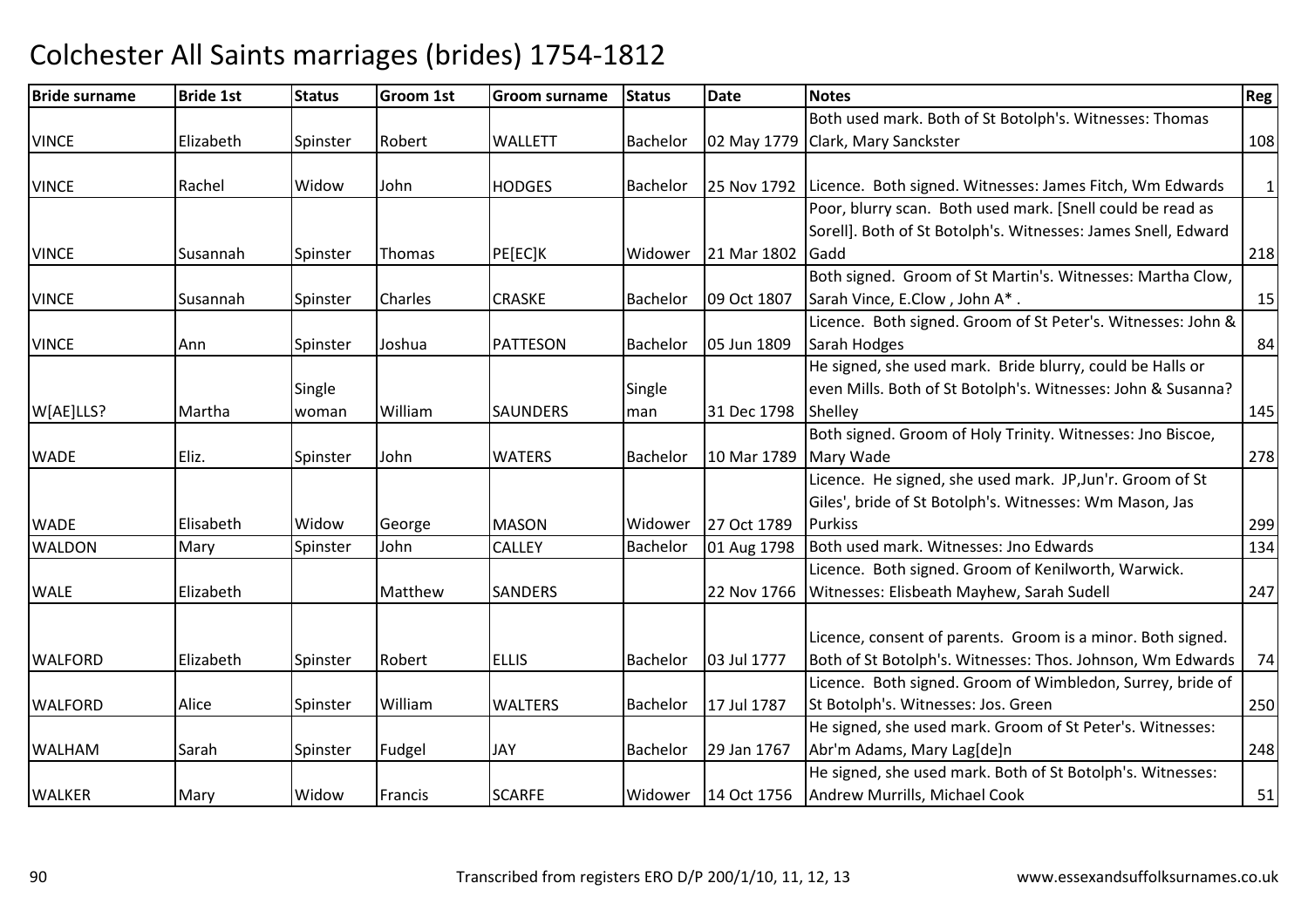| <b>Bride surname</b> | <b>Bride 1st</b> | <b>Status</b> | <b>Groom 1st</b> | Groom surname    | <b>Status</b> | <b>Date</b> | <b>Notes</b>                                                | Reg |
|----------------------|------------------|---------------|------------------|------------------|---------------|-------------|-------------------------------------------------------------|-----|
|                      |                  |               |                  |                  |               |             | He signed (Gardner), she used mark. Bride of St Botolph's.  |     |
| <b>WALKER</b>        | Hannah           |               | James            | <b>GARDINER</b>  |               | 12 Oct 1761 | Witnesses: John Sains, John Blyth                           | 133 |
|                      |                  |               |                  |                  |               |             | She signed, he used mark. [For Totham or Totman ?]. Groom   |     |
| <b>WALKER</b>        | Mary             | Spinster      | Joseph           | <b>TOTTUM</b>    | Widower       | 16 Dec 1764 | of St Martin's. Witnesses: Joseph Totman, Thomas Watts      | 202 |
|                      |                  |               |                  |                  |               |             | He signed, she used mark. Both of St Botolph's. Witnesses:  |     |
| <b>WALKER</b>        | Mary             | Spinster      | Benjamin         | <b>WEIR</b>      | Bachelor      | 23 Aug 1774 | John Walker, Wm Edwards                                     | 13  |
|                      |                  |               |                  |                  |               |             | Licence. Both signed. Groom is Jun'r. Witnesses: Sarah      |     |
| <b>WALKER</b>        | Sarah            | Spinster      | Nathaniel        | <b>WENLOCK</b>   | Bachelor      | 30 Aug 1787 | Wenlock, W Sparling                                         | 253 |
|                      |                  |               |                  |                  |               |             | She signed, he used mark. Both of St Botolph's. Witnesses:  |     |
| <b>WALKER</b>        | Hannah           | Spinster      | John             | <b>WILKERSON</b> | Bachelor      | 18 Oct 1789 | John & Mary Walker                                          | 296 |
|                      |                  |               |                  |                  |               |             | Poor, blurry scan. Licence. Both signed. Witnesses: Nath.   |     |
| <b>WALKER</b>        | Ann              | Spinster      | John             | <b>DEMAID</b>    | Bachelor      | 14 Apr 1796 | Wenlock, John Essex, John Angier.                           | 68  |
|                      |                  |               |                  |                  |               |             |                                                             |     |
|                      |                  |               |                  |                  |               |             | Licence. Both used mark. [Mis-hear for Maynard?]. Both of   |     |
| <b>WALKER</b>        | Sarah            |               | Simon            | <b>MINARD</b>    |               | 22 Sep 1803 | St Botolph's. Witnesses: S Spooner?, Mary Ann Bennell       | 268 |
|                      |                  |               |                  |                  |               |             | Both signed. Both of St Botolph's. Witnesses: Wm Lodge?,    |     |
| <b>WALKER</b>        | Maria            | Spinster      | John             | <b>THWAITES</b>  | Bachelor      | 24 Sep 1810 | John Prior                                                  | 136 |
|                      |                  | Single        |                  |                  | Single        |             | He signed, she used mark. Both of St Botolph's. Witnesses:  |     |
| <b>WALLITT</b>       | Elizabeth        | woman         | Daniel           | <b>BUMSTED</b>   | man           | 21 Sep 1760 | John Bumsted, John Tayspell                                 | 119 |
|                      |                  | Single        |                  |                  | Single        |             | Both used mark. JB, Jun'r. Groom of St Martin's. Witnesses: |     |
| <b>WALTON</b>        | Hannah           | woman         | Henry            | <b>BLAND</b>     | man           | 09 Oct 1759 | Edward Brown, John Blyth                                    | 100 |
|                      |                  |               |                  |                  |               |             | He signed, she used mark. Both of St Botolph's. Witnesses:  |     |
| <b>WALTON</b>        | Ann              | Spinster      | Henry            | <b>VINCENT</b>   | Bachelor      | 29 Nov 1778 | John Walton, Wm Edwards                                     | 102 |
|                      |                  | Single        |                  |                  | Single        |             | She signed, he used mark. Both of St Botolph's. Witnesses:  |     |
| <b>WARD</b>          | Sarah            | woman         | William          | LAWRENCE         | man           | 02 Feb 1755 | Isaac Peacock, John Blyth                                   | 15  |
|                      |                  |               |                  |                  |               |             | Both used mark. Both of St Botolph's. Witnesses: Samuel     |     |
| <b>WARD</b>          | Susan            | Spinster      | William          | <b>GOSLIN</b>    | Bachelor      | 02 Sep 1806 | Garland, Edward Gadd                                        | 379 |
|                      |                  |               |                  |                  |               |             | Poor, blurry scan. Both used mark. Both of St Botolph's.    |     |
| <b>WARNSTEAD</b>     | Helena           |               | Simon            | <b>MAYS</b>      |               | 30 Mar 1801 | Witnesses: Frances Debney?, Jno Edwards                     | 194 |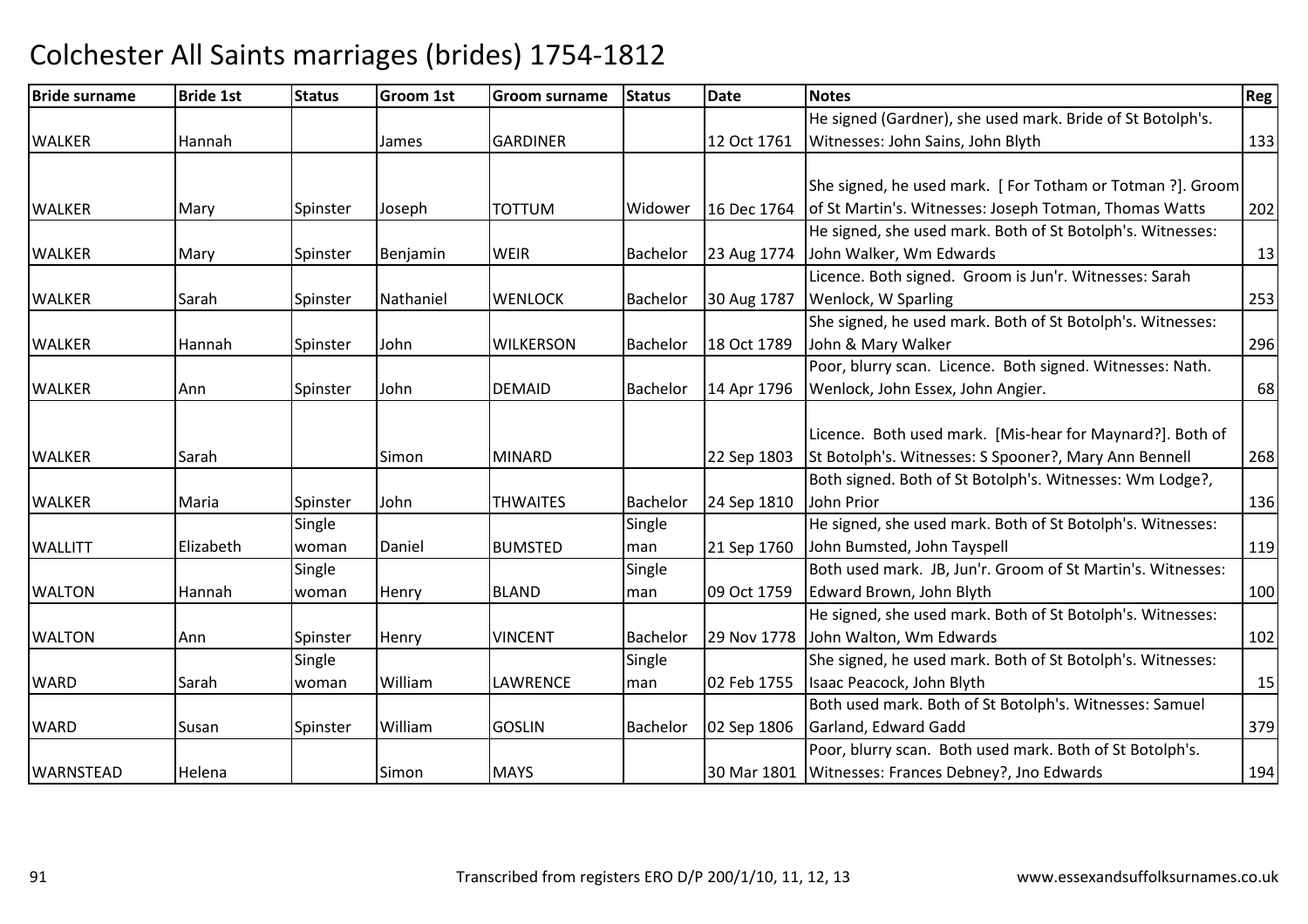| <b>Bride surname</b> | <b>Bride 1st</b> | <b>Status</b> | <b>Groom 1st</b> | Groom surname     | <b>Status</b> | <b>Date</b> | <b>Notes</b>                                                  | <b>Reg</b> |
|----------------------|------------------|---------------|------------------|-------------------|---------------|-------------|---------------------------------------------------------------|------------|
|                      |                  |               |                  |                   |               |             | Licence. He signed, she used mark. Groom of West Mersey       |            |
|                      |                  |               |                  |                   |               |             | [Mersea], bride of St Botolph's. Witnesses: John Pitchford,   |            |
| <b>WATERMAN</b>      | Elizabeth        | Spinster      | John             | <b>CHEEKE</b>     | Bachelor      | 29 Apr 1787 | Margrett Waterman.                                            | 242        |
|                      |                  |               |                  |                   |               |             | Both used mark. Both of St Botolph's. Witnesses: Wm & Anne    |            |
| <b>WATSON</b>        | Mary             | Spinster      | James            | <b>EVERETT</b>    | Bachelor      | 03 Sep 1787 | Everett                                                       | 254        |
|                      |                  |               |                  |                   |               |             | Both used mark. Both of St Botolph's. Witnesses: Isaac Watts, |            |
| <b>WATTS</b>         | Anne             | Spinster      | William          | <b>MONTIGUE</b>   | Bachelor      | 11 Jun 1792 | Wm Edwards                                                    | 356        |
|                      |                  |               |                  |                   |               |             | Both used mark. Both of St Botolph's. Witnesses: Thomas       |            |
| <b>WATTS</b>         | Eliz.            | Spinster      | William          | <b>BUNNER</b>     | Bachelor      | 12 Jan 1793 | Orton, Jno Edwrds                                             | 9          |
|                      |                  |               |                  |                   |               |             | Both used mark. Both of St Botolph's. Witnesses: George &     |            |
| <b>WATTS</b>         | Lydia            |               | William          | <b>BUCKINGHAM</b> |               | 03 Dec 1793 | <b>Elizabeth Mason</b>                                        | 23         |
|                      |                  |               |                  |                   |               |             | Both used mark. Both of St Botolph's. Witnesses: William      |            |
| <b>WATTS</b>         | <b>Hannah</b>    | Spinster      | John             | <b>BOND</b>       | Bachelor      | 17 Sep 1805 | Taylor, Sarah Murrells                                        | 341        |
|                      |                  |               |                  |                   |               |             | Licence. Both signed. Groom of Moulsham, Essex.               |            |
| <b>WATTS</b>         | Elizabeth        | Spinster      | John             | <b>WOODS</b>      | Bachelor      | 19 Jun 1807 | Witnesses: E & Jacob Lloyd, A. Watts.                         | 16         |
|                      |                  |               |                  |                   |               |             | Licence. Both used mark. Groom of St Mary Magdalen, bride     |            |
|                      |                  |               |                  |                   |               |             | of St Botolph's. Witnesses: Willm & Sarah Watts,              |            |
| <b>WATTS</b>         | Sarah            | Widow         | Andrew           | <b>WATTS</b>      | Widower       | 19 Oct 1808 | Jno.Edwards.                                                  | 60         |
|                      |                  |               |                  |                   |               |             | Both signed. Both of St Botolph's. Witnesses: Saml Storey,    |            |
| <b>WAYLAND</b>       | Rachel           | Spinster      | John             | <b>WALTON</b>     | Bachelor      | 16 Jul 1775 | Wm Edwards                                                    | 35         |
|                      |                  | Single        |                  |                   | Single        |             | He signed, she used mark. Both of St Botolph's. Witnesses:    |            |
| <b>WEAL</b>          | Maria            | woman         | Anthony          | <b>WRIGHT</b>     | man           | 25 Sep 1799 | John Edwards, William Holland                                 | 161        |
|                      |                  |               |                  |                   |               |             | Licence. Both signed. Groom of St Giles'. Witnesses: John     |            |
| <b>WEATHERLY</b>     | Sarah            |               | James            | <b>EUSTACE</b>    | Bachelor      | 24 Sep 1802 | Hardy, John Edwards                                           | 233        |
|                      |                  |               |                  |                   |               |             | He signed, she used mark. Groom of St Botolph's, bride of St  |            |
|                      |                  |               |                  |                   |               |             | Peter's. Witnesses: Susannah Vince, Ob'h White, John          |            |
| <b>WEATHERLY</b>     | Mary             |               | George           | <b>INMAN</b>      |               | 12 Mar 1804 | Edwards.                                                      | 289        |
|                      |                  | Single        |                  |                   | Single        |             | He signed (Godfery), she used mark. Groom is a soldier.       |            |
| <b>WEBB</b>          | Hannah           | woman         | Godfry           | <b>WALKER</b>     | man           | 11 Aug 1756 | Witnesses: Rich'd Sandford, Anne Barnes                       | 48         |
|                      |                  | Single        |                  |                   |               |             | Both used mark. Both of St Botolph's. Witnesses: Elisabeth    |            |
| <b>WEBB</b>          | Sarah            | woman         | William          | <b>BONES</b>      | Widower       | 20 Jun 1762 | Andrews, Aaron Webb                                           | 141        |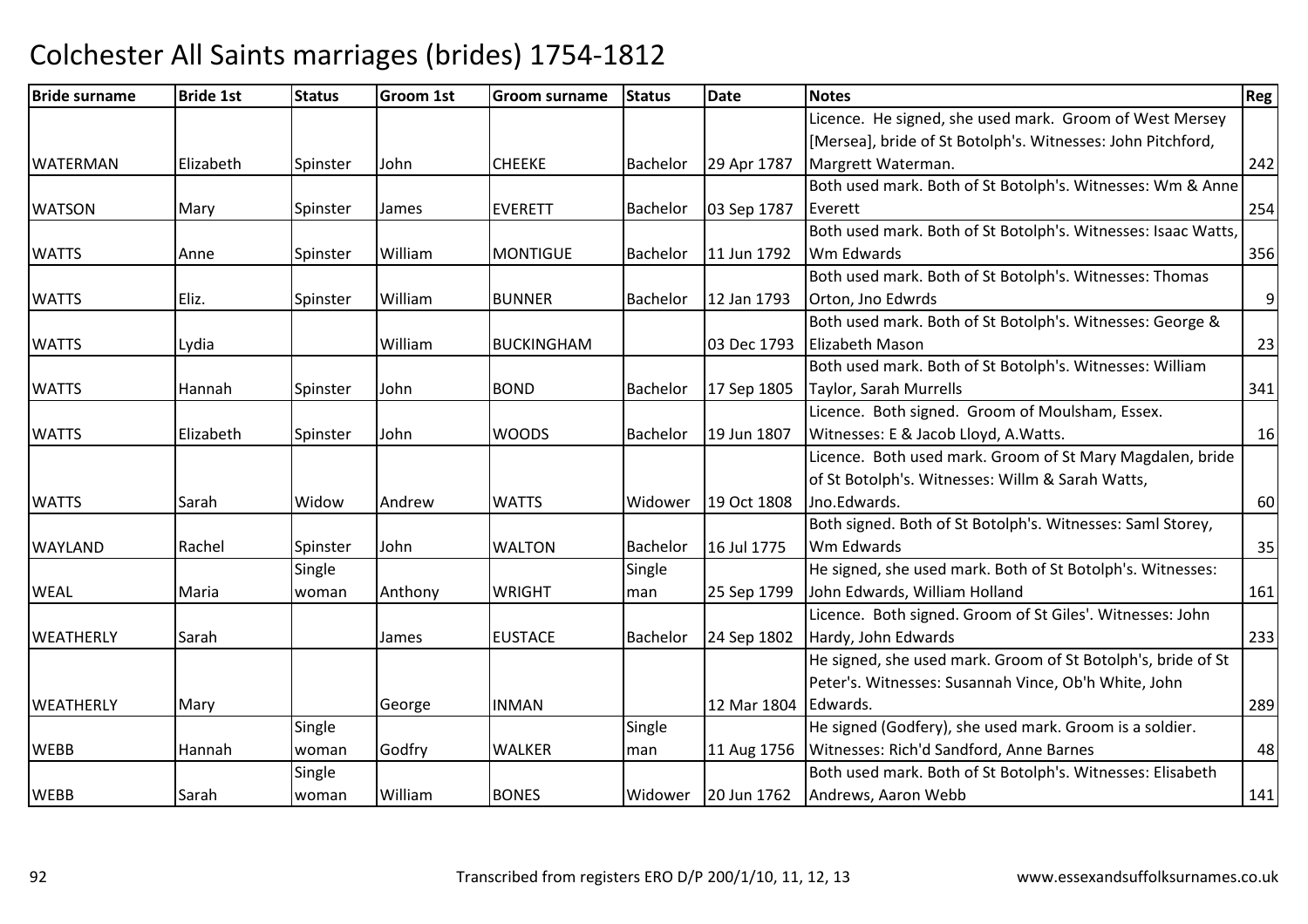| <b>Bride surname</b> | <b>Bride 1st</b> | <b>Status</b> | <b>Groom 1st</b> | Groom surname    | <b>Status</b>   | <b>Date</b> | <b>Notes</b>                                                      | Reg |
|----------------------|------------------|---------------|------------------|------------------|-----------------|-------------|-------------------------------------------------------------------|-----|
|                      |                  |               |                  |                  |                 |             | Both signed. Bride of St Mary's. Witnesses: Martha Parker,        |     |
| <b>WEBB</b>          | Elizabeth        | Spinster      | Felix            | <b>CURTEIS</b>   | <b>Bachelor</b> | 28 Mar 1769 | Saml Blyth                                                        | 280 |
|                      |                  |               |                  |                  |                 |             |                                                                   |     |
|                      |                  |               |                  |                  |                 |             | Poor, blurry scan. Both signed. Groom of St Botolph's, bride      |     |
| <b>WEBSTER</b>       | Mary             |               | Christopher      | <b>MARTIN</b>    |                 |             | 14 May 1800 of St Nicholas'. Witnesses: Saml Verlander, Ann Clark | 177 |
|                      |                  |               |                  |                  |                 |             |                                                                   |     |
|                      |                  |               |                  |                  |                 |             | Both signed (she as Wellum). [For Wellham ?]. Bride of St         |     |
| <b>WELLAM</b>        | Mary             | Spinster      | William          | <b>VERLANDER</b> | Bachelor        | 27 Aug 1782 | Martin's. Witnesses: Willm Everett, John Matthews                 | 157 |
|                      |                  |               |                  |                  |                 |             | Both used mark. Both of St Botolph's. Witnesses: Wm Fich,         |     |
| <b>WELLS</b>         | Elizabeth        | Widow         | Jonathan         | <b>CLARKE</b>    | Widower         | 06 Jul 1759 | Jacob Parker                                                      | 98  |
|                      |                  |               |                  |                  | Single          |             | He signed, she used mark. Both of St Botolph's. Witnesses:        |     |
| <b>WENLEY</b>        | Eliz.            | Widow         | John             | <b>COOPER</b>    | man             | 12 Jan 1756 | John Bateman, John Blyth                                          | 35  |
|                      |                  |               |                  |                  |                 |             | Both used mark. Both of St Botolph's. Witnesses: Isaac            |     |
| <b>WENT</b>          | Elizabeth        | Spinster      | Thomas           | <b>HELLEN</b>    | Bachelor        | 13 Jul 1780 | Downs, Wm Edwards                                                 | 127 |
|                      |                  |               |                  |                  |                 |             | He signed, she used mark. Both of St Botolph's. Witnesses:        |     |
| <b>WESTUP</b>        | Jemima           | Spinster      | John             | <b>GUSTERSON</b> | Bachelor        | 25 Jan 1770 | Thos Sarls, Wm Edwards                                            | 303 |
|                      |                  |               |                  |                  |                 |             | Licence. He signed, she used mark. Both of St Botolph's.          |     |
| <b>WHALEY</b>        | Susan'h          | Spinster      | <b>Charles</b>   | <b>COOPER</b>    | Bachelor        | 31 Aug 1794 | Witnesses: William Bugg, Thos Staines                             | 40  |
|                      |                  |               |                  |                  |                 |             |                                                                   |     |
|                      |                  |               |                  |                  |                 |             | He signed, she used mark. Groom of St James', bride of St         |     |
| <b>WHATTIN</b>       | Sarah            | Spinster      | Jonathan         | <b>ALLEN</b>     | Bachelor        | 29 Apr 1791 | Botolph's. Witnesses: William Walker, Wm Edwards                  | 335 |
|                      |                  |               |                  |                  |                 |             | Poor, blurry scan. Both used mark. Both of St Botolph's.          |     |
| <b>WHEELE</b>        | Hannah           | Widow         | Benjamin         | PITT             | Widower         | 22 Aug 1796 | Witnesses: Wm & Susan Wootton                                     | 76  |
|                      |                  |               |                  |                  |                 |             | Licence. Groom of St Botolph's. He signed, she used mark.         |     |
| <b>WHILEY</b>        | Mary             | Spinster      | Benjamin         | <b>MATTACKS</b>  | Bachelor        | 01 Mar 1780 | Witnesses: Willm. Edwards, Thos Barker                            | 123 |
|                      |                  |               |                  |                  |                 |             | Licence. Both signed. Curate had Wiley. Groom of St Peter's.      |     |
| <b>WHILEY</b>        | Susan            | Spinster      | Joseph           | <b>PEGGS</b>     | <b>Bachelor</b> | 06 Mar 1798 | Witnesses: James Tyler, John Taylor                               | 119 |
|                      |                  |               |                  |                  |                 |             | He signed, she used mark. Groom of Dedham. Witnesses:             |     |
| <b>WHILEY</b>        | Sarah            | Spinster      | John             | <b>PURKIS</b>    | Widower         | 24 Jan 1799 | John Whily, Mary Nott?                                            | 146 |
|                      |                  |               |                  |                  |                 |             | Both used mark. Both of St Botolph's. Witnesses: John             |     |
| <b>WHITAKER</b>      | Mary             |               | Jonathan         | CHARLEWORTH      |                 | 30 Apr 1804 | Champley, Edward Gadd                                             | 296 |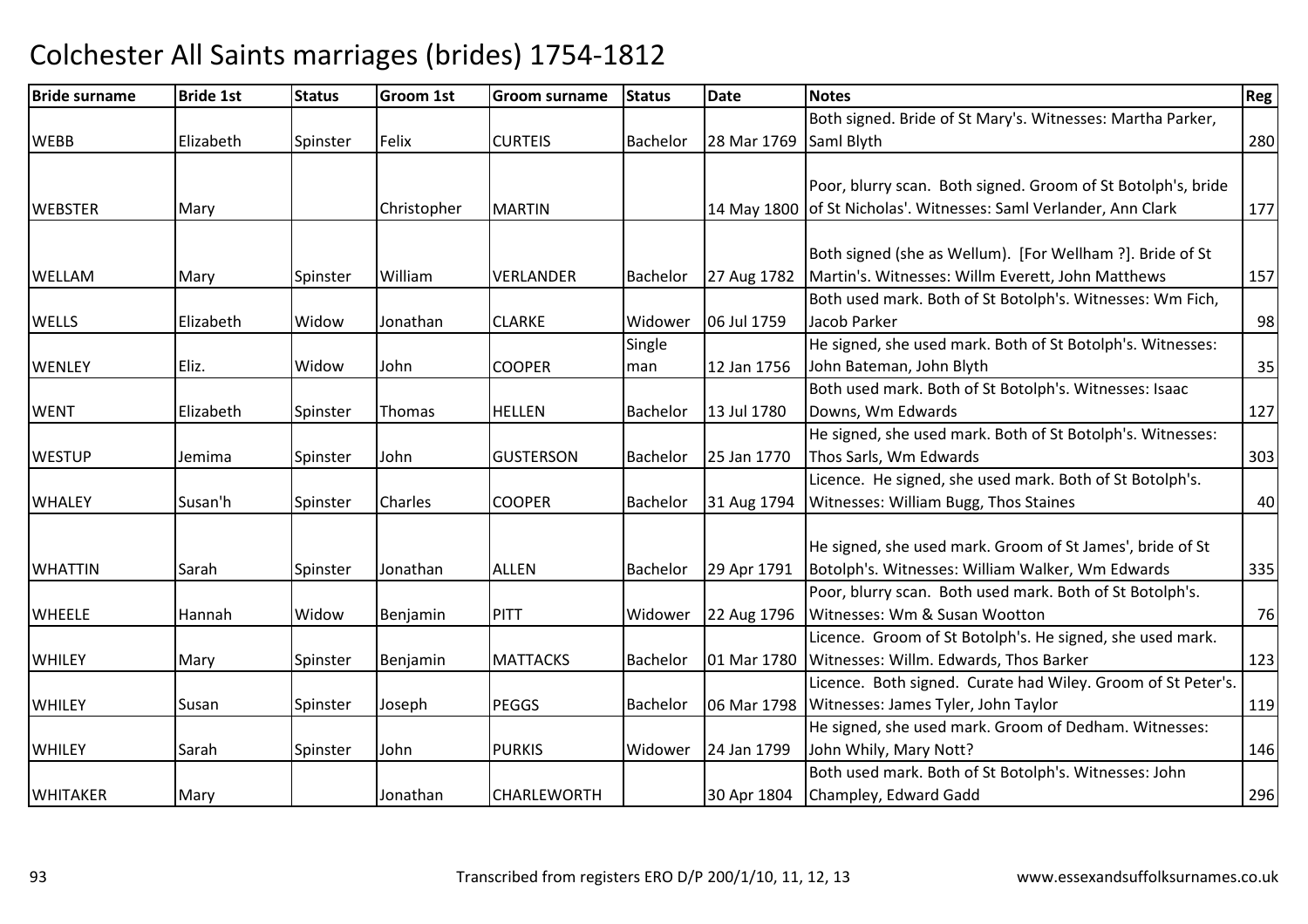| <b>Bride surname</b> | <b>Bride 1st</b> | <b>Status</b> | <b>Groom 1st</b> | <b>Groom surname</b> | <b>Status</b> | <b>Date</b> | <b>Notes</b>                                                 | Reg            |
|----------------------|------------------|---------------|------------------|----------------------|---------------|-------------|--------------------------------------------------------------|----------------|
|                      |                  |               |                  |                      |               |             | Both used mark. Both of St Botolph's. Witnesses: Wm          |                |
| <b>WHITE</b>         | Sarah            | Spinster      | Benjamin         | <b>KEMPSTER</b>      | Bachelor      | 02 Jul 1792 | Hawkins, Wm Edwards                                          | 358            |
|                      |                  |               |                  |                      |               |             | Licence. Both signed. Both of St Botolph's. Witnesses:       |                |
| <b>WHITE</b>         | Harriet          | Widow         | Benjamin         | <b>HUDSON</b>        |               | 17 Nov 1807 | Catherine Pritchett, Louisa Lyons, Joseph Ambrose.           | 32             |
|                      |                  |               |                  |                      |               |             | Poor, blurry scan. Both used mark. Groom of St Botolph's.    |                |
| <b>WHITECAKE</b>     | Sarah            |               | John             | <b>TURNER</b>        |               | 01 Feb 1801 | Witnesses: John Edwards, James? Dean                         | 190            |
|                      |                  |               |                  |                      |               |             | He signed, she used mark. Licence. Groom is a blacksmith, of |                |
|                      |                  |               |                  |                      |               |             | St Nicholas'. Bride of St Botolph's. Witnesses: John         |                |
| <b>WHITLOCK</b>      | Eliz.            | Widow         | Stephen          | <b>ELLIS</b>         |               | 20 Jul 1754 | Grimwood, Isaac Peacock                                      | $\overline{3}$ |
|                      |                  |               |                  |                      |               |             | Licence. He signed, she used mark. Both of St Botolph's.     |                |
| <b>WHITMORE</b>      | Sarah            | Spinster      | Robert           | <b>COOK</b>          | Bachelor      | 13 Aug 1777 | Witnesses: Elizabeth Ames, James Fowler                      | 76             |
|                      |                  |               |                  |                      |               |             | He signed, she used mark. Both of St Botolph's. Witnesses:   |                |
| WI[RS]E              | Sarah            | Spinster      | John             | <b>COVENEY</b>       | Bachelor      | 16 Feb 1780 | Wm Edwards, Abraham Coveney                                  | 121            |
|                      |                  |               |                  |                      |               |             |                                                              |                |
| <b>WILDER</b>        | Ann              | Spinster      | James            | <b>BREAM</b>         | Bachelor      | 13 Oct 1757 | Licence. Both signed. Witnesses: Edward Brown, Ben. Agnis    | 62             |
|                      |                  |               |                  |                      |               |             | Licence. Both signed. Groom of St Peter's. Witnesses: James  |                |
| <b>WILDER</b>        | Sarah            | Spinster      | Samuel           | <b>PHILLIPS</b>      | Widower       | 22 Jan 1765 | Bream, Susannah Elliott, Ann Crouch.                         | 206            |
|                      |                  |               |                  |                      |               |             | Licence. Both used mark. Both of St Botolph's. Witnesses:    |                |
| <b>WILES</b>         | Susan            | Spinster      | James            | <b>ALLISON</b>       | Bachelor      | 28 Sep 1802 | Robt Minks, Wm Bell                                          | 234            |
|                      |                  |               |                  |                      |               |             | He signed, she used mark. Groom of St Mary Magdalen.         |                |
| <b>WILES</b>         | Judith           | Spinster      | George           | <b>DAVEY</b>         | Bachelor      | 18 Sep 1804 | Witnesses: John Buckingham, Ann Brown                        | 312            |
|                      |                  |               |                  |                      |               |             | Both used mark. Both of St Botolph's. Witnesses: Wm          |                |
| <b>WILLIAMS</b>      | Sarah            | Spinster      | William          | <b>WHEELER</b>       | Bachelor      | 01 Sep 1774 | Edwards, Sarah Wallis                                        | 15             |
|                      |                  |               |                  |                      |               |             | Licence. Both signed. Groom of St Peter, Maldon. Witnesses:  |                |
| <b>WILLIAMS</b>      | Elizabeth        | Spinster      | William          | <b>FRANCIS</b>       | Bachelor      | 16 Feb 1784 | Thos Busbridge, Judith Oreley?                               | 182            |
|                      |                  | Single        |                  |                      | Single        |             | He signed, she used mark. Both of St Botolph's. Witnesses:   |                |
| <b>WILLIAMS</b>      | Ann              | woman         | Francis          | <b>WHITLEY</b>       | man           | 17 Jun 1799 | Thomas Williams, Susannah Nice                               | 154            |
|                      |                  |               |                  |                      |               |             |                                                              |                |
|                      |                  |               |                  |                      |               |             | He signed, she used mark. Groom of St Giles's, bride of St   |                |
| <b>WILLINGHAM</b>    | Eliz.            | Spinster      | Christopher      | <b>ORWIN</b>         | Bachelor      | 09 Sep 1760 | Botolph's. Witnesses: Robert Wayland, Elliott Arher?         | 117            |
|                      |                  |               |                  |                      |               |             | Both signed. Groom of St Peter's. Witnesses: George & Mary   |                |
| <b>WILLIS</b>        | Elizabeth        |               | John             | <b>PRATT</b>         |               | 17 Oct 1776 | Bloomfield                                                   | 62             |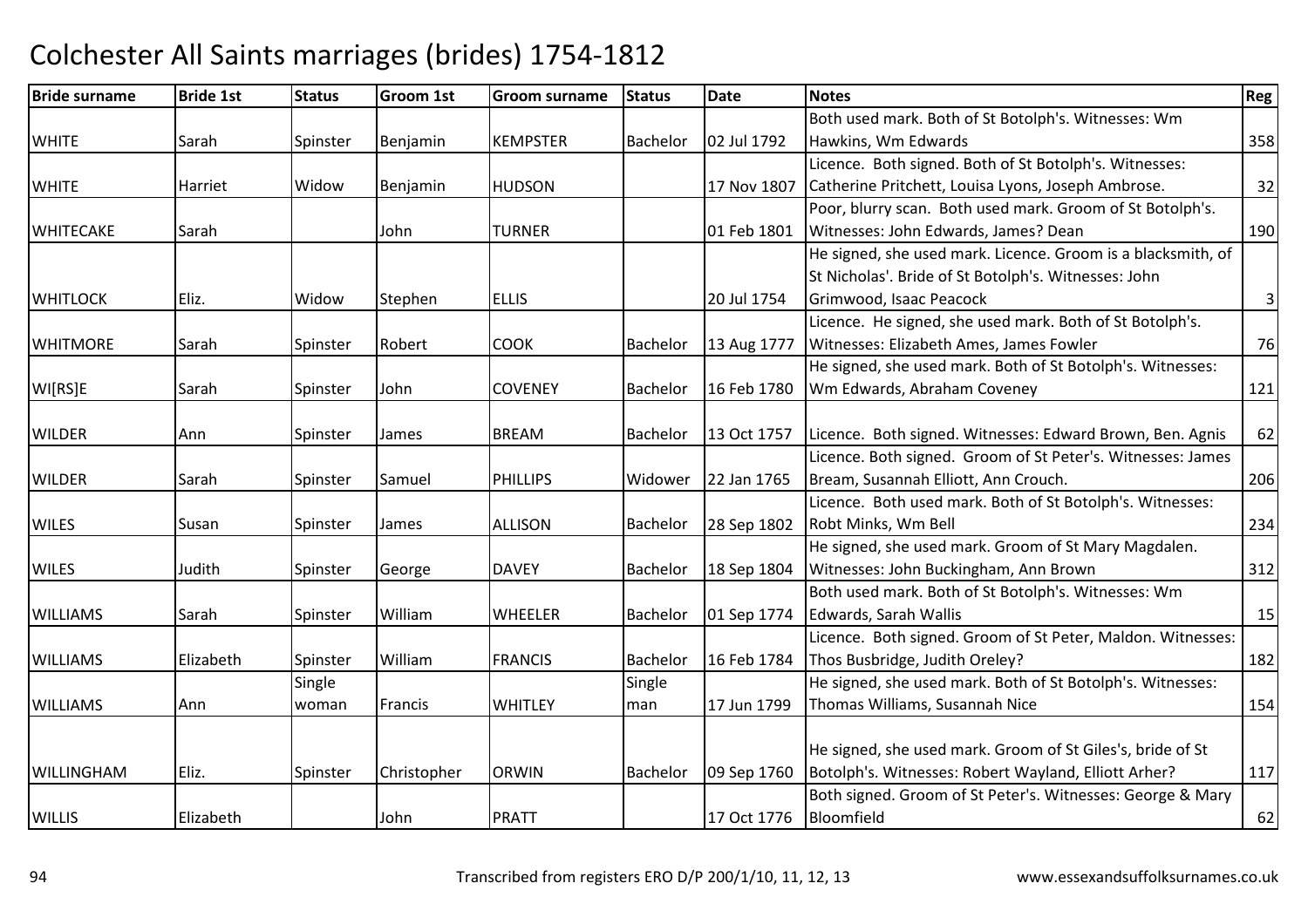#### Bride surnamee Bride 1st Status Groom 1st Groom surname Status Date Notes Region Contract Region Regional Region Region Reg **WILLMOT**  Mary **Single** woman John CANDLER**Single** man 29 Sep 1756 He signed, she used mark. JB, Jun'r. Both of St Botolph's. Witnesses: Jno Blyth, John Kendrickk 49 WILL MOTT Ann Spinster John**HAY Single** man 11 Feb 1759 Groom is a soldier in 51st Regim't of Foot. Licence, consent of her father. He signed, she used mark. Both of St Botolph's. Witnesses: Thos. Willmott, John Blyth 82 WILLSON Susannah Spinster WilliamBAXTER Bachelor 15 Jun 1798 Both used mark. Both of St Botolph's. Witnesses: Ann Banyard, Jno Edwardss and the contract of the contract of the contract of the contract of the contract of the contract of the contract of the contract of the contract of the contract of the contract of the contract of the contract of the cont WILMOT Hannah**Single** woman William HUBBARD Single man29 May 1759 Both used mark. Witnesses: Robt Gosslinn, Thomas Mallard | 94 WILMOT Martha Spinster William SUMMERSAMWidower | 10 Jun 1777 He signed. She used mark. Groom of Greensted. Witnesses: Saml Wright, Eliz. Williamss 71 WILSONN 17 Jun 1799 Both used mark. Both of St Botolph's. Witnesses: Paul Sutton, Hannah Rosss and  $\boxed{153}$ **WILSON** N Mary Widow John PHIPPS Widower 30 Apr 1809 Licence. He signed, she used mark. Bride of St Osyth. Witnesses: Patience Crudgington, Jno. Edwardss 79 WISEMAN Elizabeth Single woman Jabez PURKISS **Single** man 09 Oct 1765 Both signed. Groom of St Botolph's, bride of St Nicholas'. Witnesses: Isaac Diss, Edith T\*lss 223 **WITLOW** W Mary Widow Samuel WILLIAMS Widower 27 Oct 1766 He signed, she used mark. JC, Juner [Junior]. Both of St Botolph's. Witnesses: John Cutler, Samuel Cook <sup>244</sup>WOODD Jane Spinster Daniel DIXON DIXON Bachelor 07 Dec 1807 Both signed. Both of St Botolph's. Witnesses: Richd? Gilchrist, Johanna Derrington, Jno.Edwards. 33WOODD Frances Spinster Francis WILKINS Bachelor 21 Mar 1809 Both used mark. Both of St Botolph's. Witnesses: Thos Withnale?, Sarah Hardyy 74 WOODCOCKK Ann Spinster James MACKIE Bachelor 26 Dec 1792 Licence. Both signed. Groom of St Luke, Middlesex. Witnesses: Wm Woodcock, Hannah Shorey He signed, she used mark. Groom is a woolcomber, of St 4WOODHAMM Hannah Spinster Rich'd WADE 102 Jun 1754 Nicholas'. Bride of St Botolph's. Witnesses: Philip Wade, John Blythh 2 WOODHAM? Hannah Spinster John NUNN Widower 02 May 1809 of St Botolph's. Witnesses: Mary Ainsworth, James HarwoodHe signed, she used mark. Could be read as Stoodham. Both <sup>81</sup>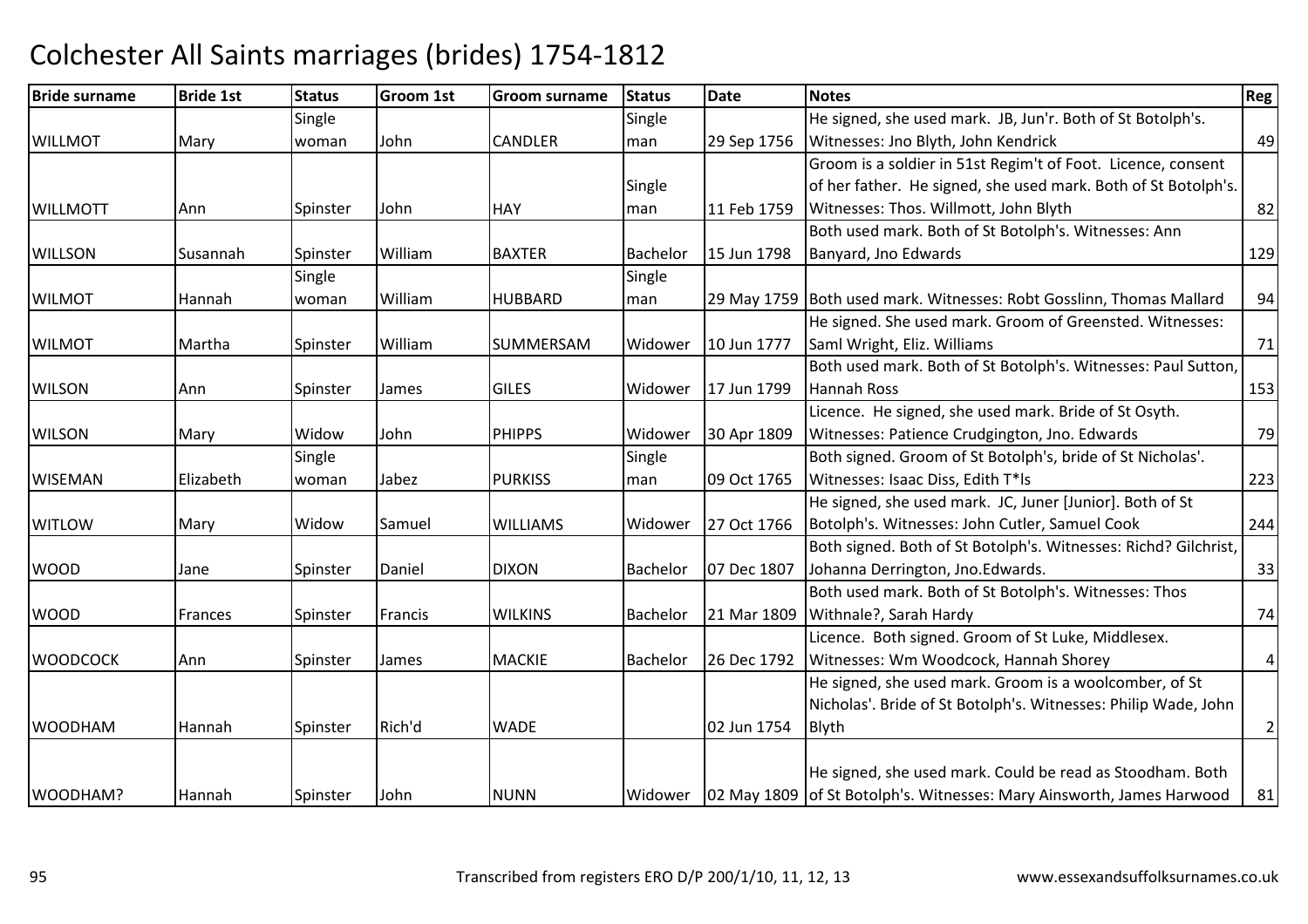| <b>Bride surname</b> | <b>Bride 1st</b> | <b>Status</b> | <b>Groom 1st</b> | Groom surname   | <b>Status</b>   | <b>Date</b>        | <b>Notes</b>                                                | Reg |
|----------------------|------------------|---------------|------------------|-----------------|-----------------|--------------------|-------------------------------------------------------------|-----|
|                      |                  |               |                  |                 |                 |                    | Both signed. Groom of East Donyland, bride of St Botolph's. |     |
| <b>WOODS</b>         | Phoebe           | Spinster      | James            | <b>DEEKS</b>    | Widower         | 02 Apr 1769        | Witnesses: Thos. Woods, Luke Hubbard                        | 281 |
|                      |                  |               |                  |                 |                 |                    | Both used mark. Both of St Botolph's. Witnesses: William    |     |
| <b>WOODS</b>         | Jane             | Spinster      | William          | <b>UPSHER</b>   | Bachelor        | 31 Aug 1785        | Woods, Wm Edwards                                           | 212 |
|                      |                  |               |                  |                 |                 |                    | He signed, she used mark. Both of St Botolph's. Witnesses:  |     |
| <b>WOODS</b>         | Ann              |               | John             | <b>HOWARD</b>   |                 | 22 Sep 1803        | Robt Barnard?, Mary W*oo                                    | 267 |
|                      |                  |               |                  |                 |                 |                    | Both used mark. Groom of St Mary Magdalen,. Witness: Wm     |     |
| <b>WOODS</b>         | Elizabeth        | Spinster      | William          | <b>DIMILOW</b>  | Bachelor        | 13 May 1808 Cadman |                                                             | 50  |
|                      |                  |               |                  |                 |                 |                    | He signed, she used mark. Both of St Botolph's. Witnesses:  |     |
| <b>WOODS</b>         | Hannah           | Spinster      | Thomas           | <b>ATHERTON</b> | Bachelor        | 08 Jun 1812        | Sarah Ford, James Dixon                                     | 190 |
|                      |                  |               |                  |                 |                 |                    | He signed, she used mark. Witnesses: Rebekah & Susanna      |     |
| <b>WOODTHORP</b>     | Rachel           | Spinster      | Ebenezer         | <b>SHOREY</b>   | <b>Bachelor</b> | 24 Oct 1772        | Woodthorp                                                   | 349 |
|                      |                  | Single        |                  |                 | Single          |                    | He signed, she used mark. Both of St Botolph's. Witnesses:  |     |
| <b>WOODWARD</b>      | Ann              | woman         | Thomas           | <b>HAWARD</b>   | man             |                    | 26 Mar 1764   Peter Nevill, John Eagle                      | 180 |
|                      |                  |               |                  |                 |                 |                    |                                                             |     |
|                      |                  |               |                  |                 |                 |                    | Licence. Both used mark. Groom of St Mary Magdalen, bride   |     |
| <b>WOODYARD</b>      | Elizabeth        | Spinster      | John             | <b>KETTELL</b>  | Bachelor        | 01 Mar 1809        | of St Botolph's. Witnesses: John Chaplin, Isaac Piper       | 72  |
|                      |                  |               |                  |                 |                 |                    | Both used mark. Both of St Botolph's. Witnesses: W Sarls,   |     |
| <b>WOOLLNER</b>      | Sarah            | Spinster      | John             | <b>HUTTON</b>   | Bachelor        | 07 Oct 1792        | <b>Robert Hutton</b>                                        | 364 |
|                      |                  |               |                  |                 |                 |                    | Licence. He signed, she used mark. [For Wash ?]. Groom of   |     |
| <b>WOSH</b>          | Mary             | Spinster      | William          | <b>WHITE</b>    | Bachelor        | 28 Jun 1774        | Lexden. Witnesses: Lancaster & Mary Noon                    | 9   |
|                      |                  |               |                  |                 |                 |                    | Both used mark. Both of St Botolph's. Witnesses: Elliott    |     |
| <b>WRIGHT</b>        | Mary             | Widow         | Joshua           | <b>JENNINGS</b> | Widower         | 12 Aug 1755        | Ward, John Blyth                                            | 25  |
|                      |                  |               |                  |                 |                 |                    | Both used mark. Both of St Botolph's. Witnesses: Thomas     |     |
| <b>WRIGHT</b>        | Sarah            | Widow         | Robert           | <b>NEWTON</b>   | Widower         | 09 Jan 1758        | Harod, Thomas Baines                                        | 65  |
|                      |                  |               |                  |                 |                 |                    | Licence. He signed, she used mark. Witnesses: Thos Boggis,  |     |
| <b>WRIGHT</b>        | Elizabeth        | Spinster      | Caleb            | PILGRIM         | Bachelor        | 04 Jul 1768        | <b>Philip Sansom</b>                                        | 266 |
|                      |                  |               |                  |                 |                 |                    | Both used mark. Both of St Botolph's. Witnesses: A A        |     |
| <b>WRIGHT</b>        | Mary             | Spinster      | William          | <b>NEWTON</b>   | Bachelor        | 16 May 1771        | Francotte, Odilia Simon                                     | 326 |
|                      |                  |               |                  |                 |                 |                    | He signed, she used mark. Both of St Botolph's. Witnesses:  |     |
| <b>WRIGHT</b>        | Sarah            | Widow         | Henry            | <b>MAY</b>      | Widower         |                    | 24 Nov 1785 John Chambers, Mary Wilkin                      | 220 |